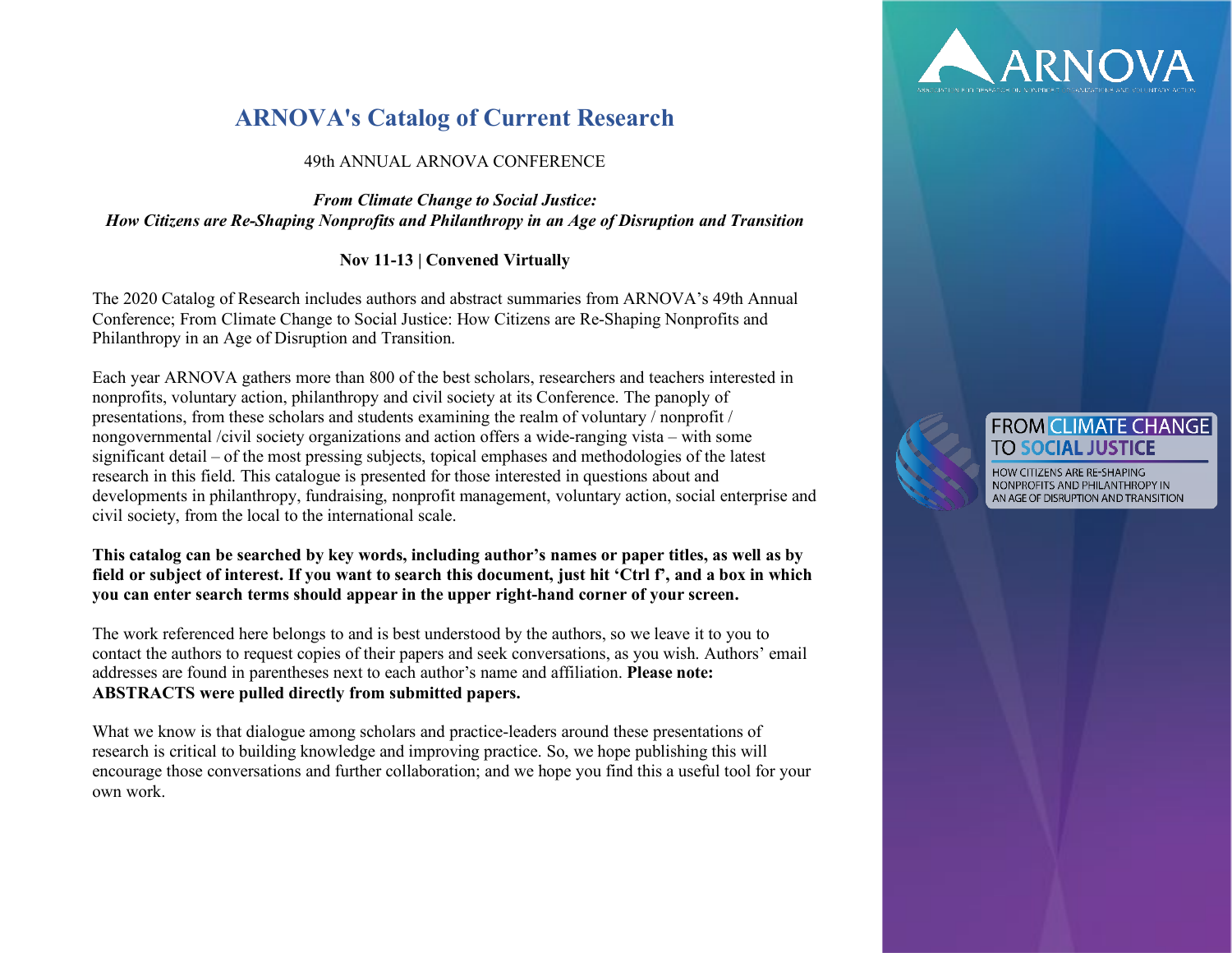#### **A Bourdieusian framework for nonprofit organization business models**

\**Gaëlle Cotterlaz-Rannard, University of Geneva and University of Savoie Mont-Blanc (Gaelle.Rannard@unige.ch); \*Michel Ferrary, University of Geneva and Skema (Michel.Ferrary@unige.ch)*

Despite intensive research on business models, a research gap persists with regard to the nonprofit business models. The essence of the business model still focuses on the economic value creation representing a critical limit to understanding the nonprofit business models. Conceptualizing nonprofit business models implies a paradigm shift since the dynamic of purpose and means are disrupted; economic resource is used to support the maximization of social value. Based on Bourdieu's forms of capital, this article opens new directions of the nonprofit business models by examining in a systemic view the articulation between the forms of capital and value creation.

## **A Collaborative Research Approach for the Study of NGOs**

\**Anna Erwin, Purdue University (annaberwin@gmail.com); \*Zhao Ma, Purdue University (zhaoma@purdue.edu)*

People migrate due to climate and other social-ecological changes. CBOs increase the resiliency of communities by supporting vulnerable groups, both alone and in coalition. Little is known about migrant serving CBOs and the ways they collaborate across sectors. We conducted 120 semi-structured interviews and two participatory workshops with a migrant serving CBO in the Caylloma district of Peru, a place with widespread migration. Results reveal that CBOs work with municipalities to provide fundamental rights for migrants and increase resiliency for migrants and receiving communities by infusing diverse knowledges into receiving areas. Additional collaboration is needed to adequately support new populations.

## **A house divided cannot stand: Capacity building in community-based development organizations (CBDOs)**

\**Teshanee Williams, University of North Carolina – Chapel Hill, School of Government (ttleonar@ncsu.edu); \*Nathaniel Wright, Texas Tech University (nathaniel.wright@ttu.edu)*

Despite the growing role of community-based development organizations (CBDOs) in the provision of public services, there is limited empirical evidence linking factors of organizational capacity to a CBDO's effectiveness in the revitalization of neighborhoods. In theory, local governments contract-out with CBDOs for the provision of services. However, little is known about what elements of CBDO organizational capacity affect a CBDOs ability to administer these projects. This article addresses this gap by reporting the findings of an online survey of 1800 executive directors of CBDOs in the United States. We offer valuable insights for capacity building measures among community-based nonprofits.

## **A Longitudinal Analysis of American Religion 1916-2012: The First Study of the Yearbook of American and Canadian Churches Online Platform**

\**Thad Austin, Duke University (thad.austin@gmail.com)*

For almost 100 years, the Yearbook of American and Canadian Churches was the definitive source for the country's denominational data, used by scholars of American religion and major publications such as Giving USA. In 2012, The National Council of Churches shuttered the Yearbook due to budget cuts.

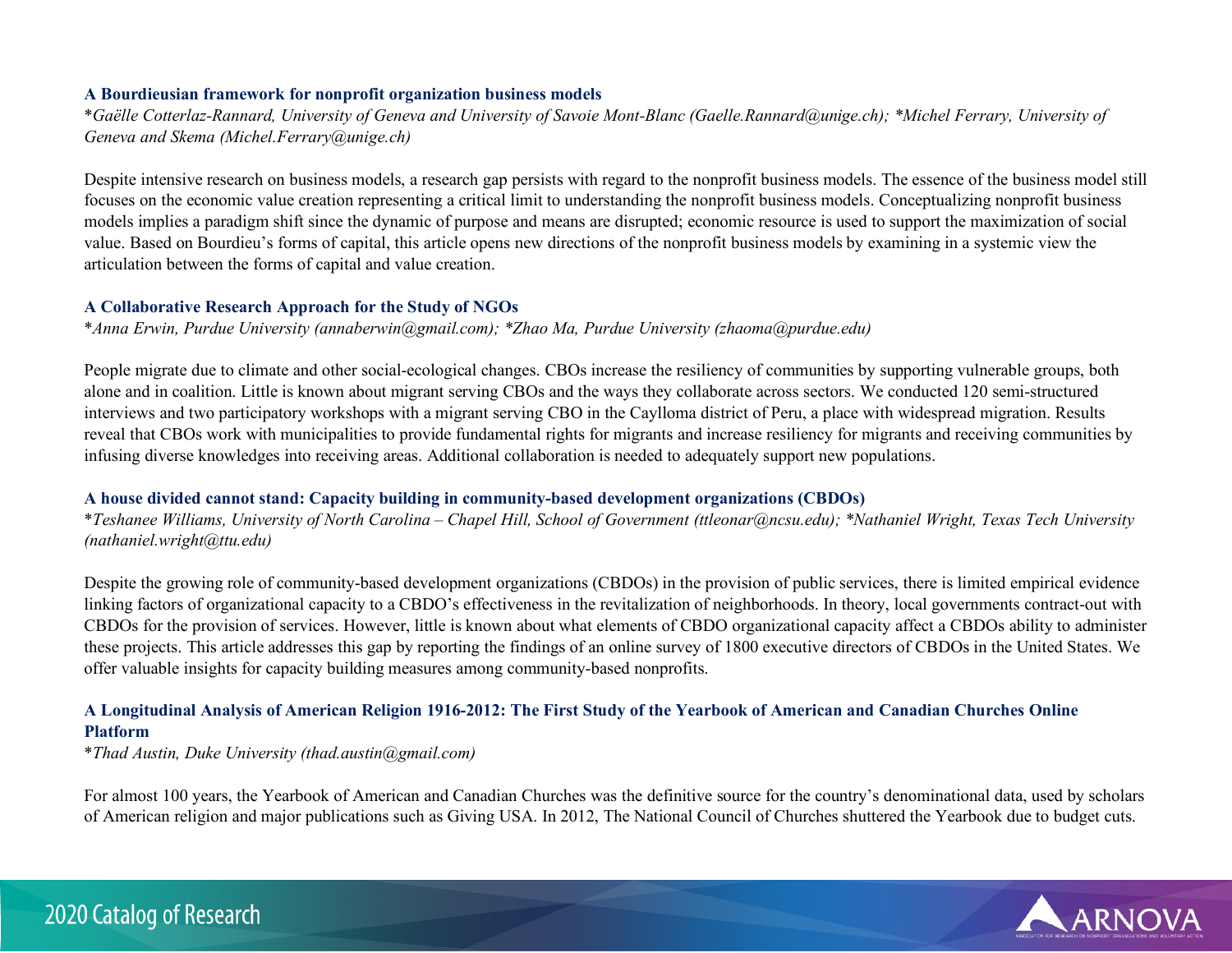Over the past eight years, scholars and practitioners have digitized the historical datasets and developed a platform for future entries. This online platform offers scholars of religious philanthropy the most comprehensive and interactive format for inquiry. This paper is a comprehensive analysis of the religious nonprofit sector based upon the historical data available.

#### **A matter of context? Exploring the conditions under which business-like practices can 'work'**

\**Ben Suykens, Ghent University (ben.suykens@ugent.be); \*Bram Verschuere, Ghent University (bram.verschuere@ugent.be)*

The majority of studies examining nonprofit organizations (NPOs) becoming business-like associate this trend with a multitude of negative effects. Yet, the observation that a limited presence of business-like practices in NPOs can produce positive effects, and the fact that social enterprises are increasingly heralded as promising actors to persistent problems, raises the question as to what extent business-like practices can 'work' in a nonprofit setting. Drawing on a survey sample of Flemish NPOs ( $N = 496$ ), this study theoretically selects three 'extreme' business-like cases in order to unravel the conditions underlying the purposeful use of business-like practices by NPOs.

## **A Model to Encourage Citizens to Re-engagement in the Act of Governance in Urban Areas**

\**David Swindell, Arizona State University (David.Swindell@asu.edu)*

Many studies have captured the disengagement of citizens from the responsibility of self-governance that it critical to a healthy democracy, as laid out in the Federalist Papers. I propose a new governance model of citizen engagement that devolves basic, small-scale public service decisions to neighborhoodlevel governments. Premised on previous work, I argue that these "provision units" (differentiated from "production units") could serve as a means to incentivize citizens back into the act of governance through co-provision and co-production, thereby creating a new pathway for mending the civic fabric.

#### **A more accurate Method? Using Deep Learning Techniques to Exploring Disaster Impact on Nonprofits**

\**Xintong Chen, North Carolina State University (xchen43@ncsu.edu)*

"Deep learning offers superior performance in complex mathematical modeling than conventional machine learning algorithms in many applications (such as regressions), yet it is less used in nonprofit research. Here, I will compare the performance of a conventional logistic regression and a deep neural network in exploring how nonprofits' financial health is impacted by a natural disaster. This study will contribute to nonprofit research by offering a novel method to capture complex relationships between dependent and independent variables. This new approach will also benefit practitioners due to its great capability to learn from past knowledge and use it for future predictions.

## **A Network Approach to Congregational Partnerships**

\**Katherine Cooper, DePaul University (kcooperm@depaul.edu); \*Rong Wang, University of Kentucky (rong.wang@uky.edu); \*Lynn Cooper, Wheaton College (lynn.cooper@wheaton.edu)*

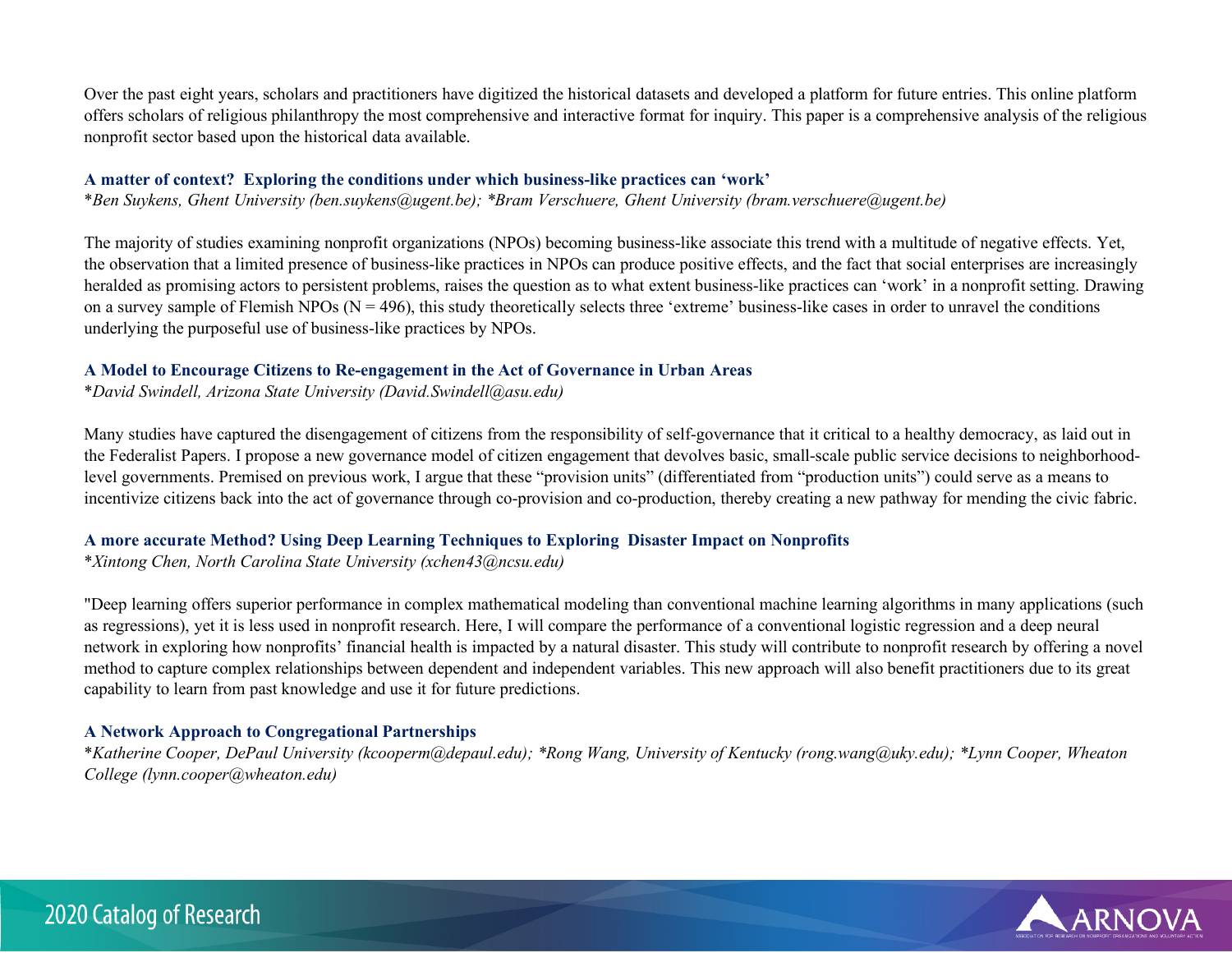Prior research exploring the varied roles religious congregations play focuses on congregations as providers of social services or community partners. This study applies a network approach to explore partnerships between religious congregations and their partners as detailed on congregational websites. We draw upon a sample of 293 religious congregations that are diverse with respect to religious tradition but bound in the same geographic area. Results suggest that religious congregations are more likely to pursue partnerships in religion, international affairs, or family service areas. In addition, congregations are more likely to partner with nonprofits that offer specific congregational activities.

#### **A one-time increase, but long felt loss? Social information and substitution effects on charitable giving**

\**Claire van Teunenbroek, VU University (p.s.c.van.teunenbroek@vu.nl)*

Social information, information about the donation amount of other donors, results in a one-time increase in donations. More recent considerations highlight a possible drawback of social information: substitution. If substitution occurs, social information increases donation amounts immediately afterwards, but it also displaces donation amounts at a later moment. We investigate how social information might influence giving, focusing on both the immediate and later effect. In doing so we set the first step towards learning how social information affects long-term donations. We examine substitution effects of social information in an online experiment among British citizens  $(n = 513)$ .

## **A partnership model in disaster response and recovery among NGOs, government, and business in Japan**

*\*Akiko Lizuka, Utsunomiya University (iizuka@cc.utsunomiya-u.ac.jp)*

This study analyzes a partnership model of Japanese NGOs' collaboration with government and business, called Japan Platform (JPF). The partnership is analyzed through stakeholder analysis, defining the role of each actor, its interests, influence, capacity and interrelations. As a result, the JPF as an institutional standby system to prepare for disasters in ordinary time, has made substantial contributions so that member NGOs can provide emergency assistance without financial constraints, the government can improve its Official Development Assistance (ODA) in visibility and the collaboration with other actors, and business sector can fulfill the needs of social responsibility.

## **A Study of Collaboration Maturity in Homeless Emergency Discharge Coordination**

## **\****Federickia Washington, University of North Texas (federickia\_washington@yahoo.com); \*Hee Soun Jang, University of North Texas (heesoun.jang@unt.edu)*

This study examines the collaboration maturity process that develops in Homeless Emergency Discharge Coordination. While homeless service providers agree on the demand for effective emergency discharge planning processes, coordination of diverse stakeholders proves to be challenging and takes stages to become mature. Our study explores factors that may lead to effective coordination of emergency discharge processes in the collaboration maturity stages. A review of three homeless service networks in Texas is conducted to understand the unique challenges in mandated coordination of emergency discharges and analyze national survey data to test some conditions that may affect the effective coordination of diverse service providers.

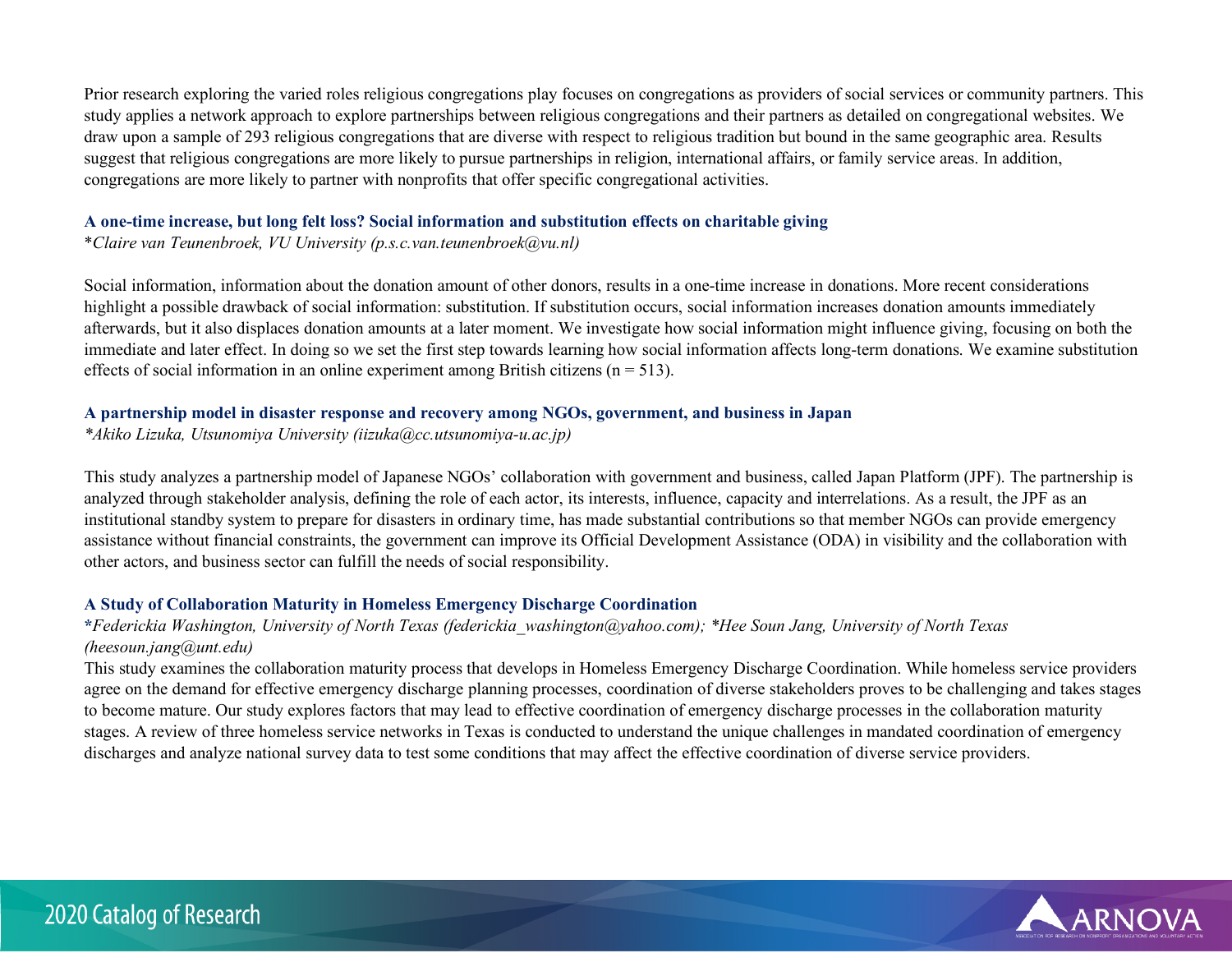## **A Study of Nonprofit Governance in Pursuit of Good Governance**

\**Duchess Humphrey, University of North Texas, Department of Public Administration (duchesshumphrey@gmail.com); \*Hee Soun Jang, University of North Texas (heesoun.jang@unt.edu)*

The primary rationale for this research is to build upon the good governance literature in the nonprofit sector. Integrating stewardship theory with the notion of governance, hypotheses are drawn that independent governing bodies engage in certain functions of good governance. Using data collected from a content analysis of the websites and IRS 990 forms of 51 public charities collaboratively partnered to deliver public services, the author explores the association between independent governance structure and two categories of good governance. Preliminary findings suggest that governing bodies are at the helm of governance yet may not engage in many integral governance functions.

#### **A Systematic Review of Nonprofit research in Korean Literature: Lessons for Other Countries**

\**Mirae Kim, George Mason University (miraekim7@gmail.com); \*Sung Ju Kim, North Carolina State University (skim67@ncsu.edu); \*Jiwon Suh, The University of Texas at Arlington (jiwon.suh@uta.edu); \*Seongho An, University of Central Florida (Seongho.An@ucf.edu); \*Bok Gyo Jeong, Kean University (bjeong@kean.edu)*

The COVID-19 pandemic has been a reminder about the importance of learning from cases in other countries. This study intends to share the burgeoning scholarship on the nonprofit sector in South Korea that has been largely unknown outside of South Korea. Our study will identify and introduce the trends of NPO/NGO research in South Korea in its post-democratization era. Our study will also examine the disciplines of the authors who conducted the selected research as well as the main topics, theories, and methods appearing in the selected publications. This paper should provide lessons for nonprofit researchers across the world.

## **A Tightrope of Advocacy: Nonprofits Negotiate the Promise and Perils of US Census 2020**

\**Maureen Emerson Feit, Seattle University (feitm@seattleu.edu); \*Jack B. Philips, University of Texas at Arlington (jack.philips@uta.edu); \*Taylor Coats, Seattle University (tcoats@seattleu.edu)*

This paper answers the call for greater empirical research on the complex interplay between community organizations and government, offering the results of a critical qualitative study of immigrant-serving nonprofits engaged in the Census 2020 count in Washington State, which has invested heavily in crosssector efforts, and Texas, which has made minimal investments. By paying attention to the deliberations, judgement calls, and compromises that staff are making as they engage with the census, we offer insight into what one respondent called the "tightrope of advocacy:" the challenge of simultaneously encouraging their constituents to participate and advocating against the increasingly harsh anti-immigrant policies and practices on the rise in the U.S. today.

## **A Typology of Chinese Social Enterprises and Their Resource Acquisition and Bricolage Strategies**

\**Rong Wang, University of Kentucky (rong.wang@uky.edu); \*Bin Chen, Baruch College (bin.chen@baruch.cuny.edu); \*Francois Bar, Annenberg School for Communication and Journalism, University of Southern California (fbar@usc.edu)*

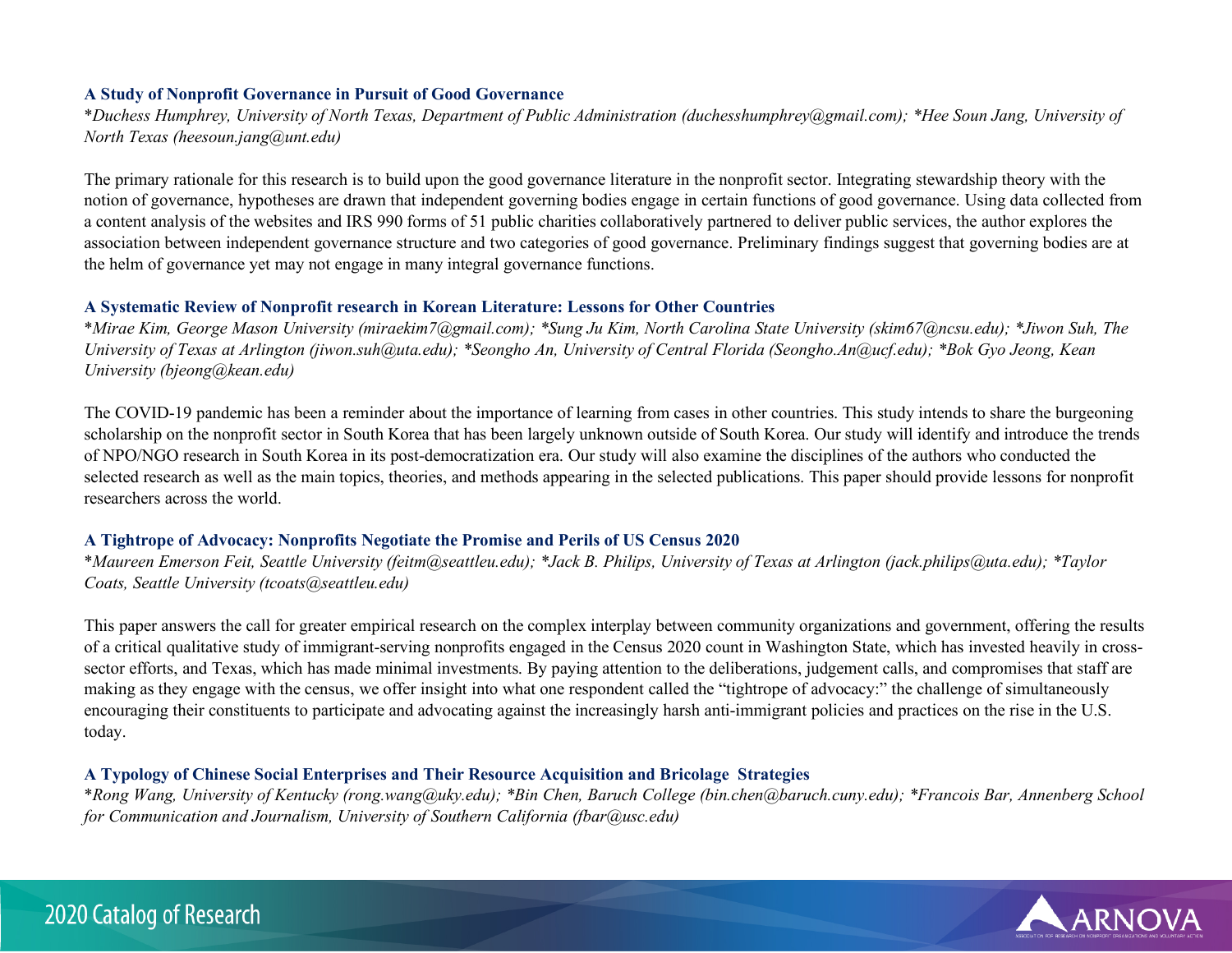Social enterprises (SEs) engage in business activities to address social issues and fulfill social missions. Existing literature has mainly focused on a resource-oriented perspective, assuming that SEs either have or do not have resources. Therefore, we know very little about SEs in non-munificent institutional environments. Guided by the literature on resource dependence and bricolage, this study examines social enterprises in China and their specific strategies in acquiring and mobilizing resources for survival. Interview data were collected from 14 organizations. A typology of Chinese SEs is developed with discussion about under what conditions they tend to use what strategies in survival.

#### **A Volunteer Perspective on How to Improve Volunteer Management**

\**Jaclyn Schede Piatak, University of North Carolina at Charlotte (jpiatak@uncc.edu); \*Will Prince, University of North Carolina at Charlotte (wprince@uncc.edu)*

Volunteers play a critical role in nonprofit organizations. While organizational characteristics are often considered in shaping volunteer management practices, we know little about the volunteer perspective. At the same time, most of the research on volunteers focuses on determinants of and motivation for volunteering for recruitment rather than retention. Since volunteers are a finite resource, how can nonprofits retain their volunteers? Based on an analysis of over 8,000 open-ended responses from volunteers on how to improve their volunteering experience, lessons for engaging and retaining volunteers are offered to advance both research and practice in volunteer management.

## **Accountability and Performance: Examining Community-Based Apprenticeship Mechanisms Between the United States and Taiwan**

\**Wen-Chi Shie, Florida State University (wshie@fsu.edu); \*Yun-Hsiang Hsu, National Central University (yhhsu@cc.ncu.edu.tw)*

When diverse community actors in the apprenticeship mechanisms are empowered to be more actively involved in dynamic collaborative processes, who should be responsible for the collective action outcomes of the apprenticeship mechanisms? How do collaborators in the apprenticeship programs influence students' performance? How do collaborators improve the performance of apprenticeship programs through institution design? We present two unique cases by examining the dynamics of community-based coproduction mechanism of apprenticeships in Ohio and Taiwan. We conduct secondary data analysis and in-depth interviews with public managers, school administrators, and influential actors of the community-based coproduction mechanism and their major community collaborators. The preliminary results demonstrate the different levels of participation between the governments, employers, and community schools in Ohio and Taiwan.

## **Accountability Control Mechanisms in Korea Nonprofits: Revenue Stability, Board Involvement, and Social Media Engagement**

\**Jiwon Suh, The University of Texas at Arlington (jiwon.suh@uta.edu); \*Kwang Bin Bae, Dongguk University (kbae@dongguk.edu); \*Anna Clark, Drake University (anna.clark@drake.edu)*

This study examines the relationship between organizational internal and external factors and nonprofit organizations' accountability practices using randomly selected 200 social service nonprofit organizations in Korea. Based on the preliminary Poisson regression analysis, this study suggests that the level of board members and community engagement with nonprofits positively influences organizational accountability practices, indicating that a

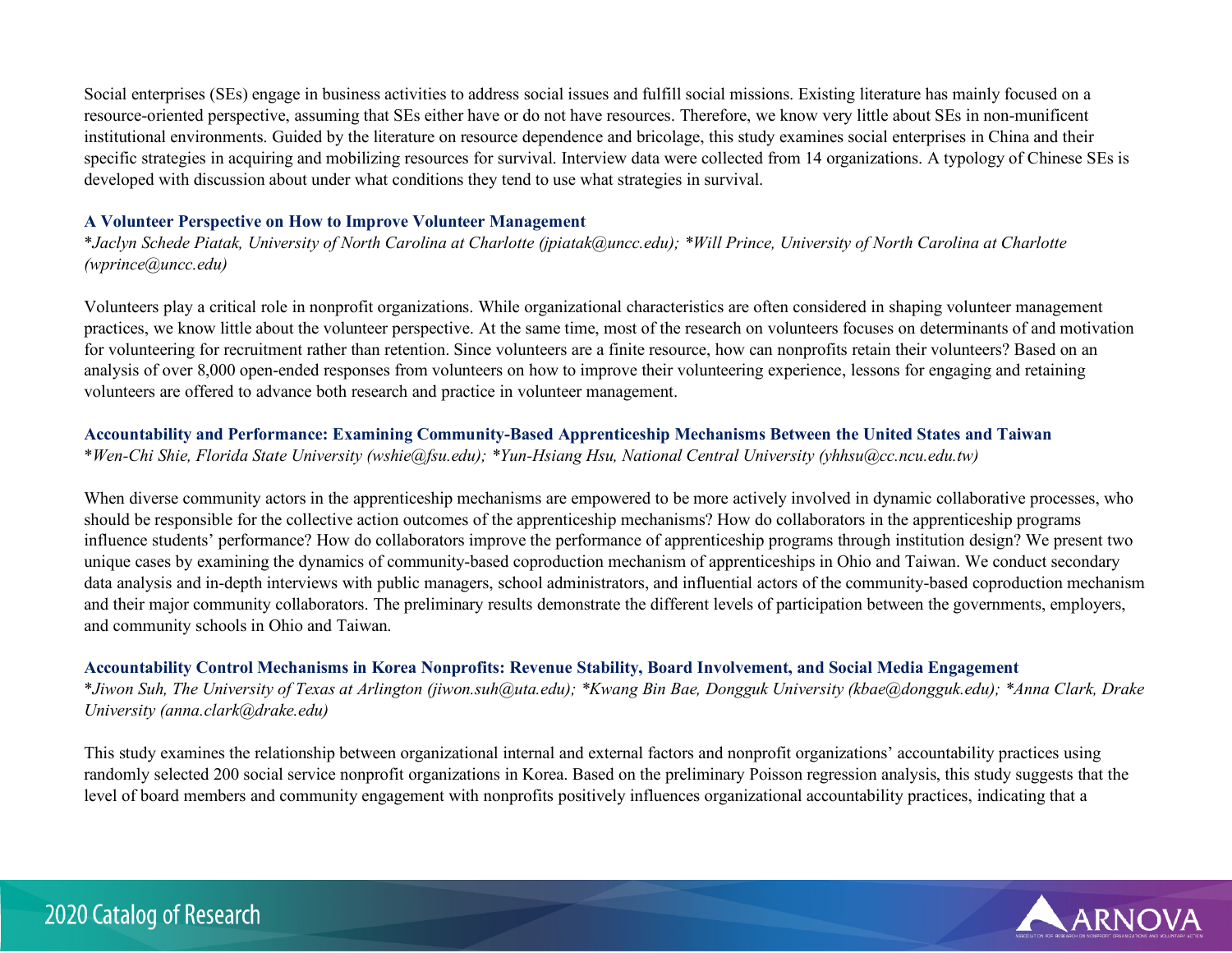community's involvement with nonprofits promotes organizational accountability and transparency. Specifically, board meeting minutes disclosure and the number of Facebook posts have significant positive relationships with organizational financial disclosure and performance disclosure.

**Additional Evidence and Methodology for Leisure General Activity-Voluntarism Theory: USA/Russia National Sample Survey Results**  \**David H Smith, Research & Emeritus Professor, Dept. of Sociology, Boston College (dhortonsmith@hotmail.com)*

The Leisure General Activity Pattern (LGAP-V) is clustering of socio-culturally approved leisure activities using survey data, as aspects of Voluntarism. The central research question is: What additional national random sample data from the USA or Russia provides significant empirical support for the clustering of formal volunteering, charitable giving, voluntary political activities, etc. Author A summarized much empirical evidence for LGAP-V in many contemporary nations, but often with smaller and non-random samples. Supportive results are given from five USA and one Russian random national sample survey. Appropriate multivariate statistical methodology for causal inference in studying component specific LGAP-Voluntarism domains is shown.

# **Addressing Nonprofits' Historical Harm to Minority Groups through Radical Transparency: the IUPUI Neighborhoods Project**

\**Denise Rayman, IUPUI (Indiana University Purdue University Indianapolis) ()*

How can today's nonprofits address their past harmful actions to minorities and other vulnerable groups? This paper will present and analyze one method nonprofits can use to address this history: radical transparency. This paper will present a historical transparency project at IUPUI to address racism, placing it within existing public history work around radical transparency as a method of social repair, comparing to current trends in financial and governance transparency in nonprofits, and ultimately showing a broader concept of public transparency within the nonprofit industry as a valuable tool of social justice.

## **Adoption of Nonprofit Board Governance Policies: Roles of Network Embeddedness and Institutional Dynamics**

\**Nara Yoon, Syracuse University (nyoon@syr.edu)*

This study examines how inter-organizational networks and institutional dynamics are associated with the more extensive use of board governance policies. A linear regression model is employed to examine a range of board governance policies adopted by the nonprofits located in three Central New York cities from 2008 to 2015. Findings demonstrate that network presence, network position, and professionalization are related to the board governance policy index. This study provides insights that nonprofit managers can use to encourage the adoption of policies holding nonprofits accountable for enhanced governance.

## **Alumni perspectives of nonprofit graduate education: Advancing our knowledge of a professionalizing sector**

\* *Amanda Janis Stewart, NC State (ajstewa5@ncsu.edu); \*Kuenzi, University of Wisconsin-Green Bay (kuenzik@uwgb.edu); \*Marlene Walk, IUPUI (mwalk@iupui.edu)*

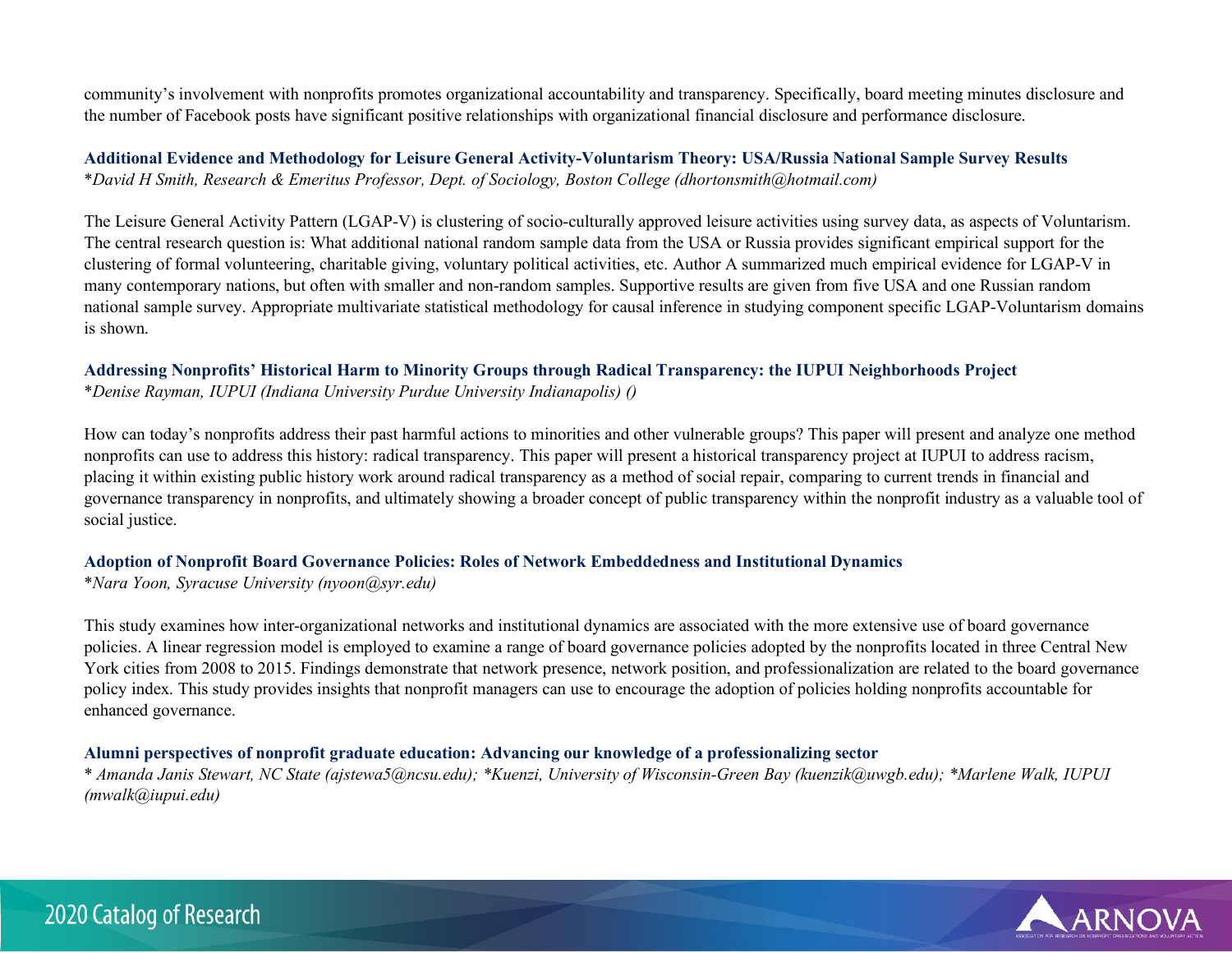A nonprofit graduate degree provides the specialized training and skills necessary for working in the professionalizing sector, and those opting to obtain such a degree appear to be self-selecting into a nonprofit career. Yet, we know very little about who these alumni are, if and how they are utilizing their degrees, and how their professional outcomes and interest might vary according to the profile of their graduate education program. Using a survey method with recent alumni of eight nonprofit graduate education programs, we contribute to research and practice an alumni perspective of the utility and related outcomes of nonprofit graduate degrees.

#### **An Exploratory Study into the Impact Covid-19 is Having on Organization's Volunteer Programs**

\**David Thorne, Bowling Green State University (dthorne@bgsu.edu)*

Covid-19 has impacted almost every level of society in ways the world may not fully realize for years to come. The purpose of this exploratory qualitative study will be to better understand how Covid-19 is impacting volunteer programs. Also, as organizations utilizing volunteers may differ- so too might the impact of Covid-19. Therefore, this study will also break down responses by organization type according to National Taxonomy of Exempt Entities (NTEE) Core Codes (Barman, 2013; Jones, 2019).

## **Apolitical Agents: An Examination of INGO Neutrality Claims in Developing Countries**

\**Rachel Castellano, University of Washington, Seattle (rcastell@uw.edu)*; \**Morgan Wack, University of Washington, Seattle (mwack@uw.edu)*

The marketing materials produced by international nonprofits and nongovernmental organizations (INGOs) operating in developing countries often highlight their apolitical objectives. Yet despite this emphasis on neutral messaging, continued involvement in service provision as a substitute for public services may undermine their efforts to remain distinctly apolitical players. In this cross-sectoral study of INGOs operating in sub-Saharan Africa, we aim to examine how the operations of these actors influence changes in domestic socio-political landscapes. We will use quantitative analyses to examine the relationship between changes in local attitudes, voting patterns, and third sector actor operations in Sierra Leone and Uganda. We hypothesize that this involvement in domestic service provision can differentially impact democratization efforts by distorting perceptions of government action and dissociating citizens from state institutions.

## **Assessing the factors contributing to the financial vulnerability of non-profit New York State Emergency Medical Services Agencies**  \**Zakhar Berkovich, Rockefeller College of Public Affairs and Policy, University at Albany, SUNY (zberkovich@albany.edu)*

On an hourly basis, Emergency Medical Services (EMS) receive hundreds of calls. In New York State (NYS), there are 3 million EMS calls annually or 305 calls every hour (NYS EMS Bureau,2017). The delivery of complex EMS services is a mixed market: there are non-profit agencies, municipal departments, private companies, and even chartered helicopters. Through analysis of the financial documents and semi-structured interviews. This study will focus on the non-profit NYS EMS agencies because they have the least amount of financial support compared to municipal and state-run agencies. 192 non-profit EMS organizations closed in NYS between 2012 and 2019, and communities need to understand what motivates such drastic steps.

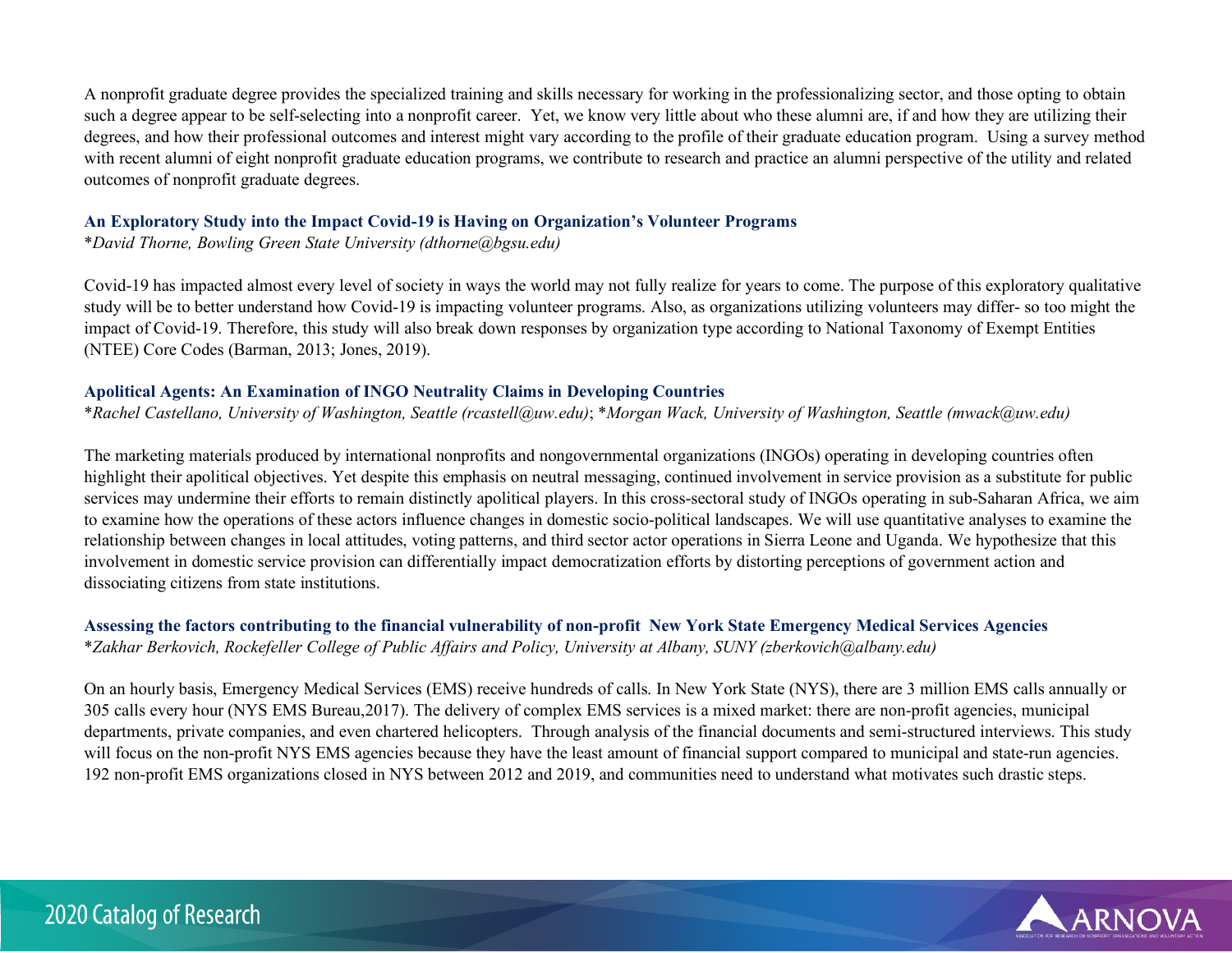## **Behind These Googly Eyes: Understanding Partnership Formation between Environmental Nonprofits in Achieving Environmental Outcomes**  \**Judy Millesen, College of Charleston (millesenjl@cofc.edu); \*Haley Schanne, College of Charleston (schannehj@g.cofc.edu)*

With the advent of climate change, challenges facing coastal communities and how their resources are managed will increase in both scope and complexity. In the field of environmental policy, nonprofits are able to move quickly respond to and communicate the environmental and human health concerns of communities and advocate on their behalf. This has led to increased collaboration, as opposed to competition, within the nonprofit sector to in addressing environmental concerns of highest import to the community. This research analyzes the motivations towards partnership of a diverse nonprofit sector in the collaborative environmental management of Baltimore's Inner Harbor.

## **Black Millennials Volunterism: Motivations and Barriers**

\**Jasmine Johnson, George Washington University (jmcginnis@gwu.edu)*

This paper investigates formal volunteering, as well as the catalysts and barriers to that participation by Black Millennials. We ask: (1) What are the formal volunteering activities of Black Millennials? (2) What are the catalysts for their volunteerism? and (3) What are the barriers to their participation? We will draw on original survey data to answer these questions. Findings will contribute to the research on diverse communities volunteering.

## **Bricolage as a road to innovation in small nonprofit organizations**

**\****Fredrik O. Andersson, O'Neill School of Public and Environmental Affairs IUPUI (fanders@iu.edu); \*Per Svensson, Louisiana State University (psvensson@lsu.edu); \*Lewis Faulk, American University (faulk@american.edu)*

Due to the absence of substantial resource endowments, many small and/or resource-poor nonprofit often struggle to innovate. This paper utilizes the notion of entrepreneurial bricolage to examine the hypothesis that by engaging in bricolage, small nonprofit may enhance their likelihood of innovation. This study draws on data from 228 sport for development and peace (SDP) nonprofits operating across global contexts. Our study is not only of value to scholars looking for conceptual tools to better understand and explore social innovation in the nonprofit sector, but also to those stakeholders who want to be more innovative despite having limited resources.

## **Building capacity and navigating diversity amongst Muslim nonprofits through collaboration**

\* *Shariq Siddiqui, Indiana University (ssiddiqu@iu.edu); \*Rafeel Wasif, University of Washington, Seattle (rafeel@uw.edu)*

This paper presents research from the Community Collaboration Initiative (CCI) which brings together Muslim American nonprofit organizations that are working within the same sector so that they can collaborate on one shared project to solve a common problem over a three year period. Muslim American nonprofits have high levels of external collaboration and very low levels of internal collaboration. This results in duplication of efforts and resources. Collaboration within the Muslim nonprofit sector is hampered by high levels of diversity, lack of resources and a trust deficit. This paper presents the first-year findings of this project.

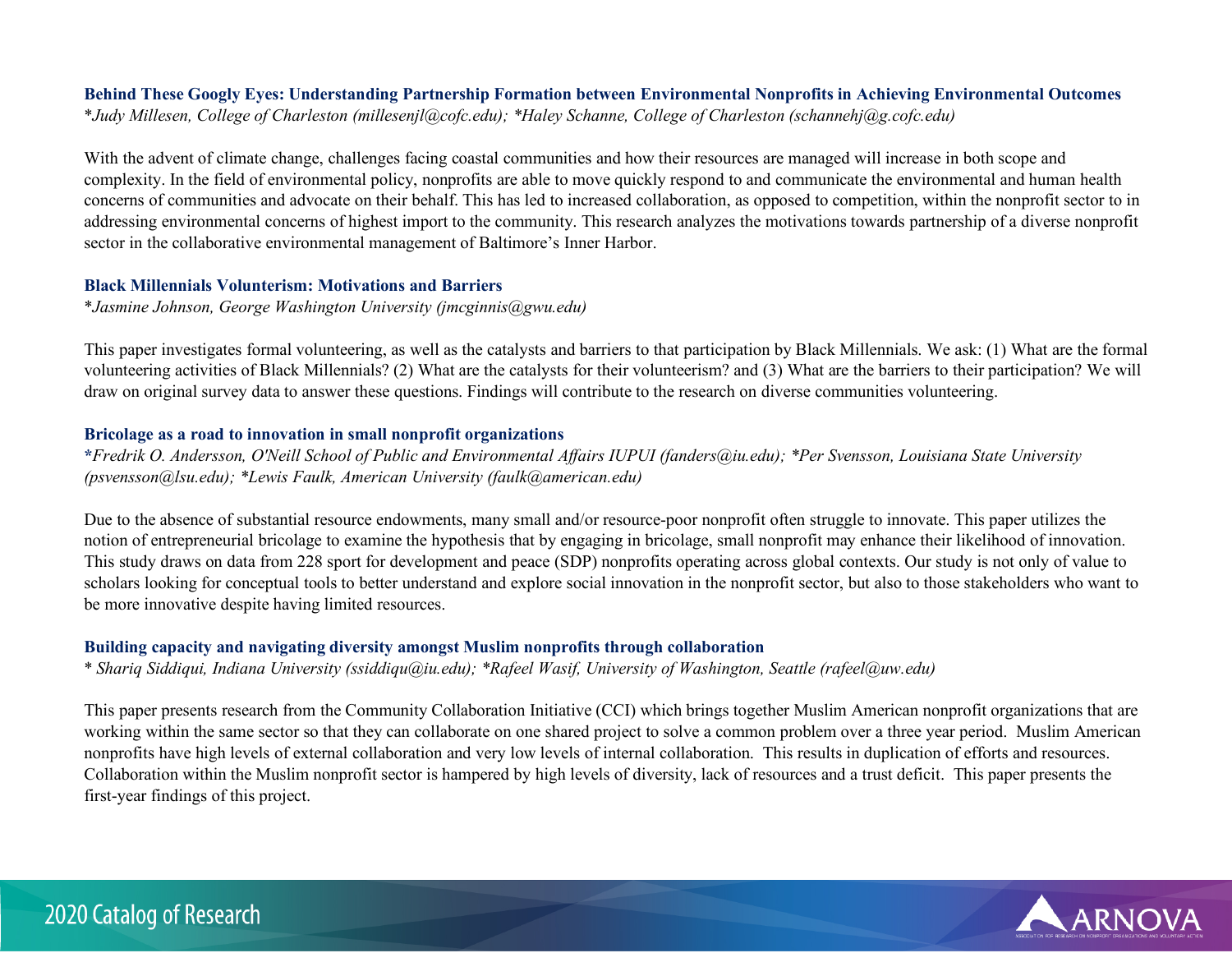#### **Can Government Intervention Increase Volunteers and Donations? Analyzing the Influence of VISTA with a Matched Design**

\**Andrew Messamore, University of Texas at Austin (andrew.messamore@gmail.com); \*Kristopher Velasco, University of Texas at Austin (krisvelasco@utexas.edu); \*Pamela Paxton, The University of Texas at Austin ()*

The United States is unique in its reliance on national and community service programs, such as Volunteers in Service to America (VISTA), to combat social problems. But do these programs work? In this paper we find that nonprofits that receive VISTA members show higher levels of volunteers and donations two years later than matched nonprofits that did not receive VISTA members. We also follow VISTA receiving organizations from 2010 to 2016 in a longitudinal design, finding a robust relationship of VISTA service to volunteering. These findings suggest VISTA is a resource for organizations in poor communities and invite future research.

#### **Capital Assets and Competitive Advantage: Florida's Assisted Living Facilities**

\**Sarah Larson, University of Central Florida (sarah.larson@ucf.edu); \*Deborah Carroll, University of Central Florida (deborah.carroll@ucf.edu)*

Florida's 2006 legislation regarding assisted living facilities unintended consequence was the inability for assisted living facilities owned by nonprofits to file for and obtain a property tax exemption and was not rectified until 2017. We use this natural experiment to test the capital advantage nonprofits lost through the removal of the annual property tax exemption. Findings show the monetary value of maintaining the capital asset by the nonprofits even during the removal of the exemption.

#### **Career choices in grantmaking organizations: Continuation of right place, right time, or intentional choice?**

\**Erin Nelson, The University of Memphis (e.nelson@memphis.edu); \*Heather Carpenter, Nortre Dame of Maryland University (hcarpenter@ndm.edu); \*Elizabeth Gillespie, University of Memphis (egillespie@unomaha.edu); \*Megan LePere Schloop, Ohio State University (lepere-schloop.1@osu.edu)*

Do careers in philanthropy continue to be a product of "right place, right time", or an intentional choice created by early exposure and/or socialization to the work of the philanthropic sector? What are the precursors to careers in grantmaking, and what are the implications for hiring directors in today's philanthropic organizations? Although research has examined employment in the nonprofit workforce, relatively little data have been collected on employees within grantmaking organizations, specifically. This research seeks to define the selection of careers in philanthropy. Do their career decisionmaking processes and motivations mirror those of the broader nonprofit workforce?

#### **Change is yet to come? Examining public opinion heterogeneity and climate change nonprofit density/diversity**

\**Yuan Cheng, Humphrey School of Public Affairs, University of Minnesota (cheng838@umn.edu); \*Haohan Chen, New York University (Haohan.chen@nyu.edu); \*Ruodan Zhang, University of Connecticut (Ruodan.zhang@uconn.edu)*

This study examines the relationship between heterogeneous public opinions on the climate change issue and the existence of climate change nonprofits. Revisiting government failure theory, we argue that nonprofit density and diversity are equally important measures in capturing demand heterogeneity. We identify climate change organizations using electronically filed IRS form 990s in 2010-2016 and combine data from 2014-2019 Yale climate opinion

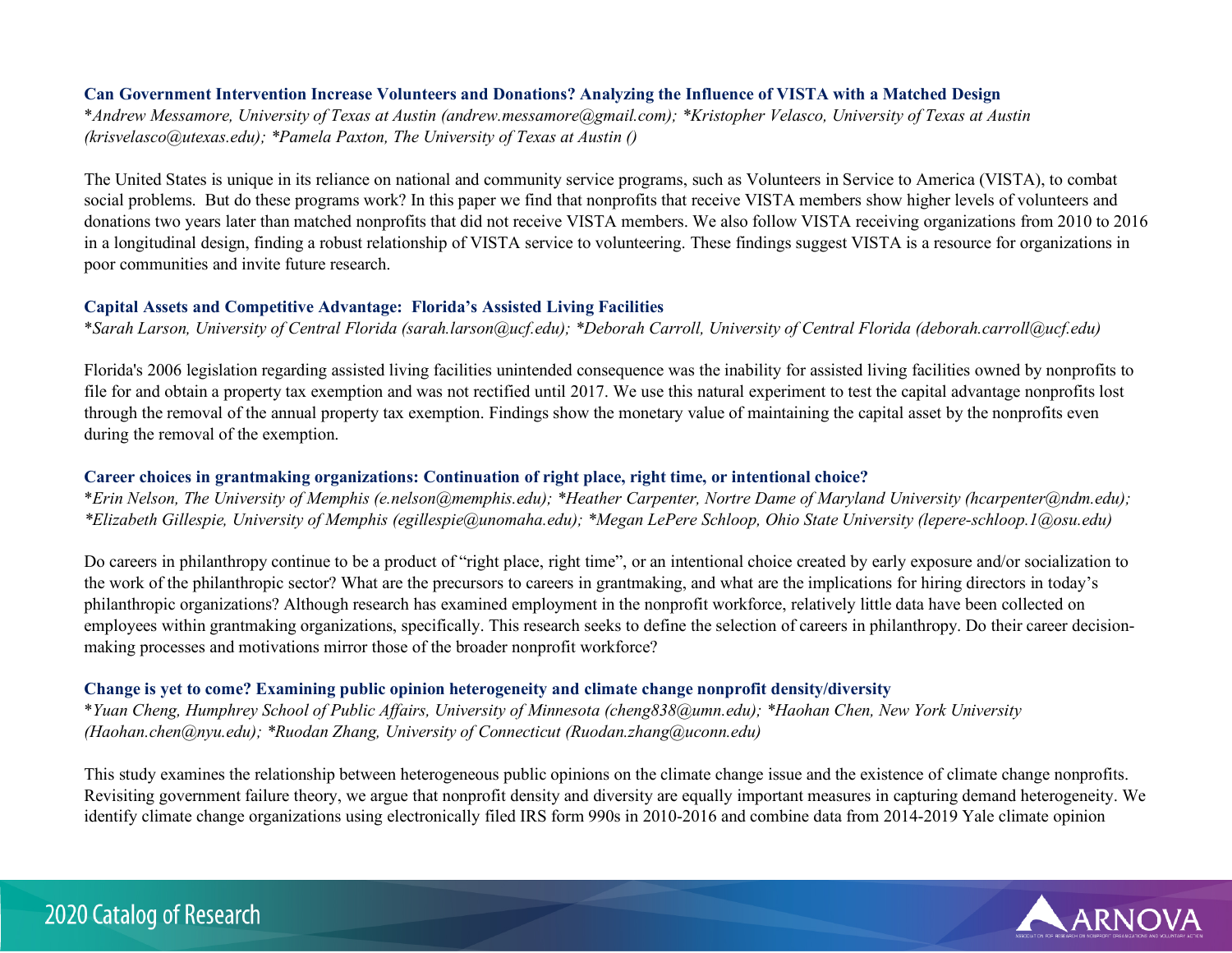database and other sources. Our study provides one of the first systematic analysis on the landscape of climate change nonprofits in the U.S. and offers new data and empirical evidence of the scale and scope of climate change nonprofits and their enabling environmental conditions.

#### **Changing seats and the evolving architectures of TNGOs**

*\*Jonathan Beagles, Maxwell School, Syracuse University (jebeagle@syr.edu)*

At times, TNGOs have been referred to as the 'global infrastructure' of civil society. However, since the 2005 Paris Declaration on Aid Effectiveness, the role of TNGOs in both global development and emergency response has been shifting, with national governments taking a greater lead in their own development – often leading to changes in their civil society's operating environment. Have these changes at the country level impacted TNGOs and their global architectures? Comparing a sample of 4o TNGO families between 2010 and 2018, this study tracks the changes in TNGO architectures including where they are located, and how.

#### **Charitable Food Service Programs: An Examination**

\**Karabi Bezboruah, University of Texas at Arlington (bezborua@uta.edu)*

To address the problem of food insecurity in children, both the public and private sectors are implementing programs at various levels. We examine the state sponsored Summer Food Service program in the Arlington Independent School District in Texas, by focusing on summer meals provided by schools and nonprofit agencies. By surveying 75 school and nonprofit administrators in Arlington, we examine the effects of the program. Specifically, we identify gaps, understand their operations and the effects of the existing services, and explore challenges faced by schools and the charitable suppliers in providing food assistance.

#### **Chief Executive Compensation: Implications of Board Governance Activities**

\**Ruth Bernstein, Assistant Professor, Nonprofit Studies, University of Washington, Tacoma (ruth.bernstein@pepperdine.edu); \*Christopher Fredette, University of Windsor (fredette@uwindsor.ca)*

Using survey data (BoardSource Governance Index, 2016) of 1163 nonprofit Chief Executives (CEO) we examine the influence of three forms of governance practice – strategic oversight, internal awareness, external engagement – through their direct, indirect, and interaction effects with demographic diversity among three types of focal actors and CEO compensation. Preliminary findings suggest that the strategic oversight is a positive predictor of higher compensation outcomes, internal awareness has no significant impact, while external engagement negatively impacts compensation. The significance of this study lies in its contribution to the discourse assessing CEO compensation and providing practical guidance to managers, leaders, and directors.

**Children or Convicts: How Public Perception Predicts the Shape of the Nonprofit Sector** *\*Samantha Zuhlke, Texas A&M University (szuhlke@tamu.edu)*

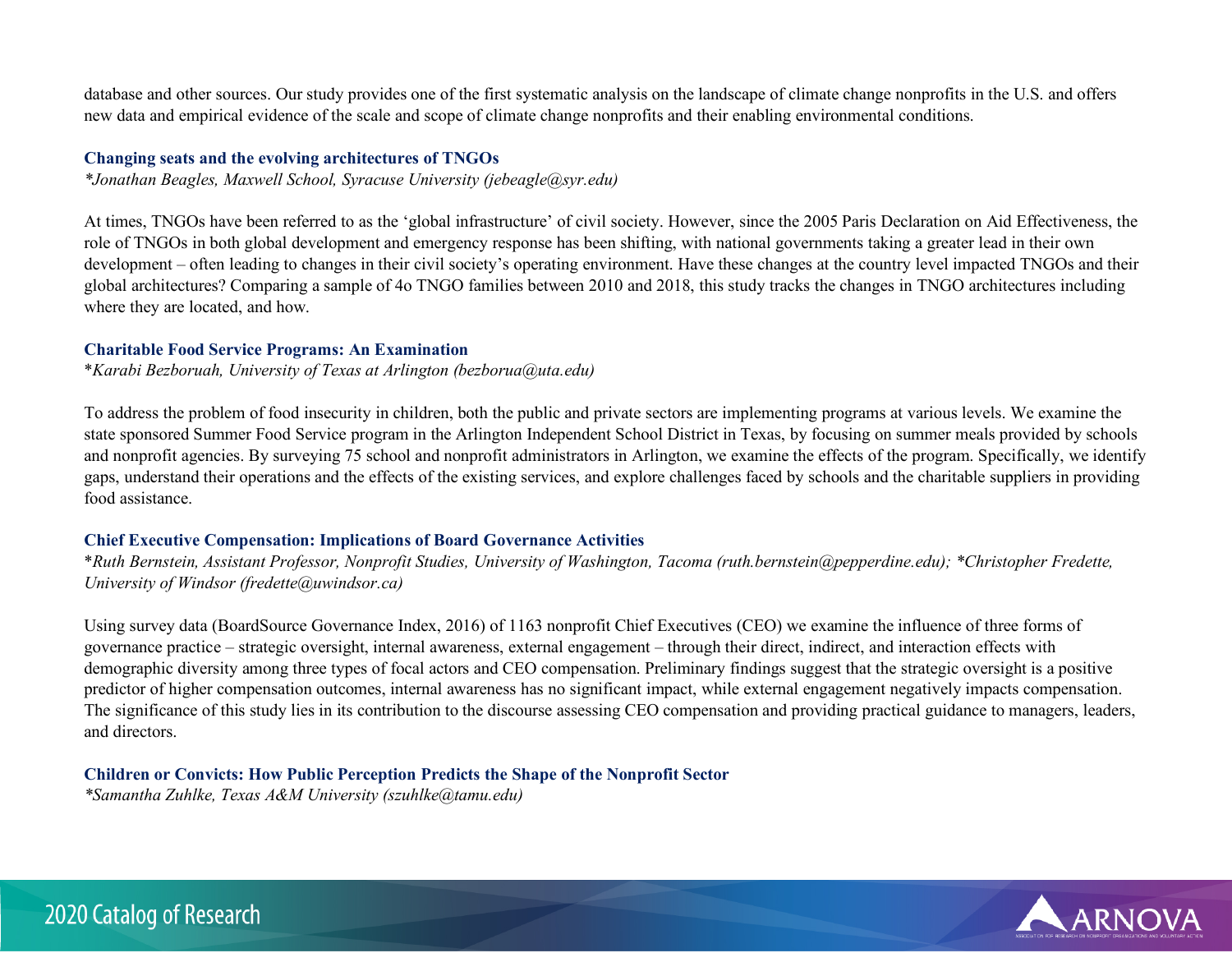Why do so many nonprofits serve children, while so few serve former prisoners? In this paper, I argue that the variance in a group's social construction (Schneider & Ingram 1993) - i.e., the diversity of perceptions of a group within the public - predicts the size of the nonprofit sector serving that group. For instance, I expect the size of the nonprofit sector serving a group to decrease as the public's perception of that group becomes more universally negative. I test my theoretical expectations using new data on social construction in the U.S. (Kreitzer & Watts Smith 2018) and nonprofit data.

#### **Civic Inclusion and Decisions to Emigrate: The Case of Lithuania**

\**Thomas Bryer, Kaunas University of Technology (thomas.bryer@ktu.lt)*

"The research is based on a national random sample survey in Lithuania conducted in spring 2019. In the survey, respondents were asked about their general and specific plans to emigrate, as well as about their civic behaviors online and offline. Our analysis reveals the extent of linkages between online/offline participation, felt belongingness and commitment to Lithuania, and intentions to emigrate.

Through the research, the authors make recommendations for how to integrate online participatory strategies to engage citizens and develop stronger civic inclusion and satisfaction, with particular consideration given to targeting age-based demographic groups differently through multiple participatory channels through government and the nonprofit sectors."

## **Civil society and the global health agenda in the age of covid-19**

\**Stephanie Smith, Virginia Tech (slsmith1@vt.edu)*

Civil society has played crucial roles in bolstering the status of such boundary-defying health problems as HIV/AIDS and tobacco control globally. This study draws on a model from sociology that proposes social problems are defined and compete for attention and resource allocations in a range of central, interacting arenas. It conceptualizes a global civil society arena and proposes ways of measuring the agenda status of a range of health issues within it. The study leverages the flurry of attention and resource allocations surrounding the covid-19 pandemic.

## **Closing the Skills Gap for Students and Uplifting Communities through the SURE™ Program**

*\*Saleha Khumawala, University of Houston (Saleha@uh.edu); \*Charles Becker, University of Houston (cdbecker@bauer.uh.edu)*

The SURE™ Program (Stimulating Urban Renewal through Entrepreneurship) is an innovative educational platform which creates a partnership between UH students, experts from industry, and under-resourced entrepreneurs from communities. The Program has two goals: to produce student leaders of tomorrow and to stimulate urban renewal by empowering local under-resourced entrepreneurs. It empowers entrepreneurs by giving them the skills, knowledge, and network to start or grow a small business. It produces student leaders of tomorrow by giving them the experiential education, critical skills, and community engagement necessary for them to build a career and then thrive both in their careers and communities.

## **Collaborative networks and structural holes: Mapping communication, funding, and cooperation in a local nonprofit market**

\**Chris Prentice, UNCW (prenticecr@uncw.edu)*

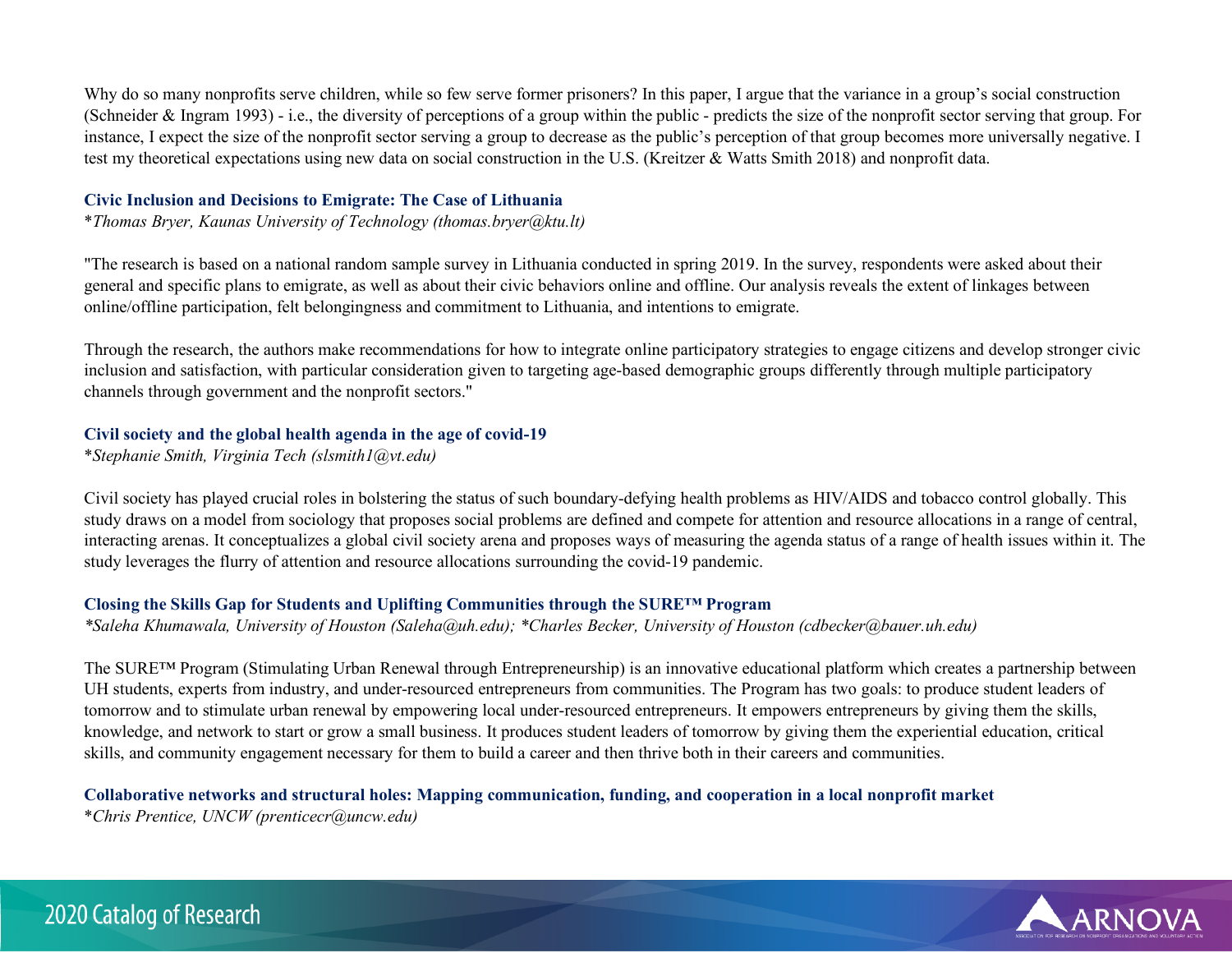This manuscript represents one part of a larger effort that explores how data can be used to drive actionable intelligence in a geographically defined social and human service ecosystem. We conducted interviews with directors from the population of registered tax-exempt entities in our region and collected information about each entity's funding inflows and outflows (from and to organizations), communication flows (with other organizations), and collaborative programmatic engagements (nature of programs and list of partners). Network analyses offered a comprehensive view of the local nonprofit ecosystem, including identifying central nodes, structural holes, and market inefficiencies, as well as other valuable insights. Chris Prentice UNCW

## **Community AND Crisis: The Impacts of the COVID-19 Pandemic on Local Nonprofits**

\**Colton Strawser, University of Texas at Arlington (colton.strawser@uta.edu); \*Laura Deitrick, University of San Diego (lauradeitrick@sandiego.edu); \*Tessa Tinkler, University of San Diego (ttinkler@sandiego.edu)*

In an effort to understand the impact of the COVID-19 pandemic on local nonprofits' ability to meet their community's needs, a set of surveys were issued to the local nonprofit sector. The aim of the project was to provide real-time data to government officials, foundations, and other decision-makers about the current economic conditions facing nonprofits and the need for immediate and long-term support in order to ensure the ongoing provision of critical services. Findings indicate nonprofits faced major service interruptions, creatively adapted programs to continue serving clients, and were challenged with the unique financial situations brought on by the pandemic.

## **Community Associations and Small Nonprofits: Mobilizing Resources and Fostering Cohesion or Building Nonprofit Firms?**

\**Carl Milofsky, Bucknell University - Voluntary Sector Review (milofsky@bucknell.edu); \*Margaret Harris, Aston University (m.e.harris@aston.ac.uk)*

Public policies emphasizing devolution tend to be rationalized in terms of expectations that informal community assets, mobilized through small nonprofit organizations and community associations, can provide vital social services and replace government programs. There is concern, however, that government regulation and funding of these organizations will turn them into "nonprofit firms" that are formal, bureaucratized, and divorced from the participatory processes that make these small organizations attractive to policy makers in the first place. This paper examines processes within associations and in networks of community organizations to discern ways in which, on the one hand, formalization is driven, and on the hand, participation and cohesion is fostered.

#### **Collaboration during Crisis and Disaster: Citizen Response and Grassroots Organizing**

\**Jack Harris, Assistant Professor of Communication, State University of New York at New Paltz (harrisj14@newpaltz.edu)*

Key contributors to community collaboration, hyperlocal organizations are place-based organizations operating at local levels that fill in the gaps between community needs and institutional response during times of crisis or disruption from disaster. Emergent organizing is a normal and recurring phenomenon of civic networks in disaster response and recovery and includes the activities of spontaneous volunteers, "pop-up organizations," and existing community organizations which take on new roles as part of disaster response and recovery. A key aspect of citizen response, hyperlocal organizations increase the collaborative capacity of civic networks to meet unmet needs and serve under resourced communities.

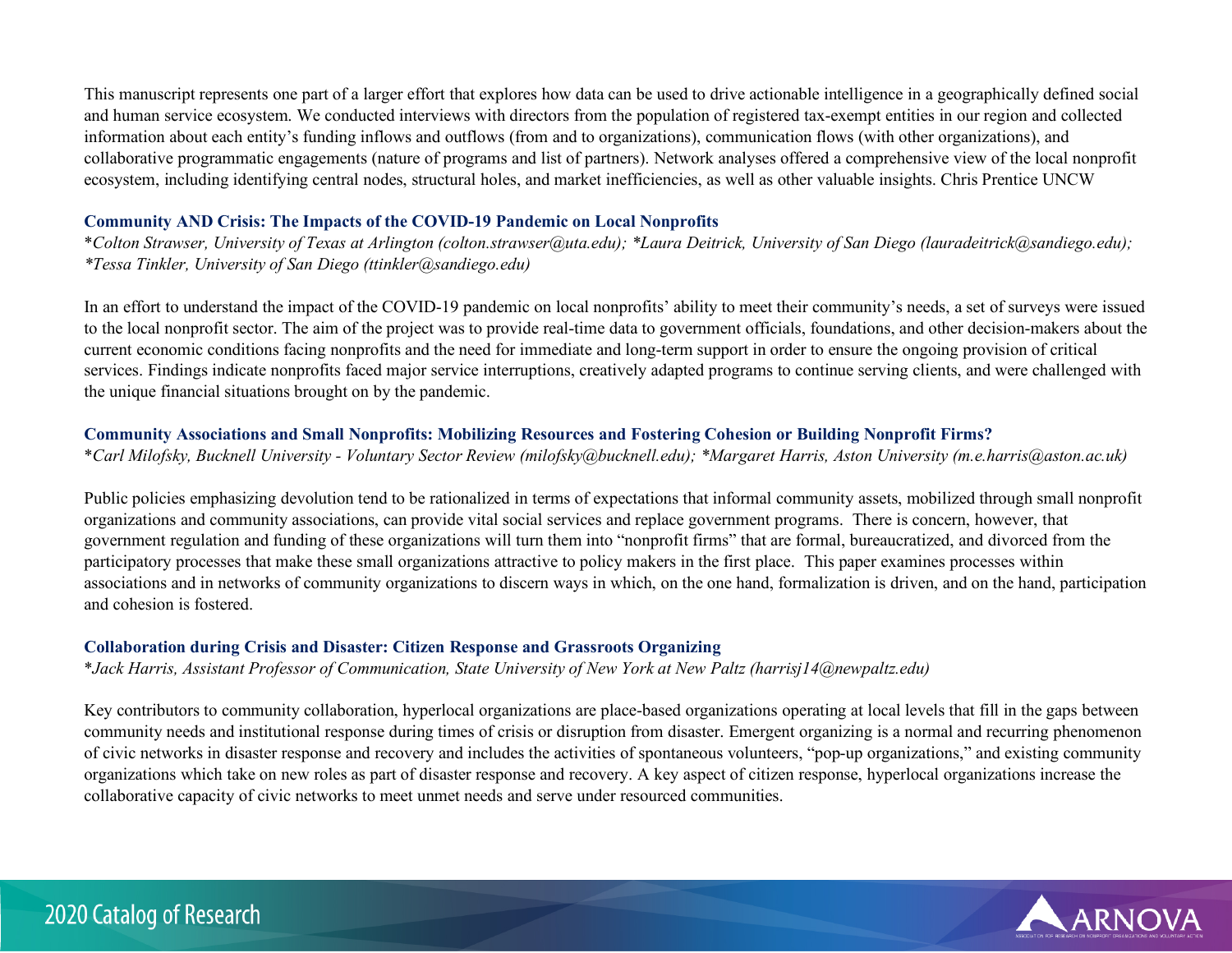#### **Community Philanthropy as practice: a case study of Thousand Currents**

*\*Fahad Ahmad, PhD Candidate, Carleton University (fahad.ahmad@carleton.ca); \* Ashleda Khadse, Thousand Currents (ashlesha@thousandcurrents.org)*

The philanthropic sector is in transition. Recent publications have raised questions about the colonial roots of philanthropy, whether philanthropy is effective at challenging unjust social and economic systems, and the nature of power and control in philanthropic relationships. Drawing on the experience of Thousand Currents, a social justice grantmaker pioneering a grassroots-centred community philanthropy model, we demonstrate how philanthropy can address normative questions related to the political economy of philanthropic wealth while also advancing the practical goal of providing support to grassroots and community initiatives across the globe to enable their work on climate, social, and economic justice.

#### **Comparing Social Enterprise Development across the BRICS Emerging Economies: Insights for Developing Countries**

\**Janelle Kerlin, Georgia State University (jkerlin@gsu.edu); \*Marcelo Dionisio, COPPEAD Federal University of Rio de Janeiro (marcelo.dionisio@coppead.ufrj.br)*

This paper compares and contrasts the institutional factors shaping social enterprise in the emerging economies of Brazil, Russia, India, China, and South Africa (BRICS). The BRICs countries are the five most important emerging economies on the basis of their economic liberalization policies and demographic potential. However, there is a gap in our understanding of how economic, political, civil society, and cultural institutions are shaping social enterprise in these contexts limiting our ability to share insights across them and within their own regions. To address this gap we draw on historical institutionalism, international socioeconomic datasets, and domestic data on social enterprise, to formulate country models of social enterprise development through the application of Kerlin's revised Macro-Institutional Social Enterprise (MISE) Framework.

#### **Competing for donations in the environmental nonprofits**

\**Gina Rossi, University of Udine, Udine, Italy (gina.rossi@uniud.it); \*Chiara Leardini, University of Verona, Verona, Italy (chiara.leardini@univr.it); \*Stefano Landi, University of Ca' Foscari, Venezia, Italy (stefano.landi@unive.it)*

This study investigates the web-based disclosure practices adopted by environmental nonprofits and their effectiveness as signals capable to attract charitable contributions in support of the conservation and protection of the environment. Focusing on a sample of US environmental nonprofits and adopting an extended version of the economic model of giving that considers also the magnitude of online disclosure, we identify what are the disclosure items - form among mission, history, strategic priorities, programs, annual reports, investment policies, audited financial statements and Forms 990 - that provide, together with other variables, better signals for persuading donors to support the nonprofit.

#### **Congregations, Climate Change, and Disaster Response**

\**Beth Gazley, Indiana University-Bloomington (bgazley@indiana.edu); \*Brad Fulton, Indiana University (fulton@indiana.edu); \*Wesley Zebrowski, Indiana University-Bloomington (wzebrows@indiana.edu); \*David P. King, Indiana University Purdue University at Indianapolis (kingdp@iupui.edu)*

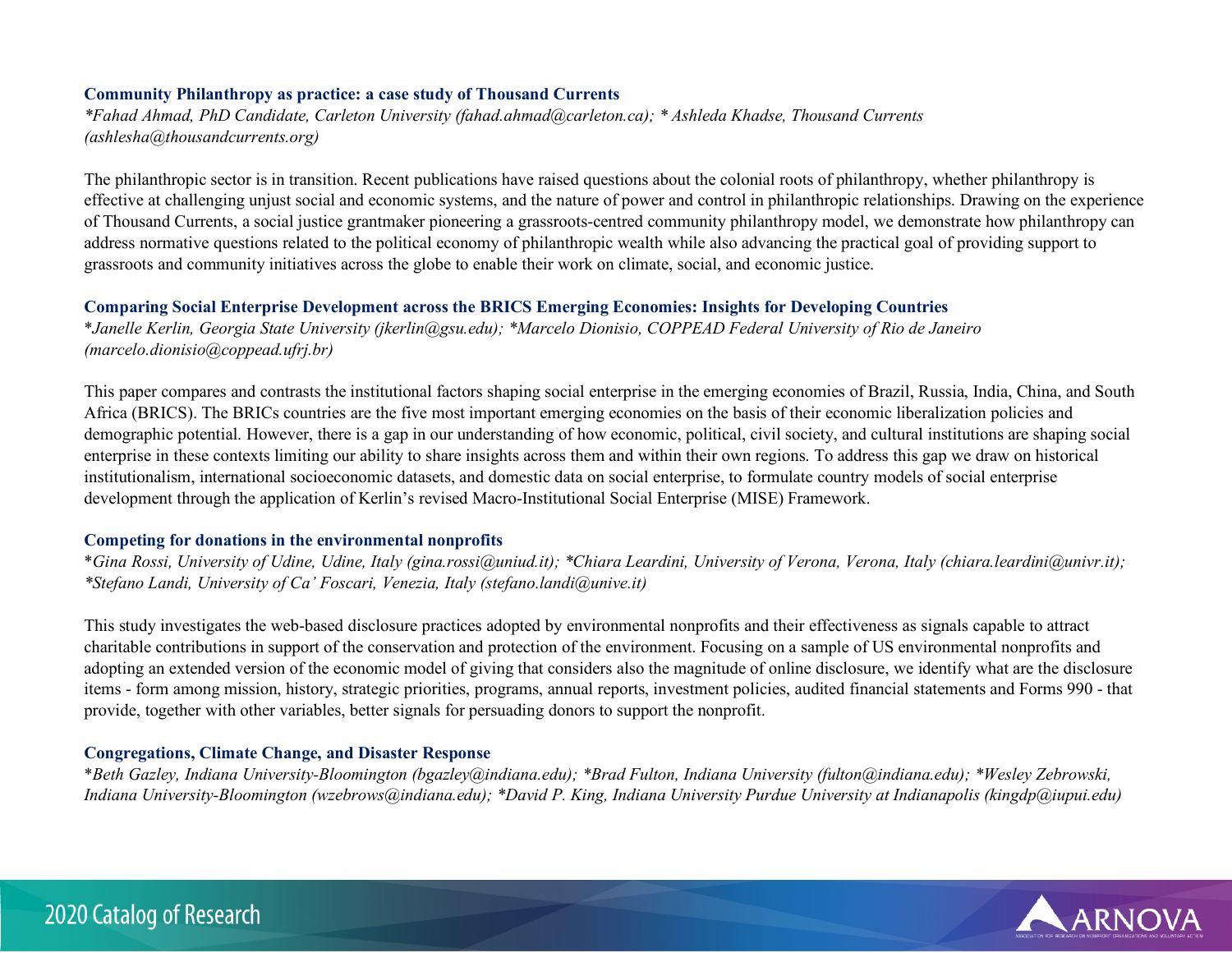American congregations earn one-third of all charitable giving and are therefore formidable potential actors in climate change adaptation. Research has observed how individuals' religious affiliation and religiosity shape their attitudes toward climate change, but the effects on overall congregational participation have not been examined. This paper analyzes data from the 2018 National Study of Congregations' Economic Practices (Fulton & King) to assess the overall role of congregations in disaster response, testing hypotheses that might link this activity to religious, charitable or environmental attitudes.

## **Constructing Clients: The Influence of Practice Frames on Promoting Civic Health**

\**Kandyce Fernandez, The University of Texas at San Antonio (kandyce.fernandez@utsa.edu); \*Robbie Robichau, Texas A&M University (rrobichau@tamu.edu); \*Jennifer Alexander, The University of Texas at San Antonio (jennifer.alexander@utsa.edu)*

This research assesses the various ways nonprofits engage in activities related to civic health, which includes social capital, civic engagement, and political participation based on the organizations "practice frame." Using survey data from approximately 300 nonprofits in the San Antonio area, we assess activities that promote civic health in order to determine which aspects of civic health are most associated with an individual practice, service access, and structural change practice frame. Using these results, this research proposes an instrument for nonprofits to assess their promotion of civic health given the ways in which they construct clients' problem and potential solutions.

## **Constructing Multiple-Indicator Structural Models of Social Connectedness, Volunteering and Giving**

\**Nathan Dietz, Do Good Institute - University of Maryland (ndietz@umd.edu); \*Bob Grimm, Do Good Institute - University of Maryland (rgrimm@umd.edu)*

The Covid-19 pandemic has forced sudden and dramatic change upon American society, particularly on in-person social relations that have always been critical for encouraging volunteering, giving and other charitable behaviors. In this paper, we use individual-level survey data to construct measures of civic and charitable activities which we use to study the relationship between social connectedness and contributions of time and money. By focusing on how social connectedness is related to volunteering and giving, we hope to generate policy-relevant results that charitable and philanthropic leaders can use to garner support when the current restrictions on social mobility are lifted.

## **Contemporary Challenges Faced by U.S. Nonprofit Organizations and Their Intersection with Donor‐Advised Funds**

\**Sasha Zarins, Indiana University Lilly Family School of Philanthropy (szarins@iupui.edu); \*Jon Bergdoll, Indiana University Lilly Family School of Philanthropy (jjbergdo@iupui.edu); \*Una Osili, Indiana University Lilly Family School of Philanthropy (uosili@iupui.edu)*

Most research on donor-advised funds (DAFs) has focused on the advantages and disadvantages for donors. This paper aims to better understand the second part of the DAF gift process: nonprofits' reception of contributions from DAFs. Our paper provides new insights into the processes and perceptions of nonprofit organizations when working with DAFs. Using a national survey of nonprofit organizations and qualitative interviews, we find that consistently receiving DAF donations each year ameliorates concerns and heightens encouragements about DAF properties among organizations from different subsectors, geographic regions, and revenue size.



# 2020 Catalog of Research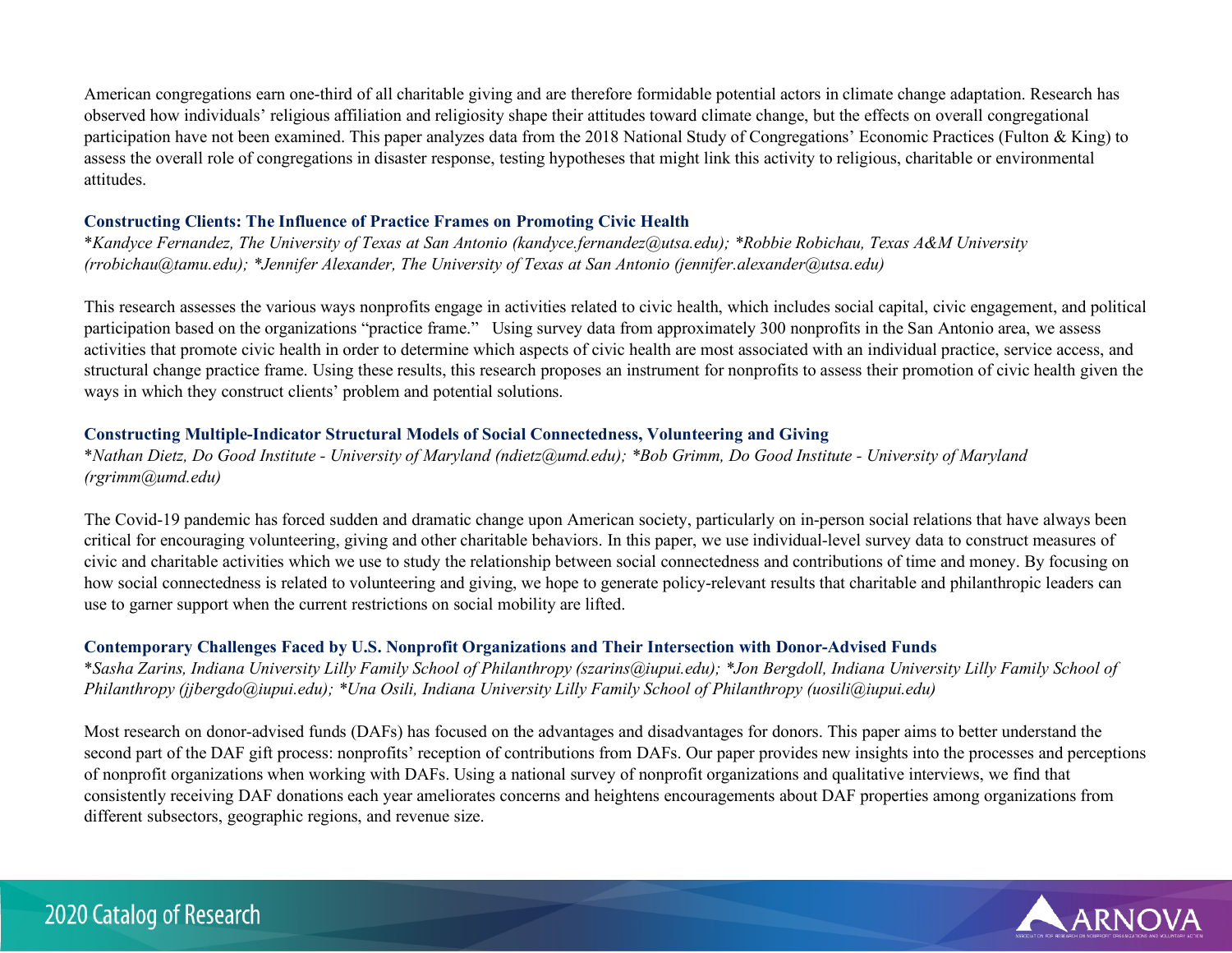#### **Co-production and sustainability: How do co-production projects evolve over time?**

\**Caitlin McMullin, Concordia University (caitlin.mcmullin@mail.concordia.ca)*

I explore the co-production of two projects (one to reduce loneliness and isolation of older people, and a parent/toddler group project) by nonprofit and practitioners and citizens from a longitudinal perspective, in order to consider the strategies used by professional and citizen co-producers to ensure that co-production endures in the face of environmental turbulence, changes in funding, and participant turnover. The two projects have faced different challenges to their approach over time – while one has struggled to balance prescriptive involvement and monitoring procedures with more informal coproduction practices, the other has found volunteer recruitment, support and retention to be the biggest challenge.

## **COVID-19 and Hashtag Activism: Fostering Collaborations among Nonprofits through Social Media**

\**Kayla Schwoerer, Rutgers University, Newark (kayla.schwoerer@gmail.com); \*Zeeshan Noor, The University of Texas at Dallas (zeeshan.noor@utdallas.edu)*

This study focuses on the collaboration efforts of nonprofits during the COVID-19 pandemic by analyzing their social media behavior in the early stages of the outbreak. We ask specifically how nonprofit organizations used social media to facilitate collaborations with other organizations and mobilize responses during the pandemic. Scraping tweets from a sample of nonprofit organizations, we conduct text analysis on the tweets using natural language processing (NLP) techniques to compare social media behavior before and during the pandemic. Findings are expected to provide insight into how social media is used as a vehicle for nonprofits' collaboration, especially in crisis contexts.

## **Covid-19 and Nonprofit Employee Vulnerability: Employment Relations in the time of COVID**

\**Kunle Akingbola, Lakehead University (kakingbola@lakeheadu.ca); \*Alina Baluch, University of St Andrews (amb33@st-andrews.ac.uk); \*Carol Brunt, University of Wisconsin – Whitewater (bruntc@uww.edu); \*Ian Cunningham, University of Strathclyde (ian.cunningham@strath.ac.uk)*

Nonprofits are undoubtedly in the frontline of the COVID-19 pandemic. Addressing the needs of the community in the midst of an unprecedented health, economic and social crisis requires nonprofits to pull all the stops especially in the relationship with employees. This study examines the dimensions and impacts of COVID-19 on the vulnerability of nonprofit employees in their employment relations. Specifically, the study will draw on secondary data from the US, the UK and Canada to explore the relationship between COVID-19 and the pre-existing challenges of work intensification, contingency work practices and living wage in nonprofits. These challenges highlight questions about how the COVID-19 pandemic is shaping decisions and organizational practices in the already precarious employment relations context of nonprofits.

## **Cross-Sector Collaborations: Promoters and Inhibitors**

\*K*arabi Bezboruah, University of Texas at Arlington (bezborua@uta.edu)*

This paper explores the existence of networks for knowledge sharing among healthcare organizations in affluent suburban communities with a significant number of medically underserved and uninsured populations. We apply resource dependency theory to examine the health outcomes of charitable care

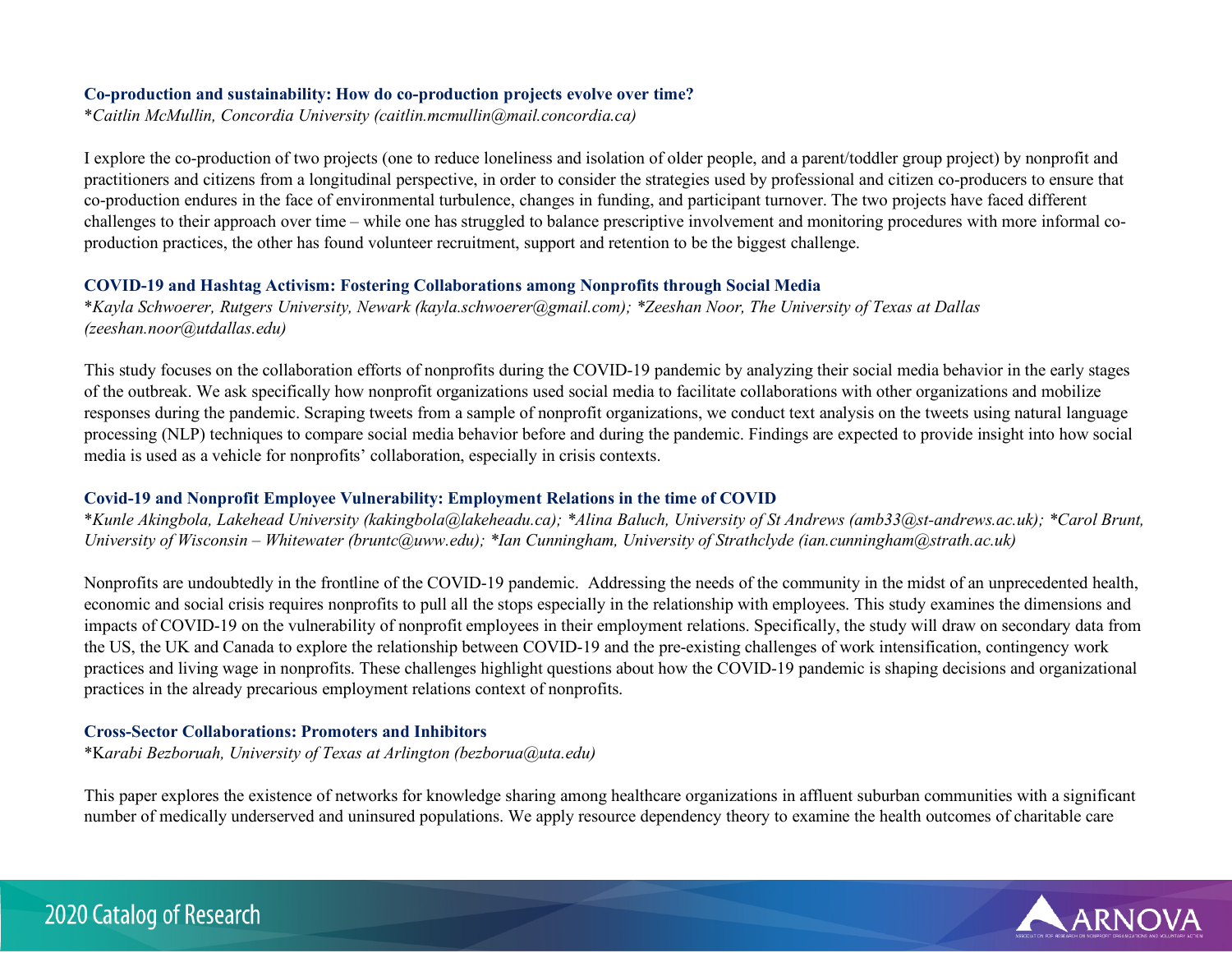provided through organizational partnerships. We explore the existence of network forms by studying seven nonprofit organizations, a county health agency, a public hospital, a private hospital, and private physician services over two years. Through the application of qualitative methodology involving direct observations, in-depth interviews, discussions, and documentary evidence, we gather data from public and nonprofit administrators as well as physician practices. Preliminary evidence suggests entrepreneurial and strategic management is one reason for improved services and can have an important effect on collaborative service quality.

## **Cross-border philanthropic contributions: What we know and what we don't**

\**Cathie Carrigan, Indiana University Lilly Family School of Philanthropy (cmcarrig@iupui.edu); \*Una Osili, Indiana University Lilly Family School of Philanthropy (uosili@iupui.edu); \*Xiaonan Kou, Indiana University Lilly Family School of Philanthropy (koux@iupui.edu); \*Jon Bergdoll, Indiana University Lilly Family School of Philanthropy (jjbergdo@iupui.edu); \*Kinga Horvath; Indiana University Lilly Family School of Philanthropy; Geneva Centre for Philanthropy (kinga.horvath@unige.ch)*

The increasingly central role of global philanthropy has led to numerous cross-national comparative studies, but one of the major challenges remaining is to develop coherent and appropriate measurements on cross-border giving applicable to different national contexts. This paper presents the available data on cross-border philanthropy from more than 50 countries and economies. The paper also provides suggestions to improve comprehensive data collection and analysis on the sources and magnitude of cross-border giving and advance mapping on private philanthropy contributions to the Sustainable Development Goals.

## **Cross-border tax and philanthropy: avoiding the icebergs in the sea of generosity**

\**Carolyn Cordery, Aston University (c.cordery@aston.ac.uk); \*Oonagh Breen, Sutherland School of Law, University College Dublin (oonagh.breen@ucd.ie)*

Since the European Union was formally established in 1992, Member States have committed to free movement of capital, workers, goods and the freedom of establishment which requires adhering to the principle of non-discrimination. Since 2009 the European Court of Justice confirmed that philanthropic capital should also be included. This should facilitate cross-border fundraising, investment, and tax-effective giving. Nevertheless, structural and policy issues include: no common legal vehicle, differing regulators and taxation systems, and no agreed definition of 'foundations'. This article analyses the issues in this crowded regulatory space and highlights the challenges of navigating the European sea of generosity.

## **Cross-Sector Collaboration with Charitable Nonprofit Organization: Better or Worse?**

\**Saerim Kim, Columbus State University (kim\_saerim@columbusstate.edu); \*Andrew Sullivan, University of Kentucky (aasu225@uky.edu); \*David Lee, University of Hawaii at Manoa (lee211@hawaii.edu)*

We explore whether having high density of nonprofits and government-funded service providers in a local planning body for homeless services decreases homelessness. Results indicate increased funding from both sectors increases services per homeless person and decreases chronic homelessness more than using one sector, using panel data combining information from IRS 990 forms and the Department of Housing and Urban Development and differences-in-

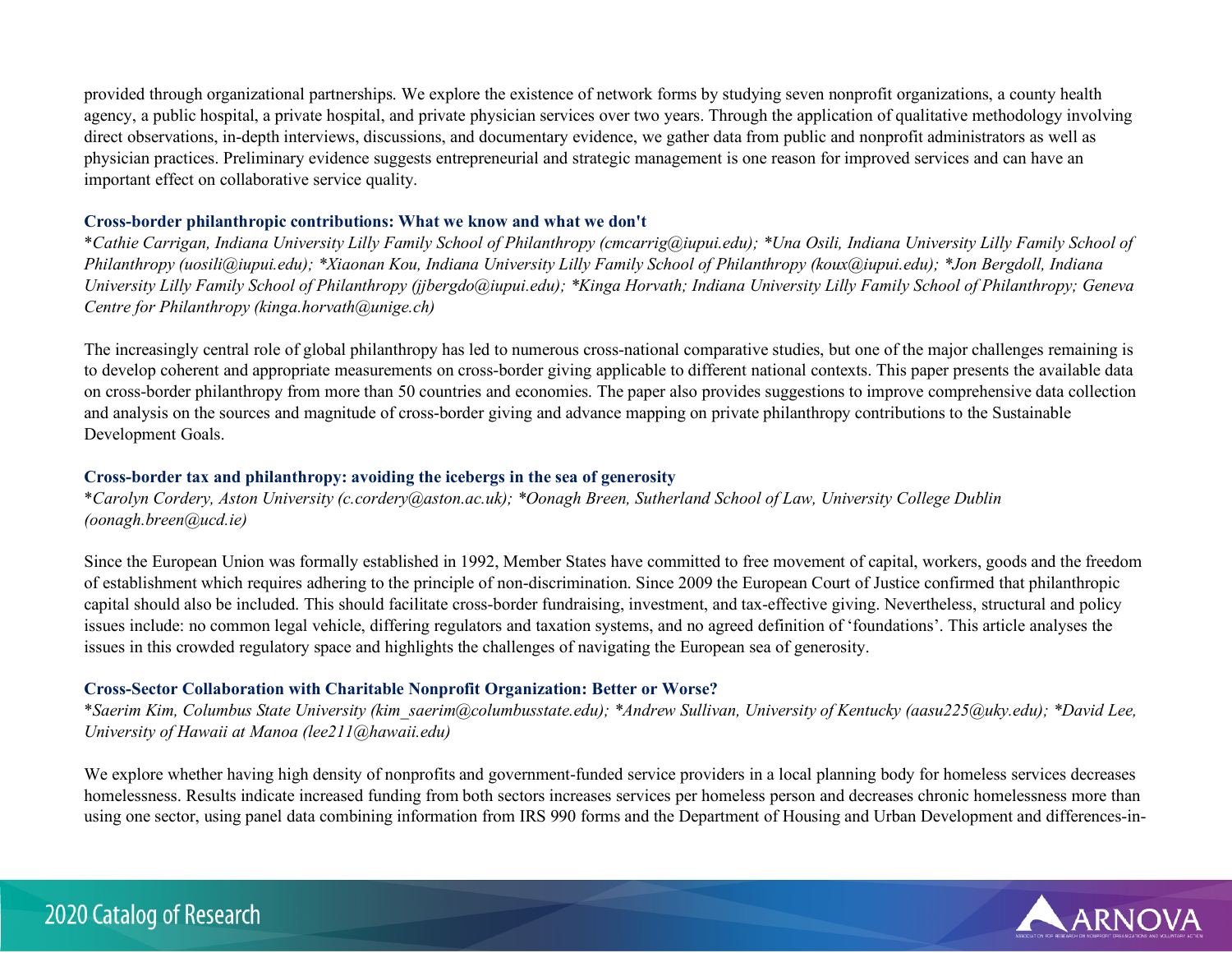differences design. These findings provide empirical evidence that using both sectors can improve outcomes in local service provision, while expanding theory on density in the nonprofit sector to cross-sector collaboration with conflicting incentives for both competition and collaboration.

## **Cultural Foundations of Social Action: A Literature Review of Cross-Cultural Beliefs, Morality, and Values, 2010-2020**

*\*Jamie Goodwin, Indiana University Purdue University Indianapolis (goodwinj@iu.edu); \*Andrew Williams, Indiana University, Lilly Family School of Philanthropy (alw10@iu.edu); \*Patricia Herzog, Indiana University, Lilly Family School of Philanthropy (psherzog@iupui.edu)* 

Since 2010, quantitative, comparative studies have made major contributions to cross-cultural knowledge. This paper accounts for and organizes the state of knowledge in the field of cross-cultural quantitative studies of beliefs, morality, and values. It summarizes the modern history of cross-cultural studies, systematically reviews major existing studies since 2010, and organizes the literature into substantive and ecological constructs. Finally, the paper examines the geographic contexts of major studies, identifying areas which have been overlooked.

## **Dancing through Disruption: Can Arts & Culture Help Communities be Resilient?**

*\*Leigh Hersey, University of Louisiana Monroe (hersey@ulm.edu)*

Lives around the world were disrupted in the spring of 2020 when the coronavirus reached pandemic levels. This research provides an initial overview of how arts and cultural organizations in northeast Louisiana responded to the pandemic and the impacts it had on the community and the organizations. The research uses social media scan and survey results to provide insight into the pandemic from this perspective. As many communities will face disasters in the future, the knowledge gained here can help leaders be better prepared for an arts-initiated response.

## **Decisions, decisions, decisions: community foundations and community well-being**

\**Salvatore Alaimo, Grand Valley State University (alaimos@gvsu.edu); \*Joanne Carman, University of North Carolina – Charlotte (jgcarman@uncc.edu)*

Community foundations' philanthropic support directly and indirectly impacts dimensions of community well-being. The authors posit that to effectively do this, a funder must first identify and prioritize the community's needs in order to make effective decisions. This study will examine how U.S. community foundations prioritize their philanthropic support for the communities they serve and make their funding decisions. While this study is exploratory, we believe by beginning with an analysis of how needs are identified, prioritized and funded it can help inform a research agenda that further examines how the trajectory of community foundation support impacts community well-being.

## **Defining network effectiveness in climate advocacy coalitions**

\**Anne-Marie Singh, Northwestern University (annemarie@u.northwestern.edu)*

Network effectiveness of cross-sector organizations has been studied extensively for public service delivery networks. But we don't yet know how effectiveness is defined and measured in advocacy networks. This study examines an advocacy climate change coalition in three Midwestern states: Iowa,

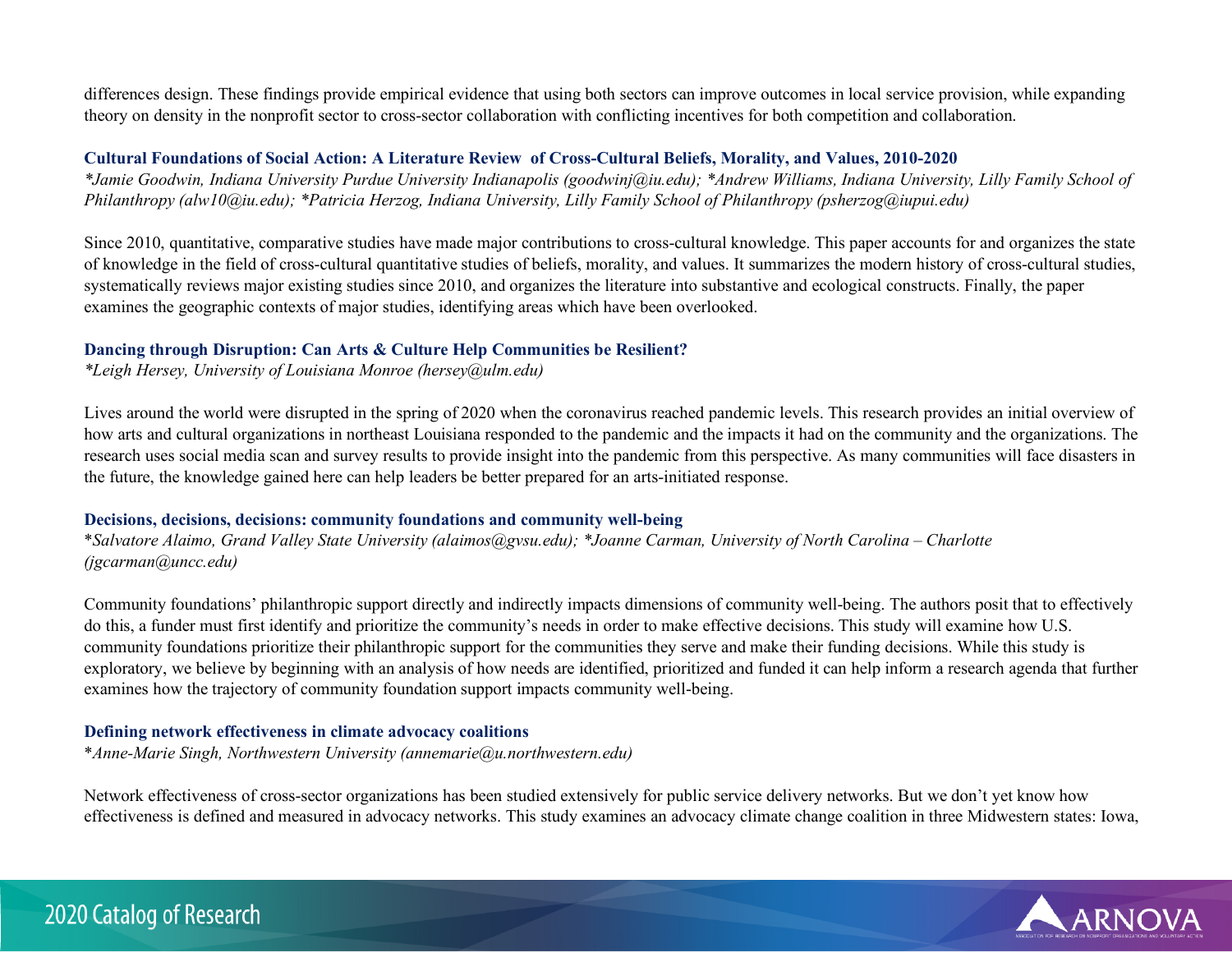Ohio, and Minnesota. Expected findings include a definition of effectiveness that can be applied to advocacy coalitions and an examination of how external state-level differences influence effectiveness and goal-alignment in these coalitions.

**Democracy & The CDC System: Critical Analysis of How Funder-CBO Dynamic Shapes Local Democratic Norms, Values, and Practices**  \**Ashley Nickels, Kent University (anickel5@kent.edu); \*Zachary Wood, Seattle University (zwood@seattleu.edu); \*Kirk Leach, University of Arkansas-Little Rock (kaleach@ualr.edu)*

Community based organizations (CBOs) play an important role in urban revitalization by implementing place-based, anti-poverty strategies. CBOs are historically important sites of economic empowerment, political mobilization, and civic engagement often enhancing key principles of the community development movement including broad democratic participation and community voice. Yet, due to fiscal and operational constraints, CBOs typically reach beyond the boundaries of their communities to partner with private philanthropic organizations for support. In this way, CBOs are both "schools of democracy" and serve as intermediaries between the needs and desires of community residents--often marginalized communities-- and the goals and objectives of public and private sector. Out project examines the pathways through which private philanthropy shapes local democracy, vis a vis community development focused CBOs.

#### **Determinants of Industry Engagement and Satisfaction at Higher Education Institutions**

\**Jessica Watts, University of North Texas (jessica.watts@unt.edu)*

This study analyzes elements of mutually beneficial industry-university collaborations and the impact on industry satisfaction. Companies collaborate with universities to recruit talent and access faculty expertise, while universities appreciate industry input on curriculum and research, and as philanthropic supporters. Through an industry survey, these elements are analyzed: a dedicated university manager, measurements of return on investment, a single university contact, company engagement goals, and university selection criteria. Author finds significant positive relationships between selected predictors and industry satisfaction. While scholars have examined corporate philanthropy, literature has not fully explored corporate-university collaboration. Results are informative to both scholars and practitioners.

## **Disciplinary Contributions to Nonprofit Studies: An Empirical Mapping of Theories, Data, Methods and Citations from Twenty Years of Nonprofit Research**

\**Megan LePere Schloop, Ohio State University (lepere-schloop.1@osu.edu); \*Rebecca Nesbit, University of Georgia (nesbit7@uga.edu)*

Nonprofit scholars draw on theories from a variety of disciplines. Often, the research questions and methodological strategies of a theory's disciplinary home are imprinted on the theory and the empirical work it inspires. To understand the state of nonprofit research, it is therefore helpful to assess the theoretical and methodological contributions of different social science disciplines to the field over time. This study uses mixed methods to examine theory and data use, methodological approach, and disciplinary journal citations across 20 years of research published in the top nonprofit journals. Our analysis charts the evolution of disciplinary influence over nonprofit studies.

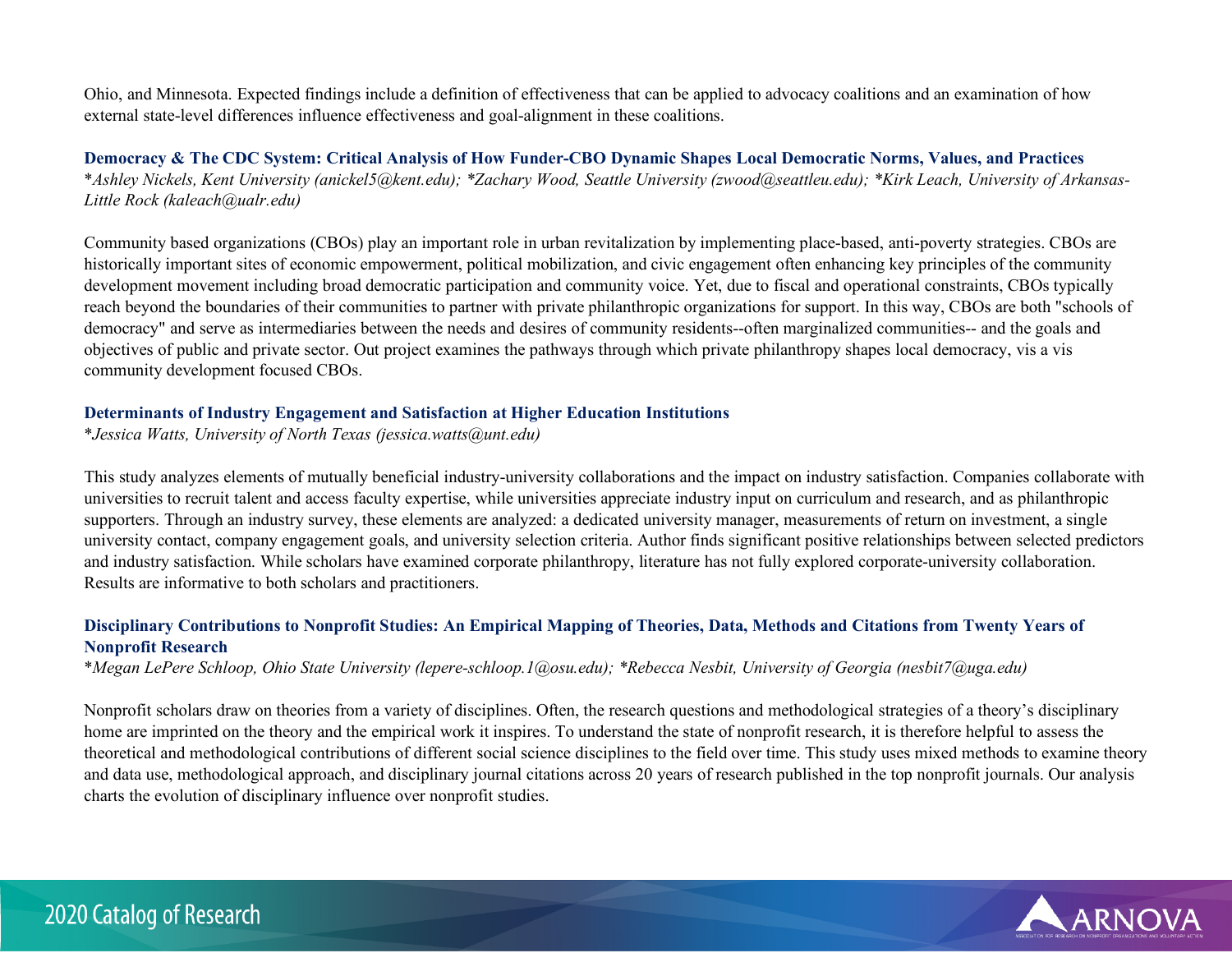#### **Divided Loyalties or Singular Focus: Examining the Role Complexity, Combined Programs and Organizational Size on Staff Turnover**

\**Jessica Word, University of Nevada Las Vegas (jessica.word@unlv.edu); \*Patricia Cook-Craig, University of Nevada Las Vegas (patricia.cookcraig@unlv.edu); \*Robin Mendoza, University of Nevada Las Vega (robin.mendoza@unlv.edu)*

This research examines the impact of institutional factors on turnover of staff in sexual violence prevention and intervention programs. The data was collected via a national survey of rape crisis centers in the United States. The study examines institutional support, compensation, role complexity, and advancement opportunities and their relationship to rate of turnover for direct service providers in the field. Our findings indicate the factors which impact turnover of frontline staff vary across the size of the organization and standalone (Rape Crisis Center programs) vs. combined programs (Dual domestic violence and sexual assault center programs).

#### **Do Civil Society Organizations Cluster with Businesses? Analyzing Agglomeration Effects as a Location Factor for CSOs**

\**Dominik Karner, WU, Vienna University of Economics and Business (dominik.karner@wu.ac.at)*

For Civil Society Organizations (CSOs), the choice of location is just as important as for other organizations. Nevertheless, comparatively little is known about which location factors are favorable for them. Studies have found that CSOs tend to locate where demand for their services is high, but the availability of local resources – such as human resources or social capital – tends to be even more important. However, the role of clustering effects with other types of organizations has rarely been studied. This paper aims at addressing this research gap by analyzing agglomeration effects between CSOs and businesses at the neighborhood level. I hypothesize that CSOs seek economies of agglomeration and therefore tend to locate in areas with a high density of businesses. I examine this issue by using small-scale geographic data of the full population of CSOs and businesses in Vienna/Austria.

#### **Do governments reward nonprofit performance?**

\**Jason Coupet, North Carolina State University (jacoupet@ncsu.edu)*

Nonprofit performance theory suggests that donors are unlikely to base donation decisions on nonprofit production. But governments may prioritize performance in nonprofit funding decisions. Using internal production reports from the nonprofit housing sector and dynamic panel data analysis, this study compares the effects of performance on donor and government funding. We find that government funding is much more elastic to performance than donations. Governments are less sensitive than donors to problematic financial ratios and seem to be better at observing and rewarding nonprofit performance than donors. Findings indicate that governments should be theorized differently than donors in nonprofit performance literature.

## **Does Community Food Assistance Matter? A National Evaluation Using the County-Level Aggregated Data**

\**Baorong Guo, University of Missouri-St. Louis (guob@umsl.edu); \*Jin Huang, Saint Louis University (jin.huang@slu.edu)*

This study examines the impact of community food assistance on food insecurity rates in the US. Community food assistance, provided by food banks, food pantries, soup kitchens and Meals on Wheels, is an important supplement to public food assistance programs. Despite a general consensus on its importance, it is not clear if community food assistance is effective in reducing food insecurity. The study is a national evaluation of community food

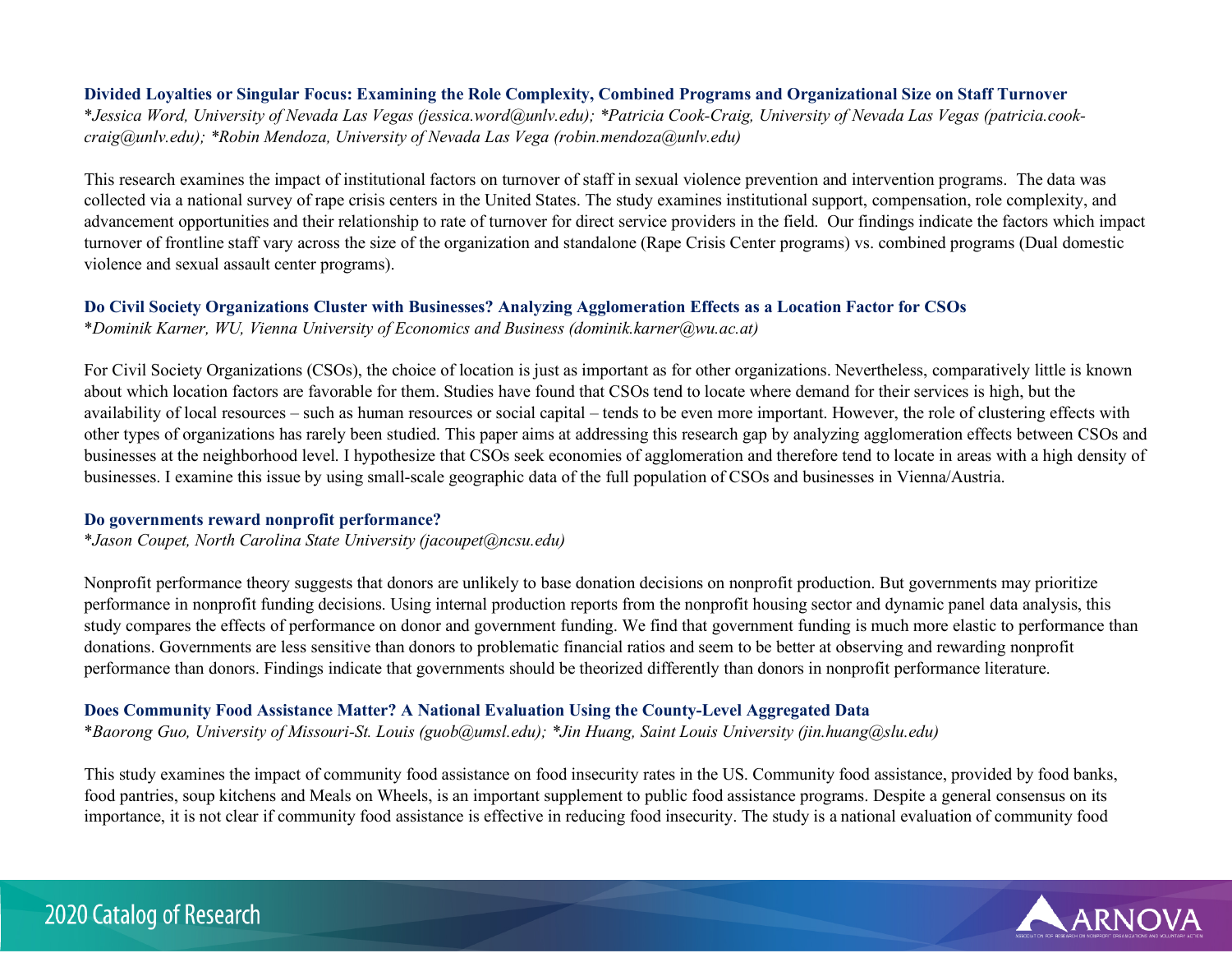assistance using multi-year (2009-2017) aggregated data at the county level. Results show that community food assistance is effective in reducing food insecurity rates at the county level.

## **Does making compulsory donations crowd out voluntary charitable giving? Evidence from China Labor-force Dynamics Survey**  \**Yongzheng Yang, Indiana University Lilly Family School of Philanthropy (yangyon@iu.edu)*

Charitable giving is often seen as voluntary prosocial behavior. However, unlike western countries, making compulsory donations is not uncommon in China. It refers to the phenomenon that individuals are forced to donate by government or their units. This paper examines this understudied phenomenon by exploring the potential impact of making compulsory donations on voluntary charitable giving. Building upon the crowding-out/crowding-in debate in economics, we formulate two competing hypotheses. We will test our hypotheses using panel data from China Labor-force Dynamics Survey (CLDS, 2012, 2014). Logistic regression and Tobit model for panel data will be employed to make statistical analyses.

## **Does Nonprofit Organizational Legitimacy Matter for Government Grants under Authoritarianism? Evidence from Chinese Foundations**  \**Qun Wang, University of Toledo (August 2020--) (qunwang@indiana.edu)*

The literature on NGOs under authoritarian rule largely attributes NGOs' receipt of government grants to their political connections. This article investigates an alternative explanation by asking the question: Does nonprofit organizational legitimacy matter for government grants under authoritarianism? Applying the tobit regression to 2,021 Chinese foundations, this article finds that passing the nonprofit evaluation, which is one of the major legitimacy certification programs in the country's nonprofit sector, is positively associated with government grants. Further subsample analysis reveals that nonprofit evaluation is influential for government grants only among foundations formally affiliated with governmental agencies. This article for the first time provides evidence that contemporary authoritarian regimes may indeed appreciate nonprofit organizational legitimacy but still in a politicized manner.

## **Does overhead matter? A survey experiment exploring framing effects of nonprofit overhead information on donor decisions** \**Ellie Heng Qu, Texas A&M University (hqu@tamu.edu); \* Levine Daniel, IUPUI (jlevined@iupui.edu)*

Overhead is a catchall term for non-program expenses. Donors are found to negatively respond to charities with high overhead. Using a survey experiment, we explore whether information framing alleviates donor aversion. Specifically, we explore the effect on the amount of donations when presenting program/overhead costs versus direct/indirect costs, as well as presenting general versus specific donation impact information. This study has practical implications for nonprofits that rely on donations to achieve their missions.

## **Don't You Want My Help? Volunteer Involvement and Management in Local Government**

\**Jeffrey L. Brudney, University of North Carolina Wilmington (brudneyj@uncw.edu); \*Nara Yoon, Syracuse University (nyoon@syr.edu)*

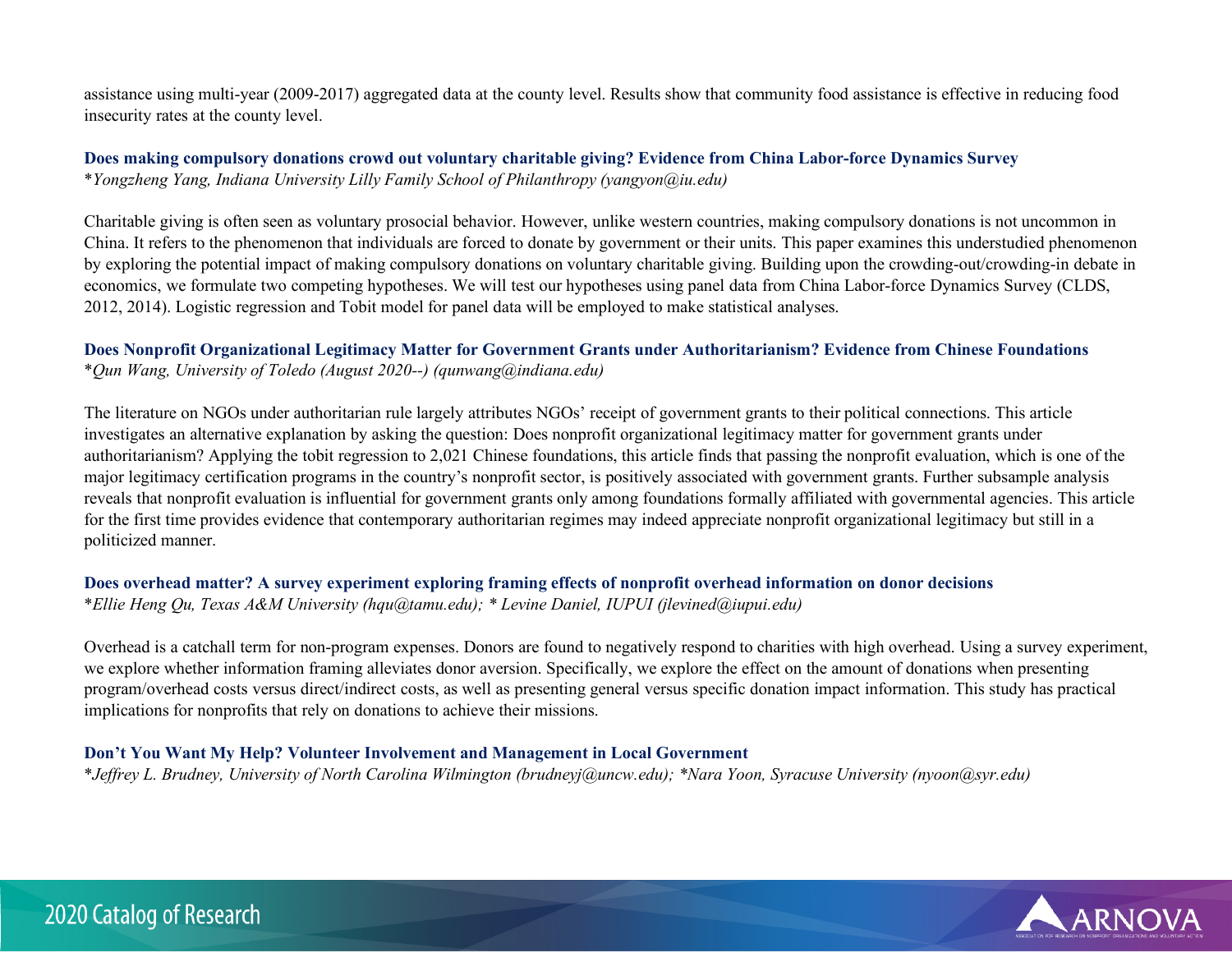In this study we examine the factors that explain the use of volunteers in the delivery of services by local governments and further test whether the use of volunteers varies by local jurisdictions. We employ survey data on volunteer management practices drawn from the governments of all counties in one U.S. state. We incorporate data from the American Community Survey (ACS) to control for socio-demographic characteristics. We use the Heckman-type selection model to provide valid estimates by adjusting for selection biases in our study sample. The findings from our study offer contemporary estimates of volunteer involvement by local governments.

#### **Donor Advised Funds as Philanthropic Projects: Implications of Differing Regulations in the US, Canada and Australia**

\**Susan Phillips, Carleton University (Susan.Phillips@carleton.ca); \* Katherine Dalziel, Carleton University (kdalziel@sympatico.ca)*

While donor-advised funds (DAFs) are subject to vigorous debate over whether they are adequately regulated, the research has been conducted on the US model. DAFs are used by donors under differing scenarios and are regulated differently in Australia and Canada than in the US. We conceptualize DAFs as philanthropic 'projects' and compare the effects of the regulatory regimes across the three countries, explaining why Australia's DAF market is much smaller on a per capita basis than its North American counterparts and why the regulation debate needs to consider implications under differing project scenarios and under different philanthropic cultures.

## **Donors, Distance, and the Influence of Accounting Information**

\**Julie Mercado, Boise State University (juliemercado@boisestate.edu)*

I test a practical intervention to a problematic occurrence in nonprofits (NFPs): the overemphasis of spending ratios when assessing performance. To address this, regulators recommend that NFPs provide explanatory information to aid donors in better understanding organizational performance. I present theoretical and experimental evidence to show that donations to an NFP with a "low" program ratio are higher if explanatory information is provided, and this effect is greater when the presentation of the information (concrete vs. abstract) is congruent with a donor's distance (near vs. far). Additionally, I find that donors whose distance is far from an NFP are more likely to be influenced by favorable desirability information than those whose distance is near. If donors are provided with unfavorable desirability information, they tend not to further penalize an NFP with a low program ratio if they are also provided with favorable feasibility (e.g., explanatory) information.

## **Effect of Implicit Mindsets and Efficacy on Charitable Giving in Social Causes with Ambiguous Controllability**

\**Alice Labban, Business Administration Division, Seaver College, Pepperdine University (alice.labban@pepperdine.edu); \*Corinne Novell, Business Administration Division, Seaver College, Pepperdine University (corinne.novell@pepperdine.edu); \*Steven Bauer, Business Administration Division, Seaver College, Pepperdine University (steven.bauer@pepperdine.edu)*

The theory of implicit mindsets provides insight into consumer behavior but has not been extensively investigated in the charitable giving literature. We expanded on the literature in this area by investigating the relationship between implicit mindsets and charitable giving for a social cause and plight for which the victims are perceived to have ambiguous controllability by potential donors. Individuals with a growth mindset were significantly more likely to

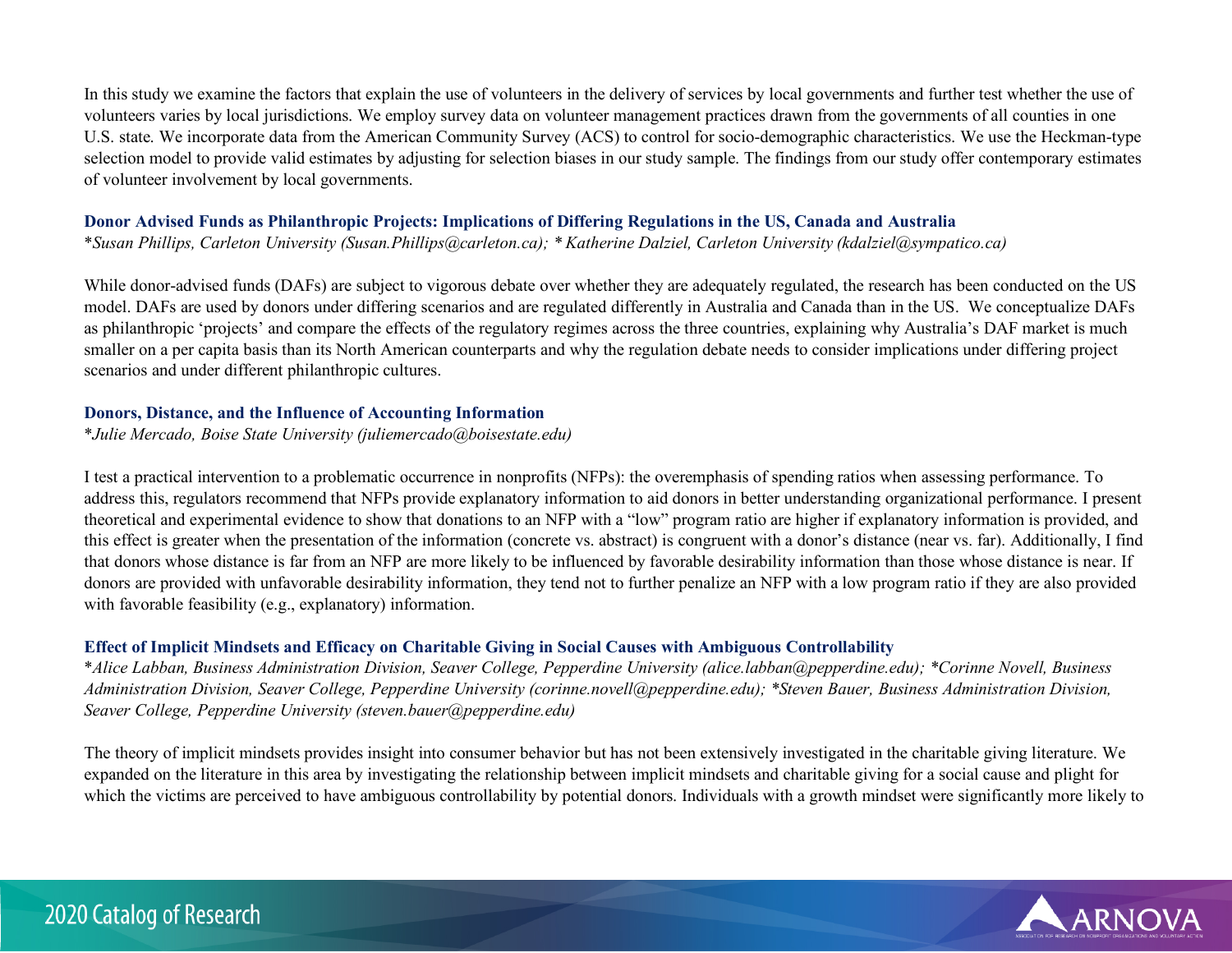donate, with perceived donation efficacy as a positive mediator. Results have practical implications for nonprofits, which can design messages and programs to encourage the adoption of a growth mindset.

#### **Effects of COVID-19 volunteering on the willingness to volunteer long-term**

\**Georg von Schnurbein, Universität Basel (georg.vonschnurbein@unibas.ch)*; \**Florian Liberatore, Zurich University of Applied Sciences (drev@zhaw.ch)*; \**Jörg Lindenmeier, University of Freiburg (joerg.lindenmeier@icloud.com)*; \**Stefan Trautwein University of Freiburg (stefan.trautwein@vwl.uni-freiburg.de)*; \**Eva Holenstein, Zurich University of Applied Sciences (eva.hollenstein@zhaw.ch)*

The COVID-19 pandemic has led to a huge wave of compassion and helpfulness. In many countries, people organized volunteer support for high-risk groups or volunteering in hospitals via online platforms. Often, the offer of volunteer help exceeded the actual need posted on these platforms. In this research, we analyze how the platforms helped to organize COVID-19 related volunteering and if this specific form of short-term volunteering has had an impact on the willingness to volunteer long-term.

## **Elite Consolidation Among Community-Based Organizations: Evidence from Interlocking Directorates**

\**Andrew Messamore, University of Texas at Austin (andrew.messamore@gmail.com)*

In U.S. cities, community-based organizations (CBOs) are the primary advocates and service providers for many social service domains. However, even as governments and neighborhoods continue to rely on CBOs, an emerging literature has documented the consolidation of a "civic elite" of asset-rich CBOs in communities who appear less likely to cooperate with grassroots activists and more likely to consolidate ties with funders and one another. This trend has so far been documented through case studies of particular organizations or neighborhoods. In this paper, administrative data on CBO boards of directors is leveraged to evaluate whether asset-rich organizations tend to form interlocking directorates with one another across multiple Texas cities, signaling the consolidation of information and resource flows. Social network analyses and Exponential Random Graph Models reveal that interlocking directorates are common and unevenly distributed in Texas cities, consolidating around wealth.

## **Employee Engagement in Nonprofits: The role of perception of HR & Organizational Culture**

\**Kunle Akingbola, Lakehead University (kakingbola@lakeheadu.ca)*

The research examines the multidimensional relationship between employees' perception of HR practices and employee engagement in nonprofits. The findings suggest that perception of HR practices at individual and organizational levels are associated with employee engagement. It suggests that HR practices are antecedents of engagement and emphasizes how employees perceive HR practices individually through the process of shared sense-making which influence their behaviour and attitudes. Nonprofit engagement is influenced significantly by employees' perception of HR practices that they find valuable individually and central to the public good in the mission and values that employees are able to actualize through nonprofits. Our findings are consistent with Kahn's (1990; 1992) and Saks (2006) explanation that the individual perception of the value, relevance and importance of the work role and membership in the organization induce the investment of physical, cognitive and emotional energy.

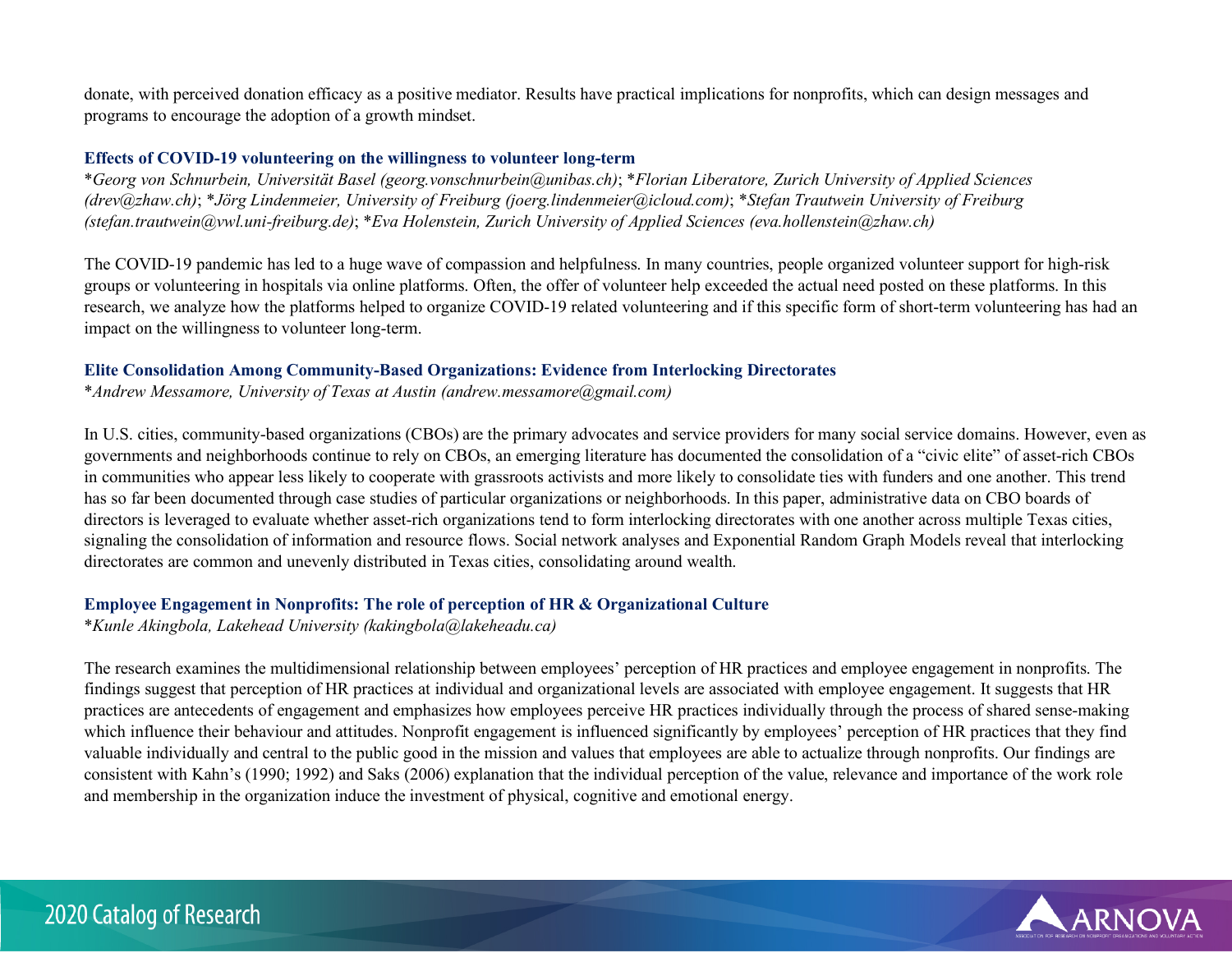## **Envisioning "Impact:" Strategic Philanthropy and Shifting Evaluation Practices In the Human Services**

\**Jennifer Mosley, University of Chicago (mosley@uchicago.edu); \*Nicole Marwell, University of Chicago (nmarwell@uchicago.edu); \*Emily Claypool, University of Chicago (eclaypool@uchicago.edu); \*Cameron Day, University of Chicago (camkday23@uchicago.edu)*

Strategic philanthropy has become widely embedded in the standard practices of major foundations while at the same time being critiqued for minimizing the complexity of social problems and promoting formulaic responses. This study uses in-depth interviews with foundation leaders to demonstrate how different conceptions of impact and evidence—both central to a strategic philanthropy approach—are associated with different relational styles with grantees. Overall, we argue that how foundations frame "impact" can undermine, restrict, or foster nonprofits' capacity to execute their stated missions and fully meet community needs.

## **Equitable Decision Making in Community Foundation Boardrooms**

\**Lauren Azevedo, Penn State Harrisburg (lla41@psu.edu); \*Andrew Bell, Penn State Harrisburg (ajb7518@psu.edu)*

This paper explores the process of decision making on the board and considers what factors are involved in making funding decisions. Researchers hypothesize that cultivating diversity and inclusive practices in decision making, organizing decisions by mission and strategic goals, and using various data sources and policy tools, such as Census data, community needs assessments, and the National Equity Atlas for tracking and measuring community growth ensure equitable decisions are made and foundation resources are distributed equitably. This research has practical implications for equitable decision making in the nonprofit sector.

## **Estimate of philanthropic behaviors and attitudes in South Korea: Methodological consideration**

\**Sung Ju Kim, North Carolina State University (skim67@ncsu.edu); \*Yoon-Joo Jahang, Beautiful Foundation (sam@beautifulfund.org)*

The growth of civil society in South Korea (hereafter Korea) has led to the growth of philanthropic giving and donor loyalty to charity. Since the Beautiful Foundation has investigated the charitable giving trends in 2000, several studies have initiated to estimate the patterns of philanthropic giving in Korea. However, the estimates of giving have faced the validity and accuracy challenges during the last decades. This study aims to summarize the estimated philanthropic trends in Korea during the last ten years based on the five identified philanthropic behavior studies in Korea. Additionally, this study investigates the methodological considerations of philanthropy studies.

## **Evaluating Collaborative Dynamics: A Performance Model Using the Resource-Based View**

\**Aline Santos, Fundação Getúlio Vargas (santosalineams@gmail.com); \*Alketa Peci, Fundação Getúlio Vargas (alketa.peci@fgv.br)*

Prior research on collaborative governance has focused on contractual and relational conditions to explain the performance of government-nonprofit arrangements. However, the potential causal factors that make these arrangements more capable (or not) of achieving good performance compared with traditional arrangements is an area that demands further research. In this theoretical study, we propose to adapt the resource-based view (RBV) from the management literature to public administration research to place intangible resources and performance in a causal framework analysis. We believe that

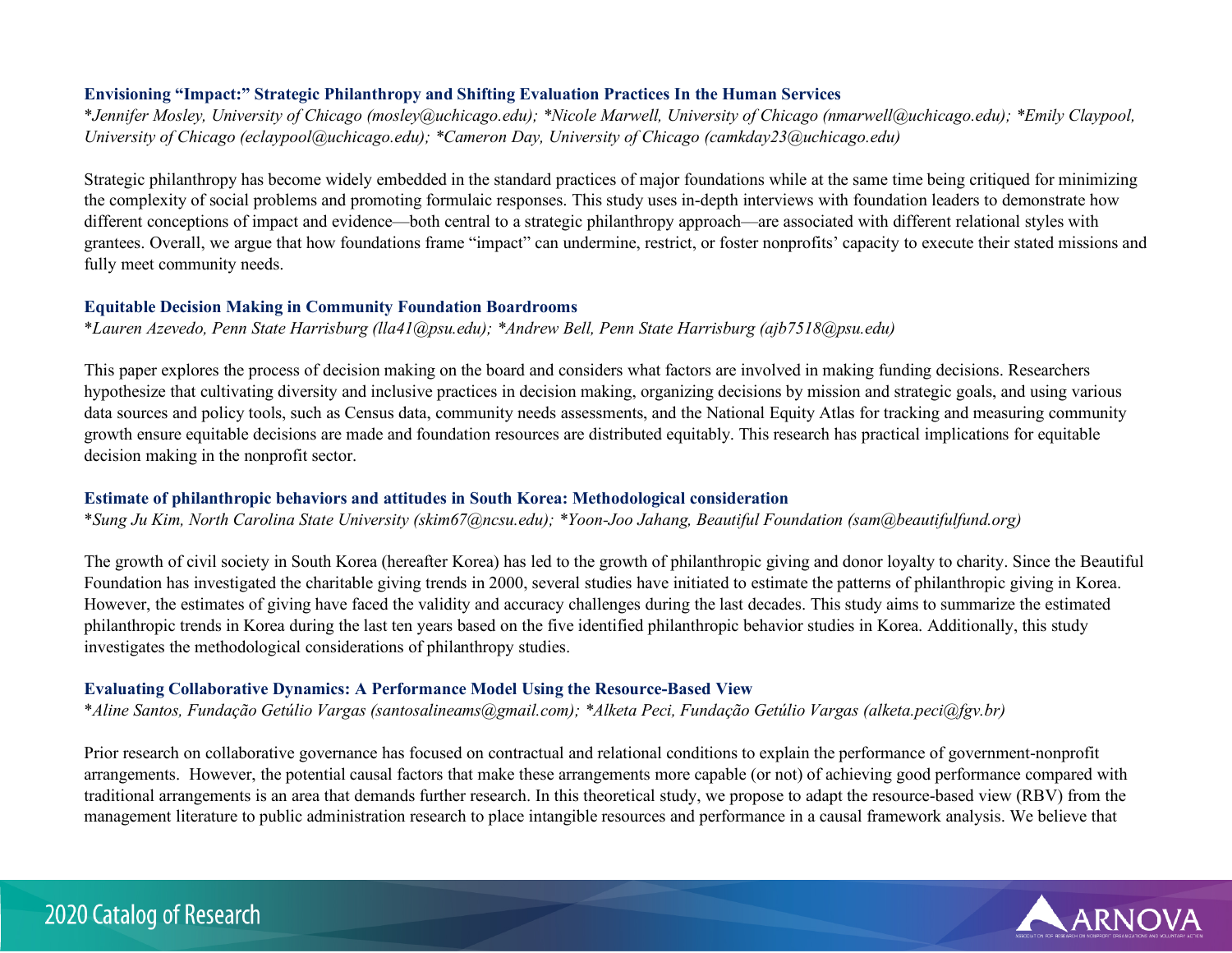understanding the mechanism which relates the antecedents of performance provides evidence to help the policymakers and practitioners who manage government-nonprofit arrangements to address social, economic, and political problems.

## **Evolving with the past: Optimizing one foundation's role in a homeless services stalemate**

\**Nancy Stutts, Virginia Commonwealth University (nbstutts@vcu.edu); \*Ava Wagner, Virginia Commonwealth University (wagnera@vcu.edu); \*Sarin Adhikari, Virginia Commonwealth University (sadhikari@vcu.edu)*

While homelessness is among the most complex social problems to address, historically the most consistent philanthropies are individuals and religious institutions that often employ one-on-one relationships to provide goods or small amounts of funds to reduce suffering. In a geographically and racially diverse, economically distressed region in the south, the area's only foundation sought a strategic, regional solution within the modern context of government-funded homeless services. Researchers employed a literature review, stakeholder interviews, cost-benefit analysis, and a comparative look at how two similarly sized regions address homelessness to propose a foundation-supported, cross-sector strategy that builds on current opportunities and strengthens reliable charitable forms of philanthropy that have consistently served the region.

## **Examining Donor Preference for Charity Religious Affiliation**

\**Jonathan Oxley, Florida State University (joxley@fsu.edu)*

This paper utilizes experimental methods to determine how religious affiliation of charities drives donor preference and giving. Subjects choose from one of eight charities, with each charity varying in religious affiliation. My results show that adding additional religious language decreases contributions on the extensive margin. Additionally, adding religious language decreases share of the donation distribution for Christian and Islamic charities, but increases share for secular charities. Subjects significantly prefer charity religious affiliation to match their own religious identity; however, strength of religiosity drives the effect. My results indicate that religiously affiliated charities have financial incentive to selectively display their affiliation.

## **Examining fundraiser and major donor philanthropic relationships in U.S. higher education**

\**Genevieve Shaker, IU Lilly Family School of Philanthropy (gshaker@iupui.edu); \*Deanna Nelson, Avila University (deanna.richards.nelson@gmail.com)*

Nurturing relationships between fundraisers and major donors is a priority for nonprofit organizations seeking crucial funding support. This grounded theory study's purpose was to formulate a theoretical framework of the development process of philanthropic relationships. We interviewed 20 fundraiser and major donor pairs from higher education institutions across several U.S. Midwestern states. The resultant model includes five tiers of increasing depth: (1) establishing a basic connection, (2) forming a personalized association, (3) solidifying a confident relationship, (4) diversifying a purposeful partnership, and (5) actualizing a consequential bond. The model articulates a theoretically under-researched area, providing practical applications for fundraising.

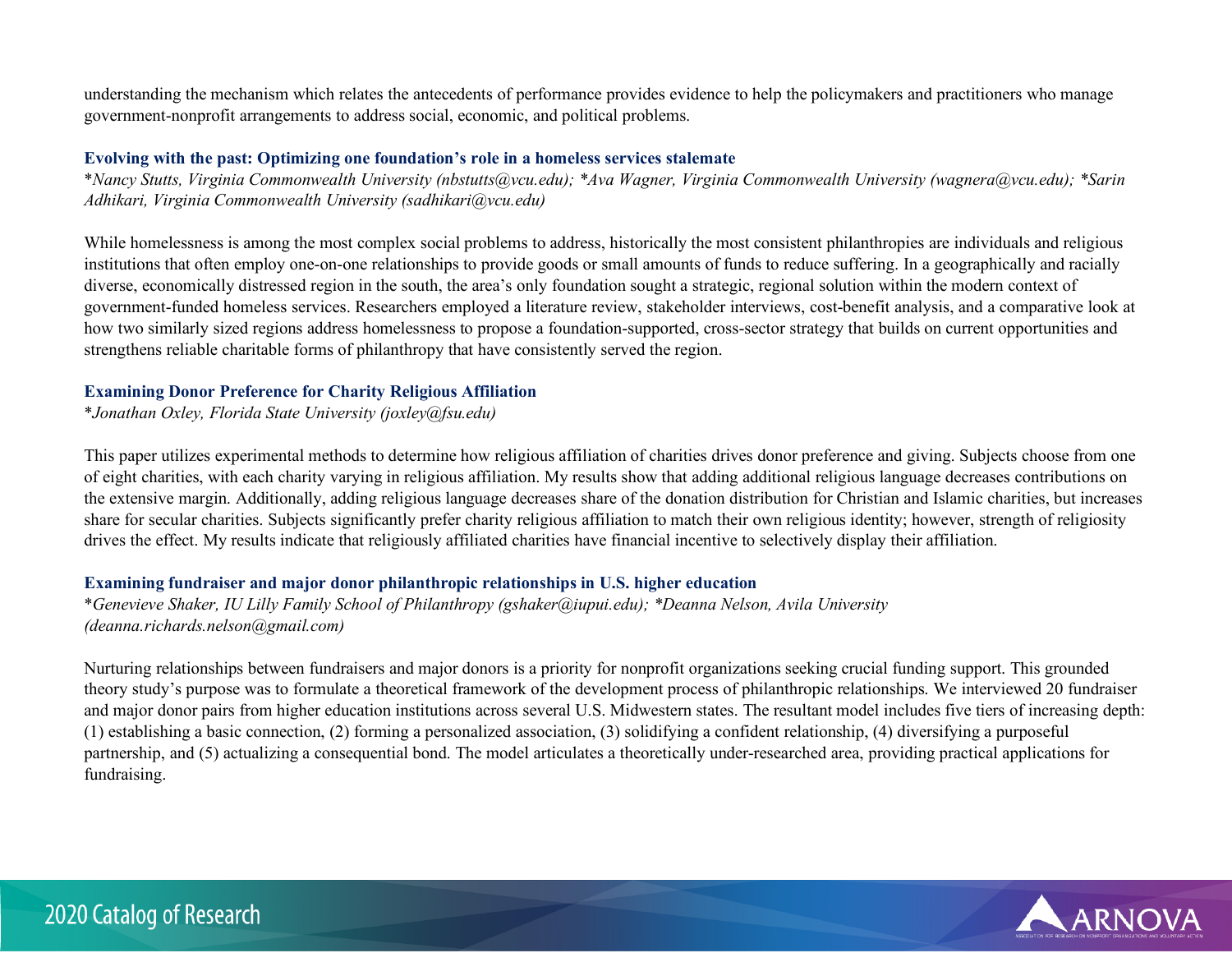#### **Examining Government Agencies in Cross-Sector Partnerships: A Social Network Analysis**

\**Joshua-Paul Miles, Northwestern University (joshuamiles2022@u.northwestern.edu)*

Cross-sector partnerships are becoming a widely used tool to create social change. This increase in use and popularity has caused both scholars and practitioners to want to understand sector differences in network governance within cross-sector coalitions. Using social network analysis, the study examines 10 cross-sector education-focused networks comprised of 359 organizations to observe network measures, regarding collaboration relationships. From survey data on collaboration in networks among members, this study examines the impact that government agencies have when operating in the lead agency role. This analysis offers insight into the role government agencies play within interorganizational network governance.

## **Examining Health Outcomes among Muslim Migrants in Malta: Collaboration between Civil Society and the Government**

\**Simone Martin-Howard, Long Island University-Brooklyn (*Simone.Martin@liu.edu*)*

The main research questions of this qualitative case study that explored the perspectives of healthcare leaders and government officials in Malta were: (1) How did civil society organizations in Malta mobilize coalitions to define priorities and address goals to reduce the IMR among migrants? and (2) Why do you think Malta's IMR is higher than other EU countries? Three themes emerged from eight semi-structured interviews: (1) divergent perspectives on the effectiveness of civil society vs. the government; and both (2) language barriers and (3) the shortage of culturally competent healthcare professionals as challenges to improving health outcomes.

**Examining the role of institutional relationships within and between PES intermediaries: A case study of Bolivian NGO and municipal actors**  \**Brooke McWherter, Purdue University (bmcwhert@purdue.edu); \*Zhao Ma, Purdue University (zhaoma@purdue.edu); \*Laura Zanotti, Purdue University (lzanotti@purdue.edu); \*Meagan Rathjen, Purdue University (mrathjen@purdue.edu); \*Will Munger, Utah State University (willmunger@gmail.com)*

Payment for ecosystem service schemes have been widely implemented globally with the intention to conserve the environment and improve local livelihoods. NGOs and municipalities are often important intermediaries in the development and implementation process, but their interactions are not well understood. My research will explore how a local NGO is engaging with five municipalities, the influence of their political and institutional structures in these relationships, and how local communities are perceiving the program. Preliminary interviews suggest there is a disconnect between the intermediary and community perceptions of these interactions.

## **Executive Turnover in The Nonprofit Sector: The Trend and Financial Impacts**

*\*Shuyang Peng, University of New Mexico (speng@unm.edu); \*Young Joo Park, School of Public Administration, University of New Mexico (park@unm.edu); \*Xi Gong, University of New Mexico (xigong@unm.edu)*

Executive turnover is a largely overlooked topic in nonprofit research. Yet, executive turnover has profound impacts on almost every aspect of organizational operations and performance. This study employed a longitudinal dataset extracted from the IRS 990 forms that included information about

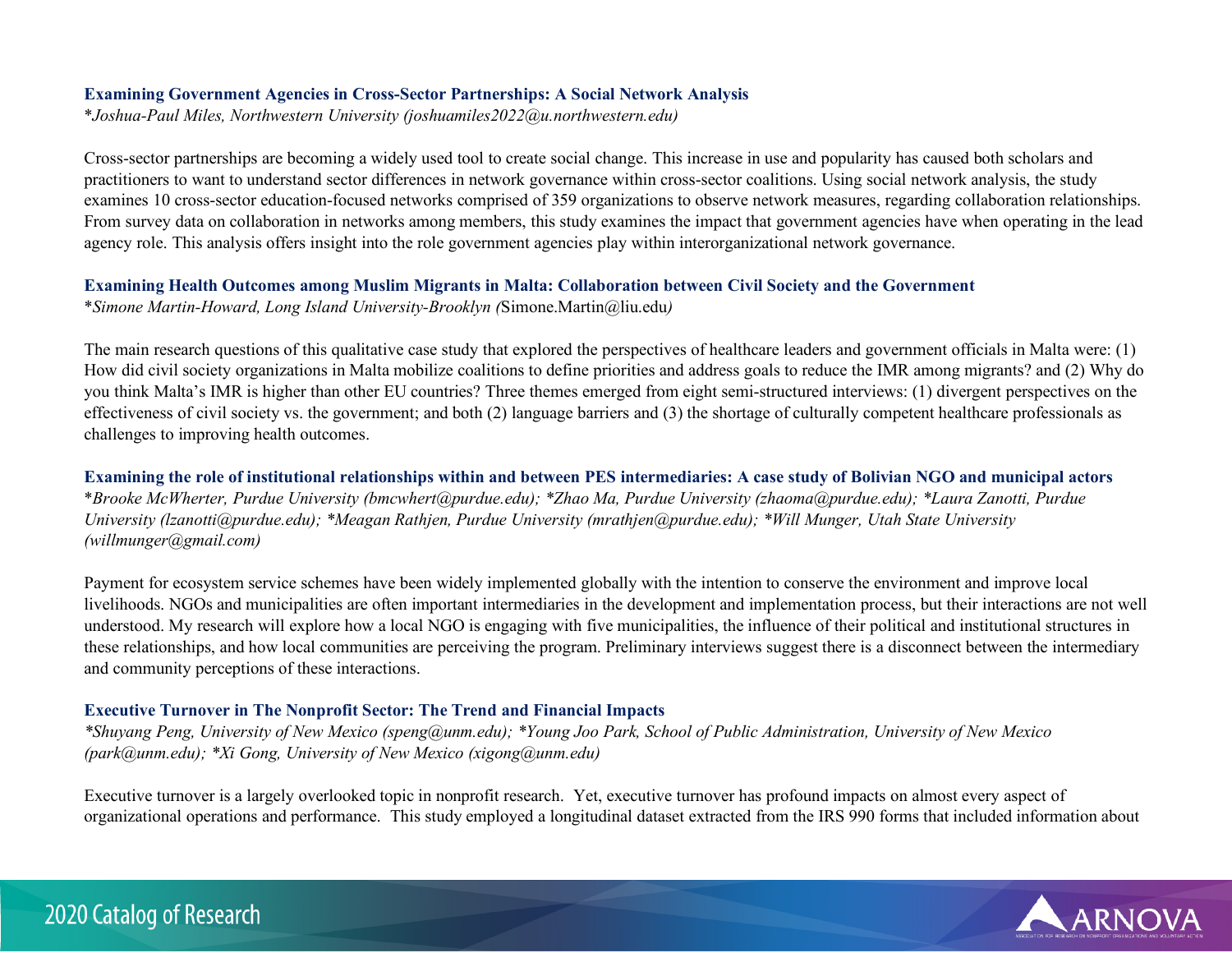nonprofits from all subsectors between 2013 and 2018. The study aims to uncover the trend of nonprofit executive turnover in the six-year span. Most importantly, it examines the financial impacts that executive turnover has on the nonprofits. The findings have theoretical and practical implications for managing executive transitions in the nonprofit sector.

#### **Expanding the scope of nonprofit-government relations theory: A longitudinal examination of interlocal collaborations**

\**Kate Albrecht, University of Illinois-Chicago (kalbrech@uic.edu); \*Kelly LeRoux, University of Illinois-Chicago (kleroux@uic.edu); \*Saman Shafiq, University of Illinois-Chicago (sshafi7@uic.edu)*

Nonprofit studies continue to deeply examine the scope and nature of interlocal governmental arrangements with third sector organizations. Past research highlights the prevalence, strength, performance, and drivers of these collaborations, yet these studies are limited by sample sizes, years of data, and the service areas analyzed. This research paper aims to address this gap by examining the engagement of nonprofit organizations in interlocal agreements using a longitudinal analysis that includes over 30 service areas and examine trends and variations within and across service areas, as well as within and across partner types (city, county, state, special district, etc.).

## **Experiential Philanthropy: A Systematic Review of Peer-Reviewed Literature**

\**Hanjin Mao, Rutgers University – Newark (hanjin.mao@rutgers.edu)*

Experiential philanthropy is an innovative service-learning pedagogy in nonprofit management education. This paper provides a systematic review of all the 17 experiential philanthropy studies published in peer-reviewed journals from 2005 through 2020. Bibliometric information of the publications is visualized. Four major research themes emerge in the literature, including the concept of experiential philanthropy, its root in service-learning, current practice, and the efficacy of experiential philanthropy. A variety of methodologies have been applied in previous experiential philanthropy studies. The author also addresses the limitations of current studies and points out the future direction of experiential philanthropy research.

## **Exploring Innovations in Nonprofit Advocacy Research Methods: A systematic review of the of the literature**

\**Kevin Ward, Seattle University (wardke@seattleu.edu); \*Dyana Mason, University of Oregon (dmason@uoregon.edu); \*Gowun Park, University of Washington (gwpark@uw.edu); \*Rachel Fyall, University of Washington (fyall@uw.edu)*

While the knowledge base around nonprofit advocacy has grown, the methodologies used to examine advocacy have remained relatively stable. Advances in advocacy research methods have the potential to help researchers address currently unanswered research questions. The purpose of this paper is to systematically review and analyze over 250 scholarly articles relating to the different methodologies that have been employed to study nonprofit advocacy. To provide structure to our inquiry, we have developed a conceptual process framework of nonprofit advocacy that maps out research questions commonly asked at various stages of inquiry. Our review of the nonprofit advocacy research methods and their limitations, we then call on researchers to implement newer methodologies for advocacy research.

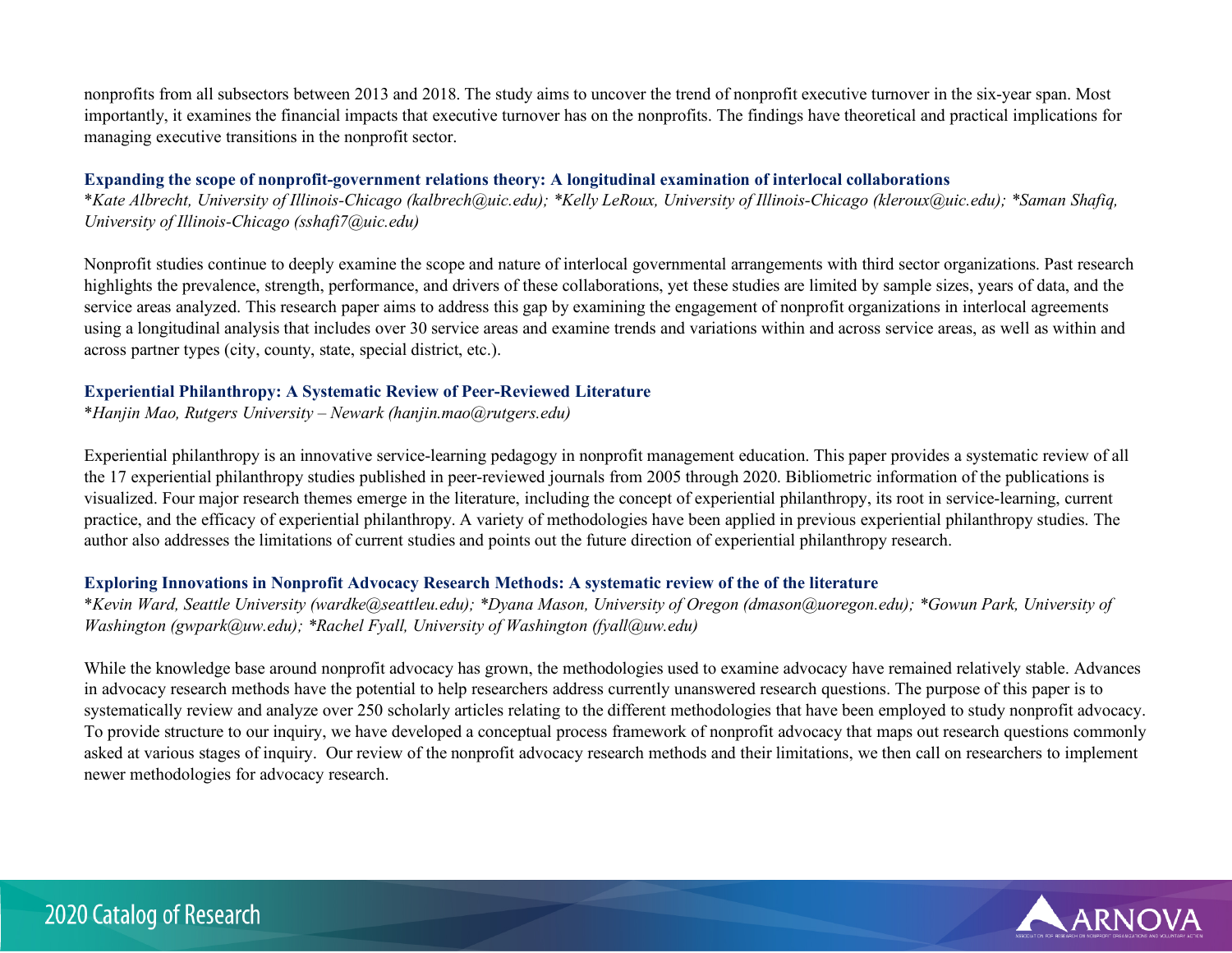## **Exploring the Gendered Dimensions of Meaningful Nonprofit and Public Work in a Neoliberal Era**

\**Billie Sandberg, Portland State University (sandber2@pdx.edu); \*Robbie Robichau, Texas A&M University (rrobichau@tamu.edu); \*Andrew Russo, Portland State University (russo2@pdx.edu)*

Nonprofit and public workers face increasing pressure to conform to market-based values and logics of action. These workers are encouraged to manage themselves like a firm, whereby individuals are "entrepreneurial subjects" that totally commit to personal and organizational productivity. The purpose of this research is to examine the intersection of neoliberalized nonprofit and public workplaces with gender and meaningfulness-making processes. Interview data from 45 public and nonprofit workers are analyzed to explore how those who identify as men and as women narrate their experiences of meaningful work, work-life balance, and emotional labor considering a neoliberalized work environment.

#### **Exploring the Intensity of Volunteering Across Rural and Urban Communities**

\**Rebecca Nesbit, University of Georgia (nesbit7@uga.edu); \* Laurie Paarlberg, Indiana University - Lilly Family School of Philanthropy (lpaarlbe@indiana.edu)*

Evidence suggests that there are important differences in volunteering across rural and urban places. This article investigates differences in the predictors of volunteer intensity—hours volunteered—across rural and urban communities. In addition, we seek to understand how the characteristics of rural and urban communities affect hours volunteered. This is important because rural communities have fewer nonprofit organizations and a smaller pool of potential volunteers, so community leaders need to understand what drives hours volunteered in their communities.

## **External Support And Hijack Of Civil Society-Led Social Movements In Nigeria: Assessing The #Not-Too-Young-To-Run Movement**

\**Raymond Adibe, University of Nigeria (raymond.adibe@unn.edu.ng); \*Chukwuemeka Ejiofor, University of Nigeria (chukwuemeka.ejiofor@unn.edu.ng)*

The social movement to engage more young Nigerians in elective political contest tagged #not-too-young-to-run is a campaign which sought to reduce the age limit for running for elected office in Nigeria. However, the process was hijacked indirectly by the government through some CSOs that later joined YIAGA (the CSO that pioneered the movement) and compromised on the movement's original demands. Since resources available from funders and CSOs' internal capacity are critical to their survival and effectiveness, this paper exposed the subtle approaches adopted by the government to infiltrate CSOs-led struggles in Nigeria using the #not-too-young-to-run movement as a case study.

#### **Extreme Disruption: Examining the Dynamic Capabilities of Nonprofit Organizations for Resilience**

\**Shola Ajiboye, Case Western Reserve University (sxa505@case.edu)*

The nonprofit (NPOs) sector is indispensable as one of the principal interrelated institutions in societal structures. The sector is at the forefront of the common good, advocating, and mobilizing to prevent environmental, biological, technological, and humanitarian disasters. The sector also provides needed relief in peaceful and turbulent times. Using a qualitative research methodology, this study examines the dynamic capabilities of NPOs and how

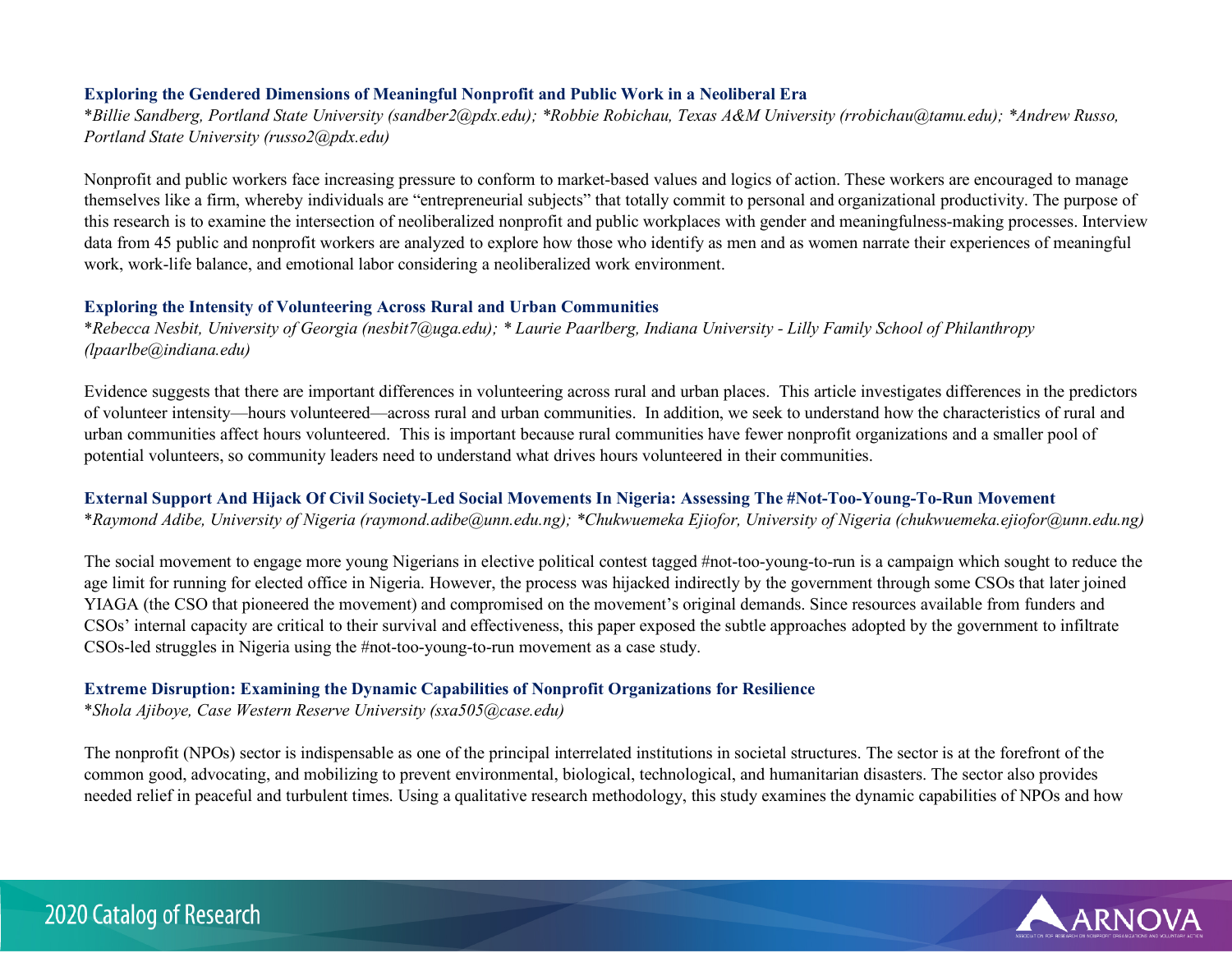these capabilities are deployed to address the impacts of Coronavirus 2019 (COVID-19) pandemic. The study provides a basis for future research on nonprofit organizational adaptation to extremely turbulent events and provides nonprofit leaders the tools for resilience and sustainability.

#### **Federal Funding of Religious Nonprofits: A Study of International Affairs Organizations**

## \**Thad Austin, Duke University (thad.austin@gmail.com); \*David King, Indiana University (kingp@iupui.edu)*

During the COVID-19 crisis, congress took unprecedented measures to shore up America's small businesses through the CARES Act, including extending federal loans to religiously identified organizations (RIOs) such as congregations and faith-based nonprofits. Government funding of religious organizations has been debated throughout the history of the United States. To better understand this debate and its overall impact, we examine the size and scope of federal grants to RIOs focused in the international affairs subsector, specifically investigating the likelihood that RIOs receive federal funds, the size and scope of federally funded RIOs, and their variation by degree of religious expression.

#### **Fields of Work as Focus: A Systematic Literature Review for Nonprofit Organizations in China**

\**KE LU, The University of Hong Kong (luke.2018@hku.hk); \*YANRAN YAO, The University of Hong Kong (yaoyanran36@gmail.com); \*XUNYU XIANG, The Chinese University of Hong Kong (xunyu@connect.hku.hk)*

This study intends to explore the fields of work for nonprofit organizations in China investigated in the current literature. It has been noted that nonprofit studies are dominated by developed contexts. There is also a pattern that current studies on nonprofit organizations in China focus on state-society relations, neglecting important areas like nonprofit management. Therefore, this study intends to explore the focus of current literature by fields of work and understand the mechanisms behind. We have identified 518 studies from 6,027 studies collected by systematic review. This study would contribute to understanding the knowledge production process for nonprofit literature.

# **Fighting Goliath: policy advocacy strategies of environmental nonprofits facing large corporate interests on climate change**

\**Sheldon Gen, San Francisco State University (sgen@sfsu.edu)*

In policy battles connected with the global climate change crisis, the adversaries sometimes appear to be David versus Goliath, with smaller environmental nonprofits fighting well-mobilized and well-resourced corporate opposition. What tactics and strategies do nonprofits employ in these situations to get their policy preferences, and how do their strategies align with established theories of policy change? We employed q-methodology with a sample of nonprofit policy advocates to uncover two distinct strategies employed in situations of David versus Goliath. Those strategies are illustrated in four case studies of highly contentious policy advocacy campaigns in which environmental nonprofits battled corporate giants.

## **Finding Faith: Religion and Multiple Institutional Logics**

\**Robert Ressler, Gonzaga University (rwress@utexas.edu); \*Pamela Paxton, The University of Texas at Austin (ppaxton@prc.utexas.edu); \*Brad Fulton, Indiana University (fulton@indiana.edu)*

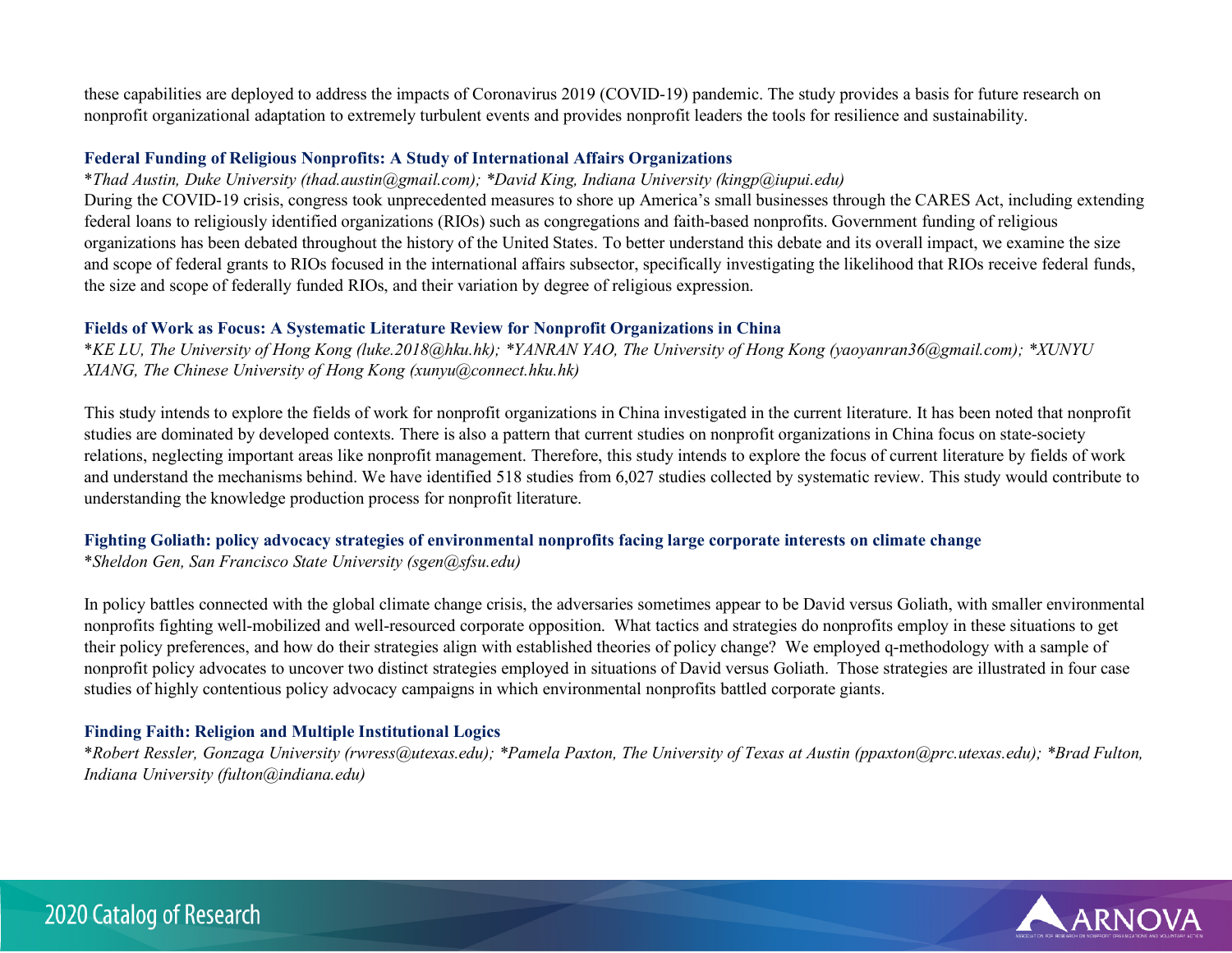Although religion has been an enduring and significant component of U.S. civic life, the scope and scale of religious organizations in the nonprofit sector is unknown. This study demonstrates how the importance of attention to multiple institutional logics and proposes a new method to categorize nonprofits based off of identity-logics rather than activity logics alone. Compared to secular organizations, religiously-identified organizations tend to be older, have more revenue, and volunteers, and are more likely to have a whistleblower policy. Religiously-identified organizations are prevalent across the nonprofit sector and underscore religion's enduring influence within organizations and civil society. Brad Fulton Indiana University

#### **For-Benefit Education in Higher Education**

\**Sungil Chung, Mary Baldwin University (schung@marybaldwin.edu)*

For-Benefit and B-Corps concepts have been a growing phenomenon in business discipline, especially in social entrepreneurship. In spite of its growth within both business and academic worlds, limited education on this topic has been introduced in higher education. This study explores how social science and business instructors in higher education have embedded the for-benefit and B-Corps concepts into their disciplines, classes and program. This study investigates the for-benefit and B-Corp related syllabi that the participants of the B-Academics Roundtable for past three years have introduced. With the analyses, how for-benefit and B-Corps concepts can be embedded in different disciplines, classes or programs in higher education will be introduced. Suggestions of the education and trainings within the higher education setting will be provided.

## **Formal and informal volunteering behavior of first and second generation immigrants**

\**Itay Greenspan, Hebrew University of Jerusalem (itaygree@mail.huji.ac.il); \*Marlene Walk, IUPUI (mwalk@iupui.edu)*

Volunteering offers immigrants multiple cultural, economic, and personal benefits and thus has positive implications for their social integration. Yet, knowledge on the more intricate mechanisms underlying volunteering by immigrants is at its infancy. In this paper, we critically examine two aspects of immigrant volunteering: who is an 'immigrant' and what is considered 'volunteering' for newcomers in a host country. Drawing on the 2014 wave of the German Survey on Volunteering, we empirically explore variation on 'migration status' between native-born individuals and 1st and 2nd generation immigrants, and variation on the volunteering construct to include both formal and informal volunteering

## **Fragmentation and Resilience: A Study of the Chinese Foundations between the Epidemic and the Authoritarian Regime**

*\* Echo Wang, National University of Singapore (ariwl@nus.edu.sg); \*Runya Qiaoan, Palacky University and Mendel University (runya.qiaoan@upol.cz)*; \**Jiangang Zhu, Nankai University (zhujiangang@nankai.edu.cn)*

Under the state corporatist framework and the 'administrative absorption of society', the development of philanthropic foundations in China has been limited. However, the outbreak of COVID-19 in Wuhan has revealed an inherent fragmentation among foundations, resulting in signs of possible pluralization of Chinese society. Through multiple case studies, this article compares the role of different types of foundations in the COVID-19 epidemic to support this argument. This research contributes to the existing literature by pointing out that even under the authoritarian regime, there is still a chance for pluralization and the potential development of civil society.

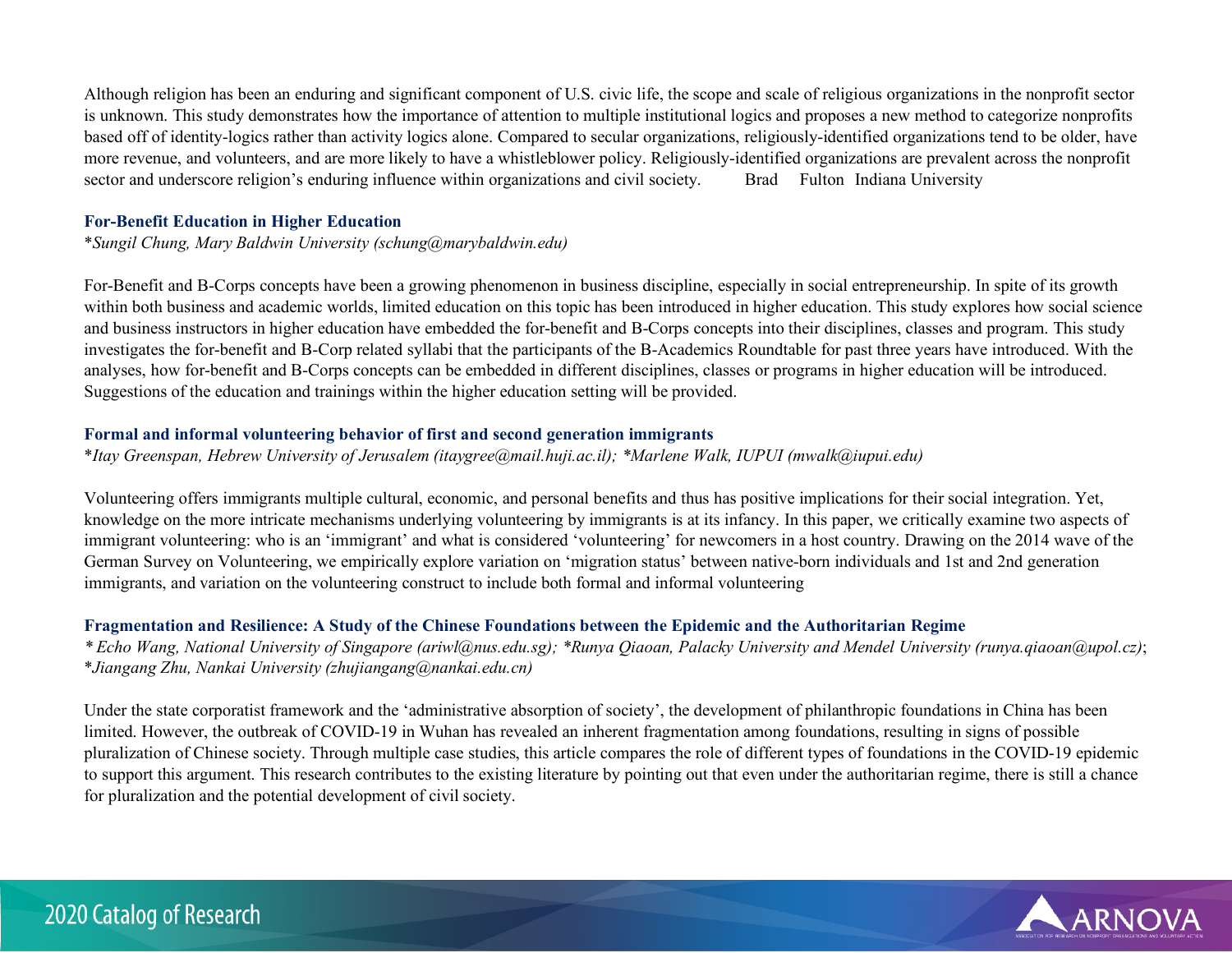## **From compulsory school-based volunteerism in adolescence to voluntary community-based volunteerism in young adulthood**

\**Jin Yao Kwan, University of California, Los Angeles (kwanjinyao@ucla.edu)*

Extant research has documented that early volunteerism in adolescence is associated with different personal and societal benefits later in life. However, there is growing interest in the links between early volunteerism and volunteerism in young adulthood, especially through sustained and high-quality youth volunteer programs. Guided by the life course perspective and a model of sustained volunteerism, this study of 50 young adult Singaporeans found that whether a young Singaporean moves from school-based volunteerism in adolescence (which is compulsory) to having the empathy and the intent to volunteer to community-based volunteerism in young adulthood (which is voluntary) is contingent upon his or her exposure to a high-quality community service experience. The findings have the potential of increasing the rate of volunteerism in Singapore and could increase knowledge of the processes involved in these transitions.

## **Frontline Healthcare Professionals and Inquiry**

\**Michael Cauley, DM Nonprofit Management Fellow, Weatherhead School of Management, Case Western Reserve University (mrc173@case.edu)*

In nonprofit healthcare, where service is presumed motivation, the Covid-19 pandemic is increasing attention toward the demands from the whole person (employee), yet the impact of the whole person on decision-making has not been empirically investigated. The Covid-19 pandemic presents problems that require all of the lived experiences and insights from frontline healthcare professionals. However, in a nonprofit environment the whole person is assumed fully present which potentially limits awareness. This research provides insight into the whole person using a phenomenological, grounded theory approach to discover areas of emergence for decision-making through a qualitative study of 30 frontline healthcare professionals.

## **Funding Disparities between Race-conscious and Race-neutral Nonprofits**

\**Shuyi Deng, University of Minnesota (dengx413@umn.edu)*

This paper examines the effects of race neutrality on revenues of nonprofit organizations. Using the IRS 990 E-filer Data, this paper develops an instrument based on automated text analysis of mission statements and program services descriptions to identify race-neutral nonprofits and race-conscious nonprofits. Then a two-way fixed effects model is adopted to estimate the effects of race neutrality on various types of revenues of nonprofits. Finally, Blinder-Oaxaca decomposition analysis is conducted to study how much of the observed funding disparities, if there is any, is due to the fact that a nonprofit is a race-neutral or a race-conscious one.

## **Fundraising in Library Districts: A Case Analysis Focusing on Revenue from the Private Sectors**

\**Issei Suzuki, Graduate School of Library, Information and Media Studies, University of Tsukuba (issei.s1218@gmail.com)*; \**Masanori Koizumi, Faculty of Library, Information and Media Science, University of Tsukuba (koizumi@slis.tsukuba.ac.jp)*

The objective of this research is to clarify the actual situation of fundraising activities that are being conducted by library districts despite having a stable financial source based on the tax levy. Through the case analysis, we illustrated that library districts are aggressively raising funds from the private sectors

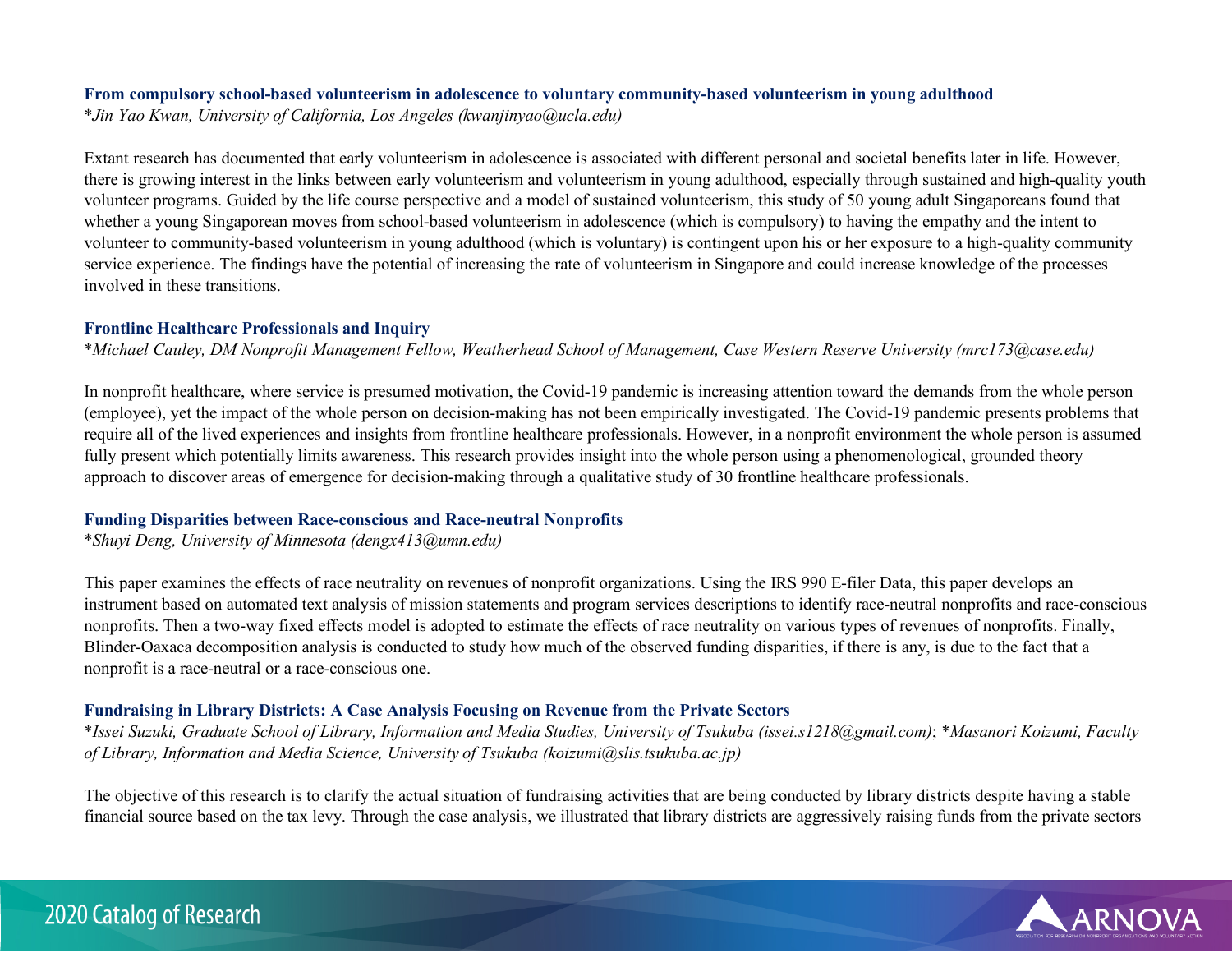rather than relying on property taxes. The results of this research showed that Special-Purpose Governments such as library districts actively collect donations from private sectors by continuously running fundraising activities rather than the conventional view that Special-Purpose Governments depend on their own financial resources.

## **Gender in Nonprofit Graduate Curricula: A Pedagogical Approach to Fostering Inclusion**

\**Michelle Evans, Assistant Professor (michelle-evans@utc.edu); \*Jose Luis Irizarry, Florida Atlantic University (jirizarry2014@fau.edu)*

This paper will examine evidence of pedagogical choices that impact, either negatively or positively, the conveyance of gender and inclusion of a broad spectrum of voices as communicated through course syllabi in nonprofit standalone graduate programs. Attention to gender differences in course syllabi within and between programs and schools is increasing throughout the social sciences in other fields (Atchison, 2017; Knepper, Scutelnicu & Tekula, 2020) but has so far received limited attention in nonprofit studies. Thus, we will also look at differences between courses, subject matters, within the same program, and across universities and schools.

## **Getting Rich but Not Giving: How to Understand the Giving Puzzle in China**

\**Qian Wei, The University of British Columbia (qian.wei@ubc.ca)*

Past decades have witnessed phenomenal economic growth in China. However, in sharp contrast to this wealth expansion is, many people are still unwilling to give and there is a lack of civic spirit in Chinese society. According to the World Giving Index (2019), which measures how charitable the general population is within a country, China is the world's least generous country over the last ten years (2009-2018). I call this the "giving puzzle", an interesting but under-explored question: in the soon-to-be largest economy in the world, why are people not willing to give even though they have better access to financial resources? Therefore, this paper is among the first to address this puzzle by examining the relationship between income and charitable giving in China, paying special attention to the mechanism that may moderate the positive impact of income on donations.

## **Giving Beyond 990s: The Embedded Philanthropic Practices Within Black and Native American Communities**

\**Amanda Bankston, School of Government and Public Policy, University of Arizona (apbankston@email.arizona.edu); \*Cheryl Ellenwood, University of Arizona (cheryle@email.arizona.edu)*

Conventional nonprofit discourse paints communities of color as recipients of philanthropy, overlooking the embedded giving cultures that have upheld Black and Brown communities for centuries. As crowdfunding increases, social media provides one platform to examine longstanding philanthropic practices within underrepresented communities. Online giving practices reveal a more inclusive picture of American philanthropy. This paper examines the charitable practices of underrepresented communities that have largely existed beyond the reach of Forms 990. Using Twitter and Facebook, we trace demographic digital giving trends in Robeson County, North Carolina during early response to the coronavirus from March to May 2020.

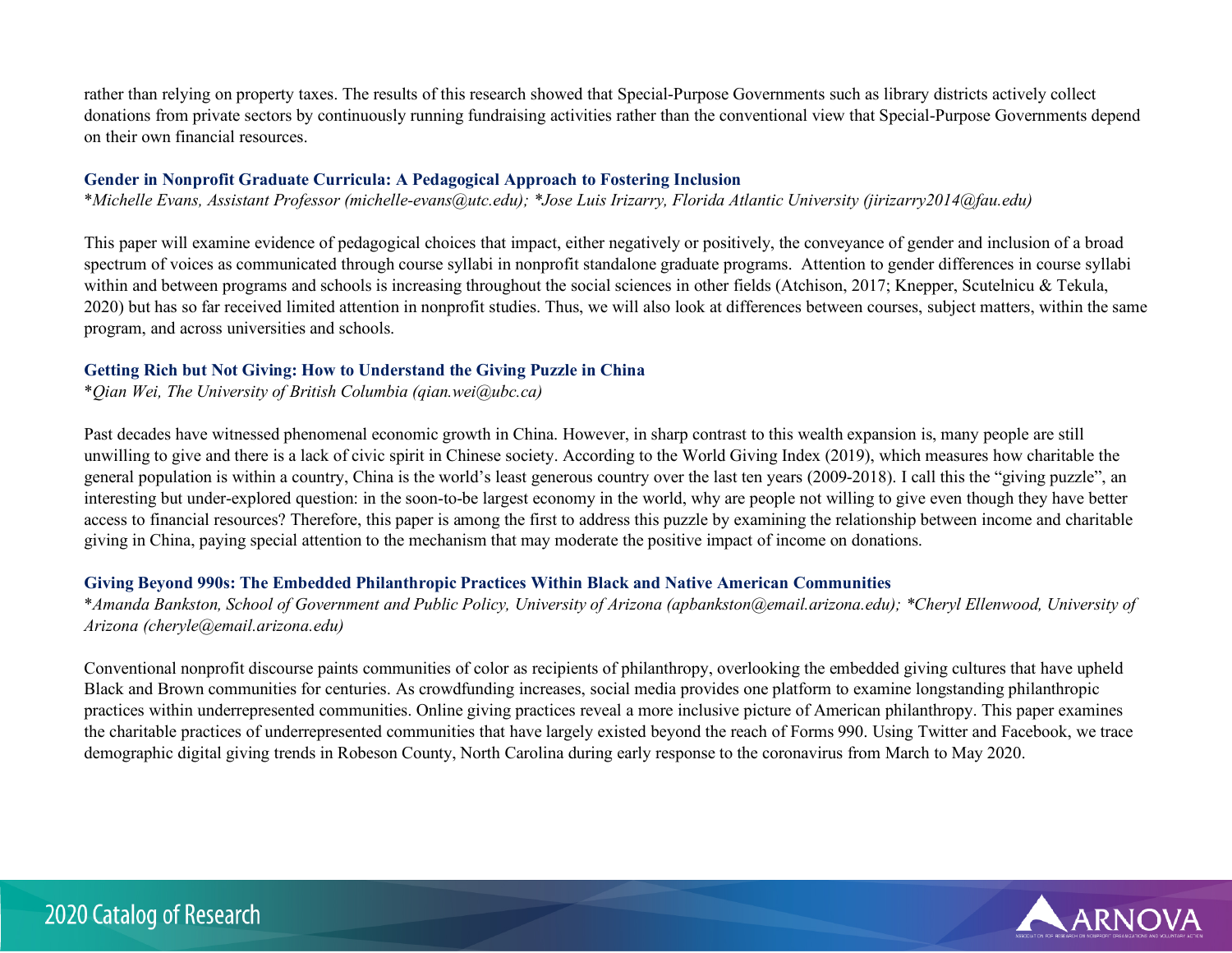## **Giving Ecosystem: Research on Declining US Donor Participation**

\**Sasha Zarins, Indiana University Lilly Family School of Philanthropy (szarins@iupui.edu); \*Xiao Han, Indiana University Lilly Family School of Philanthropy (hanxia@iupui.edu); \*Una Osili, Indiana University Lilly Family School of Philanthropy (uosili@iupui.edu)*

From 2000 to 2016, the percentage of American households giving to charity dropped from 66.2% to 53.1% according to Philanthropy Panel Study (PPS) data. Declines in the giving rate occurred among almost all socio-demographic groups, including by gender, race, age, income, and education level. Despite these declines, generosity is a shared human behavior that spans time, race, ethnic background, and geography. Therefore, this paper aims to answer the following overarching questions: (1) How the decline in participation in charitable giving differs across diverse donors, time, and geographic context; and (2) Why this decline may be occurring.

## **Government – nonprofit partnership under economic uncertainty: longitudinal study of privatization of public service delivery (2008-2012)**  \**Sungeun Kim, Oakland University (skim4@oakland.edu); \*Youngsung Kim, Rockefeller College, University at Albany (ykim22@albany.edu)*

Why do local governments choose nonprofit organizations to deliver public services during the economic recession? This study examines how local governments choose privatization of service delivery as they respond to the community needs, pressure for cost-reduction, and resource availability in counties during the economic recession. Using 2012 survey data of US local governments, US Census data (2008-2012), and IRS 990, our analysis will help understand why local governments choose to deliver public services through collaboration with nonprofits and whether they respond to community needs to improve social equity in public service delivery during the economic recession.

#### **Gratitude and fundraising: Does "putting the 'you' in thank you" promote giving?**

## \**Patrick Dwyer, (Ph.D) Indiana University Lilly Family School of Philanthropy (pcdwyer@iupui.edu); \*Audra Vaz, Appalachian State University (vazah@appstate.edu)*

This study investigated whether scripted forms of self-benefit or other-praising expressions of gratitude, as provided by university student callers, led to subsequent and/or increased giving. The study also examined whether the contact type of live conversations or voicemails had any impact on giving. Findings revealed that donors who received the other-praising script through a live conversation were more likely to give. Also, while neither type of script nor type of contact produced a significant main effect on whether donors gave again, the study showed that those who received voicemails, regardless of script, gave higher subsequent gifts.

#### **Has liberalism lost ground against conservativism? Legitimacy of civil society in public media discourses in Austria**

*\*Julia Litofcenko, WU Vienna University of Economics and Business, Institute for Nonprofit Management (julia.litofcenko@wu.ac.at)*

Individualistic, liberal values are increasingly under dispute. How does this development change the role of civil society in the socio-political landscape? By analyzing accounts on civil society in Austrian public media during an authoritarian shift, this paper traces how legitimate agency is constructed in reference to liberal vs. conservative moral principles. About one million articles from ideologically and regionally diverse newspapers and the most influential television channel are evaluated with the use of methods from corpus linguistics and natural language processing.

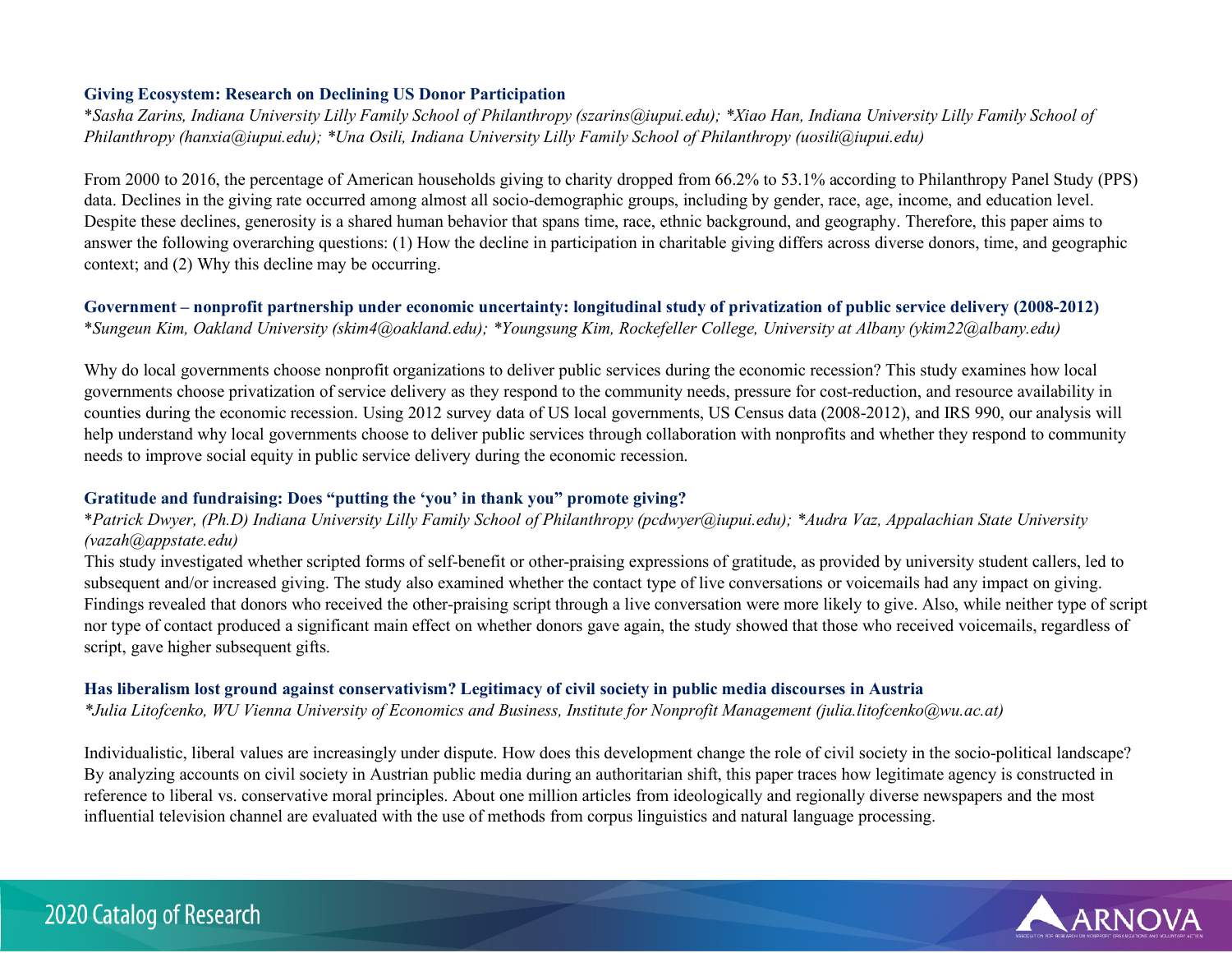#### **How CEOs Lead Values Based Financial Institutions**

*\*Dwayne Naylor, Case Western Reserve University DM Candidate (kdn17@case.edu)*

The banking industry is ripe for disruption (Gomber, Kauffman, Parker, & Weber, 2018). A primary threat to the banking model is industry leadership not adapting to the paradigm shift in consumer and employee demands towards a collective good and businesses that make a difference (Bhattacharya & Sen, 2004). Banks and credit unions have an opportunity to grow their stakeholders' trust that can allow them to flourish, rather than being disintermediated, or removed from financial transactions, by fintechs (financial technology companies). Simply providing extrinsic value and offering competitive financial services may not be sufficient to produce a sustainable banking model of the future.

"Banking on Values," or "Values-Based Banking" aspires to sustainability through involvement in the communities that are served. A shared vision towards Banking on Values, which focuses on people, planet, and prosperity, may increase the engagement of stakeholders and improve financial performance.

## **How do community media activities construct community identity? Comparative case studies from MapoFM in Seoul, Korea**

\**Jeonghwa Yang, Florida State University (jy19g@my.fsu.edu)*; \**Ralph Brower, Florida State University (rbrower@fsu.edu)*

This study examines how community media activities construct community identity within the community building project initiated by Mayor Park in Seoul, Korea. We develop an analytic framework based on "agenda-setting theory" and apply case study methods to data that include broadcast programs and interviews. This study represents a unique effort to examine the relationship between community media and community identity. The study expands the research prospects for the role of community media activity, which is an often-overlooked vehicle for community development. Finally, we provide practitioners with guidance for ways to support and enrich community media activities.

## **How do management practices build sustainable nonprofits during challenging times?**

*\*Jeongyoon Lee, University of Kentucky (julialeejy@gmail.com); \*Young Joo Park, School of Public Administration, University of New Mexico (park@unm.edu); \*Sungeun Kim, Oakland University (skim4@oakland.edu)*

How well can nonprofits be ready themselves to respond to the economic downturn? How does nonprofits' management practice help their financial sustainability? This study examines how nonprofits' administrative-cost ratio, resource diversification, and self-generating income influence nonprofits' financial sustainability during the economic recession. Using IRS 990 and US Census data (2007-2015), our analysis will help pinpoint how management practices can best be deployed for preparing for economic recession while further providing implications for nonprofits' strategic planning and sustainability.

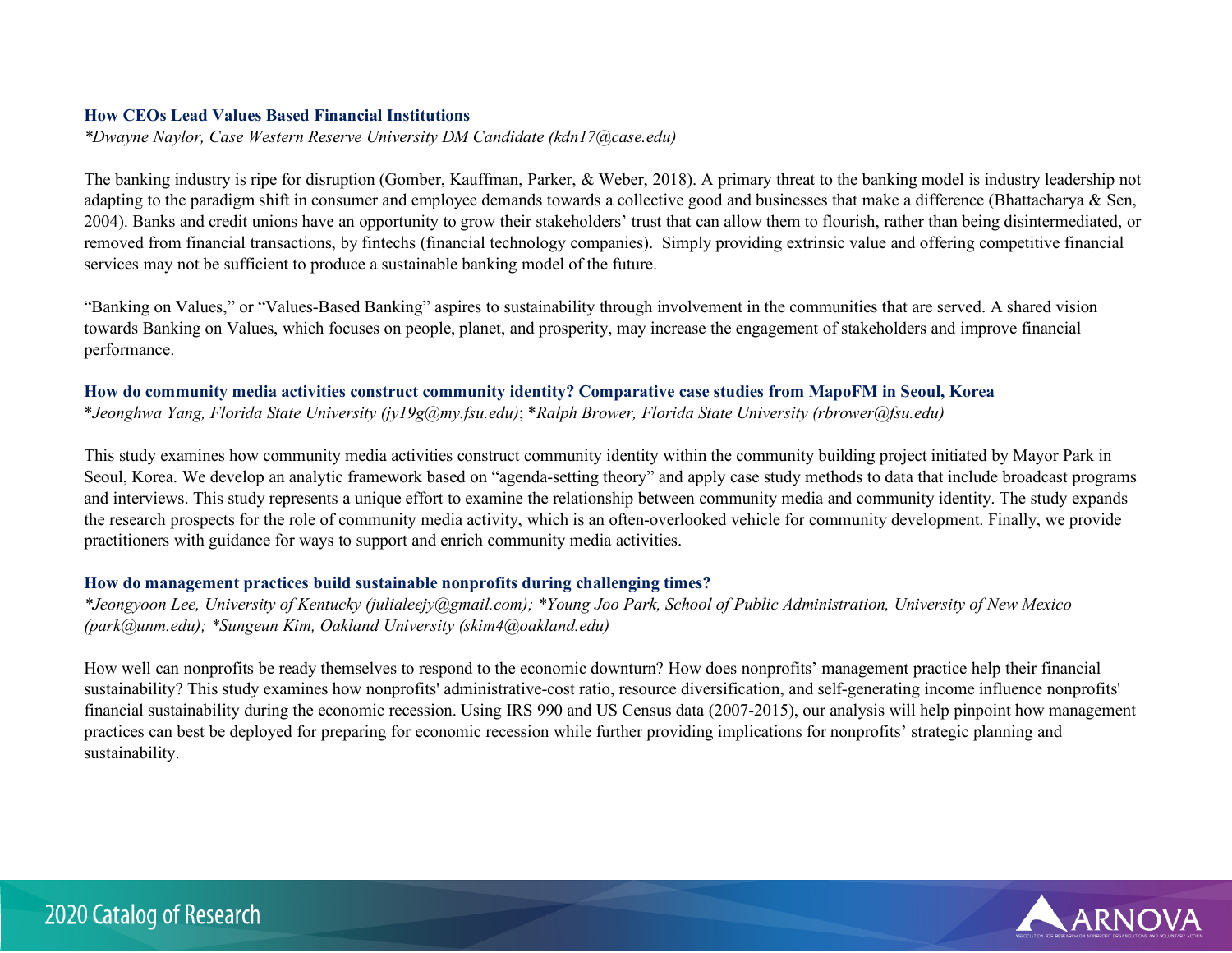## **How Do Public Libraries Respond to Growing Community Needs for Services?: Creating Special-Purpose Governments**

\**Issei Suzuki, Graduate School of Library, Information and Media Studies, University of Tsukuba (issei.s1218@gmail.com); \*Masanori Koizumi, Faculty of Library, Information and Media Science, University of Tsukuba (koizumi@slis.tsukuba.ac.jp)*

Currently, the legal basis for public libraries to obtain stable financial resources through the formation of library districts in the United States is attracting attention. Also, it has been pointed out that library districts are more flexible in management than public libraries run by General-Purpose Governments in theory. Therefore, we analyzed how library districts respond to the needs of the community in relation to the institutional characteristics of Special-Purpose Governments. In conclusion, we clarified that it is possible to manage and respond to the increased needs of the residents, such as digital demand by securing financial resources and increasing management flexibility.

#### **How does economic inequality affect charitable giving? A cross-national perspective**

\**Yongzheng Yang, Indiana University Lilly Family School of Philanthropy (yangyon@iu.edu)*

Rising economic inequality is a global and concerning trend. Existing studies contribute to the understanding of the impact of economic inequality on philanthropy, but they do rarely pay attention to the mechanisms shaping this relationship. Building on sociological and psychological theories, we argue that both people's trust in others and their acceptance of economic inequality influence the relationship between economic inequality and charitable giving. We will analyze data from a cross-national level and test our hypotheses using Logistic Regression and Tobit model. This study will be preregistered before statistical analysis. Consequently, there are no preliminary results at present.

## **How does religion affect secular giving? A Systematic Literature Review**

\**Anita Graeser Adams, IUPUI Lilly School of Philanthropy (agraeser@iu.edu); \*Kidist Yasin, IUPUI Lilly School of Philanthropy (kiyasi@iu.edu); \*David P. King, Indiana University Purdue University at Indianapolis (kingdp@iupui.edu)*

Although religious giving represents the largest form of giving in the US, some scholars have questioned its overall impact on social welfare pointing the possibility that the benefit of funds might stay within the religious community. Yet, existing studies show mixed evidence on the effect of religion on secular giving. Using systematic literature review, our study will explore theories and empirical evidences to provide an integrative framework that identifies the mechanism through which religion affects secular giving. The study will also compare the effectiveness of the major five religious' traditions in encouraging members to internalize generosity towards secular organizations.

## **How Partnership Re-Shapes Organizations: A Longitudinal Study of a Large Public-Nonprofit Collaboration**

\**Renee Nank, University of Texas Rio Grande Valley (renee.nank@utrgv.edu)*

There are few research efforts that tell the story of public-nonprofit collaborations spans years, specifically from planning to the present day. The value of such research is in the findings, or the story, that such an up close" exploration of a partnership can tell. This research centers on a large-scale publicnonprofit partnership formed to address an intractable problem: the euthanasia of high numbers of public shelter pets at a large municipal Texas shelter.

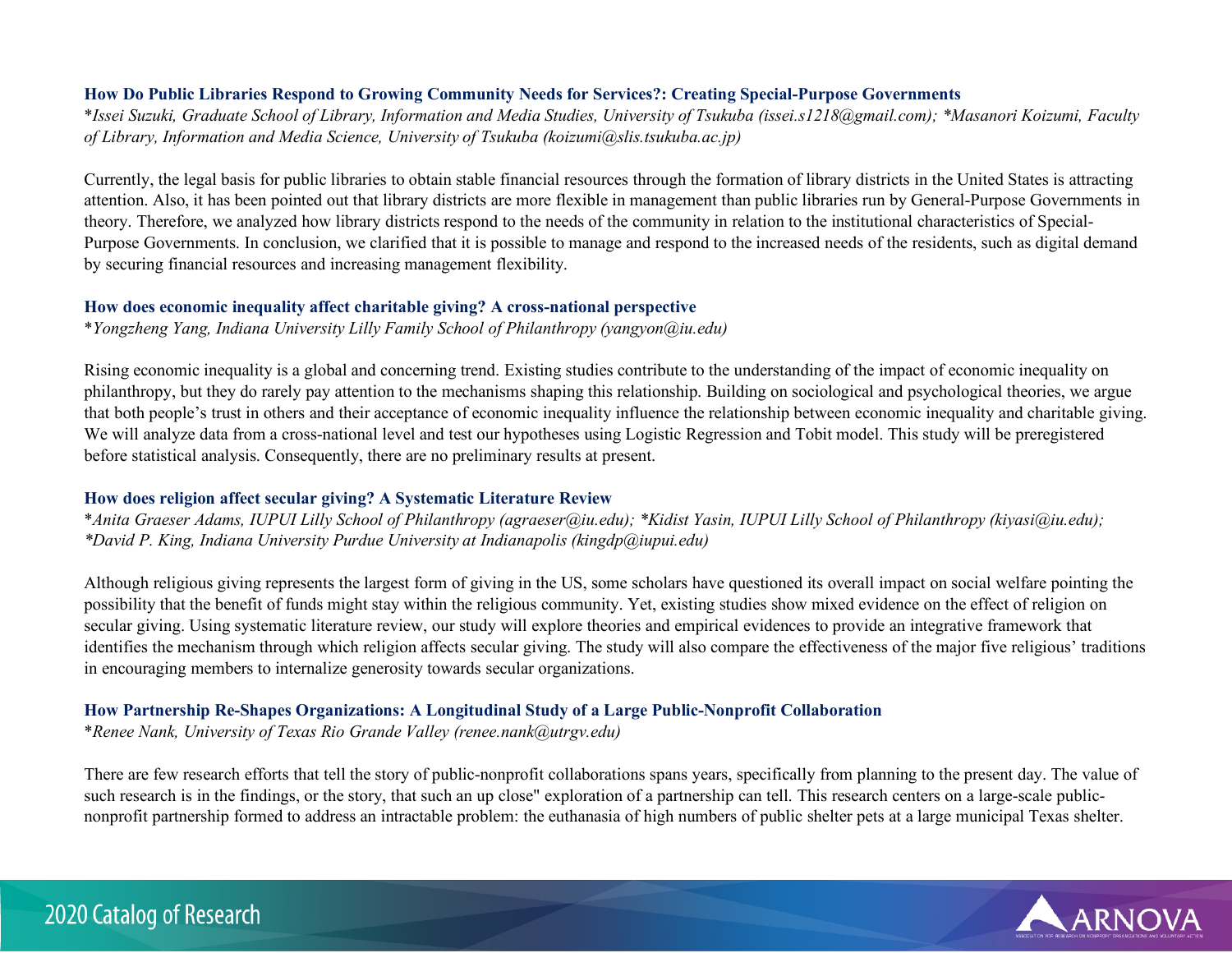These high euthanasia rates persisted despite political will and public investment, and so an alternative solution was implemented in the form of a publicnonprofit collaboration. Issues thought to be central to public-nonprofit collaborative success are investigated such as trust, innovation and sharing of resources. Also examined is how partners navigate divergence in the means to, or perceptions of, success, authority, and if and how interdependencies and learning re-shape organizational priorities and programs.

#### **How Predictable is Predictable Giving? Why Donors Give Monthly**

\**Elizabeth Searing, University of Texas at Dallas (esearing@albany.edu); \*Liam Duell, University at Albany, SUNY (lcduell@albany.edu); \*Tim Sarrantonio, Neon One, LLC (tim@neonone.com)*

Though researchers in several disciplines have long been fascinated by philanthropy, little attention has been given to why some donors prefer to give on a monthly basis. Despite an increase in commercial subscription spending, there has been no matching surge of interest in why donors would choose a similar method to donate. Using theories from both economic psychology and e-commerce, we build and test a profile of the typical monthly giver using a new source of gift-level information on donations. We expect to find that younger, urban donors are monthly givers, despite lower levels of wealth compared to annual donors.

# **How sensitive are nonprofit labor markets to government spending? Estimates from of the American Recovery and Reinvestment Act**

\**Jeremy Thornton, Samford University (jpthornt@samford.edu)*

How much will federal spending stimulate nonprofit sector labor markets? We use the American Recovery and Reinvestment Act (ARRA) of 2009 to identify government funding shocks. We then use the BLS Quarterly Census of Employment and Wages (QCEW) to measure nonprofit labor supply. With this data, we identify nonprofit employment across states and industry classification at the two-digit level. Preliminary point estimates indicate that \$100,000 of fiscal stimulus to states results in an additional 4.5 nonprofit job-years. The nonprofit sector is, on average, eighteen percent more sensitive to variation in government funding than the US labor market as a whole.

# **How volunteers' proactivity translates HR practices into satisfaction: the mediating role of job crafting**

\**Marlene Walk, IUPUI (mwalk@iupui.edu); \*Emily Peterson, IUPUI (evpeters@iu.edu)*

Volunteer satisfaction is an important concern, because volunteers "vote with their feet" and leave nonprofit organizations when they are dissatisfied. This study focuses on the relationship between volunteer satisfaction and how volunteers perceive human resource management practices. Moreover, we argue that how volunteers engage with their volunteer work environment matters. As such, we propose that volunteer proactivity acts as a mediator and can explain the relationship between perceptions of HR practices and satisfaction. We test and (partially) confirm our hypotheses using a sample of 678 volunteers in one youth-serving nonprofit organization in the Midwest of the United States.

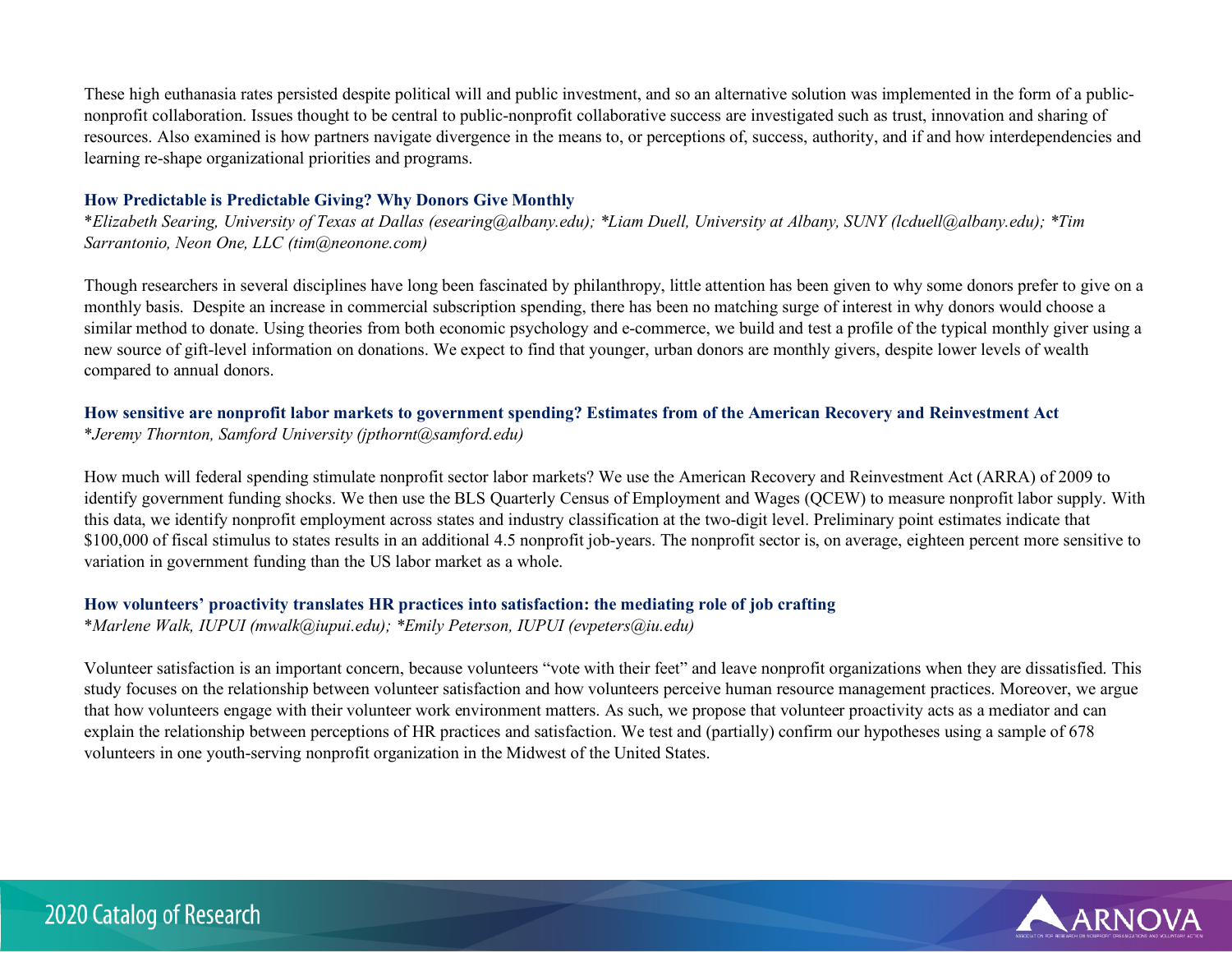### **Hybrid Organizations, Economic Distress, and the Imperative of Resilience**

\**Rasheda Weaver, Iona College (rweaver@iona.edu); \*Chyanne Blakey, Iona College (cblakey1@gaels.iona.edu); \*Zenobia Mojica-Turner, Iona College (zmojicaturner1@gaels.iona.edu)*

This research examines the experiences of hybrid organizations, also referred to as social enterprises, during the COVID-19 pandemic. Hybrid organizations are organizations that aim to address social problems using revenue-generating activities. This study uses data from Weaver's Social Enterprise Directory, an online directory and database with information on over 1,200 social enterprises to uncover answers to the questions: 1) How are hybrid organizations affected by the COVID-19 pandemic? 2)What factors make some hybrid organizations more resilient and others more susceptible to economic uncertainty? And 3) What can hybrid organizations do to better prepare for future economic crises?

# **Hybridity Issues Beyond Organizational Identity and Multiple Logics: A Study of a Joint Cooperative – Union Initiative**

\**James Mandiberg, Silberman School of Social Work at Hunter College (*jm945@hunter.cuny.edu*)*

Hybridity is often discussed through the lenses of multiple organizational identities and multiple logics. There is less discussion of hybridity through the lens of organizational form, or through the lens of unanticipated outcomes. This paper addresses both of the latter through interview-based research on the relationship between Cooperative Home Care Associates (CHCA), the largest worker cooperative in the U.S., and 1199SEIU, the largest union on the East Coast of the U.S. The paper discusses organizational form options and unanticipated outcomes.

# **Identifying Infrastructure Organizations Through Mission Statements**

\**Qiaozhen Liu, Georgia State University (qliu10@student.gsu.edu)*

Infrastructure organizations (IOs) have become increasingly important in supporting the nonprofit sector, particularly in the areas of strengthening organizational capacity, mobilizing resources, supplying information, and building partnerships. In academia, however, we lack of the basic knowledge about them. This study aims to identify IOs, based on their mission statements. Using Python, we conduct dictionary-based text analysis on 237,740 mission statements and then proof-read them. The list of IOs generated with this method will be more accurate than the traditional NTEE approach. This study contributes to the scanty literature on IOs and lays the foundation for future studies on this topic.

# **Immigrant-Serving Organizations as Local Policy Advocates**

\**Apolonia Calderon, University of Maryland, College Park (apolonia@umd.edu); \*Daniel Chand, Kent State University (dchand@kent.edu); \*Daniel Hawes, Kent State University (dhawes2@kent.edu)*

Scholars have examined how nonprofits engage in policy advocacy to serve under-represented and low-power communities. Yet, little research examines how immigrant-serving organizations (ISOs) engage in formal policy advocacy on behalf of immigrants. We use responses from a nationwide survey and administrative data for all 1,079 ISOs operating in the continental U.S. to determine how effective groups are at shaping local policy implementation.

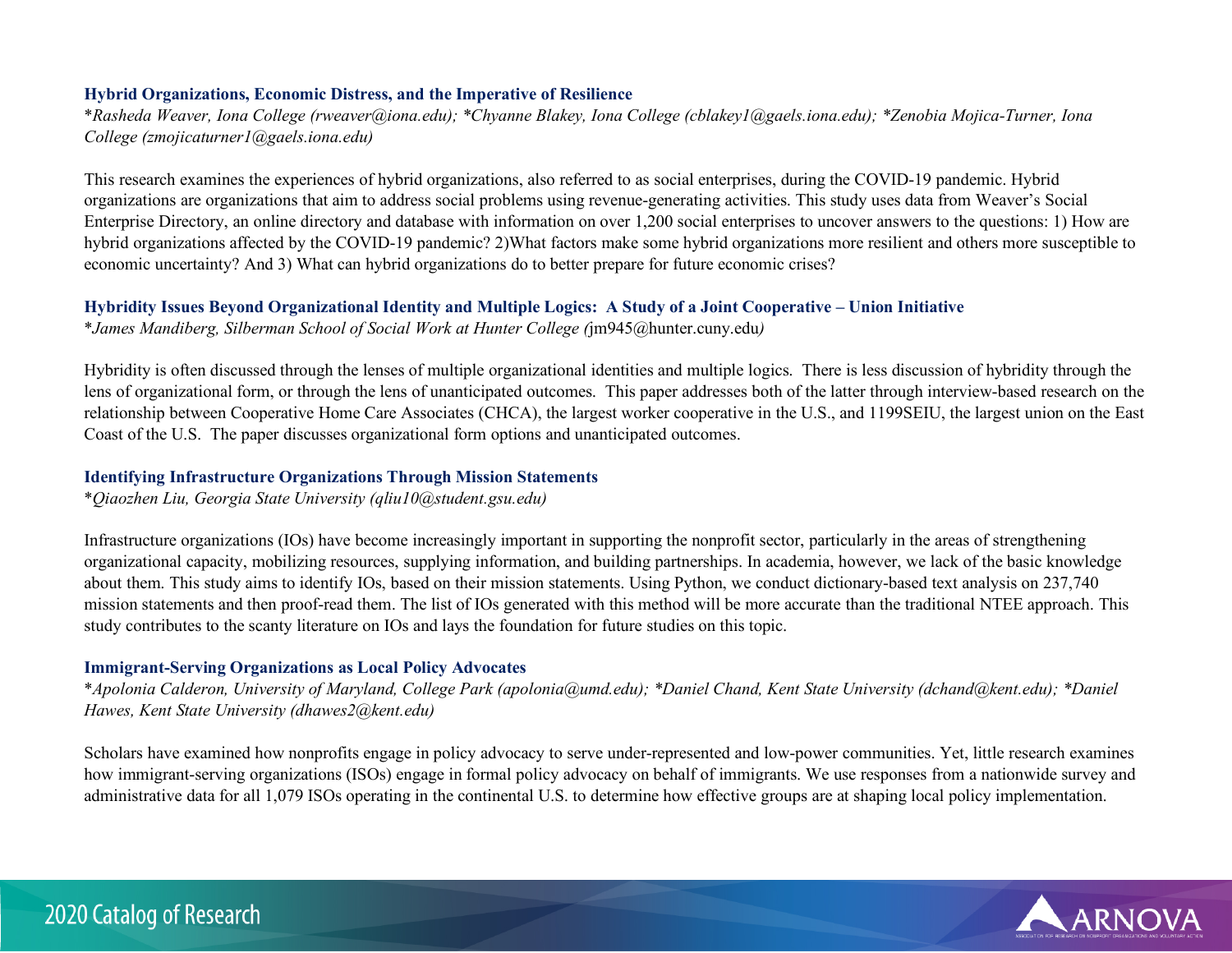Results show that most groups do not engage in formal advocacy. However, those that do are effective at influencing interior enforcement decisions by government agencies to not comply or participate in ICE detainers and 287(g) enforcement programs.

#### **In Nonprofits We Trust: Partisanship, Government Failure, and the Nonprofit Sector**

\**Samantha Zuhlke, Texas A&M University (szuhlke@tamu.edu)*

How does partisanship affect the size of the nonprofit sector? This paper advances a new, political theory of the nonprofit sector. I argue that individuals exit to the nonprofit sector when government fails, and individuals are unwilling to voice their concerns to government due to a lack of trust. Because partisanship is a visible cue about who the government is willing to listen to, the size of the nonprofit sector increases when constituents and representatives are not members of the same political party. I test my theoretical expectations using data on U.S. elections, environmental policy votes, and charitable donations.

#### **Individual and Community Behavioral Responses to Natural Disasters**

\**Hanan Yonah, The Hebrew University of Jerusalem (hanan.yonah@mail.huji.ac.il); \*Claude Berrebi, The Hebrew University of Jerusalem (claude.berrebi@gmail.com); \*Ariel Karlinsky, The Hebrew University of Jerusalem (karlinsky@gmail.com)*

How do people and communities respond to catastrophes? A natural disaster is a type of external, quasi-random and unexpected catastrophic shock that generates psychological, social and economic implications. Using detailed county level administrative data of charitable contributions, crime and natural hazards in the U.S. in the recent decade, we empirically identify and quantify the causal effect of natural disasters on prosocial and antisocial behavioral reactions.

Our main finding is that while monetary contributions decline in the local affected community in the aftermath of natural disasters, the neighboring and more distant communities react by increasing their charitable giving. Additionally, we find that in the affected community, natural disasters effect crime negatively, dispelling popular conceptions regarding looting, and that while federal assistance crowds out charitable contributions, it does not change the residents' reaction to natural disasters.

#### **Influence of Organizational Identity on Form of Post-disaster Philanthropy**

\**David Berlan, Florida State University (dberlan@fsu.edu)*

Following disasters, organizations from every sector respond to provide assistance, including monetary donations, in-kind support, and volunteer labor. Despite complaints from disaster management experts about difficulty managing volunteers and supplies, these alternative forms of donation may exceed monetary gifts This paper seeks to explore what aspects of identity lead organizations to provide cash, rather than in-kind, support following a disaster. Qualitative comparative analysis of survey responses from 170 donor organizations will identify clusters organizations sharing similar identity aspects, like fit with mission, sector, or geographic location, that tend to provide a particular form of assistance.

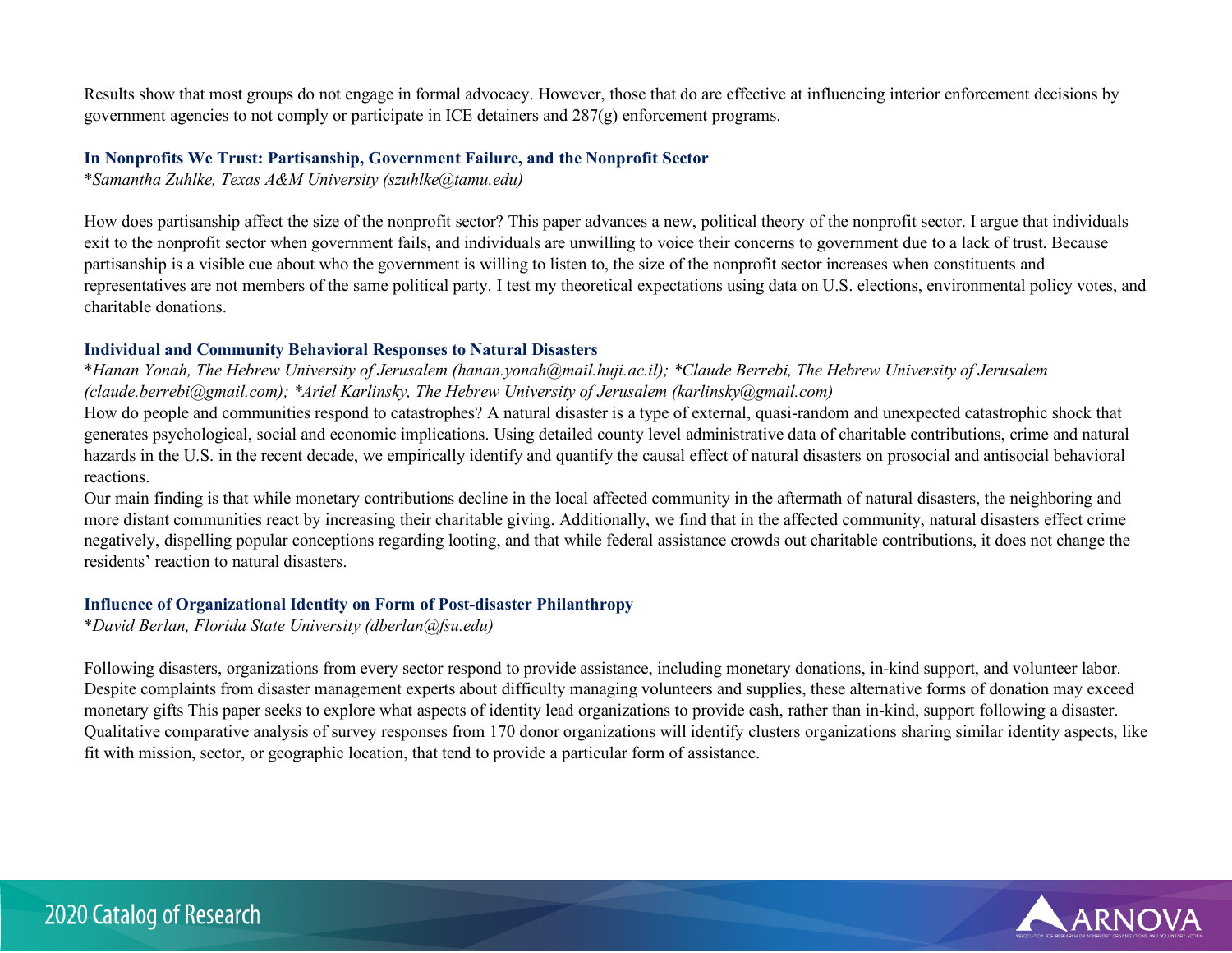### **Influencing Charitable Giving Among Generation Z Consumers: Optimal Advertising Appeals**

\**Steven Bauer, Business Administration Division, Seaver College, Pepperdine University (); \*Ronald Conlin, Pepperdine University (ronald.conlin@pepperdine.edu)*

Generation Z consumers are key for nonprofits, as they show a strong sense of social responsibility. However, little research on advertising appeals to engage Generation Z in charitable giving has been implemented. This study builds on research with the general population which shows the effectiveness of negative advertising appeals. We analyze the effect of appeals based on sympathy, guilt, and fear, and show that sympathy ads are particularly effective. Our research thereby provides insight on the key emotional levers nonprofits can use to encourage giving among the Generation Z cohort.

### **Influencing Policy and Politics: The Structure, Capacity, and Outcomes of Politically Active 501(c)(3)/ 501(c)(4) Hybrid Organizations**  \**Margaret Post, Clark University (mpost@clarku.edu); \*Elizabeth Boris, Urban Institute (eboris@urban.org)*

Politically active  $501(c)(4)$  social welfare organizations support a nonprofit infrastructure that strengthens democracy by facilitating direct engagement in politics and policy. Through a hybrid structure with  $501(c)(3)$  organizations, grassroots  $501(c)(4)$  organizations function as a bridge between diverse constituencies and the public and private institutions that govern society. This paper explores the structure, capacity, and outcomes of these organizations with a focus on how the organizational form influences politics and policy. Using case description and comparative analysis, we examine organizations in five states to explain how politically active hybrid organizations function within ecosystems of other civic and political organizations.

#### **Informal volunteering, wellbeing and chronic stress: A longitudinal analysis in the UK**

\**Matthew Bennett, University of Birmingham (m.r.bennett@bham.ac.uk)*

This paper uses longitudinal health and blood sample from 409,031 person-wave observations (adults over time) from 1993-2017 in the British Household Panel Survey and the UK Household Longitudinal Study and explores how informal volunteering is related to subjective health and chronic stress. We explore how the instance and intensity of informal volunteering is associated with chronic stress and wellbeing. We also test for differences in stress and wellbeing for people who have informal volunteering responsibilities within the home compared to outside of the home, and whether there are differences between who is the recipient of informal care e.g. a spouse, parent, child or extended family member.

# **Information Asymmetry, Organizational Performance, and Private Giving: Can Performance Ratings Restore Trust in Nonprofits?**  \**Yuriy Davydenko, Georgia State University (ygdavydenko@gmail.com)*

Performance monitoring services (charity ratings) have evolved within the third sector as a tool for advising donors and addressing accountability concerns. Research, however, has frequently questioned this tool's efficacy. Using an experimental design, this study examines how metrics embedded in nonprofit performance report cards, particularly composite ratings and overhead ratios, influence perceived performance, trust, and giving of individual donors. The results show that individuals consider both ratings and overhead ratios when making decisions but give ratings more weight. The study also reveals complex patterns in donor reactions to those measures, interactions between them, and a moderating role of individual characteristics.



# 2020 Catalog of Research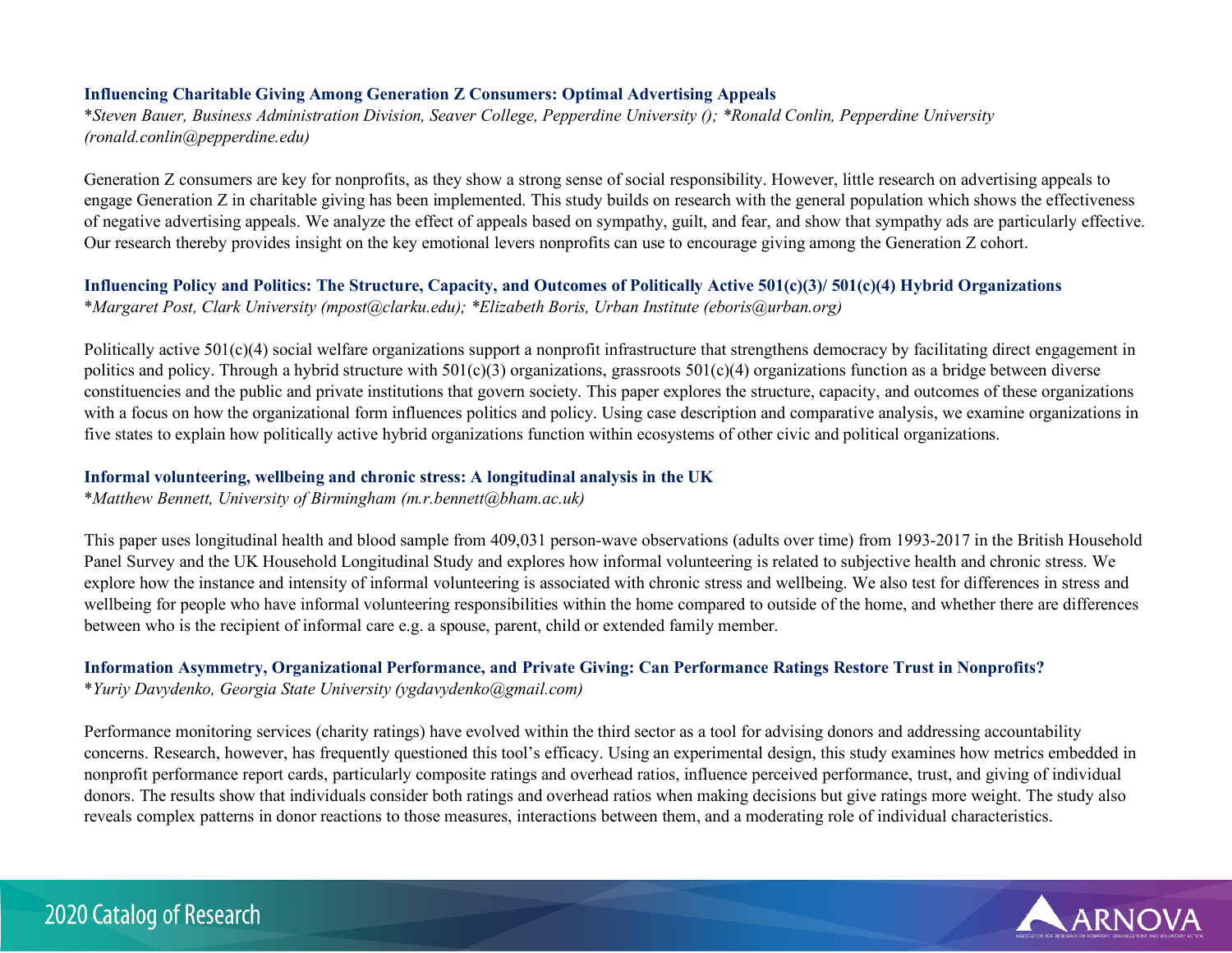# **Infrastructure-oriented grantmaking on the rise? An experimental investigation of foundation managers' grantmaking preferences**

\**Peter Schubert, University of Hamburg (peter.schubert@uni-hamburg.de)*

Resource providers of nonprofit organizations predominantly fund specific projects to the neglect of general infrastructure. Yet, discourses in the foundation sector hint at an increased awareness regarding the importance of supporting grantee infrastructure to achieve effectiveness. This study offers a new approach to examine foundation managers' contemporary attitudes towards infrastructure-oriented grantmaking. Based on a sample of 269 German foundation managers, a choice experiment was conducted to test foundation managers' inclination to allocate funds to infrastructure grant requests as opposed to project grant requests. Results show that while foundation managers strongly oppose covering expenses for professionalization, they appear more open to support expenses for general operations.

# **Institutional Complexity and Organizational Hybridity in the Dynamics of Government-CSO Partnerships: The Case of Seoul Metropolitan Community Development**

\**Byung Min, Florida State University (bhmin618@gmail.com); \*Ralph Brower, Florida State University (rbrower@fsu.edu)*

Extensive literature about public administration and nonprofits has recently drawn attention to various perspectives on organizational hybridity. From the case of Seoul Metropolitan government, we extend extant theory by illuminating characteristics of hybridity that emerge from dynamic interactions between city government and civil society organizations (CSO). Our analysis is based on 31 interviews with leaders of hybrid organizations, government officials, and community participants. We focus especially on the unique but rich perspective of government-CSO governance relations and organizational hybridity from the Korean context.

# **Institutional diversity demographics in environmental nonprofits: A strategy for enhancing coastal sustainability in vulnerable communities**  \**Taiwo Oguntuyo, Old Dominion University (togun001@odu.edu)*

This qualitative study seeks to examine the level of institutional diversity and inclusion practices in Virginia's environmental nonprofits' board and staff composition, using Virginia's land conservation environmental nonprofits as a case study. The research will employ a post-positivist research methodology and content analysis research tradition. The study will also explore three main research questions: What is the diversity and inclusion level of Virginia environmental nonprofits? To what extent do Virginia environmental nonprofits incorporate diversity and inclusion in their board demographics? To what extent do Virginia environmental nonprofits incorporate diversity and inclusion in their staff demographics? The study will explore these research questions and articulate conclusions and recommendations for environmental nonprofits and the field of philanthropy in general, based on the findings.

# **Institutionalism, Professionalization and the Evolution of a Nonprofit Sector**

\**Dyana Mason, University of Oregon (dmason@uoregon.edu); \*Rich Margerum, University of Oregon (rdm@uoregon.edu); Stacy Rosenburg, Oregon State University (stacyr@uoregon.edu); \*Samuel Ault, University of Oregon (sault@uoregon.edu)*

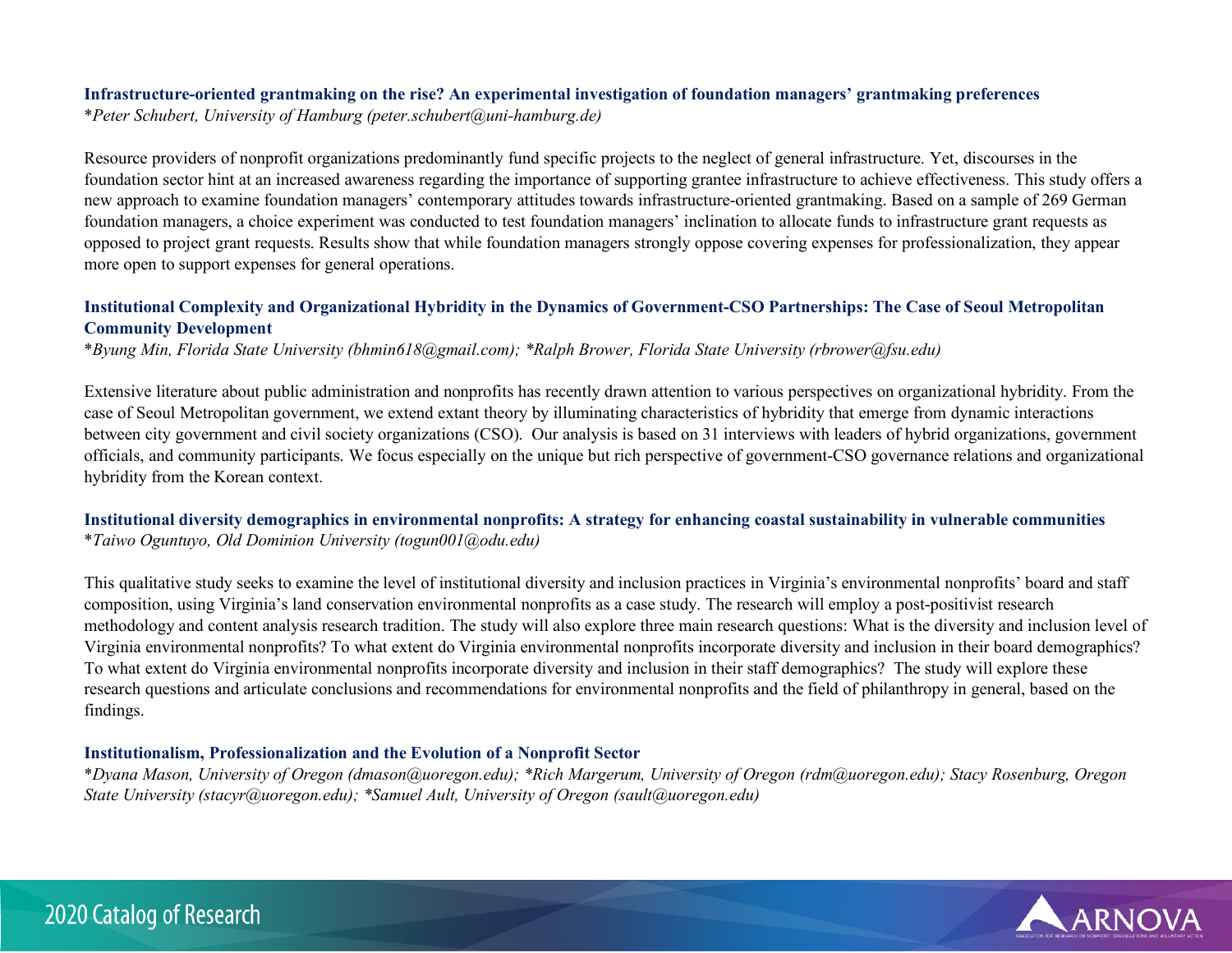Organizations are known to evolve and adapt over time. Institutional theories that seek to explain patterns of change often engage with the frameworks of isomorphism, rationalization and professionalization, where professionalization refers to the use of management best-practices. What is less understood is how external pressures may impact stakeholder relationships and organizational decision-making, particularly as organizations become more professional. This study makes use of a unique dataset that offers the opportunity to study the development of a subsector of nonprofit organizations, watershed councils, as they have evolved over the last two and half decades in the state of Oregon.

# **International Humanitarian Aid Volunteers, Emotional Labor and Burnout: A Qualitative Exploratory Study**

\**Holly Richardson, University of Utah (hollyonthehill@gmail.com)*

This paper seeks to understand emotional labor and burnout as they relate to international humanitarian aid volunteers. While there is existing literature on INGO volunteers, emotional labor, and burnout, there is little to no research that connects the three bodies of literature. This paper explores this issue through a qualitative exploratory study of nonprofit leaders who take humanitarian aid volunteers into developing countries for relief and development work. Preliminary results indicate that INGO leaders knowingly engage in emotional labor, are aware of, and have experienced burnout. They also are aware of potential emotional difficulties for the short-term volunteers.

# **Internationalization of Nonprofit Education Program: Opportunities and Challenges in Transforming Nonprofit Education Curricula worldwide**

\**Matthew Ma, St. Louis University (iordyem.ma@slu.edu)*

The fast-global expansion of nonprofit organizations in the twentieth century has been accompanied by the growth of nonprofit education initiatives around the world (Hvenmark, 2012; Mirabella, Gemelli, Malcolm & Berger, 2007). With that growth comes a need to infuse greater global knowledge, awareness, and competency across programs and curricula (de Wit & Leask, 2017). This presentation examines the opportunities and challenges in two cases of curricular development: the internationalization of the curriculum of a comprehensive master's degree in nonprofit leadership worldwide, and the expansion of nonprofit management education worldwide. We propose strategies that go beyond the addition of a single course or intervention to embrace more comprehensive, diverse and innovative approaches to internationalizing nonprofit education.

# **Interorganizational Partnerships Formed Under Stress by Arts and Culture Organizations in Metropolitan Detroit**

\**Sara Ismail, Wayne State University (cj5692@wayne.edu); \*Alisa V. Moldavanova, Wayne State University, Detroit (alisam@wayne.edu)* Arts and culture organizations are important community actors. However, many of these organizations are vulnerable to the effects of economic recessions, the most recent one of which is the Great Recession of 2007-2012. Many arts and culture organizations in Metropolitan Detroit engaged in creating partnerships with other to actors alleviate their financial burden caused by the recession. In this paper we investigate such partnerships by asking the following question: What role do interorganizational partnerships play as a stress coping strategy for high, medium, and low stressed arts and culture organizations?

# **Is governance enough? Assessing municipal capacity for complex service delivery**

\**Renzo de la Riva Aguero, Indiana University – Bloomington (rdelariv@indiana.edu)*

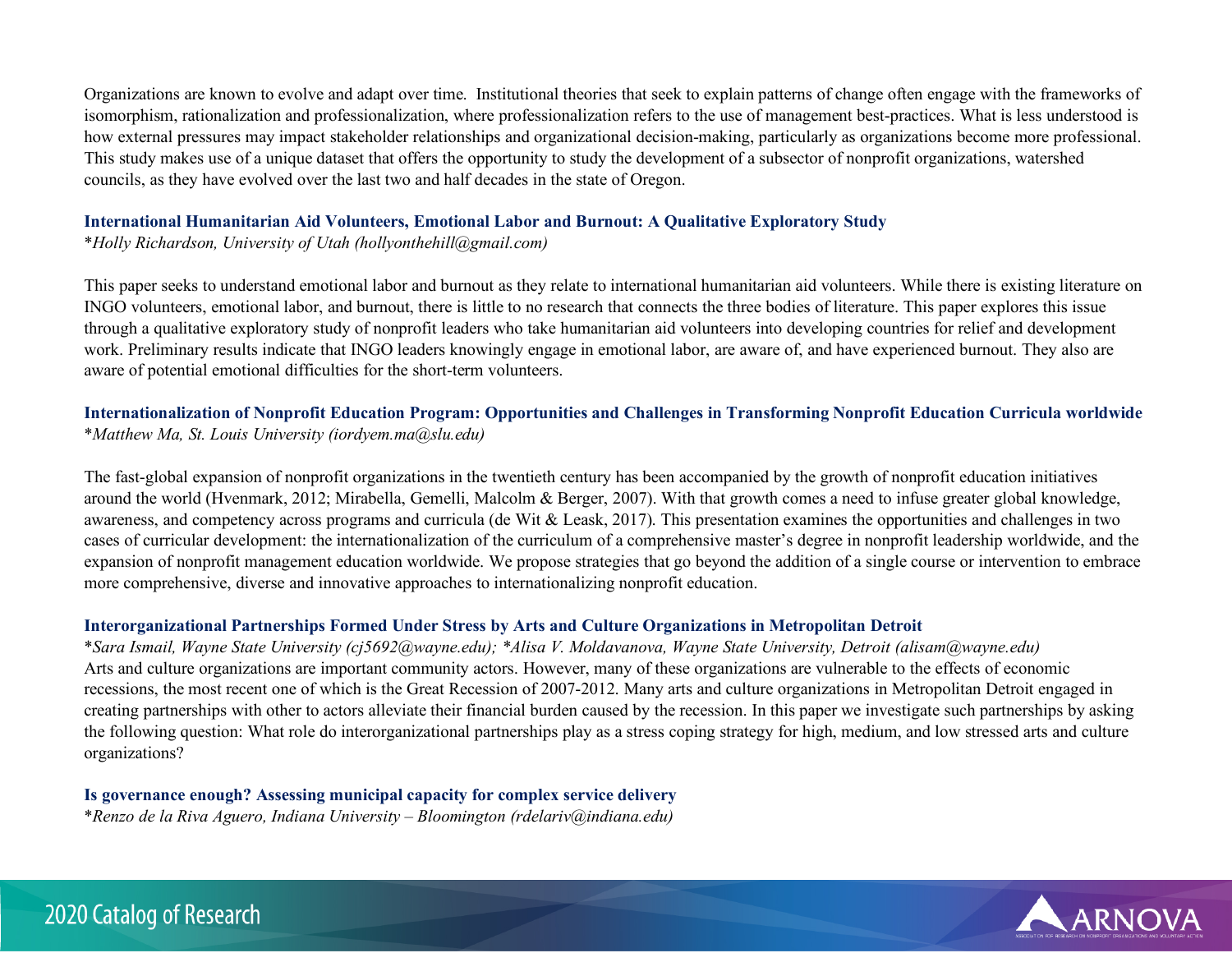Municipalities in the Global South are at the forefront of climate action. They suffer severe weather hazards that have increased their vulnerability and exposed their populations, infrastructure, and operations to unprecedented risk. These impacts are surpassing the local capacity to address them effectively via service provision. However, service performance seems to vary depending on the complexity level of the service itself. Given the implications of waste management for climate change mitigation and adaptation, this paper uses a panel dataset of Peruvian municipalities to examine whether local governance factors explain the differential performance of two of its services ranging in complexity.

# **Is Policy Advocacy Harmful? The Impact of Lobbying Engagement on Nonprofits' Financial Performance**

\**Qingqing Sun, School of Public Policy, University of Maryland- College Park (qsun123@umd.edu); \*Jiahuan Lu, Rutgers University- Newark (jl2129@newark.rutgers.edu)*

The association between lobbying activities and nonprofit human service organizations (NHSOs)'financial health and capacity remain unclear. Some scholars argue lobbying, which can be perceived as a confrontation with the government, endanger NHSOs' ability to receive government funding(Leech, 2006; Onyx et al., 2010) while other scholars claim that lobbying contributes to NHSOs' financial performance through advocating for policies that protect NHSOs' financial interests (Almog-Bar & Schmid, 2013; Mosley, 2011; Suárez & Hwang, 2008). To answer this question, the authors test the effect of lobbying engagement on NHSOs' financial performance, including revenue growth, financial vulnerability, and revenue volatility, using propensity score matching, weighted least-squares regression, as well as 2009-2016 IRS tax return data.

# **Isomorphic Process or Not? An Analysis of Social Enterprise Accreditation Policies in China**

\**Meng Ye, Ph. D. student at Andrew Young School of Policy Studies at Georgia State University (mye2@student.gsu.edu)*

This article discusses China's most recent social enterprise-related laws in a systematic fashion and examines from an institutional isomorphic perspective on how they influence the emergence of social enterprise (SEs) in China. It first analyzes general laws applicable to SEs at the national level, including laws regulating three organizational forms that can house SEs as well as tax and social investment policies impacting SEs' operation. Then at the local level, the article analyzes policy specifically designed for SEs – three different models of SEs accreditation policies emerging in various regions of China. Based on such systematic review of SE law and policy in China, the article assesses, applying the institutional isomorphism theory, whether current legal environment for SEs exerts isomorphic pressure on organizations trying to innovate from the traditional for-profit and nonprofit organizational structures to become SEs.

# **Leaders of color and nonprofit financial outcomes: A study in Atlanta, Georgia**

\**Bo Li, Georgia State University (bli10@student.gsu.edu)*

Racial/ethnic diversity of nonprofits has attracted more attention and systematic analysis of its impact is needed. Based on Upper Echelon Theory, I focus on the top management team that comprises both the executive directors and board members, and check its racial/ethnic composition's impact on organizational finance in terms of strategic choices and financial health outcomes. The data comes from a combination of Form 990 data for 501c3

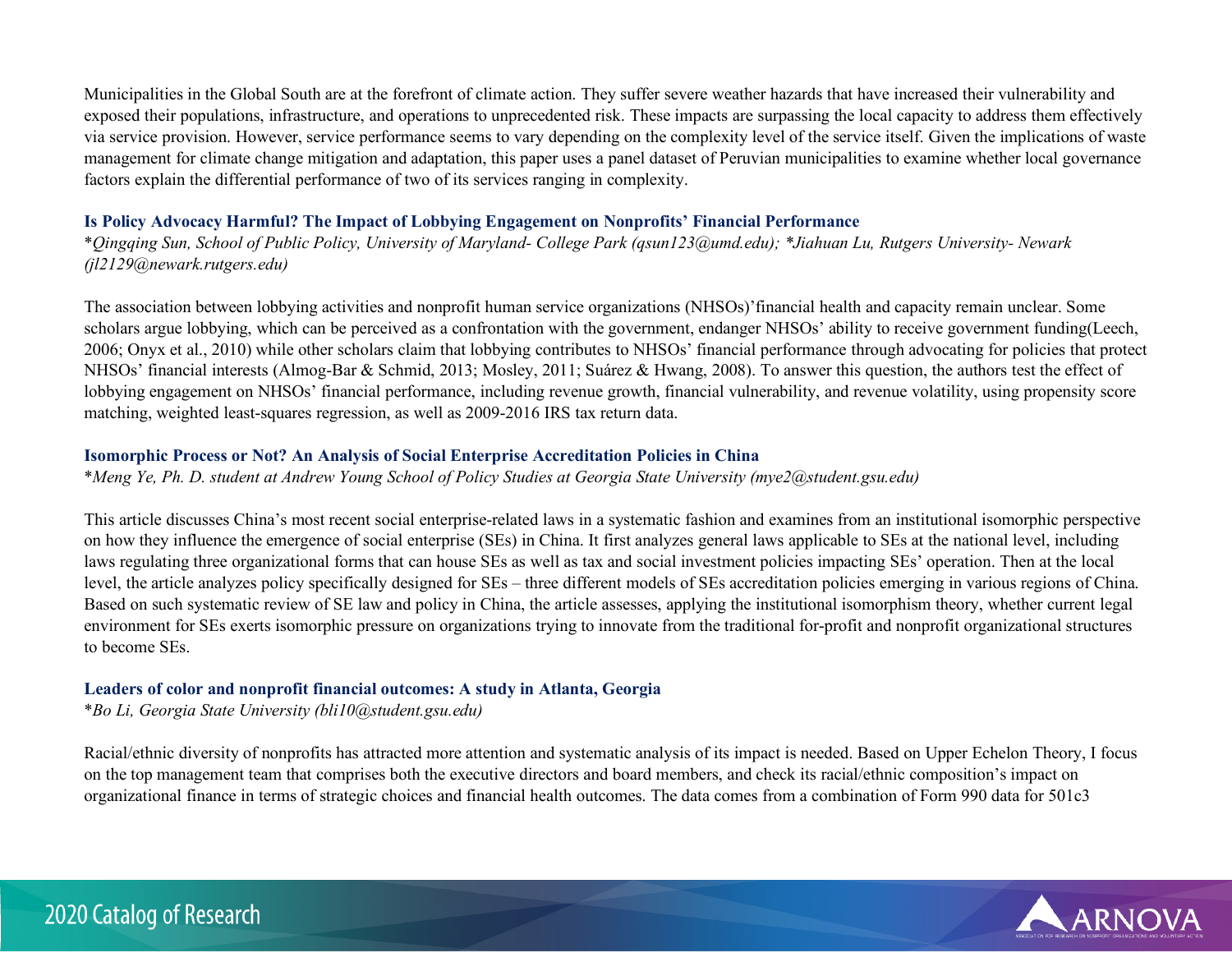nonprofits in Atlanta and leaders' race/ethnicity information identified by the author. The results will improve our understanding of racial/ethnic diversity in nonprofit management and offer implications for nonprofit leader selection.

#### **Leadership During Crisis: Understanding Muslim-American Nonprofit Leaders' Response to Covid-19**

\**Rafeel Wasif, University of Washington (rafeel@uw.edu); \*Shariq Siddiqui, Lilly Family School of Philanthropy Muslim Philanthropy Initiative (ssidiqui@iu.edu); \* Zeeshan Noor, The University of Texas at Dallas (zeeshan.noor@utdallas.edu); \* Sabith Khan, California Lutheran University (sabkhan@callutheran.edu)*

Crises can severely affect nonprofits by reducing their funding while increasing demands for their services. Nonprofits working on minority issues like Muslims face further challenges as they often operate with small budgets and financial reserves. At the same time, they also provide services to a diverse audience as they work with Muslims working from several ethnic and socioeconomic backgrounds. These issues raise dilemmas for the nonprofit leadership about optimizing their work and outreach. This survey aims to understand how minority groups navigate crises by studying how Muslim-American nonprofit leadership is trying to navigate the COVID-19 crisis.

# **Let Me Count the Ways: Understanding the Benefits of Volunteer Involvement for Nonprofit Organizations**

\**Tania Lizzeth Hernandez Ortiz, Arizona State University (therna23@asu.edu); \*Jeffrey L. Brudney, University of North Carolina Wilmington (brudneyj@uncw.edu); \*Mark Hager, Arizona State University (mark.hager@asu.edu)*

Our study focuses on identifying and explaining the types of benefits that volunteers bring to nonprofits by measuring and assessing the benefits of volunteers at the organizational level. We propose three types of benefits—financial, program, and expressive—which we explain based on duration of volunteer work (long-term vs. short-term), volunteer intensiveness (number of volunteers and volunteer hours), and organizational characteristics. We use an Exploratory Structural Equation Modeling (ESEM) to explore the relationships that explain the different types of benefits. Results include a characterization of the types of benefits of volunteer involvement and preliminary explanations.

# **Liberating the Philanthropic Archive: Navigating Historical "Silences" and "Absences" when Researching Philanthropy in Marginalized Communities**

*\*Tyrone Freeman, IUPUI (tyfreema@iupui.edu); \*Kim Williams-Pulfer, Indiana University Lilly Family School of Philanthropy (kpulfer@iu.edu)*

Historical analysis of civil society provides useful assessments of its development over time. However, the marginalized status of underrepresented populations in historical archives often leads to their philanthropy being neglected. In this paper, we examine the philanthropic experiences of Afro-Caribbean and African American communities in the early twentieth century, and the critical historical research methods we used to create an inclusive lens for recognizing and interpreting their voluntary actions in the archival record. This paper contributes knowledge by articulating critical approaches for navigating the silences and absences of the archive that have obscured the philanthropic agency of black communities.

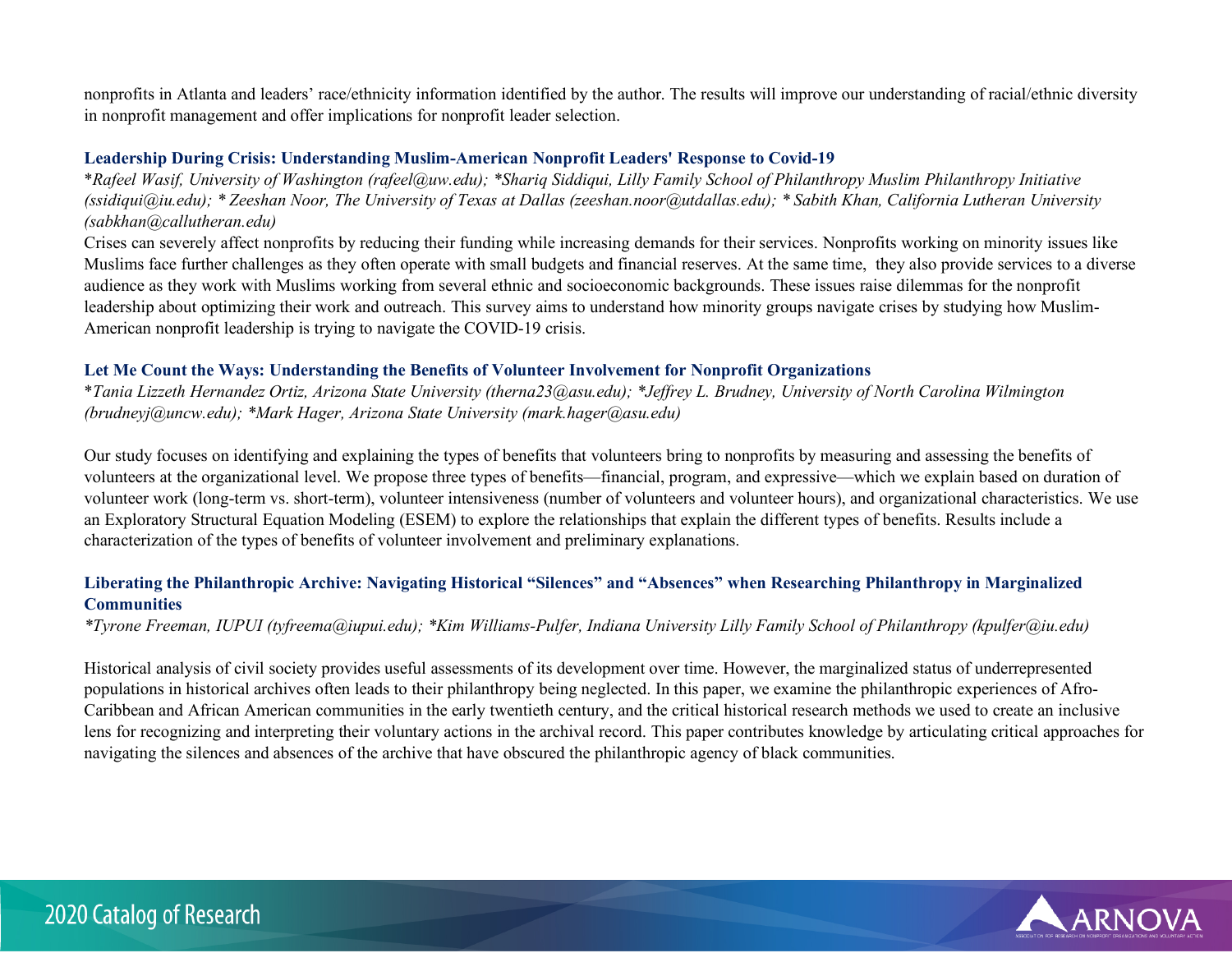# **Long-term Crisis Recovery Response: Examining the Network Capacity of Nonprofit and Local Government Emergency Management Network Structures**

\**Teshanee T Williams, University of North Carolina – Chapel Hill, School of Government (); \*Maureen Berner, University of North Carolina – Chapel Hill, School of Government (mberner@sog.unc.edu)*

During the recovery phase of a disaster, effective long-term recovery response efforts orchestrated by local governments and nonprofit organizations are dependent on the capacity of network structures. To explore this issue, we examine inter-organizational recovery efforts for counties affected by Hurricane Florence in North Carolina. Initial results of our research indicate that during the recovery phase of a disaster, long term recovery efforts are often hampered by changing economic and political factors. Our research examines the carrying capacity of these inter-organizational collaborations used for supporting long-term recovery efforts, like those needed for large economic disasters.

#### **Mapping Select U. S. Community Foundations and COVID 19 Responsive Community Philanthropy**

\**Patsy Kraeger, Georgia Southern University (pkraeger@georgiasouthern.edu); \*Rhonda Phillips, Purdue University [\(rphillips@purdue.edu\)](mailto:rphillips@purdue.edu); \*Kerry Kuenzi, University of Wisconsin-Green Bay (kuenzik@uwgb.edu); \*Imonkhae Ugboya, Georgia Southern University (iu00200@georgiasouthern.edu)*

Community foundations are perceived as pivotal to advancing well-being and local solutions to local problems (Graddy, Morgan, 2006). Community foundations are place-based organizations for community development (Carman, 2001).

#### **Motivating volunteer turnout during natural hazards in Japan**

\**Akiko Lizuka, Utsunomiya University (iizuka@cc.utsunomiya-u.ac.jp)*

Volunteers serve a crucial role in post-disaster situations, providing resources, emotional support, and labor at a time when local and national government capacity may be diminished. Yet little is known about the broader conditions - geographic, environmental, and otherwise - that drive more or fewer volunteers to disaster sites. Using a new dataset of nearly 60 Japanese disasters between 1995 and 2019, this study analyzes the factors that drove volunteer turnout. Controlling for some factors, including media coverage, regional variation, time period, this study found two that correlate most strongly with turnout: dead/missing and the number of houses destroyed.

#### **Multilevel Feedback Effects: The Role of Nonprofits in Shaping Public Values**

\**Juniper Katz, School of Public Policy, University of Massachusetts Amherst (juniperkatz@umass.edu)*

Nonprofits are incubators of civil society. This role is attributed to traits of the organization such as its expressive or instrumental purpose or its civic or market orientation. Policy and related feedback effects have been understudied as explanations for nonprofits' role as engines of civic participation. Data reported in this paper show that even instrumental, market driven nonprofits mediate and influence the policy perceptions of beneficiaries. Such influence shapes and advances public values. Using original research, this paper demonstrates that citizens who engage in conservation policy with land trusts report increased awareness and promotion of the public values of conservation policy.



# 2020 Catalog of Research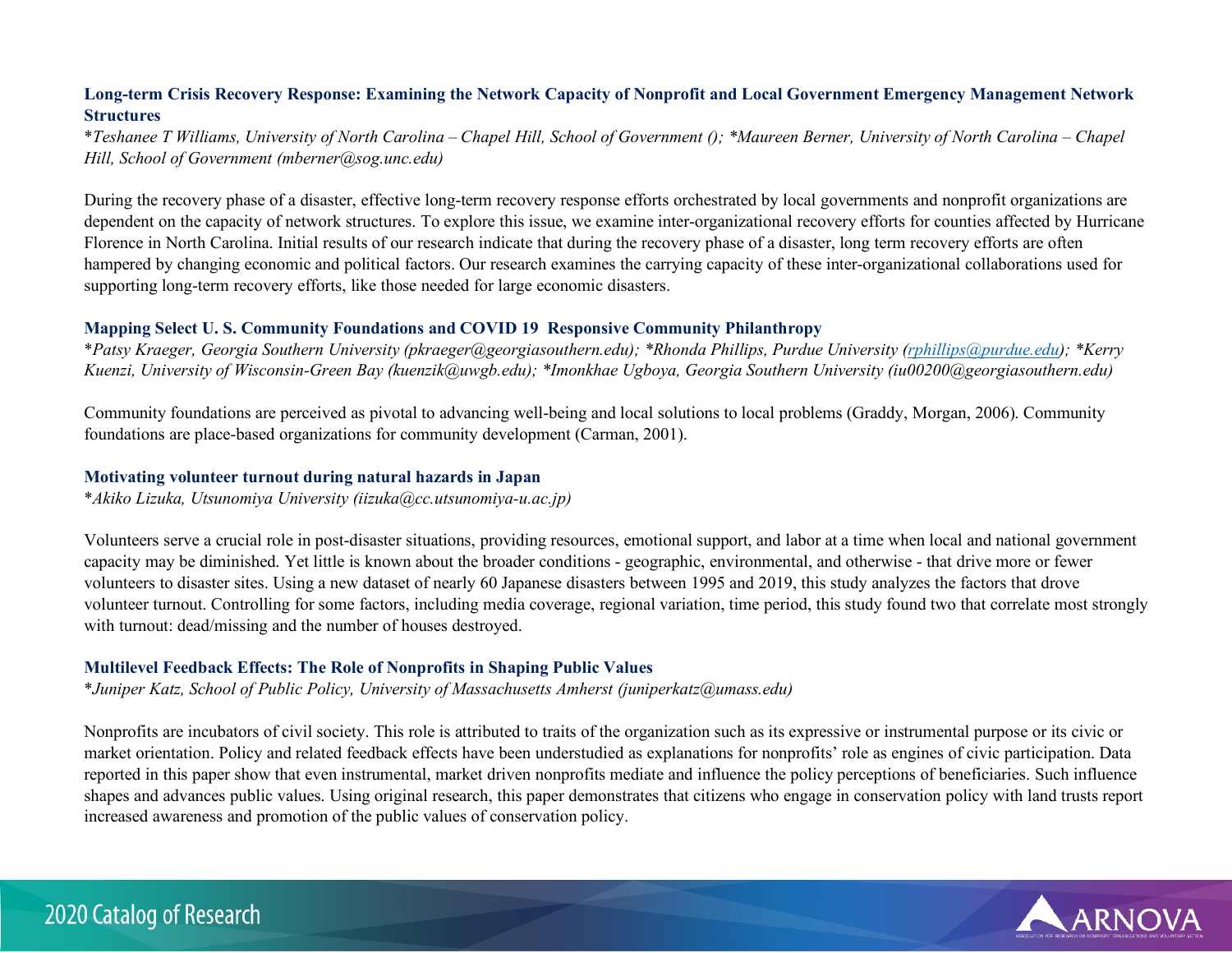#### **Multiple Embedded Institutional Logics: The Mechanisms of Networked Community Governance in Rural China**

\**Zhaonan Zhu, RGK Center, Lyndon B.Johnson School of Public Affairs, The University of Texas at Austin (zznan@utexas.edu); \*Ji Ma, RGK Center, Lyndon B.Johnson School of Public Affairs, The University of Texas at Austin (maji@austin.utexas.edu)*

Networked governance is becoming a new paradigm of community development in rural China. This research employs ethnographic method and grounded theory to study the mechanism of networked governance in two villages in southern China. Our study proposed a multiple embedded institutional logics model to understand the mechanism of networked community governance in rural China. Three major institutional logics emerge from our fieldwork: bureaucratic state logic, civil society logic, and lineage logic. The three logics complement and conflict with each other regarding resource acquisition, participation and accountability in network community governance.

### **National Culture and Nonprofit Entrepreneurial Climate: An Exploratory Study**

\**Fredrik O. Andersson, O'Neill School of Public and Environmental Affairs IUPUI (fanders@iu.edu); \*Madeline Venable, O'Neill School of Public and Environmental Affairs IUPUI (mcvenabl@iu.edu)*

New nonprofits do not just emerge out of thin air, they are created by nonprofit entrepreneurs in a process shaped by multiple factors. This study centers on the environment in which nonprofit entrepreneurs initiate new nonprofit activity. Using existing data from Hofstede's (1980) seminal research on national culture, and the IU Lilly School of Philanthropy's Global Philanthropy Environment Index, the study explores the relationship between national culture and nonprofit entrepreneurial climate in 25+ countries.

# **Neoliberal Discourses in Environmental Justice: Case Studies of Environmental Nonprofit Organizations in China**

\*Ming Xie, University of Nebraska at Omaha (mxie@wtamu.edu)

This research focuses on how environmental nonprofit organizations are navigating the narrative and mechanisms of neoliberalism in China. Through qualitative case studies with the methods of observation and in-depth interview, this research aims to gain a comprehensive understanding regarding how environmental nonprofit organizations' missions, structures, and activities have changed since the neoliberal reform in the late 1970s in China. The examination offers a valuable perspective regarding the role that nonprofit organizations play in the formation and development of environmental justice and civil society at the intersection of neoliberalism and socio-political context of China.

# **Network Adaptation as Local Response to the COVID-19 Pandemic**

\**Jin Ai, IU Lilly Family School of Philanthropy (ail@iu.edu)*

This paper examines determinants of the functions and structure of interorganizational networks and the evolution of functions and structures in response to crisis. Using the cases of United Ways and community foundations and drawing upon the longitudinal data derived from their Twitter accounts and websites, I examine the function and structure of their networks before and during the COVID-19 crisis, how their networks change and the organizational

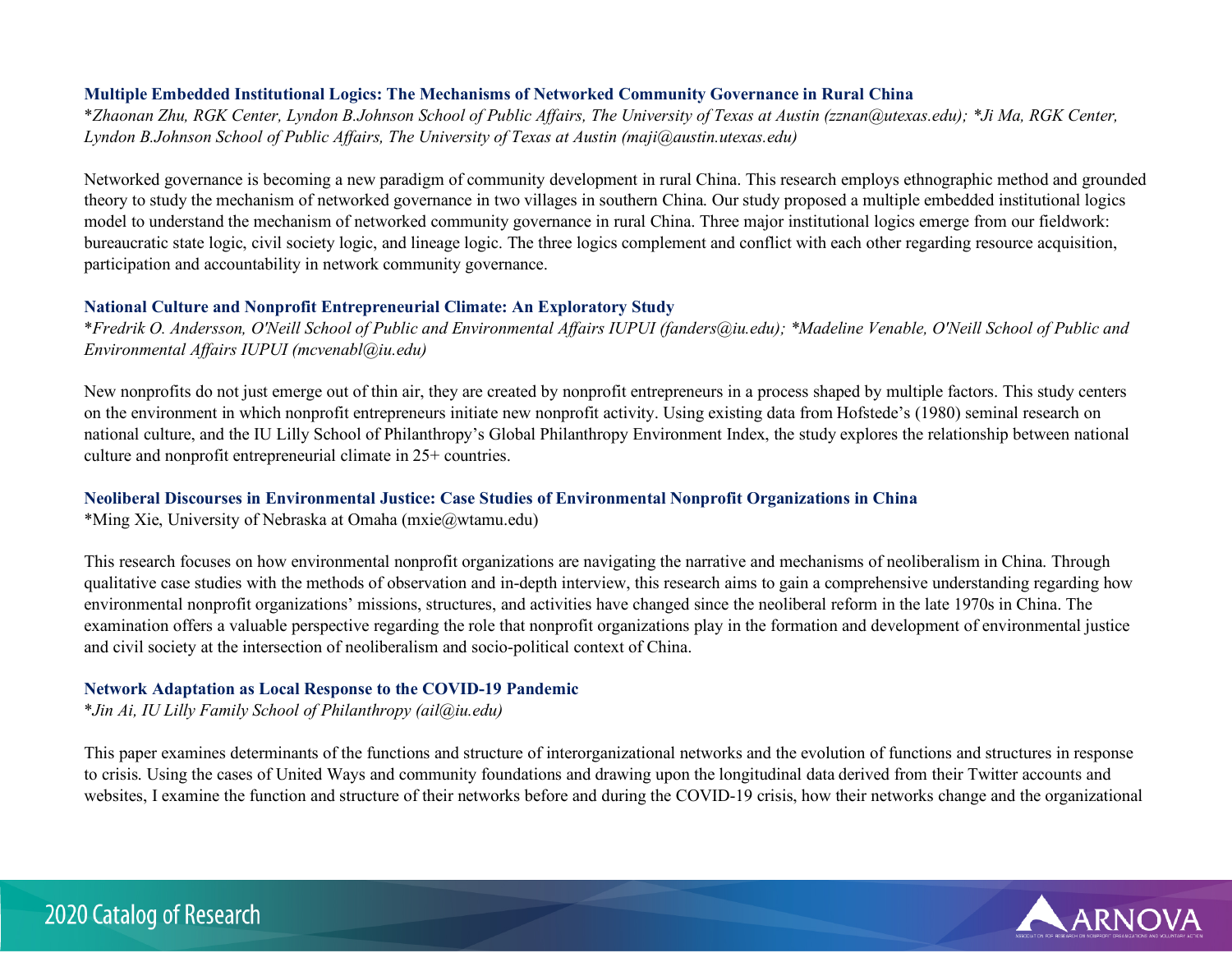and community characteristics associated with these network features between March 2020 and September 2020. This research contributes to the growing body of literature about interorganizational networks evolution and change, particularly in the nonprofit field.

#### **New Roles of Advocacy Organizations in Collective Action in Digital Age: Some Evidence from South Korea**

\**Seongho An, University of Central Florida (Seongho.An@ucf.edu); \*Nara Yoon, Syracuse University (nyoon@syr.edu); \*Jihyeon Song, Yonsei University (belovedjh@naver.com); \*Solomon Park, Lake Highland Preparatory School (solomonpark@me.com)*

While a number of studies have emphasized the change of nature of collective action in the digital era, few have considered the relevance and roles of nonprofits that traditionally organized and managed collective actions. Building upon collective action network theories, this study examines a Twitter network of the pro- and anti-protests in South Korea to evaluate the role of nonprofit organizations in the collective action networks on social media. Our findings will provide evidence on the roles of nonprofits in collective action. We will use these findings to assess recent theoretical claims about collective actions in the digital age.

# **NGO as Sympathy Vendor in Internet Fundraising Campaign: the Realignment of Market, State, and Civil Society in China**

\**Shixin Huang, University of Washington (huangsxn1@gmail.com)*

Using an institutionalist approach, this paper examines the ways in which market actors constitute the institutional ecology that shapes and restructures NGOs' social role and repertoire of strategies. This paper draws on an ethnographic study of a disability NGO's participation in China's largest Internet fundraising campaign initiated by Tencent, an Internet giant. It is argued that market actors transform the institutional environments of NGOs in China, reshaping NGOs as "sympathy vendors" and generating a new repertoire of strategies that favor the market logic of publicity over their traditional role as rights advocate and service provider. This trend coincides with the authoritarian state's new initiative of social governance and realigns the relationships between market, state and civil society in China.

#### **NGO Collaboration at the UN Climate Change Summits**

\**Bi Zhao, Whitworth University (zhaobi0803@gmail.com)*

Why and how do transnational nongovernmental organizations (NGOs) collaborate when they join global climate change governance? This paper presents evidence of a variety of NGO collaborative strategies, as they operate inside the United Nations Framework Convention on Climate Change (UNFCCC). NGOs share important common grounds upon which they build collective identity. Nevertheless, their geographic origins, the primary tasks, and the fundamental understanding of their function in global governance drive NGOs to develop diverse strategies. I collected data on NGOs collaborating at the UNFCCC from 2003 to 2016. I employ network analysis as well as in-depth interviews with NGO representatives to illustrate the findings. By highlighting the diverse relationship-building strategies of NGOs, this paper contributes to the understanding of the interaction dynamics within the NGO community, and the important roles these actors play in global governance.

# **NGO, Private, and Government Service Provision: Relationships between Provider Type and Views of State Legitimacy**

\**Jennifer Brass, Indiana University, Bloomington (brassj@indiana.edu); \*Janet Jock, Indiana University, Bloomington (jjock@iu.edu)*

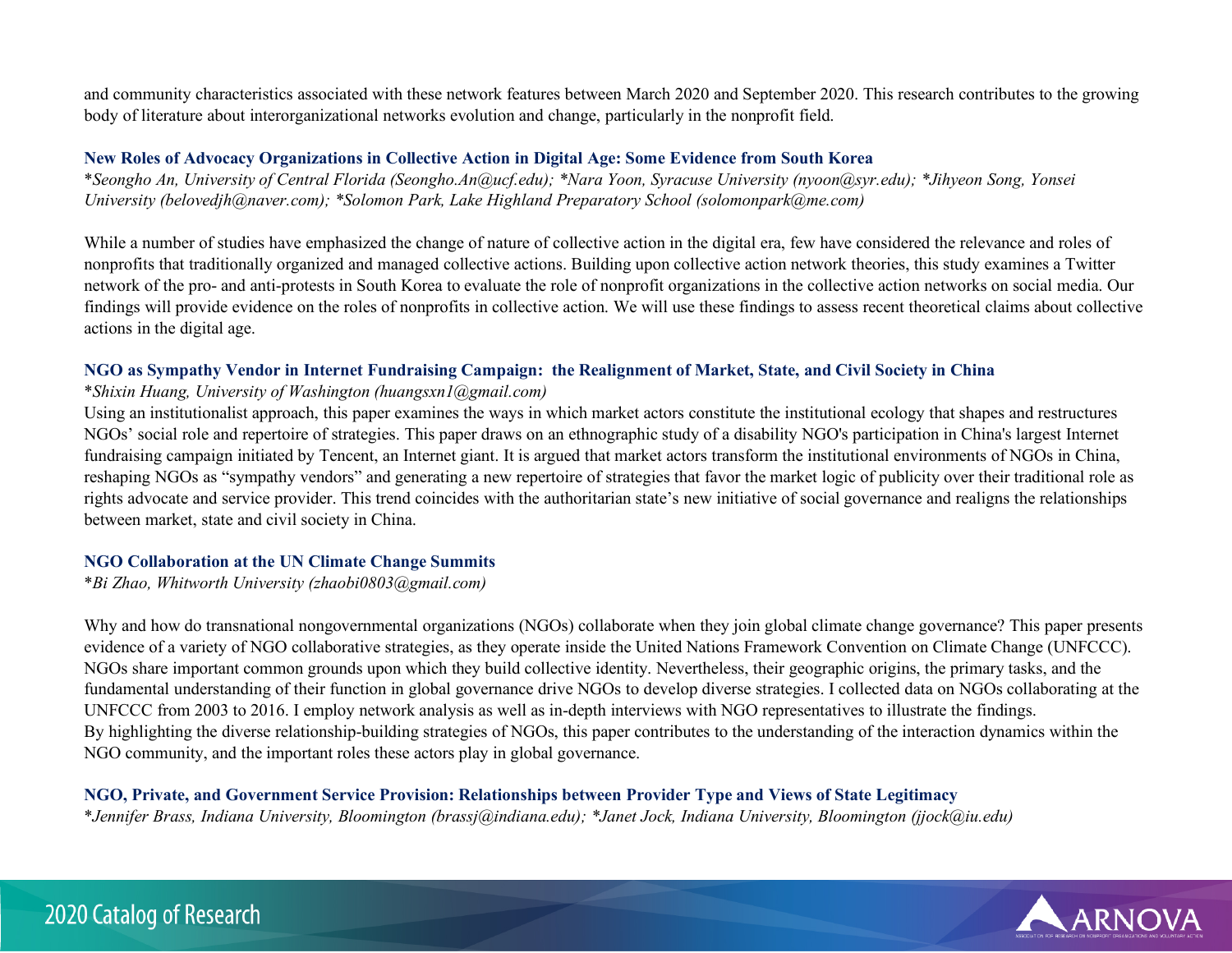Much existing research has focused on the reasons for non-state service provision in developing countries, but less is understood about the link between citizens' use of these services, the quality of the services received, and views of government legitimacy. We use data collected from a survey conducted in Kenya to explore citizen satisfaction, the use of nonprofit, private and government services, and the effect this has on views of state legitimacy. This study holds important implications for how nonstate actors might influence the relationship between governments and citizens and considers important factors like sector and quality of program implementation.

#### **Nonprofit Advocacy and Political Activity**

*\*Kirsten Gronbjerg, Indiana University Bloomington (kgronbj@indiana.edu)*; \**Noah Betman, Indiana University (njbetman@iu.edu)*

In this paper, we examine to what extent nonprofits engage in advocacy and political activity, using a recent large (n=1,036) survey of Indiana nonprofits of all types. We consider (1) whether Indiana nonprofits have been impacted by policy changes in the past 3 years to determine political engagement motivation. We then explore whether nonprofits say they engage in (2) advocacy activities, including using a registered lobbyist or having filed for 501(h) election status; (3) the issues or groups they focus on (4) the types of advocacy activities they participate in; and (5) the extent to which they devote resources to political activities.

# **Nonprofit advocacy coalitions in times of COVID-19: brokerage, crowdfunding and advocacy roles**

\**Peter Raeymaeckers, University of Antwerp (peter.raeymaeckers@uantwerpen.be); \*Stijn van Puyvelde, University of Brussels (VUB) Applied Economics (Stijn.Van.Puyvelde@vub.be)*

We analyze the role of nonprofit advocacy coalitions in a context where nonprofit organizations are confronted with state-imposed regulations to create social distance to counter the spread of the COVID-19 disease. Since literature on the role of nonprofit advocacy coalitions confronted with the spread of a contagious disease epidemic is scarce, this paper aims to fill this gap by providing a descriptive analysis of a nonprofit advocacy coalition in the city of Antwerp, Belgium. We show that the coalition is forced by its members to diversify its activities while being confronted with strict lockdown measures. The paper argues that non-profit coalitions can support their member organizations by taking on three roles: a brokerage role, a crowdfunding role and an advocacy role. We illustrate the importance of these three roles and identify pathways for further research.

# **Nonprofit and Voluntary Sector Responses to Environmental Issues: Blazing a Trail for Scholarship**

\**Jennifer Kagan, University of Hawaii at Manoa (jkagan@hawaii.edu); \*Jennifer Dodge, University at Albany, SUNY (jdodge@albany.edu)*

This paper presents a literature review and proposed research agenda regarding how nonprofit and civil society organizations are addressing critical environmental issues, including climate change. While nonprofits are increasingly expected to advocate against environmental degradation and support affected communities, nonprofit scholars have devoted only limited attention to these areas. This research begins with a systematic review of the literature on environmental nonprofits across four nonprofit journals. We then compare our findings to major developments in related fields. The paper concludes with a proposed research agenda on nonprofit organizations and environmentalism, including suggestions for how scholars can better support environmental nonprofits.

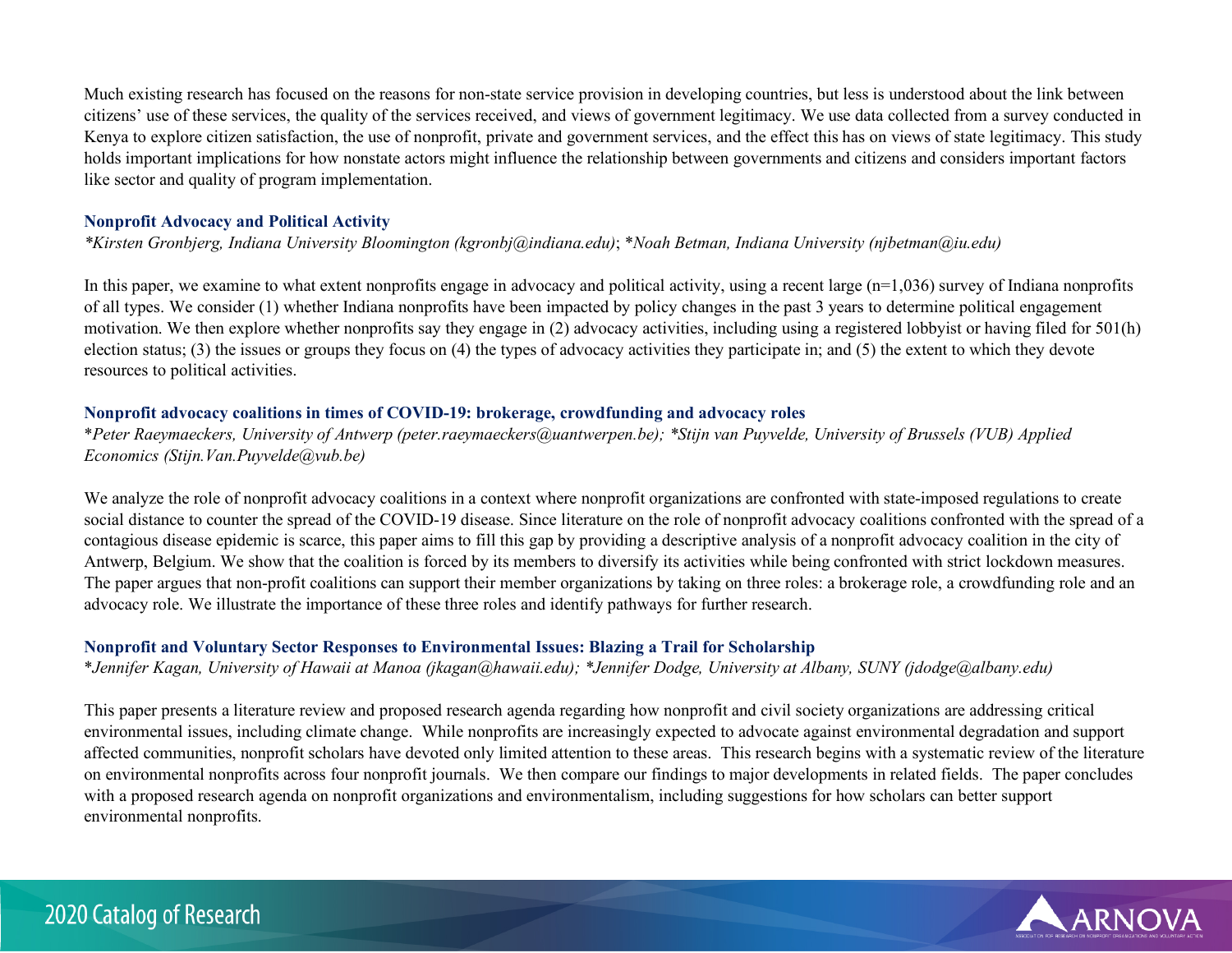#### **Nonprofit arts adaptation to COVID-19. Initial evidence and emerging scenarios**

\**Roland Kushner, Muhlenberg College (rolandkushner@muhlenberg.edu)*; \**Randy Cohen, Americans for the Arts (rcohen@artsusa.org)*

After initial sharp declines, arts organizations are going through substantial periods of adaptation to new and emerging market scenarios. Americans for the Arts gathers survey data from thousands of nonprofit arts organizations. The ARNOVA paper will present up-to-date information on their adaptation, compare the state of the arts in late 2020 to historic norms and trends, and identify some data-based scenarios for 2021, 2022, and beyond.

#### **Nonprofit change-makers? Looking beyond the narrow conceptualization of advocacy**

\**Björn Carré, University of Antwerp (Bjorn.Carre@uantwerpen.be); \*Stijn Oosterlynck, University of Antwerp (stijn.oosterlynck@uantwerpen.be)*; \**Bram Verschuere, Ghent University (bram.verschuere@ugent.be); \*Peter Raeymaeckers, University of Antwerp (peter.raeymaeckers@uantwerpen.be)*

In nonprofit literature, there is a debate going on whether and how nonprofit organizations (NPOs) behave politically. Most researchers address this question from the viewpoint of advocacy literature. However, this is a rather narrow conceptualization of the political role uptake of NPOs. In this paper, we examine other interpretations beyond (a) typical nonprofit management literature and (b) the concept of advocacy. We use a two-wave survey directed to NPO-managers in Flanders, Belgium. These results can contribute to both NPO-practitioners struggling to implement a political strategy and academics trying to broaden their scope beyond advocacy literature.

### **Nonprofit Misconduct: A Comprehensive Approach to the Study of Financial Fraud and Other Misbehaviors**

*\*Meeyoung Lamothe, University of Oklahoma (mlamothe@ou.edu); \*Ani Ter-Mkrtchyan, University of Oklahoma (aterm@nmsu.edu); \*Travis Ruddle, University of Oklahoma (truddle@ou.edu); \*Kayleigh Kuyon, University of California-Berkeley (kayleigh.kuyon@berkeley.edu)*

Studying misconduct in the nonprofit sector has been heavily focused on financial fraud, leaving other types of nonprofit misbehavior, that might raise accountability concerns, understudied. The existing fraud literature is also limited in exploring the role of organizational accountability structure by incorporating the topic only as retrospective prescriptions to prevent future fraud. The purpose of our study is to identify misconduct much more broadly to include cases that might be neither financial nor obviously corruptive, as well as to systematically compare accountability structures of "problematic" and exemplary organizations by utilizing Charity Navigator's advisory and overall rating systems.

# **Nonprofit subfield structuring and variation: have pressures shaping U.S. historic preservation changed the subsector?**

\**Anne-Lise Velez, Virginia Tech (aknox@vt.edu); \*Joseph Daniel, Virginia Tech (josed86@vt.edu)*

This research contributes to our understanding of levers for shaping nonprofit advocacy, decision-making, and organizational capacity in hon-homogenous subsectors in the U.S., focusing on historic preservation nonprofits. This study uses survey data from historic preservation nonprofit organizations across the U.S. to examine changes in ecological influences at the national and regional level. We assess changes that have taken place in organizational structure, governance structure, and professional approach to preservation in nonprofit subsector over the last decade. This study builds on previous research on the scope and capacity within the U.S. nonprofit historic preservation subsector, including engagement in disaster planning.

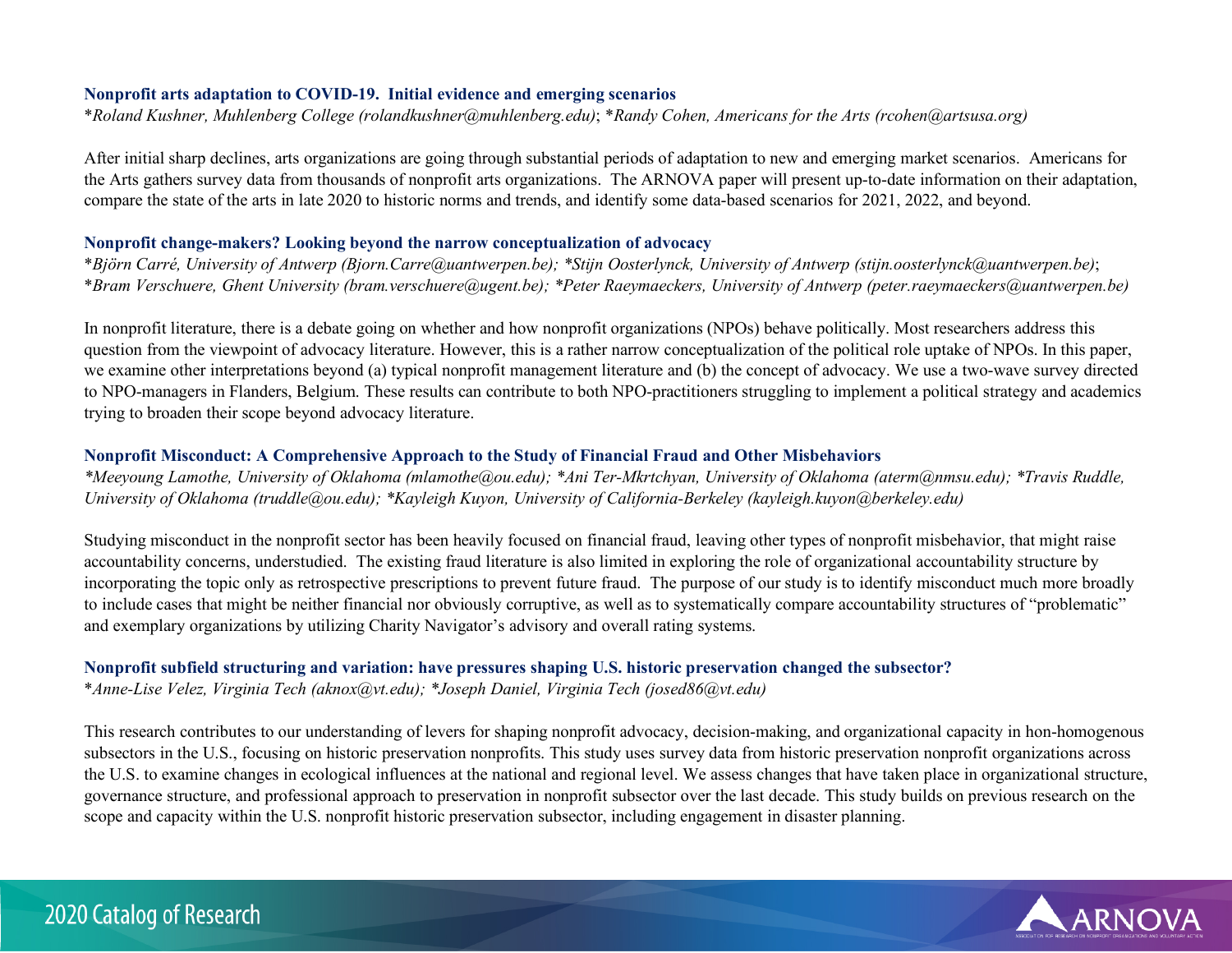#### **Nonprofits and Worker Cooperative Development**

\**Michael Palmieri, Kent State University (mpalmie2@kent.edu)*

The number of worker cooperatives (WCs) in the US had nearly doubled since 2009 and governments at the local, state and federal level have passed legislation supporting their further development. Despite this increased growth and policy attention, little is known about the geographic location of WCs in the US at the county level nor what factors are associated with their location patterns. This paper addresses this gap in two ways. First, it provides first of its kind county level descriptive statistics for the location of WCs in the US finding extremely uneven concentrations; approximately 45% of the total are in 16 counties. Second, drawing on theories that emphasize the importance of external environments, it assesses what factors help make sense of these concentrations finding that the existence and total number of WCs at the county level are strongly associated with the presence of cooperative support institutions, many of whom are nonprofit organizations themselves.

#### **Nonprofits' Strategies and Financial Sustainability in Authoritarian Regimes**

#### \**Marcelo Marchesini da Costa, Insper (marcelomc5@insper.edu.br)*

How the uprising of authoritarian regimes affects the strategies and funding structures of nonprofits committed to strengthening democracy? In Brazil, after decades of collaborations with the public sector, politically active nonprofits faced a reduction in government funding after 2016. The federal government ended collaborations and adopted an adversarial discourse towards the third sector. Using administrative data from an association of nonprofits engaged in promoting democracy and interviews with leaders of its affiliated organizations, this research discusses the impact of these changes and the strategies adopted by nonprofits in this context.

#### **Not only in the public sector: Coproduction theory and nonprofit sector**

\**Sunggeun (Ethan) Park, University of Michigan (sunggeun@umich.edu); \*Jeffrey L. Brudney, University of North Carolina Wilmington (brudneyj@uncw.edu)*

Despite the growing importance of the nonprofit sector in producing public-value adding services, the coproduction concept remains firmly grounded in Public Administration, with limited understanding of how nonprofits engage service users in the service production process and the results and implications. In this conceptual paper we demonstrate the applicability and distinctiveness of coproduction in nonprofit organizations and develop theoretical propositions concerning the operation and unique features of coproduction in nonprofits compared to public or for-profit organizations. Finally, we develop propositions linking organizational characteristics of nonprofits to the use of various coproduction modes and the expected results for users and organizations.

#### **NPO strategies toward companies and their effects on households' willingness to buy and donate**

\**Nicholas Arnold, Center for Philanthropy Studies, University of Basel, Switzerland (n.arnold@unibas.ch)*

In their attempt to influence CSR, NPOs increasingly attempt to borrow consumers' purchasing power. In this context, while some NPOs pursue confrontational activities directed at companies, such as calls for boycotts, others engage in collaborative activities, for example by supporting buycotts.

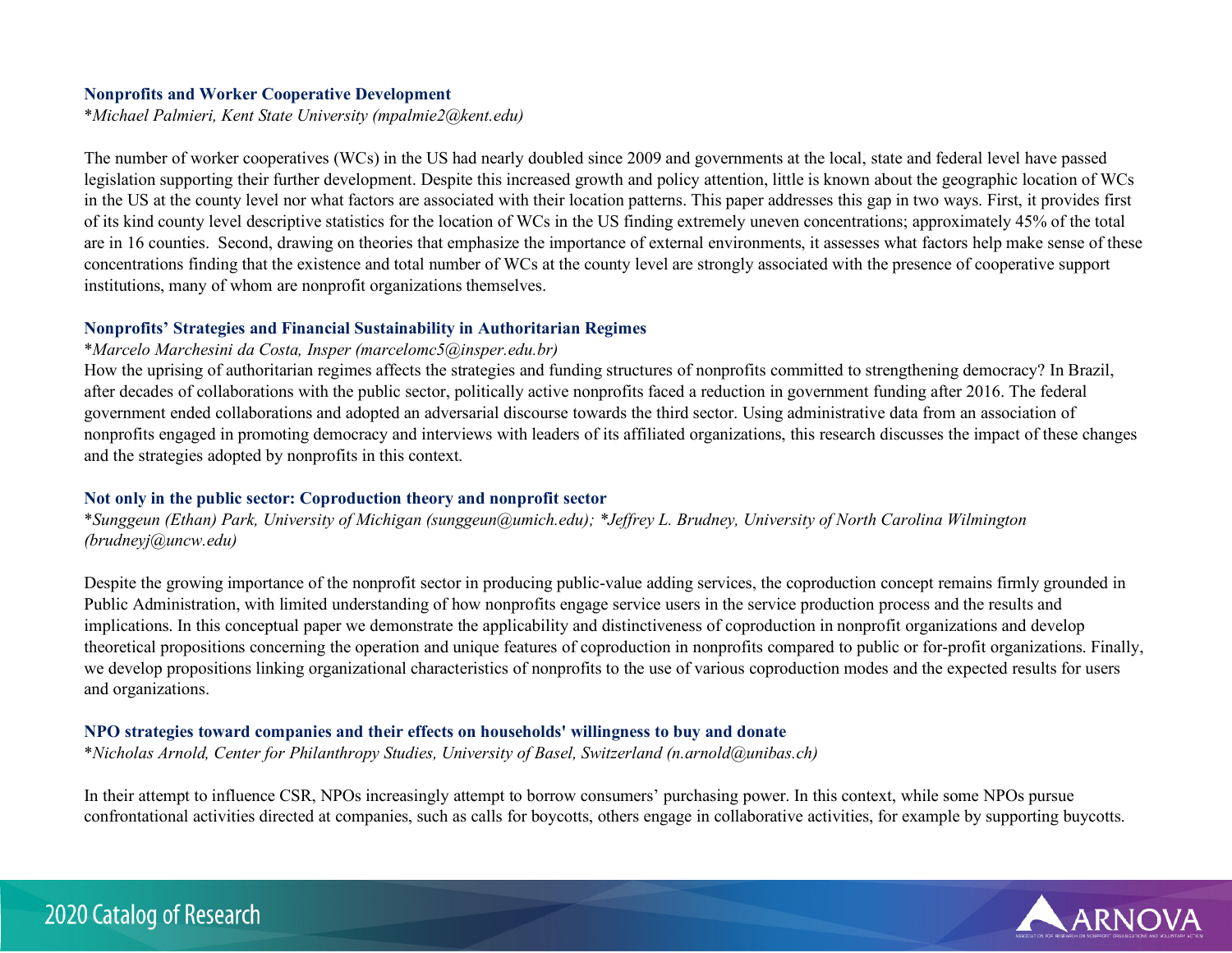By pursuing a specific strategy, NPOs not only attempt to influence CSR, but also try to attract supporters to their cause. In this paper, we experimentally investigate, how NPOs' confrontational and collaborative consumer-oriented approaches affect the consumer/donor's willingness to purchase and willingness to donate. This shall offer a clearer picture of the effectiveness of differing approaches from the viewpoint of NPOs.

#### **Organizational action amid crisis, or how a network of health centers responded to COVID-19**

\**Jade Wong, University of Chicago (jcwong@uchicago.edu)*

In the weeks following WHO's declaration that COVID-19 is a pandemic, the network of community health centers I was ethnographically studying rushed to action. The network is a world of order and control, yet COVID-19 presents disorder and uncertainty. Employing ethnographic methods, I ask, how does – and can – an organization respond to the disorder posed by a pandemic? How can it ensure the provision of quality care given the scientific facts about the virus is unknown? And what can this teach us about the pursuit of organizational mission under uncertainty?

### **Organizational Change in the Nonprofit Context - A Systematic Literature Review**

\**Marlene Walk, IUPUI (mwalk@iupui.edu); \*Emily Peterson, IUPUI (evpeters@iu.edu); \*Lindsay Turner, IUPUI (lindturn@iu.edu)*

Organizational change is not new for nonprofits, however, the external environment and increasing volatility impact nonprofits now even more so than in the past. This systematic literature review will take stock of the landscape of organizational change research in the nonprofit context. Focusing on research published in leading peer-reviewed journals in nonprofit and civil society studies, this study aims to provide a comprehensive overview of the field capturing organizational level responses to external change as well as individual level responses (both employees and volunteers) to organizational change.

# **Organizational Commitment and the Underlying Impact of Organizational Processes**

\**Rong Wang, University of Kentucky (rong.wang@uky.edu)*

This study addresses a major challenge in the nonprofit sector: employees' low organizational commitment. Drawing from the Stakeholder Theory and the Organizational Support Theory, it investigates how internal and external organizational processes influence three aspects of organizational commitment: loyalty, identification, and involvement. The literature has primarily viewed organizational commitment as a multi-dimensional secondary-order concept. This study examines the three dimensions of concern separately and demonstrates differential pathways leading to each dimension with empirical data. Results suggest that relationship with external stakeholders, and perceived tangible and intangible support could all contribute to workforce stability.

# **Organizational Culture and NGO mergers and acquisitions**

\**Hans Schmitz, University of San Diego (schmitz@sandiego.edu); \*George Mitchell, Baruch college (George.Mitchell@baruch.cuny.edu); \*Tosca Brunovan Vijfeijken, Five Oaks Consulting (tosca@5oaksconsulting.org)*

Mergers and acquisitions (M&A) in the NGO sector represent a challenging terrain for leaders and staff. M&A are supposed to help NGOs to scale up their interventions and become more effective at what they do. However, most M&A activities are driven by financial crisis of at least one party and they

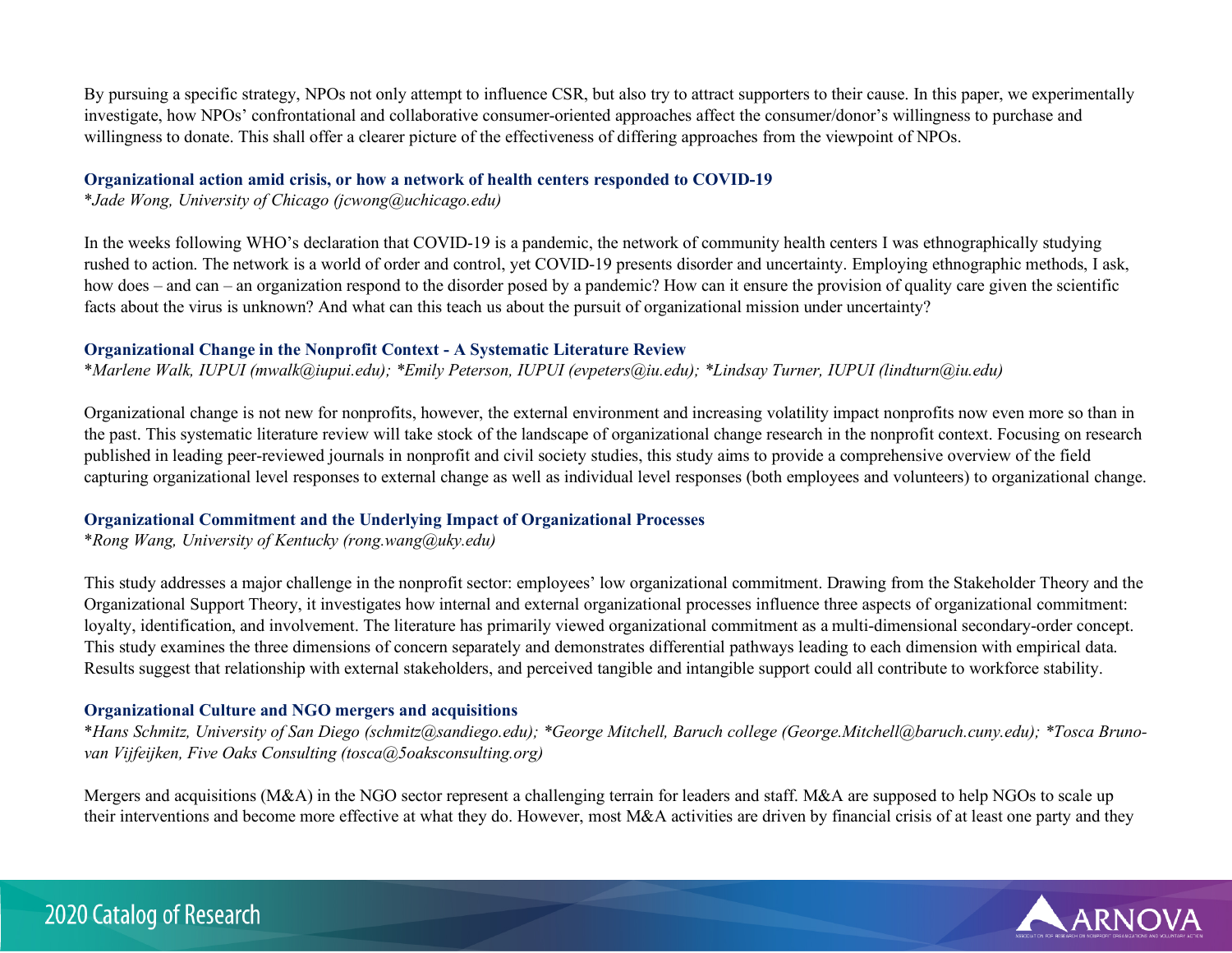face substantial internal challenges as leaders and staff fear the loss of autonomy and unique missions. In this paper, we present M&A case studies to add to the literature on 'best practices' by offering a theoretically informed analysis of how M&A processes unfold, and why they succeed or fail.

### **Organizational Slack in CSOs During Unexpected External Shocks: The Case of Refugee Emergency Reception**

\**Ebba Henrekson, Ersta Sköndal Bräcke University College (ebba.henrekson@esh.se); \*Marta Reuter, Stockholm University (marta.reuter@statsvet.su.se); \*Filip Wijkström Stockholm School of Economics (filip.wijkstrom@hhs.se)*

This article addresses the question of the organizational factors that shape the ability of civil society organizations (CSOs) to respond to large-scale unexpected events in the surrounding society. In particular, it explores the role of organizational slack, and the relationship between organizational slack and organizational learning, in the context of organizational responses to unexpected external shocks. The discussion is based on a comprehensive case study of the Church of Sweden and its approximately 1400 parishes – the by far largest nonprofit provider of welfare services in Sweden – to the 2015– 2016 wave of refugees from Syria as it unfolded in Sweden.

#### **Organizational Social Connectedness and Arts and Culture Nonprofits' Engagement in Local Sustainable Development**

\**Alisa V. Moldavanova, Wayne State University, Detroit (alisam@wayne.edu);* \**Nathaniel Wright, Texas Tech University (nathaniel.wright@ttu.edu)*

The paper investigates the relationship that exists between organizational social connectedness and arts and culture nonprofits' engagement in community sustainability. It asks the following research question: What impact does the social connectedness of arts and culture nonprofits has on their perceived engagement in community sustainability? Drawing on data collected from a national survey of over 500 cultural nonprofits operating in ten major metropolitan areas in the U.S., the article reports findings about arts and culture organizations perceived engagement in community sustainability and factors that may foster or inhibit such engagement.

# **Organizing for Open-Endedness: The Logic and Efficiency of Prosocial Exchange and Public Value Creation**

\**Elizabeth Castillo, Arizona State University (eac@asu.edu)*

Nonprofit organizations remain undertheorized as to why they arise and what distinctive value they create. This paper uses an interdisciplinary approach to explain prosocial organizing. Its conceptual framework integrates principles from ecology, computer science, and developmental systems theory to consider prosocial organizing as a process of energy exchange across multiple levels (individual, organization, network, community). It hypothesizes nonprofit organizations as process architectures that promote autonomy, self-organization, and communicative rationality. This network topology prevents premature closure, enabling the emergence of macro properties like evolvability, open-endedness (ongoing production of novelty), and antifragility (the ability to leverage shocks and noise into beneficial resources).

# **Parachurch: Faith Based Fundraising**

\**Holly Miori, The University of Texas at Dallas (hmiori@utdallas.edu)*

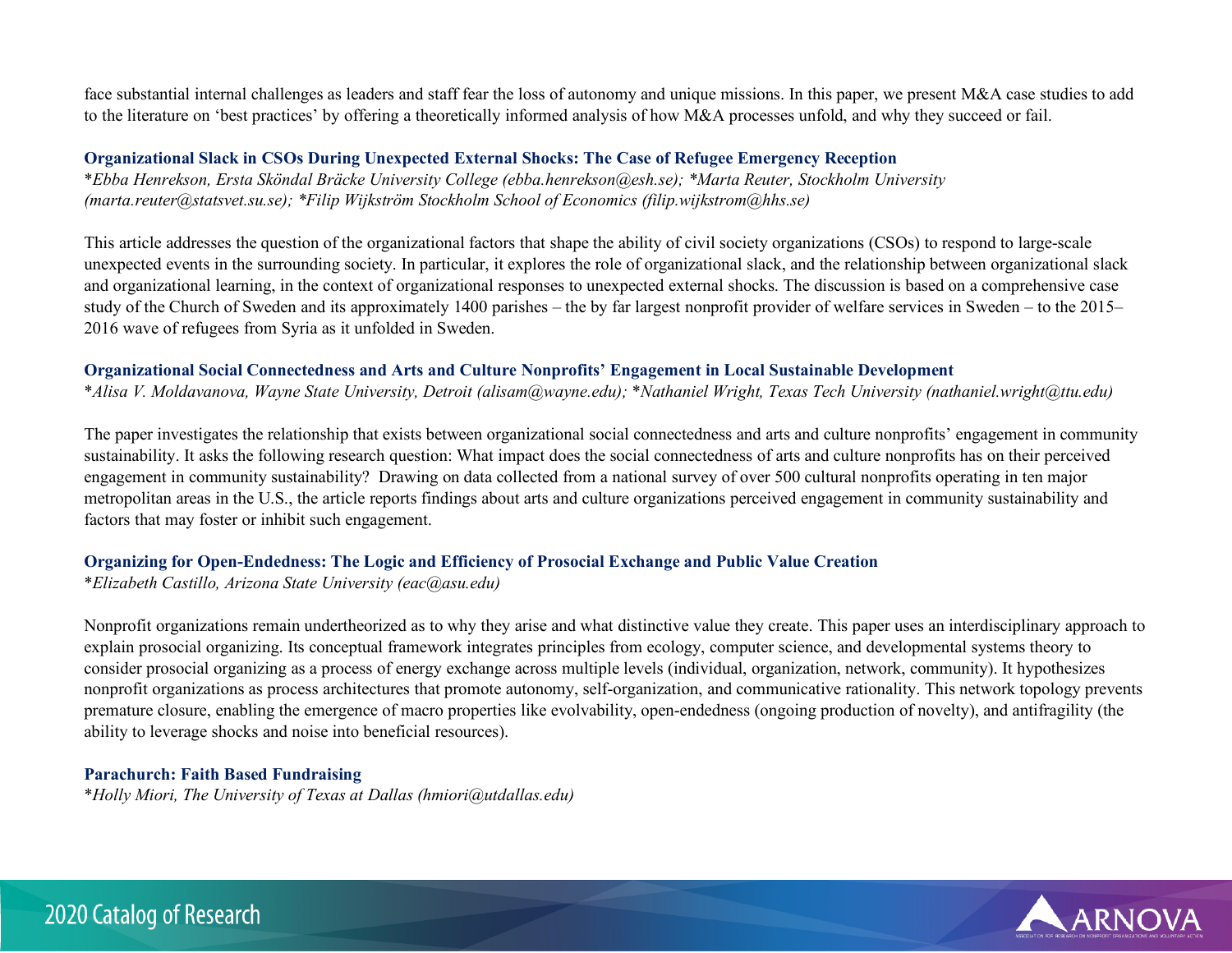Parachurch organizations are a subset of faith-based organizations. These type of organizations are "birthed" out of churches or congregations.

#### **Patterns in Student-Giving through Experiential Philanthropy Programs**

*\*Apoorva Gupta, School of Public Affairs and Administration (SPAA), Rutgers-Newark (ag1566@scarletmail.rutgers.edu)*

Experiential philanthropy is a service-learning pedagogy where foundations provide funds to nonprofit management classrooms, letting students invest funds into nonprofits they believe best solve a social problem. This paper examines organizational characteristics of NPOs that win student philanthropy grants, and analyzes how different types of online information influences the volume of grants. It also analyses how these NPOs use online communication strategies. It will conduct a regression analysis to understand the influence of organizational characteristics, social media, and media coverage on the volume of student philanthropy grants, and a quantitative content analysis to understand successful social media strategies employed.

# **Performance Under Pressure: The Effect of Donor-Imposed Financial Restrictions**

\**ChiaKo Hung, University of Hawaii at Manoa (chung35@hawaii.edu);\* Jessica Berrett, North Carolina State University (jberrett@uccs.edu)*

Nonprofits continue to be faced with the pressure to perform under financial restrictions. While donors assert that financial restrictions help nonprofit performance, nonprofit professionals claim that financial restrictions hinder organizational performance. Applying both principal-agent and resource dependence theories, this study tests competing hypotheses to understand whether donor-imposed financial restrictions help or hinder nonprofit performance. We find that donor-imposed financial restrictions hinder nonprofit performance. We also find that both temporarily and permanently restricted donations have a negative effect on performance, but that permanently restricted donations have a greater effect.

# **Philanthropic Innovations: How Program-Related Investments Expanded Grantmaking Strategies**

\**Peter Weber, Auburn University (pcw0015@auburn.edu)*

Government deregulation and growing social needs have pressured philanthropic foundations to experiment with practice models beyond traditional grantmaking. Drawing on social transition theory, the study identifies three scales (niche, regime, and landscape) of the philanthropic innovation process and explores how innovations within organized philanthropy are developed, transmitted from the niche-level to the macro-level, and affect system change. The development of program-related investment initiatives by the Ford Foundation, Taconic Foundation, and the Cooperative Assistance Fund in the 1960s allows for an understanding of how and why philanthropic innovations developed and what factors hindered their widespread adoption in the following years.

# **'Pipeline Philanthropy': understanding corporate philanthropic action in education during the COVID-19 era**

\**Nora Reikosky, University of Pennsylvania (reikosky@upenn.edu)*

In response to the COVID-19 crisis many companies, particularly technology companies, have voluntarily responded to strains in the education sector by temporarily donating or discounting their core products, generating public support and gratitude. I analyze this type of contribution as 'pipeline

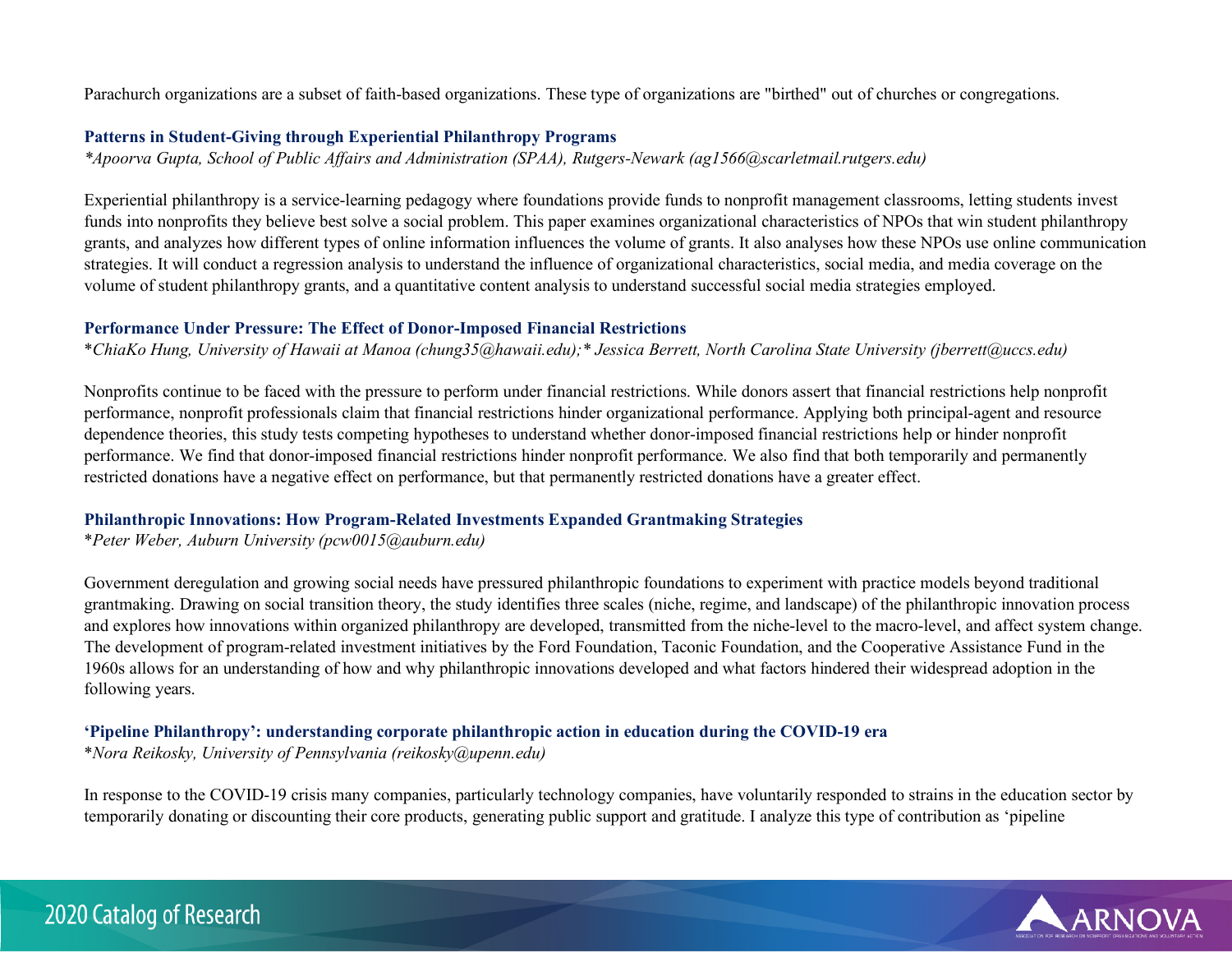philanthropy,' which offers a novel frame through which to evaluate the burgeoning philanthropic action of corporations in education during the COVID-19 era. This paper explores how the 'pipeline philanthropy' model of corporate giving differs from existing models of philanthropy in education. I evaluate the implications of this framework to understand this important and expanding type of giving in education.

### **Policy and Remittances: Human Needs and the Shaping of Practice with Policy**

\**Daisha Merritt, Embry-Riddle Aeronautical University, Worldwide (merritd4@erau.edu)*; \**Sabith Khan, California Lutheran University (sabkhan@callutheran.edu)*

Even with the increase of technological investments and know-how, concerns of security risks and costs have risen to become prevalent concerns for many migrants sending money transfers. These issues and concerns also bring into question public policy and the construction of policy around remittances. In this paper, we take a domestic, United States, view of policy initiatives, public good, and delve into implications for foreign receivers where information is available.

#### **Politics and Fundraising in Religious Congregations: Principled or Pragmatic**

\**Andrew Williams, Indiana University Lilly Family School of Philanthropy (andylwilliams@gmail.com); \*David King, Indiana University Lilly Family School of Philanthropy (king.dp@iupui.edu); \*Brad Fulton, Indiana University (fulton@indiana.edu)*

Nonprofits are vehicles for citizen-building in a variety of ways; and congregations are the most common nonprofit organizational type in the U.S. Moreover, as 45% of the population attends religious services at least monthly, we analyze how leaders decide about preaching with regards to political and cultural issues; and the impact of this discourse on giving. Interviews with nearly 100 congregational leaders across the religious and geographic landscape reveal principled and pragmatic mechanisms that lead to political and apolitical discourse. We hope that better understanding of the mechanisms behind congregational political thought will foster more informed and empathetic citizenships.

# **Predictors Of Organizational Diversity: Examining Community Demographics & Political Ideology**

\**Skylar Rolf, University of Houston - Clear Lake (skylar.rolf@gmail.com); \*Steven Schlachter, University of Central Arkansas (sschlachter1@uca.edu); \*Chris Tuggle, University of Central Arkansas (ctuggle@uca.edu); \*Ruth Bernstein, Pepperdine University (ruth.bernstein@pepperdine.edu)* Using survey data from 935 nonprofit organizations (Candid, the MIT Election Data and Science Lab, and the U.S. Census) and hierarchical regression, we investigate how ethno-racial diversity and political ideology of a nonprofit organization's community relates to the ethno-racial diversity of the organization's board, executive team, and full-time staff. Results indicate a positive association between the ethno-racial diversity of the community and ethno-racial diversity of the organization's members. Political liberalism of the community partially mediates the positive relationship between the ethnoracial diversity of the organization's community and the board's ethno-racial diversity. This study expands our knowledge of the predictors of organizational diversity.

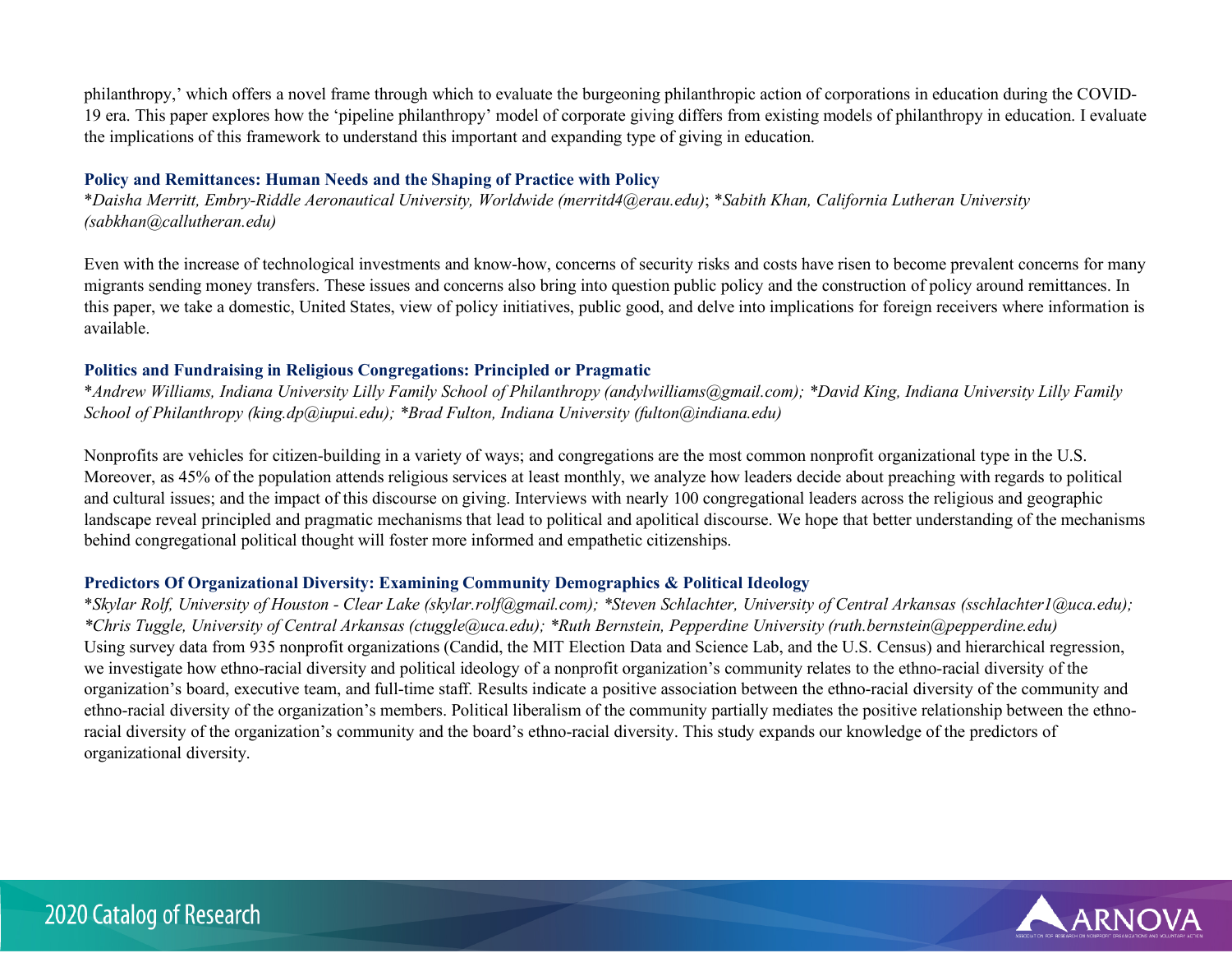### **Predictors of youths' roles in co-producing their transitional independent living plans at age 19**

\**Sunggeun (Ethan) Park, University of Michigan (sunggeun@umich.edu); \*Jenna Powers, University of Connecticut (jenna.powers@uconn.edu); \*Nathanael Okpych, University of Connecticut (nathanael.okpych@uconn.edu); \*Mark Courtney, University of Chicago (markc@uchicago.edu)*

Foster youths' participation in their transitional independent living plan (TILP) is a legally-mandated process intended to prepare them for independence. However, little is known about the extent that youth are being involved in TILP planning and the factors that promote or constrain their involvement. Using a representative sample of California foster youth (n=423), this study finds considerable variation in youths' involvement in TILP planning, ranging from leading the process to being uninvolved. Moreover, youths' opportunities to influence their TILP were shaped by not only their individual characteristics but by relational and contextual factors. Implications for practice and research are discussed.

### **Preparing Graduate Students for Careers in the Third Sector, Through Community-Engaged Course Models**

\**Mary Beth Collins, UW-Madison Center for Community and Nonprofit Studies (mecollins@wisc.edu); \*Garret Zastoupil, UW-Madison Center for Community and Nonprofit Studies (gzastoupil@wisc.edu); \*Amy Hilgendorf, UW-Madison Center for Community and Nonprofit Studies (ahilgendorf@wisc.edu)*

In the expanding graduate programs in community and nonprofit studies at a public university, faculty, staff, and graduate student assistants have rapidly adopted, designed, and delivered several novel course models relying on principles of community-informed and applied learning. This paper will explore the way that several of the program course models -- including virtual service learning and a direct-service board leadership course -- align with critical pedagogical theory and community-engagement best practices, and through course evaluations, and interviews of student and community partner participants, obtain initial findings on impact of the courses on learners and community partners alike.

#### **Prepping for the 'new normal': A needs-assessment of skills and competencies for a transforming sector**

\**Matthew Leight, North Carolina State University (mdleight@ncsu.edu); \*Kara Lawrence, North Carolina State University (KLLawre3@NCSU.edu); \*Brad Johnson, North Carolina State University (BAJohn22@NCSU.edu); \*Amanda Janis Stewart, NC State (ajstewa5@ncsu.edu)*

The nonprofit sector faces new imperatives in light of COVID-19 to meet demands for services and address evolving workforce dynamics. Accordingly, we need to update our understanding of the skills and competencies that nonprofit professionals need to thrive within the sector. Applying a survey design, we identify the abilities that nonprofit professionals rely upon to be successful in their work, and how professionals acquire such proficiencies, relative to nonprofit curricular standards. Our assessment supplies fresh insight into nonprofit education and contributes to nonprofit literature at a time when practitioners assume a unique role in the fulfillment of goods and services.

# **Principals, Stakeholders and Stewards in the Governance of Church Kindergartens**

\**Filip Wijkström, Stockholm School of Economics (filip.wijkstrom@hhs.se); \*Erik Sjöstrand, Stockholm School of Economics (erik.sjostrand@hhs.se); \*Marta Reuter, Stockholm University (marta.reuter@statsvet.su.se)*

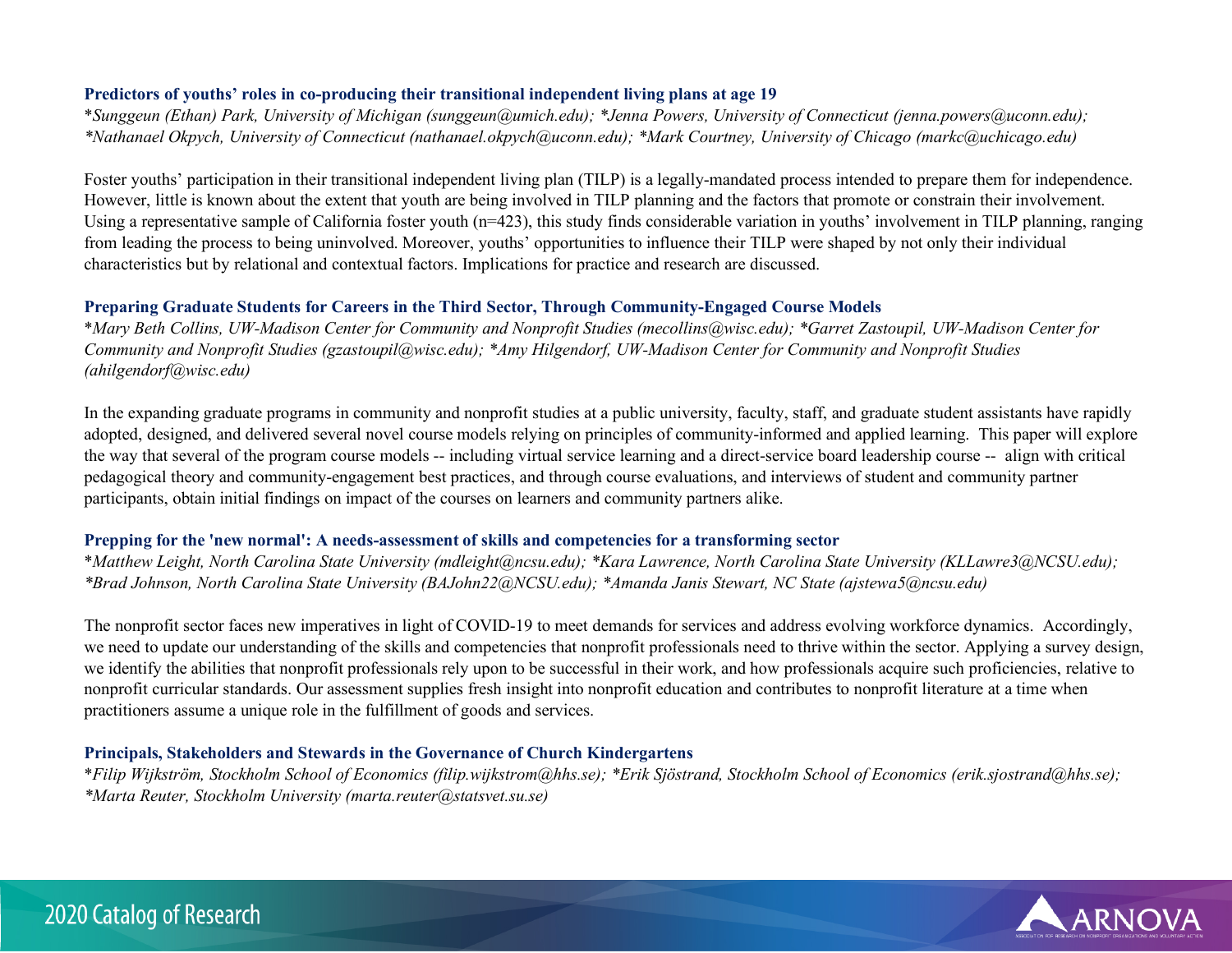A study of the mechanisms through which the Church of Sweden govern its kindergarten provision. Empirics: qualitative (interview) study of the governance of welfare operations in the parishes of the Church of Sweden. Aims to theory development. Takes as theoretical point of departure the governance chain as understood in the classical Principal-Agent model. Seeks to explore the power and limitations of this model by contrasting it with the Stewardship model and the Stakeholder model. We find governance configuration involving elements from all three models, but both Principal-Agent and Stewardship elements are limited in material, while much stronger support for the Stakeholder model.

### **Private Foundation Transparency**

*\*Jihye Jung, University of Colorado School of Public Affairs (jihye.jung@ucdenver.edu)*

This paper examines foundation transparency by using publicly available websites and tax filings. Despite growing interest in transparency among academics and practitioners, the difficulty faced by researchers in gaining access to foundation information limits studies of foundation transparency. This paper contributes to a better understanding of transparency by investigating multiple dimensions of transparency, including public visibility, information disclosure, external relations, reporting quality and the timeliness of information. Also, this research advances knowledge of the determinants of transparency identified in the literature. IRS Form 990PF e-file datasets from 2011 to 2016 are used in conjunction with information collected from foundation websites.

# **Privatization in Public Service Delivery and Coproduction: Threat or Opportunity?**

\* *Yuan Cheng, Humphrey School of Public Affairs, University of Minnesota (cheng838@umn.edu); \*Lucas Meijs, Rotterdam School of Management, Erasmus Universiteit (lmeys@rsm.nl); \*Jeffrey L. Brudney, University of North Carolina Wilmington (brudneyj@uncw.edu)*

Will the presence of nonprofit organizations stimulate or suppress citizen participation in coproduction? Based on a unique dataset combining the 2017 ICMA Alternative Service Delivery survey of U.S. cities and counties ( $N = 2,344$ ) and IRS business master files, this study aims to contribute to the existing literature by testing the relationship between the presence of nonprofit service providers in a jurisdiction and the achievement of coproduction in local governments. As governments cross-nationally look for new ways of providing public services, our study has considerable potential to contribute to the understanding of coproduction, especially as related to nonprofit organizations.

# **Producing Social Value: The Role of Sector and Identity**

\**Julie Langer, Northern Illinois University (jlanger@niu.edu)*

Organizations across sectors overlap and interrelate in a number of ways. However, sector identity still informs the decisions of practitioners and is a symbol of differentiated value creation. This research uses qualitative and quantitative data to explore the interaction between sector, identity orientation and the type of value organizations create. Results indicate that sectors create distinct types of value. However, this value is influenced by identity orientation. In other words, organizations with similar identity orientations are more likely to produce similar value, regardless of sector. The importance of these findings for sector theory, organizational strategy and decision making are discussed.



# 2020 Catalog of Research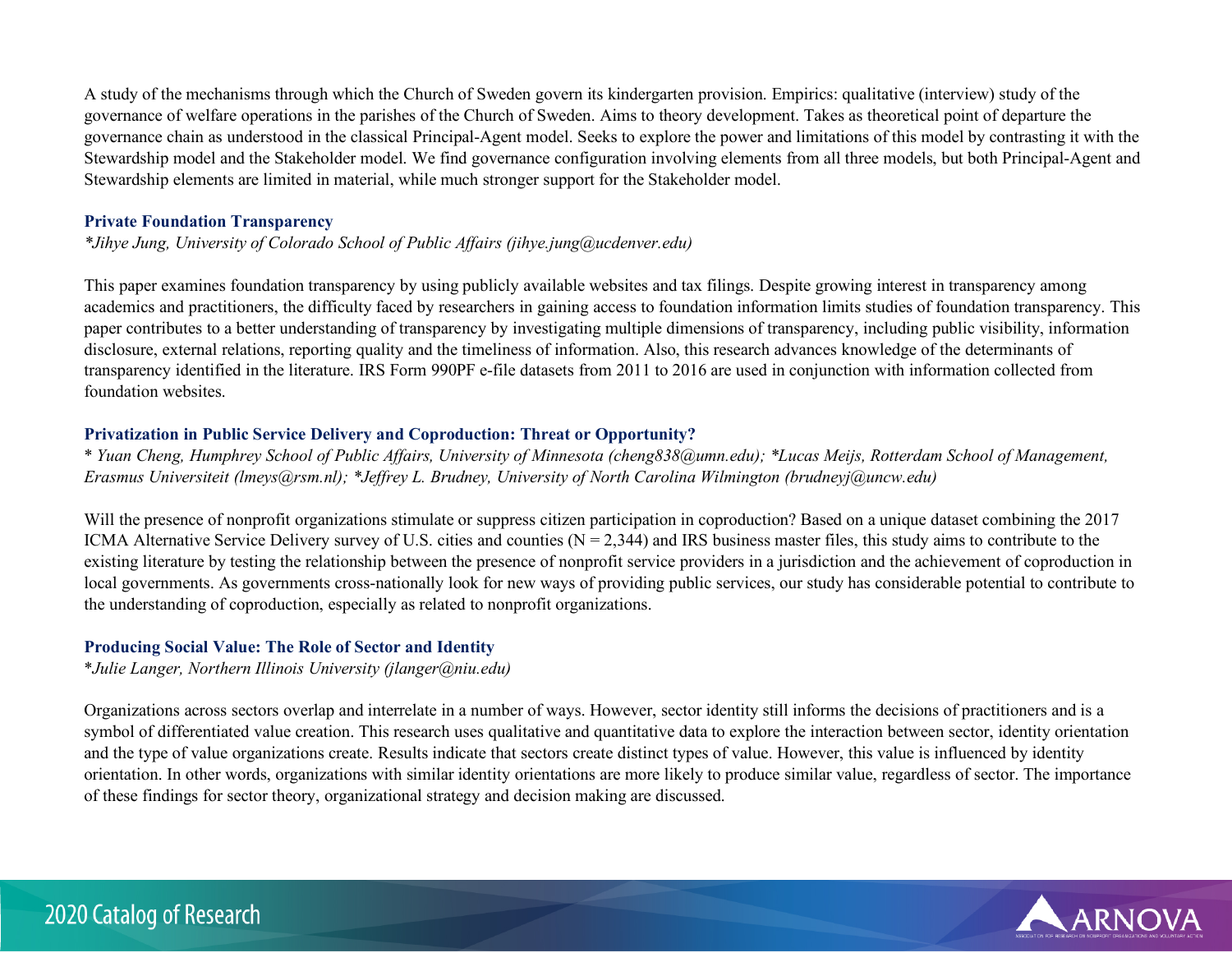#### **Project-Think: Impacts on Civil Society, Social Justice, and Democracy in the Middle East**

\**Catherine Herrold, Indiana University (cherrold@iu.edu); \*Gizem Zencirci, Providence College (fzencirc@providence.edu)*

Drawing upon ethnographic fieldwork in Turkey, Egypt, and Palestine, this paper examines the rise of project-think among NGOs. Project-think has four components: 1) prioritization of discrete needs and groups; 2) funding orientation; 3) focus on short term and measurable results; and 4) positioning NGOs as career ladders. Project-think transforms civil society by fragmenting social issues, the NGO sector, organizational energy, and relations between social change actors. Additionally, social change actors work to avoid, negotiate, and circumvent fragmentation. This paper contributes to debates concerning the role of civil society as a force for social justice and democracy in the Middle East.

### **Public banks: Meeting the financing needs of the nonprofit sector?**

*\*Marcus Lam, University of San Diego, School of Leadership and Education Sciences (mlam@sandiego.edu); \*Mehrnoush Jamshidi, University of San Diego, School of Leadership and Education Sciences (mjamshidi@sandiego.edu)*

Nonprofit organizations face multiple financial instabilities such as cash flow and liquidity problems that affect the performance and long-term viability of the organization. Nonprofits often do not have access to loans from traditional lending intermediaries to finance operations. California recently approved legislation for the creation of public banks and the City of Los Angeles formally approved the creation of a public bank with other cities following suit. Public banks may potentially fill financing gaps for nonprofits. Using interviews and archival documents the purpose of this paper is to examine the current state of public banks in California and examine its potential as a source of financing for the nonprofit sector.

#### **Public Interest Law Management—So White**

\**Atinuke Adediran, Boston College Law School (atinuke.adediran@bc.edu)*

There is robust literature on racial diversity in the legal profession. However, most scholarship focuses on large law firms as sites of research. This article examines the lack of racial diversity in public interest law management. Public Interest Law Management is broad and encompasses both the nonprofit and for-profit sectors of the legal profession—nonprofit legal services organizations (NLSOs), NLSO boards, and law firm pro bono professionals. NLSO boardrooms are filled with mostly white lawyers, law firm pro bono professionals are mostly white, and even the Legal Services Corporation—the organization taxed with providing funding for nonprofit legal services organizations—is overseen by mostly white lawyers. In an age where implicit bias and micro aggressions are in academic and popular discourse, research on the lack of diversity among those who manage the provision of legal services to poor, mostly racial minority clients is ripe.

# **Public Policy toward Social Enterprise in the U.S. and Around the World**

\**Alan Abramson, George Mason University (aabramso@gmu.edu)*

While social enterprise activity has increased significantly in recent years, there has been little systematic attention to what is appropriate public policy toward this emerging sector, except for studies focusing on the most suitable legal forms for social enterprise. This paper will build on and go beyond

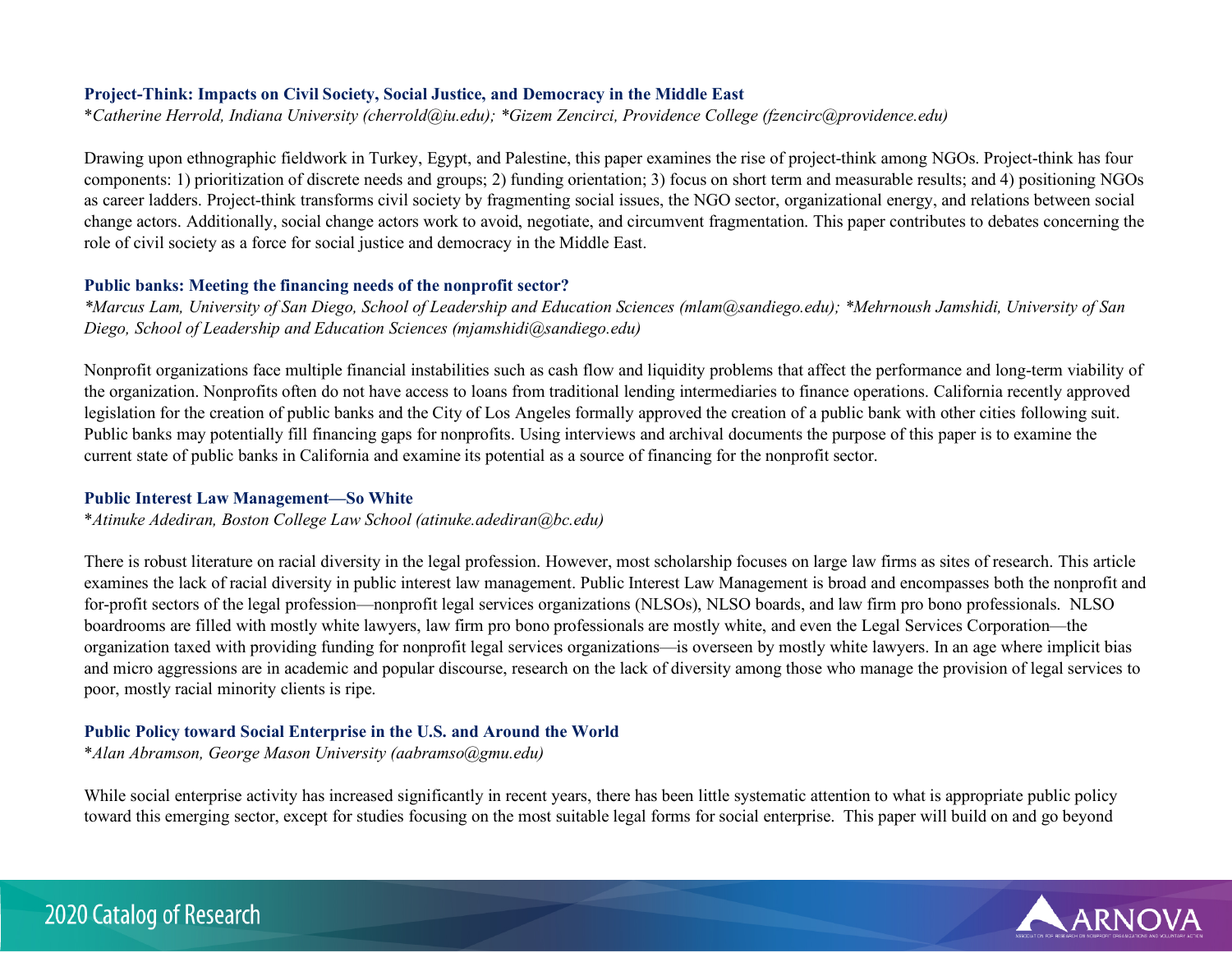existing studies by examining a broad range of policies shaping social enterprise in the U.S. and around the world, and developing policy recommendations specifically for the social enterprise sector in the U.S.

#### **Public-private partnership in higher education: A case study of the Geneva Centre for Philanthropy**

\**Kinga Zsofia Horvath, Geneva Centre for Philanthropy, University of Geneva (kinga.horvath@unige.ch); \*Henry Peter, Geneva Centre for Philanthropy, University of Geneva (Henry.Peter@unige.ch)*

Philanthropy is rapidly evolving in Europe, but the number of university-based educational programs in philanthropy is scarce and concentrated in Europe. Centers for philanthropy, however, could serve as examples of innovative public-private partnerships in higher education while supporting the professionalization and growth of the philanthropic sector. As a distinctive example for public-private partnership in philanthropy education in Europe, the authors develop a case study of the Geneva Centre for Philanthropy. Preliminary findings suggest that philanthropy education and research are crucial to further develop the philanthropic sector, and public-private partnerships could increase credibility and support knowledge transfer between researchers and practitioners.

### **Pushing the Methodological Rigors of Nonprofit Research: Revisiting the Effect of Revenue Concentration on Nonprofit Efficiency**

\**Jessica Berrett, North Carolina State University (jberrett@uccs.edu)*

Prior research asserts that revenue concentration is associated with greater organizational efficiency. However, the inappropriate use of expense ratios as a measure for efficiency, and the violation of assumptions in methods applied, raises questions. Using a sample of housing nonprofits, a replication study is conducted and extended by applying Data Envelopment Analysis as a more appropriate measure of efficiency and fixed effects regression as a better method to test the effect of revenue concentration on organizational efficiency. Findings show that revenue concentration is not associated with organizational efficiency. In conclusion, we need to push the methodological rigors of nonprofit research.

#### **Reasons to Leave, Commitment to Stay: Relational Job Design Factors on AmeriCorps Volunteers' Persistence**

*\*Yinglin Ma, The Ohio State University (ma.1479@osu.edu)*

The opportunities to build meaningful relationships may be an important mechanism through which volunteers fulfill their social goals. The abundance or the lack of organizations' efforts in providing opportunities for volunteers to connect with clients and peers may impact volunteers' decisions to persevere or leave volunteering. However, there is limited research on the influence of relational job design on volunteers' persistence. Analyses use longitudinal survey data and administrative data of 218 AmeriCorps volunteers in 2018 and 2019. The study has both theoretical and practical implications.

#### **Recasting Three-Failures Theory**

\**Richard Steinberg, IUPUI - Lilly Family School of Philanthropy (rsteinbe@iupui.edu)*; \**Liza L. Taylor, IUPUI (lltaylor22@gmail.com); \*Eleanor Brown, Pomona College (EPB04747@pomona.edu)*

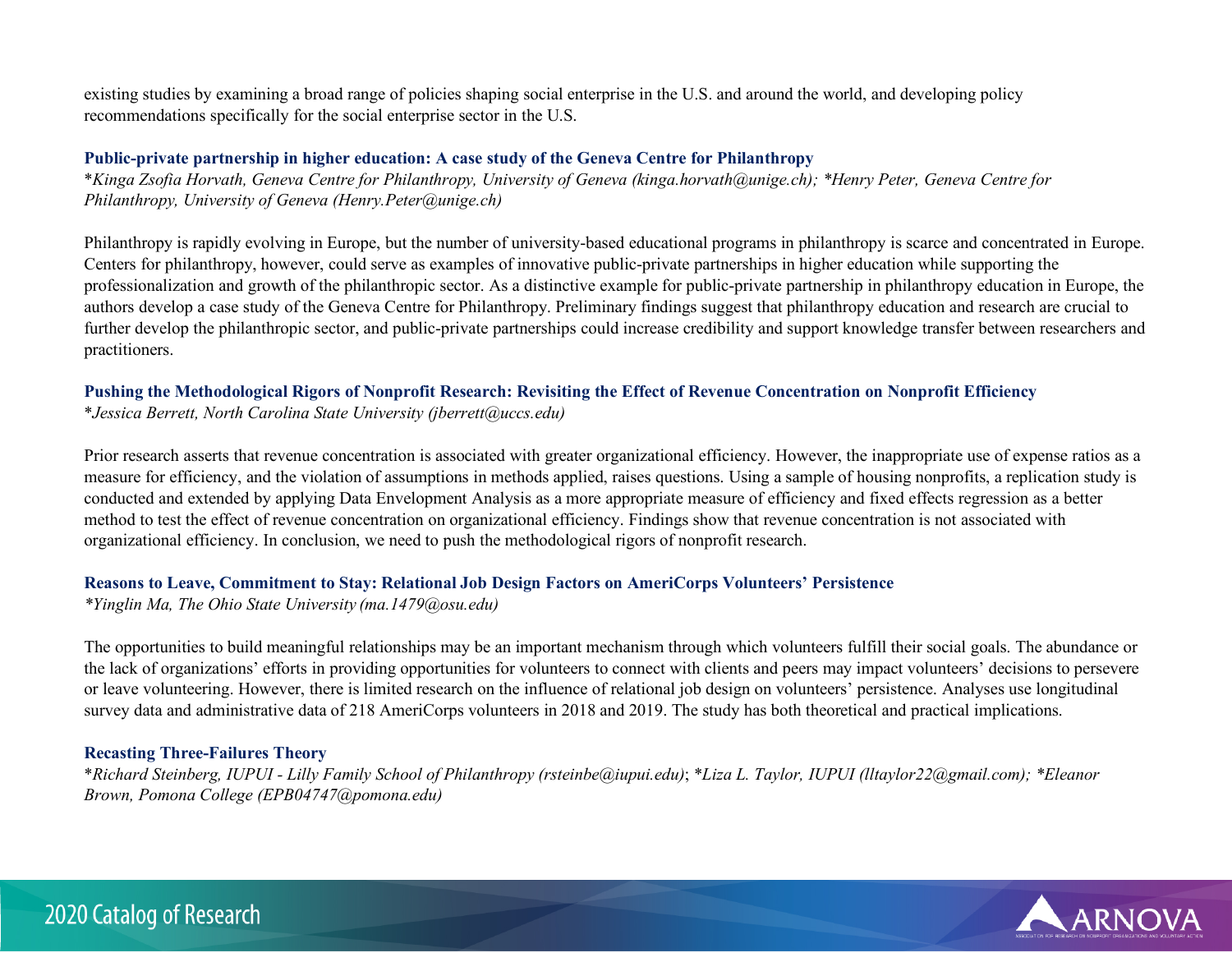Three-failures theory considers three sectors: government, for-profit, and nonprofit; the comparative advantages of each sector; and the political, economic, and selected other determinants of which activities emerge in which sectors (e.g., Steinberg 2006). The theory remains woefully incomplete, and we propose revisions and additions to the theory that address some three gaps: the family sector, cross-sectoral partnerships and competition, and government failure in autocratic and failed states.

#### **Reconsidering data analysis choices for revenue diversification studies**

\**William Cleveland, University of Wisconsin Milwaukee (willclev@uwm.edu)*

Nonprofit organization revenue diversification has been examined in dozens of studies. Two recent meta-analysis studies found inconsistent results among these studies (Hung & Hager, 2018; Lu, Lin, & Wang, 2019). A majority of these studies use Form 990 data analyzed using National Taxonomy of Exempt Organizations (NTEE) major group clusters. Given differences in mission and size within NTEE major groups, organizations within major groups may inherently approach revenue diversification differently. This study analyzes differences in NTEE major group B (Education) to test if analysis of revenue diversification data should be more granular than many of the preceding studies.

### **Relational Fitness: A Model for Sector Differences**

\**Chengxin Xu, Seattle University (cxu1@seattleu.edu)*

Whether the public, nonprofit, and the private sectors are unique from each other in social service delivery is a fundamental question defining the field of public and nonprofit management. However, given theoretical differences, increasing numbers of evidence have showed that service providers in those three sectors are similar in multiple perspectives. The current study proposes and tests a new theoretical model, the relational fitness model, from the demand side on a micro level. In a word, we test a model on how interactions between the sector and the service area predict people's preferences toward public, nonprofit, or for-profit service providers.

#### **Representative bureaucracy through staff with lived experience: peer co-production in the U.S. substance use disorder treatment field**  \**Sunggeun (Ethan) Park, University of Michigan (sunggeun@umich.edu)*

This study extends the representative bureaucracy literature by theorizing and empirically testing how staff sharing lived experience with service users can serve as user representatives in service provision processes (i.e., the peer co-production mechanism). Using survey data from a representative sample of substance use disorder treatment clinics in the United States, we explore factors associated with descriptive representation (presence of staff with firsthand substance use disorder experience in both frontline treatment and senior positions) and directors' perceptions of recovering staff's potential to serve as user representatives in individual care and organizational decision-making processes. Multiple research and practice implications are discussed.

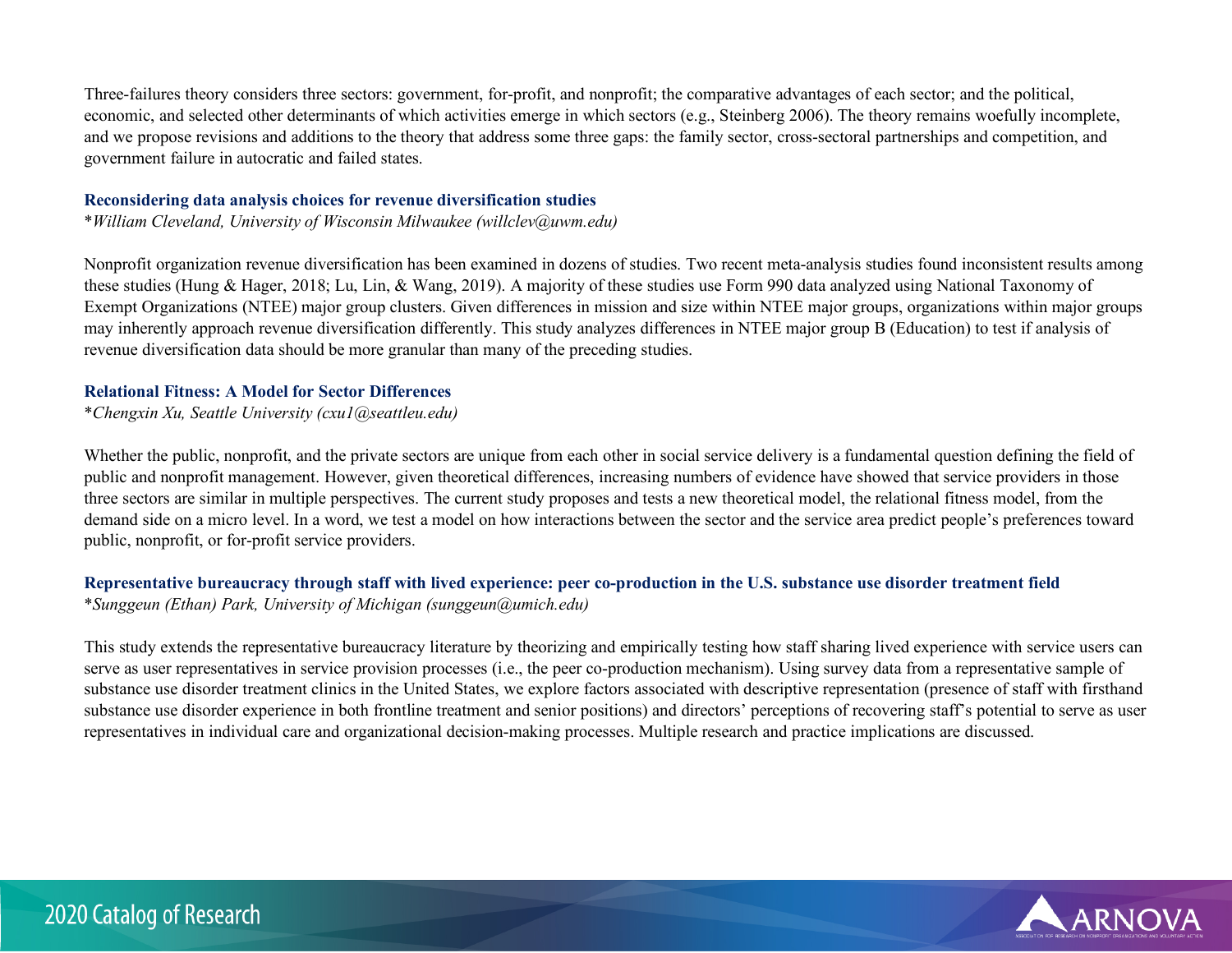# **Reshaping State-Local-Nonprofit Relationships through Collaborative Governance: Building Trust in the Minnesota Two-Generation Policy Network**

\**Yuan Cheng, Humphrey School of Public Affairs, University of Minnesota (cheng838@umn.edu); \*Jodi Sandfort, University of Minnesota (sandf002@umn.edu)*

Trust is considered a key to the success of partnerships. However, the current human and social service delivery system is largely built upon management practices that are based distrust and control. How can we transform a system based on distrust to a system based on trust? Situated in the context of the Minnesota Two-Generation Policy Network and built on interview with key state government and nonprofit leaders who initiated the reform, this study examines the level of trust between government and nonprofit organizations and identity the major barriers for initial trust formation during a system transformation towards collaborative governance.

**Resisting gentrification of philanthropy – identifying communities that remain generous despite concentrating wealth and demographic change**  \**Francisco Santamarina, University of Washington (fjsantam@uw.edu); \*Jesse Lecy, Arizona State University (jlecy@asu.edu); \*Eric van Holm, The University of New Orleans (evanholm@uno.edu)*

The concentration of benefits provided by nonprofits is resulting in a growing distinction between nonprofit success and the production of social capital. This phenomenon is captured in the notion of nonprofit gentrification, the economic segregation of board members by community wealth and the related distribution of nonprofit activities in ways that shrink, not expand, opportunity. We explore this phenomenon using a novel dataset of 200,000 nonprofit start-ups and their 800,000 board members, geographically linking them to census tracts to create custom demographic profiles for the communities in which nonprofits are situated.

#### **Resourcing for Open-Endedness: Resolving the Nonprofit Starvation Cycle through Dynamic Efficiency**

\**Elizabeth Castillo, Arizona State University (eac@asu.edu)*

Nonprofit organizations are urged to operate efficiently, yet such leanness over time can reduce capacity, weaken mission effectiveness, and jeopardize long-term viability. To resolve this dilemma, this study investigated a nonprofit organization to understand how it was able to increase its revenue from \$100,000 to \$5 million annually. It found the organization employed dynamic rather than static efficiency to develop capabilities across multiple levels (individual, organizational, community) and generate increasing returns. These dynamics enabled open-endedness, the capacity to produce continuous novelty. This interdisciplinary framework illuminates resourcing dynamics of sustainable public value creation, suggesting a potential remedy to the nonprofit starvation cycle.

# **Responding to COVID-19: The Role of the Board**

\**Michelle Wooddell, Grand Valley State University (wooddelm@gvsu.edu)*

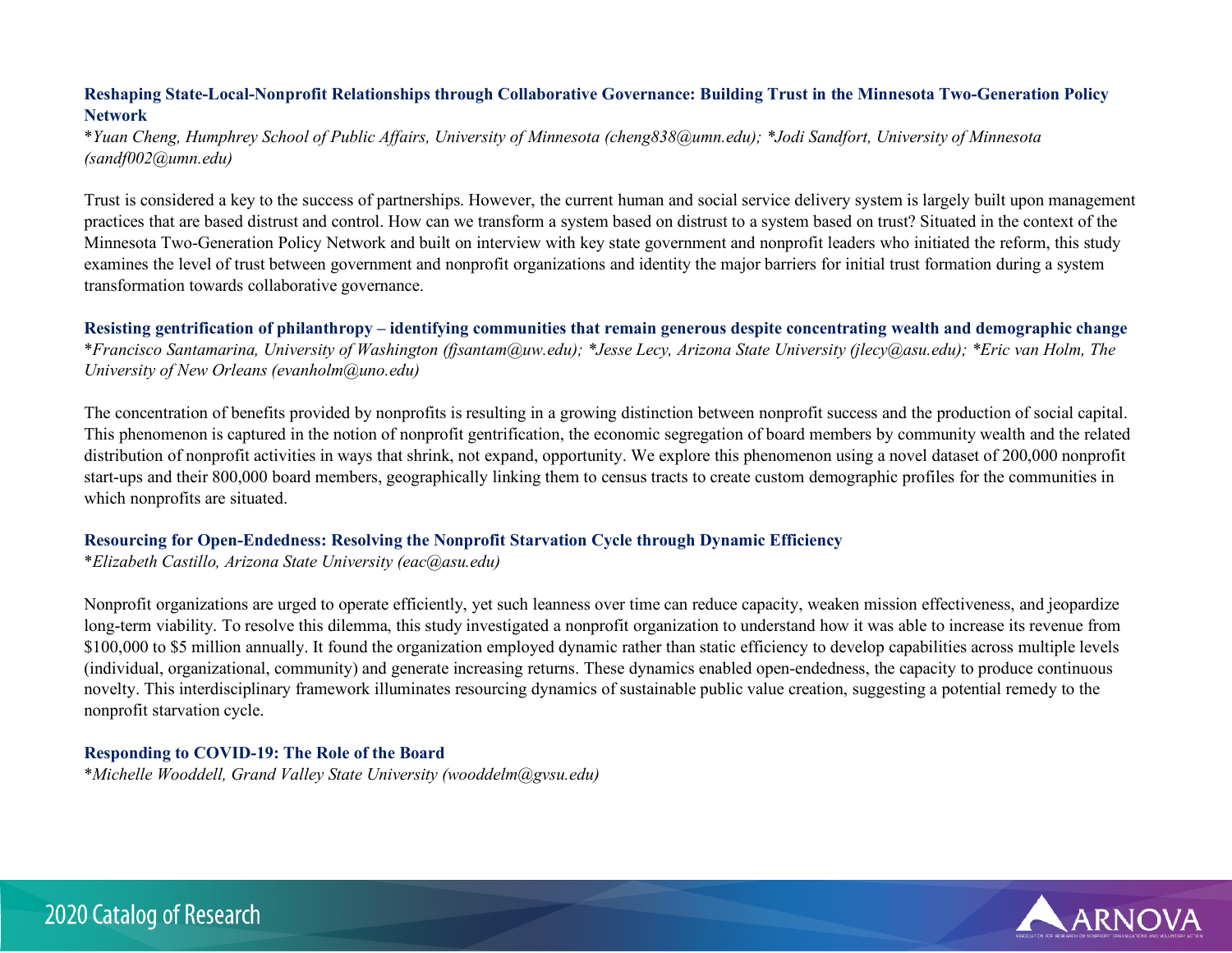As the novel coronavirus spread throughout the United States, nonprofits everywhere were confronted with unprecedented challenges in their funding, program delivery and governance. This study looks at the role that board members played in helping more than 100 nonprofits throughout the Midwest confront these challenges.

#### **Responsible Leadership: Non-Profit Governance for Sustainability**

\**Kemi Ogunyemi, Lagos Business School, Pan-Atlantic University, Nigeria (kogunyemi@lbs.edu.ng); \*Ijeoma Nwagwu, Lagos Business School, Pan-Atlantic University (inwagwu@lbs.edu.ng)*

According to an African non-profit sector leader, "leaders help themselves and others to do the right things. They...build an inspiring vision and create something new. Leadership is about mapping out where you need to go to "win" as a team or an organisation". This description can apply to any leader. Yet, expectations from NGO leaders are higher than from others. They must combine ethical and technical competence to achieve sustainable development goals for the society. This paper explores the ingredients for responsible non-profit leadership and the governance structures they require, using semistructured interviews, focus group discussions and archival data.

# **Restoring Public Trust in Charitable Organizations: An omnibus experiment strategy to test inter-organizational spillover effects**

*\*Minjung Kim, American University (alswjd8810@gmail.com); \*Lewis Faulk, American University (faulk@american.edu); \*Jurgen Willems, Vienna University of Economics and Business (willems.jurgen@gmail.com)*

This study examines ways to restore declined public trust in nonprofit organizations. Signaling theory suggests signals of trust can help overcome information gaps for citizens in evaluating organizations. In this study, we test how signals related to one organization produce spillover effects on individuals' perceptions of nonprofits more generally. We conduct an experiment embedded in an omnibus survey of multiple surveys fielded sequentially to the same individuals to test how signals of trustworthiness for one organization in an early survey in the series affect respondents' levels of trust in nonprofits more generally in a later survey in the sequence.

# **Schools of Democracy? The Contributions of Civic Engagement Organizations to Municipal Governance**

\**Melissa Mathews, California State University, Long Beach (Melissa.Mathews@csulb.edu)*

Civic engagement and neighborhood organizations are positioned to mediate public participation in municipal governance. However, it is not clearly understood to what extent they engage a more active populace and contribute to democratic outcomes. This manuscript presents the findings of a multiple case study of two municipalities within the United States, which includes interview data from organizational leaders, elected officials, and city staff. The cases compare one municipal civic participation system of 17 nonprofit organizations to a city that recognized approximately 82 neighborhood organizations. The results of this study illustrate directions to more effectively facilitate participatory processes in municipal governance.

# **Shedding New Light on Old Data**

\**Huafang Li, Grand Valley State University (lihuafang@gmail.com)*

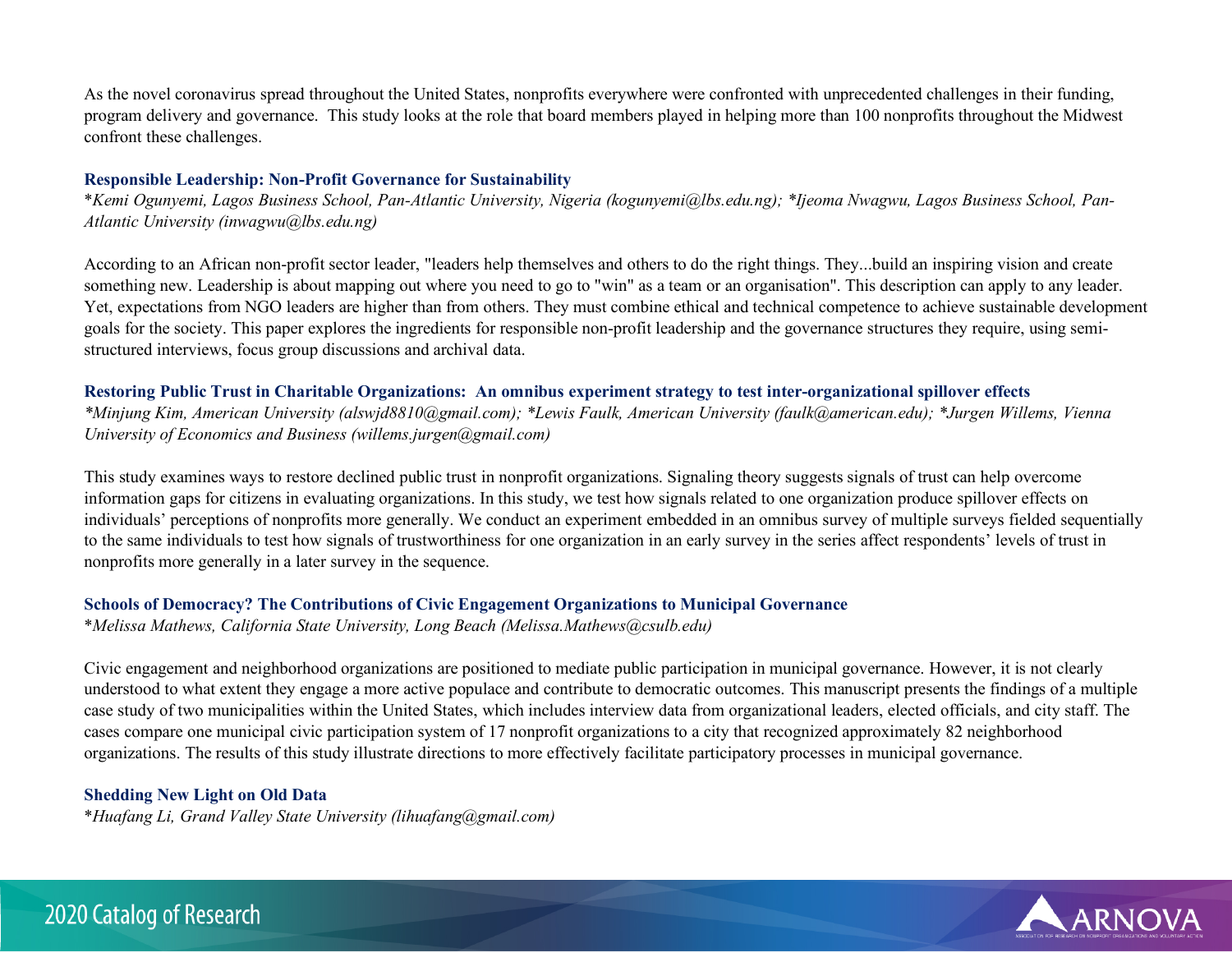In this study, we discuss the process of collecting, cleaning, and reporting of old data and showcase how researchers can utilize these data. Making secondary data available can improve research accountability and transparency and benefit answering new research questions. Scholars can use other researchers' unused and "leftover" data to confirm and strengthen existing studies or develop new studies. When we cannot employ computer programs to collect administrative data, crowdsourcing can be helpful. We can also use computer-assisted methods to collect and analyze big data. We conclude that old data can improve existing studies and inspire new ones.

### **Social Justice Philanthropy meet Indigenous Data Sovereignty: Combatting Oppressive Research and Evaluation Practices**

\**Cheryl Ellenwood, University of Arizona (cheryle@email.arizona.edu); \*Raymond Foxworth, First Nations Development Institute (rfoxworth@firstnations.org)*

Indigenous data sovereignty is the right of Indigenous Peoples to govern collection, ownership, and application of its own data. Unfortunately, research and evaluation methods on Indigenous communities has been extractive and predatory and remain consistent within the third sector. In this paper we discuss research practices and methods that advance Indigenous data sovereignty in both policy and practice. We conclude with practical and ethical considerations for more inclusive research practices.

### **Social origins of nongovernmental organizations: The making of Seniors Associations in rural China**

\**Ji Ma, RGK Center, Lyndon B.Johnson School of Public Affairs, The University of Texas at Austin (maji@austin.utexas.edu); \*Zhaonan Zhu, RGK Center, Lyndon B.Johnson School of Public Affairs, The University of Texas at Austin (zznan@utexas.edu)*

The seniors associations (laoren xiehui; SAs) serve as important civil society organizations in rural China. What are the factors influencing their existence? This mixed-methods study examines four types of influencers: historical and cultural context, social capital, state capacity, and market economy. Singlefamily and lineage traditions are essential historical and cultural contexts. Social capital generated in public spheres is also crucial. State capacity can have mixed effects on SAs: institutions of democratic governance can serve as substitutes, while those of authoritarian governance stimulate SAs' development. Unlike the conventional theories which deem nongovernmental organizations (NGOs) as responses to market failure and the governance of the commons, the development of market economy in rural China call for the existence of SAs.

# **Staffing the Mission: Compensation Unfairness and Values Incongruity in Nonprofits**

\**Laurie Goldman, Tufts University, Urban & Environmental Policy & Planning (laurie.goldman@tufts.edu); \*Betsy Leondar-Wright, Lasell University (BLeondar-Wright@lasell.edu)*

This paper explores dissonance between nonprofits' compensation practices and the values that drive their missions. It draws on a pilot survey of nonprofit staff's perceptions of fairness and unfairness in compensation policies. While there were bright spots, most ratings were lower than "fair." Surprisingly, the process of deciding on pay levels was rated more unfair than the pay levels themselves. Follow-up interviews with "high road" nonprofits illuminate the potential for more nonprofits to choose to staff their missions. The paper raises questions for further research about possibilities and obstacles to scaling high road practices among nonprofits.



# 2020 Catalog of Research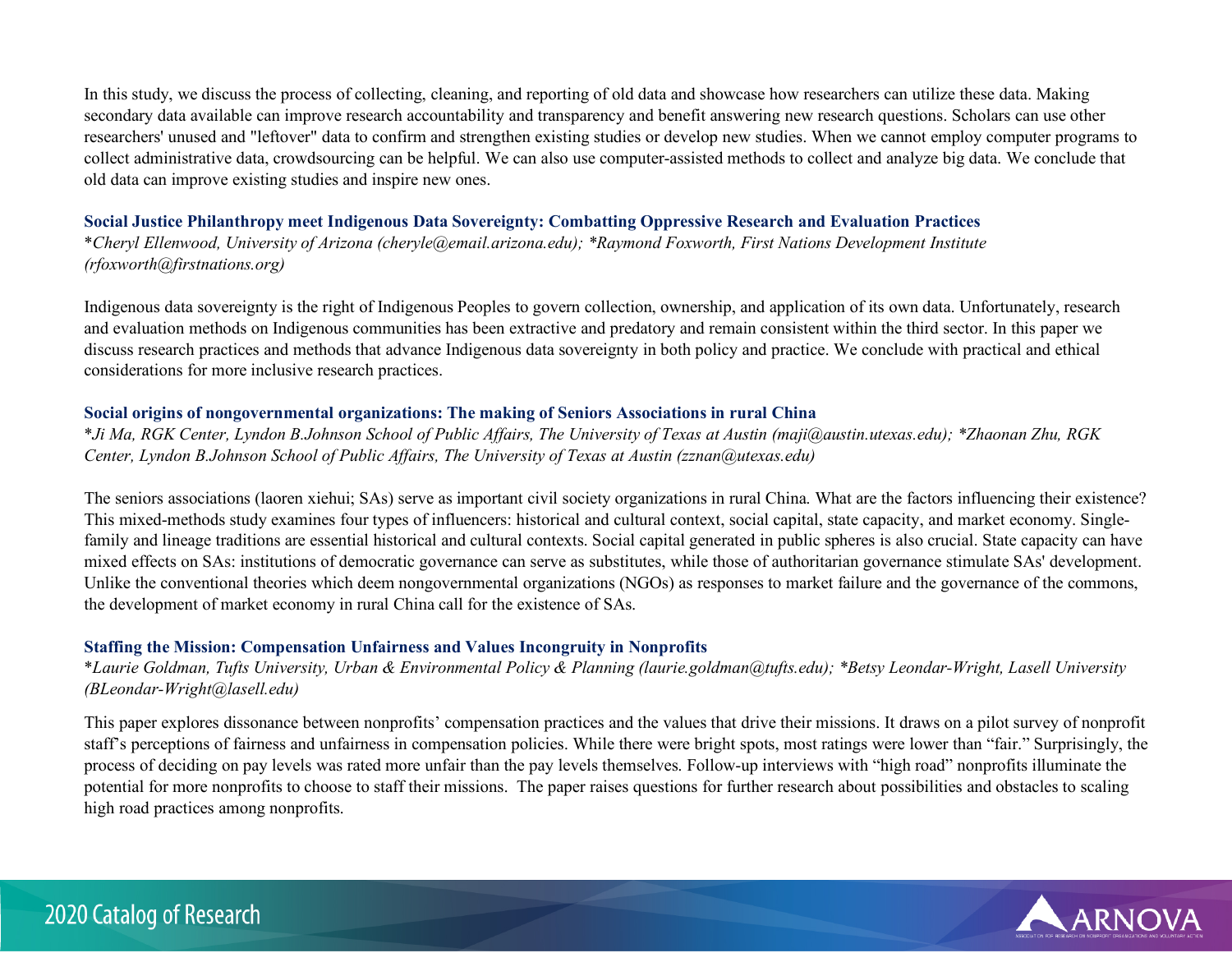#### **Stakeholder relationships and the financial outcomes of nonprofit performing arts organizations**

\**Ettie Tevel, Department of Business Administration, Guilford Glazer Faculty of Business and Management, BGU (ettiet@walla.co.il); \*Hagai Katz, Department of Business Administration, Guilford Glazer Faculty of Business and Management, BGU (hagaikatz@gmail.com); \*David Brock, Department of Business Administration, Guilford Glazer Faculty of Business and Management, BGU (DmB@som.bgu.ac.il)*

Based on Agency Theory, this paper examines how financial parameters are affected by agency relations. The aim of this paper is to explore agency theory among nonprofits, whose uniqueness is expressed in multiple principals and conflicts of interest between them, dual management including executive director and artistic director, moral commitment of the agent, agent reward difficulties and performance measurement issues, leading to theoretical arguments about the influences of board, funders and artistic director's level of involvement on the three financial indicators that affect the financial vulnerability of the organization: revenue concentration, administrative expenses and assets accumulation.

### **Stakeholders, Power, and the Impact of Dominant Coalitions in Nonprofit Governance**

\**David Renz, Midwest Center for Nonprofit Leadership, University of Missouri-Kansas City (RenzD@umkc.edu); \*Fredrik Andersson, O'Neill School Public and Environmental Affairs, Indiana University Purdue University Indianapolis (fanders@iupui.edu)*

Growing appreciation for the significance of stakeholders – the actors who have a stake in nonprofit performance – has led researchers to employ stakeholder theory to study of nonprofit governance. This conceptual paper integrates three bodies of literature -- that on nonprofit boards and governance, on stakeholder theory and its nonprofit application, and on stakeholder salience and types -- to develop a framework to explain how and why dominant coalitions emerge in nonprofit governance, and to explore when and how salient nonprofit stakeholders may coalesce to become a dominant coalition with a significant impact on how a nonprofit organization is governed.

# **Stakeholders' Involvement in Nonprofit Governance: Evidence from Community Development Associations in Taiwan**

\**ChiaKo Hung, University of Hawaii at Manoa (); \*Chin-Chang Tsai, National San Yat-Sen University (cctsai0624@mail.nsysu.edu.tw); \*Wei-Ning Wu, National San Yat-Sen University (weiningwu@mail.nsysu.edu.tw)*

In prior nonprofit studies, the focus of governance has been mainly on boards of directors. Nevertheless, nonprofit governance practices go beyond the realm of boards of directors, and various stakeholder groups may influence boards of directors' decision-making. This study draws on stakeholder theory to examine the impact of stakeholders on boards of directors' roles and responsibilities in nonprofit governance in the context of community development associations in Taiwan. This study will contribute to the growing interests among researchers in understanding governance structure in nonprofit organizations. It will also help nonprofits develop governance practices strategically.

# **Sticking Together: Insights from Membership Associations responding to Policy Decisions**

\**Amanda Janis Stewart, NC State (ajstewa5@ncsu.edu)*; \**Hailey Post, North Carolina State University (hapost@ncsu.edu)*; \**Whitney Knollenberg, North Carolina State University (wgknolle@ncsu.edu)*; \**Ashley Schroeder, Penn State University (als1167@psu.edu)*

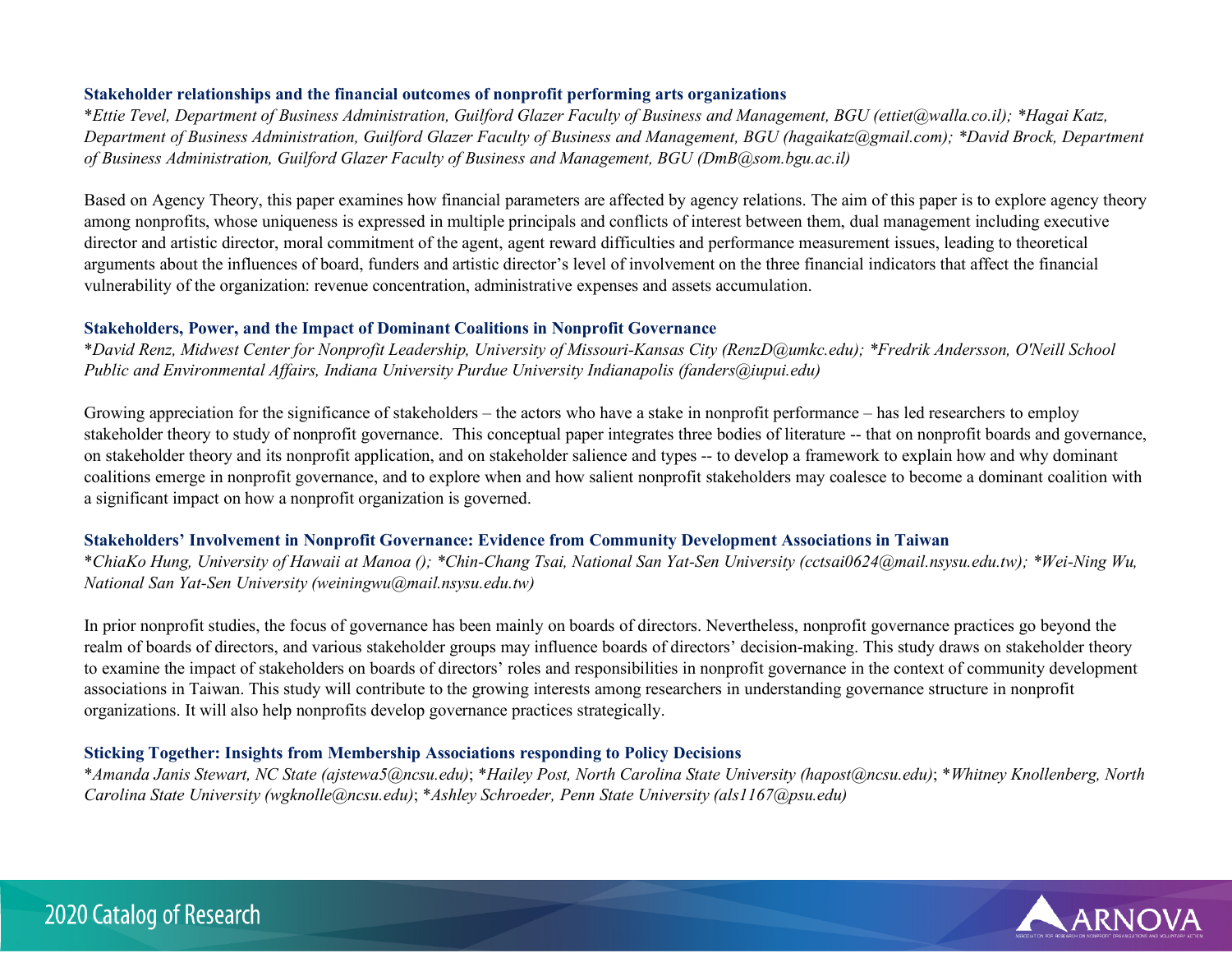Membership associations are increasingly engaging advocacy, responding to policy decisions that affect their member's businesses and industries. For tourism associations, these policy decisions include, but are not limited to, changes in funding models and implementation of social or environmental policies that may negatively impact destination image and visitation. To date, we have had limited research into how membership associations plan for and engage in advocacy that looks out for the member's interests. This presentation provides initial findings from an interview study asking how do tourism associations approach advocacy and what efforts do they engage in.

#### **Supervision versus Communication in Retention of Volunteers**

\**Mark Hager, Arizona State University (mark.hager@asu.edu); \*Jeffrey Brudney, University of North Carolina Wilmington Department of Public & International Affairs (jbrudney@gmail.com)*

A canon of volunteer administration encourages communication with and appropriate supervision of volunteers. Adoption of prescribed practices is thought to lead to more satisfied, effective volunteers who are less likely to leave the organization. The assumption that such universal management prescriptions can be applied uniformly are challenged by Hager and Brudney's (2008, 2015, 2016) empirical conundrum: supervision and communication with volunteers is negatively associated with retention. New data collected in a 2019 national study of volunteer management allow us to engage this paradox by separating the effects of supervision and communication.

# **Surviving Victimization: How Service And Advocacy Organizations Describe Traumatic Experiences, 1998-2016**

\**Andrew Messamore, University of Texas at Austin (andrew.messamore@gmail.com); \*Pamela Paxton, The University of Texas at Austin (ppaxton@prc.utexas.edu)*

Service and advocacy organizations have long struggled to find the appropriate language to name traumatic experiences when working with vulnerable populations. Organizations have been pressed to adopt either "victim" based language or "survivor" based language, with both terms seen as having mutually exclusive meanings. However, despite academic and popular debates, no recent studies have documented trends in language used to describe traumatic experiences, whether of sexual and relationship violence, or of experiences of war, disaster, or major illness. In this research note, we use administrative data from the Internal Revenue Service to analyze how 3,756 service and advocacy organizations use trauma-related language between 1998 and 2016. Descriptive analysis shows that, among organizations that ever used victim language, survivor language has been on the rise as victim language has declined. In addition, further analysis points to an increasingly gendered use of both terms.

# **Talk is Cheap: How Perceptions of Corporate Philanthropy Affect Employee Participation**

\**Dan Heist, University of North Carolina at Wilmington (heistd@uncw.edu); \*Genevieve Shaker, IU Lilly Family School of Philanthropy (gshaker@iupui.edu); \*Robert Christensen, Brigham Young University (rkc@byu.edu)*

A growing literature examines the relationship between CSR communication (talking) and CSR practice (walking). We examined how internal perceptions of CSR "talking" and "walking" explain employee participation in corporate philanthropy. Using an employee survey from U.S. sites of a multi-national medical company (n=550), we test how employees' familiarity with CSR and perceptions of CSR explain the probability of their giving and volunteering.



# 2020 Catalog of Research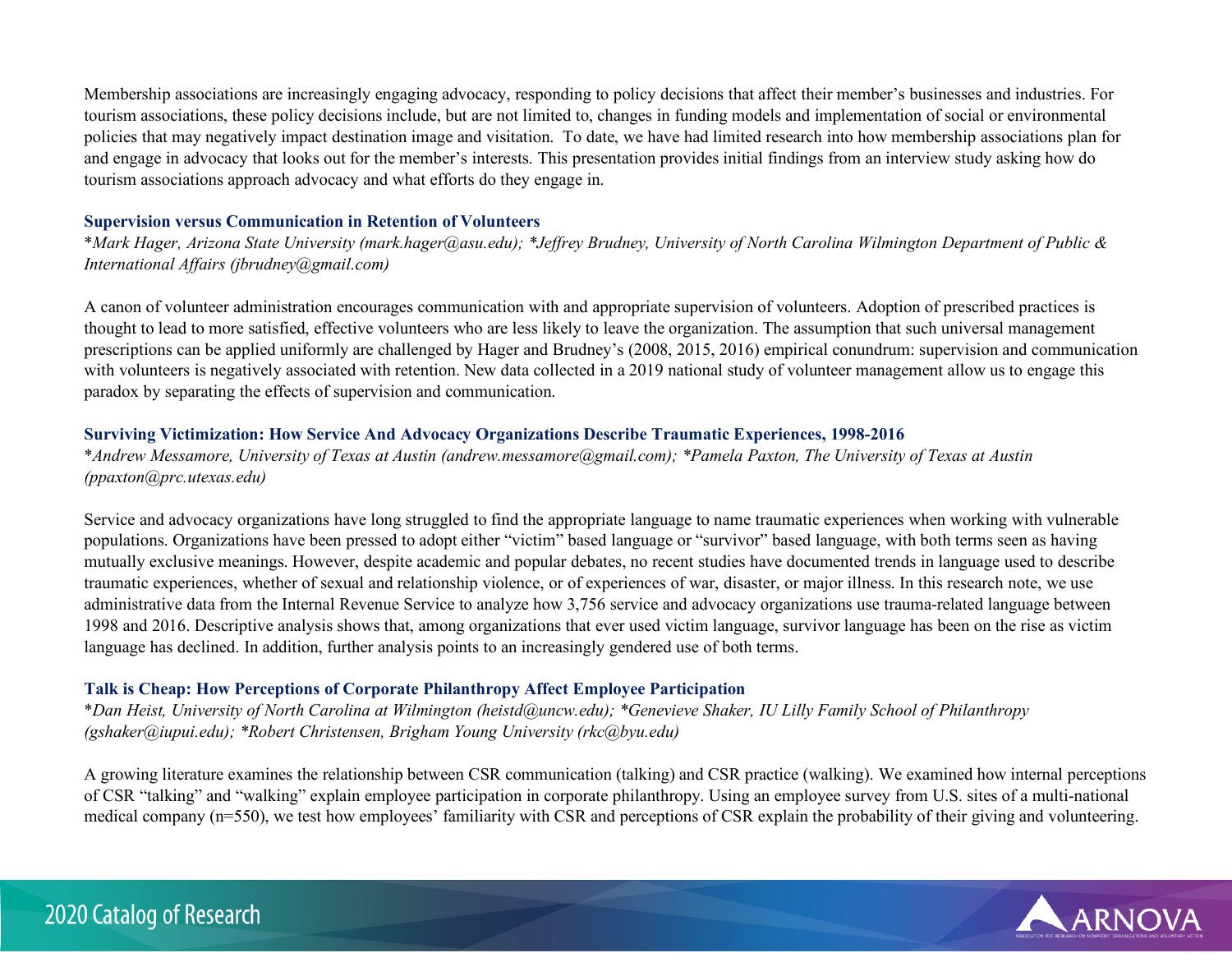We found perceptions of "walking" proved a significant predictor of participation but perceptions of "talking" did not. These findings are valuable in developing a formative conception of CSR communication in relation to employee support for their workplace philanthropy.

#### **The "Matthew Effect" in Generosity: Examining the Impact on Nonprofit Capacity Across Place and Time**

\**Viviana Wu, University of Massachusetts Amherst (bijoux.viviana@gmail.com); \*Chao Guo, University of Pennsylvania (chaoguo@upenn.edu)*

This research examines the effect of giving on multifaceted nonprofit sector capacity with the focus on disadvantaged communities. Specifically, we examine how wide the philanthropic gap is across the generous land and the philanthropic deserts—and how it might, in turn, affect nonprofit capacity in terms of program delivery as well as civic and political engagement. This research will shed light on a potential self-reinforcing process across space and time—the "Matthew Effect"—that might further reproduce the disparities across the communities.

#### **The abuse of charity: The case of Jimmy Savile**

\**Jon Dean, Sheffield Hallam University (j.dean@shu.ac.uk)*

This paper will examine the case of Jimmy Savile, who in life was revered as Britain's greatest charity fundraiser, and in death has been revealed as Britain's most notorious paedophile. Raising over £40m for good causes throughout his career in radio and television, a year after his death several investigations revealed a history of abuse of hundreds of young girls. Using the framework of the symbolic power of charity, this paper will document how these appalling crimes were either missed or covered up, because acts of charity are often synonymous with goodness, and because institutions prioritised their income over morality.

#### **The Antecedents of Community Leadership During the COVID-19 Response: the implications for community resilience**

\**Laurie Paarlberg, Indiana University - Lilly Family School of Philanthropy (lpaarlbe@indiana.edu); \*Megan LePere Schloop, Ohio State University (lepere-schloop.1@osu.edu); \*Marlene Walk, IUPUI (mwalk@iupui.edu)*

This paper draws upon concepts of resilience to explore the antecedents of community philanthropic organizations (CPOs) response to COVID-19. Although the pandemic is a global threat, responses have been local, and many CPOs are moving past traditional roles of fundraiser and grant maker to play key leadership roles during the crisis. We posit a model of resilience based on text analysis of descriptions of COVID-19 funds and CPO social media accounts, while considering organizational and community characteristics. Our research contributes to our understanding of organizational transformation during crisis and the factors that enable organizations to support community resilience.

# **The Appearance of Religious Language on Form 990 and Websites: A Study of International Affairs Organizations**

\**Thad Austin, Duke University (thad.austin@gmail.com); \*David P. King, Indiana University Purdue University at Indianapolis (kingdp@iupui.edu); \*Andrew Williams, Indiana University, Lilly Family School of Philanthropy (alw10@iu.edu)*

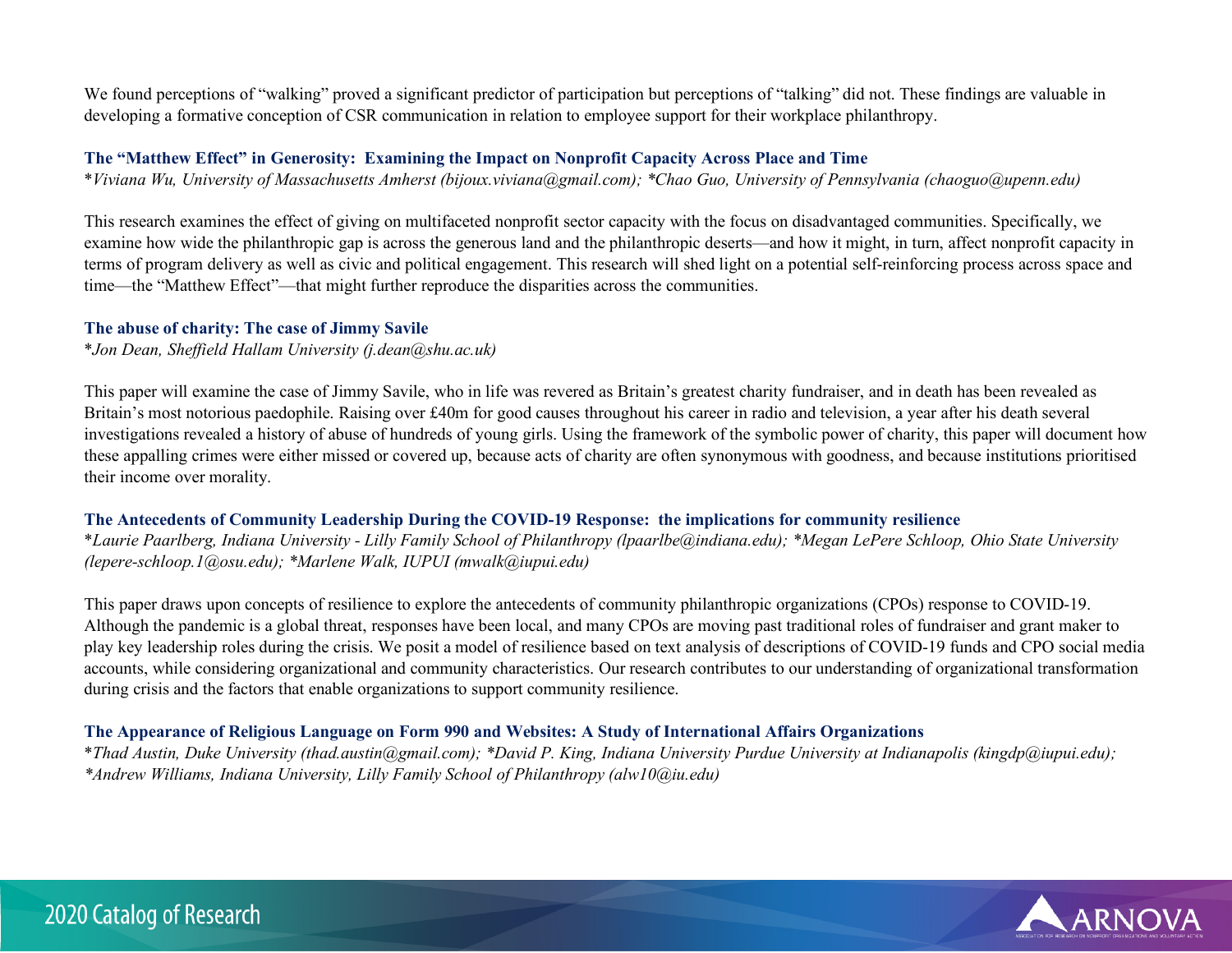When the IRS publicly released electronic Form 990 data, scholars flocked to the dataset to understand its significance for the nonprofit sector. A stream of this literature attempts to categorize religious nonprofits based on the use of religious language in mission statements. This methodology is built on two basic assumptions: the mission statement is the most likely section of the 990 for religious expression to be found and the mission statement listed on the 990 is in fact the mission statement that the organization uses. We test both of these assumptions through an examination of international affairs nonprofits.

### **The case of Canada - In what ways does immigrant volunteering influence immigrant integration?**

\**A. Stefanie Ruiz Sportmann, University of Pennsylvania (stefruiz@upenn.edu); \*Femida Handy, University of Pennsylvania (fhandy@sp2.upenn.edu)*

In this paper I will investigate how different types of integration are associated with volunteering, in particular, specific types of volunteering. Using variables from the Canadian Equality, Security, and Community Survey (2003), I will apply an Exploratory Factor Analysis (EFA) to understand the underlying patterns of the data in terms of integration. The preliminary data analysis shows that there are four types of integration: 1) Professional, 2) Psychological, 3) Political, and 4) Social. When examining the relationship between integration and volunteering, I find that volunteering is, in fact, not related to these types of integration. However, when studying the relationship of integration with different volunteering domains (e.g. youth services, cultural events etc.), I do find some associations with specific types of integration. The contribution of this study lies in the fact that it does not view integration as a singular dimension (e.g. an overall indicator) but explores it as a composite of sub-categories (e.g. psychological integration, social integration etc.). Additionally, this study will check whether these sub-categories of integration are significantly associated with overall volunteering and or specific sub-categories of volunteering (e.g. volunteering in youth-services).

# **The Differential Effects of Nonprofit Leader Emotion Display on Volunteer Engagement**

\**Anthony Silard, California State University (tonysilard@gmail.com); \*Jeffrey Brudney, University of North Carolina Wilmington Department of Public & International Affairs (jbrudney@gmail.com)*

We present a conceptual analysis of the differential effects of nonprofit leader emotion expression on volunteer short-term and long-term engagement. Specifically, we present general propositions of nonprofit leader emotion management across the emotion dimension of valence (i.e., positive and negative emotions). Extending organizational paradox theory to nonprofit leader emotion display, we propose a process model explaining how nonprofit leaders can strategically regulate their enactment of this bipolar emotion dimension to generate short-term and long-term volunteer engagement. We conclude by explicating theoretical and practical implications of our propositions and suggesting avenues for future research.

# **The Economic Consequences of Nonprofit Mergers**

*\*Kyle Smith, The University of Alabama (ksmith133@crimson.ua.edu)*

Whether the nonprofit sector should be consolidated into fewer, larger organizations remains a debate. This study provides new evidence to this debate around consolidation by examining data from the IRS 990 E-Filer database to identify nonprofit mergers, and compare various aspects of performance before and after consolidation. A staggered difference-in-difference analysis finds that merged organizations see no change in donations and efficiency, but



# 2020 Catalog of Research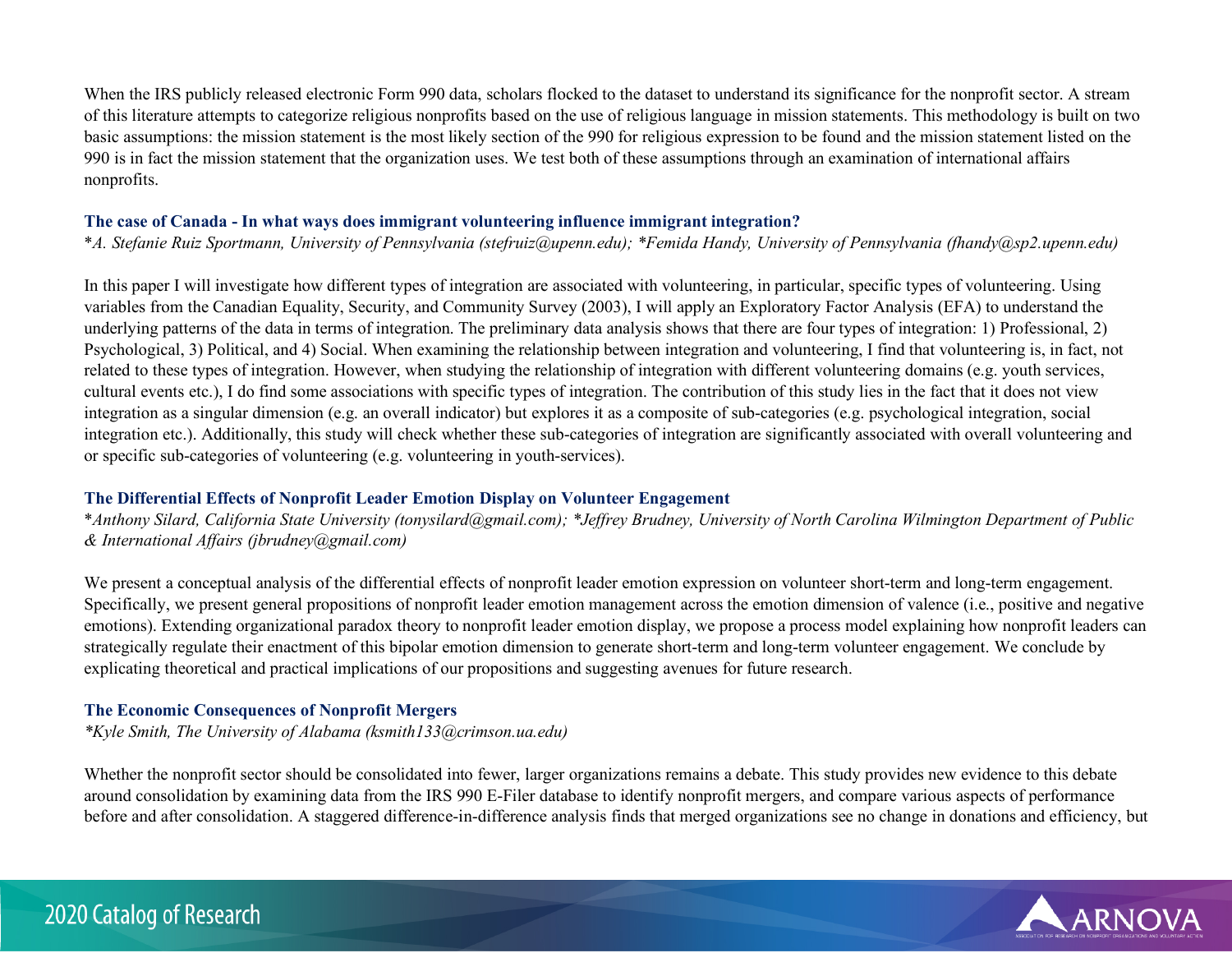experience an increase in financial vulnerability. These findings suggest that consolidation of the sector may not lead to improved performance outcomes.

#### **The Expanding Space for Faith-Based Mediating Institutions in the Time of COVID-19**

\**Deborah Trent, Self-employed (dtrent@civilstrategies.net)*

Many networks of liberal religious institutions mediate to promote social justice and democratic governance through relational organizing. In the past decade, almost all faith-based organizations have turned to online dialogue and videography to expand relationship-building and social justice outreach, engagement, and advocacy. This paper offers a case study of a congregation's YouTube livestreams since the onset of covid-19. The author explores changes in Cedar Lane Unitarian Universalist Church's spiritual and social justice ministry through participant observation of the congregation's capacity to mediate the effects of the covid-19 pandemic in majority African American and Latin American Montgomery County, Maryland.

#### **The Financial Returns of Information Technology Cost in Nonprofit Organizations**

\**Hanjin Mao, Rutgers University – Newark (hanjin.mao@rutgers.edu)*

The growth of emerging information technology reshapes the nonprofit sector. Lack of funding resources is the main barrier for nonprofit organizations to adopt information technology. Existing nonprofit finance literature has widely discussed the interaction between different types of expenses and revenues. However, little research has been dealing with the effects of information technology expenses specifically. Through a longitude study with IRS 990 data from 2010 to 2018, the author investigates the financial returns of information technology cost on revenues, other expenses, and efficiency.

#### **The Impact of COVID-19 on nonprofits and operating reserves: National survey results**

\**Mirae Kim, George Mason University (miraekim7@gmail.com); \*Dyana Mason, University of Oregon (dmason@uoregon.edu)*

There have been increasing attention to building operating reserves for nonprofit organizations. As the coronavirus pandemic has brought disruption to economic activities, this study assesses the extent to which COVID-19 affects nonprofits. Using survey responses from nonprofits across the US, we identify their capacity to meet increasing service demands and identify the type of nonprofits that can be resilient with adequate sizes of operating reserves. Our preliminary results suggest that the COVID-19 has clearly taken a heavy toll on nonprofit organizations. The results however also suggest that many organizations are prepared with rainy day funds to weather the impending recession.

#### **The impact of marital transitions on informal volunteering: a panel analysis**

\**Marlou Ramaekers, Radboud University Nijmegen (m.ramaekers@maw.ru.nl); \*Ellen Verbakel, Radboud University Nijmegen (e.verbakel@ru.nl); \*Gerbert Kraaykamp, Radboud University Nijmegen (g.kraaykamp@ru.nl); \*Tanja van der Lippe, Utrecht University (t.vanderlippe@uu.nl)*

The decline in community life has been linked to the rise in divorce in and outside of academia. It is argued that marriage promotes community life, but empirical evidence suggests that marriage could also inhibit it. To contribute to this debate, this study examines the impact of transitions in and out of marriage on informal volunteering. We formulate opposing hypotheses and argue why entering (and leaving) marriage may both increase and reduce

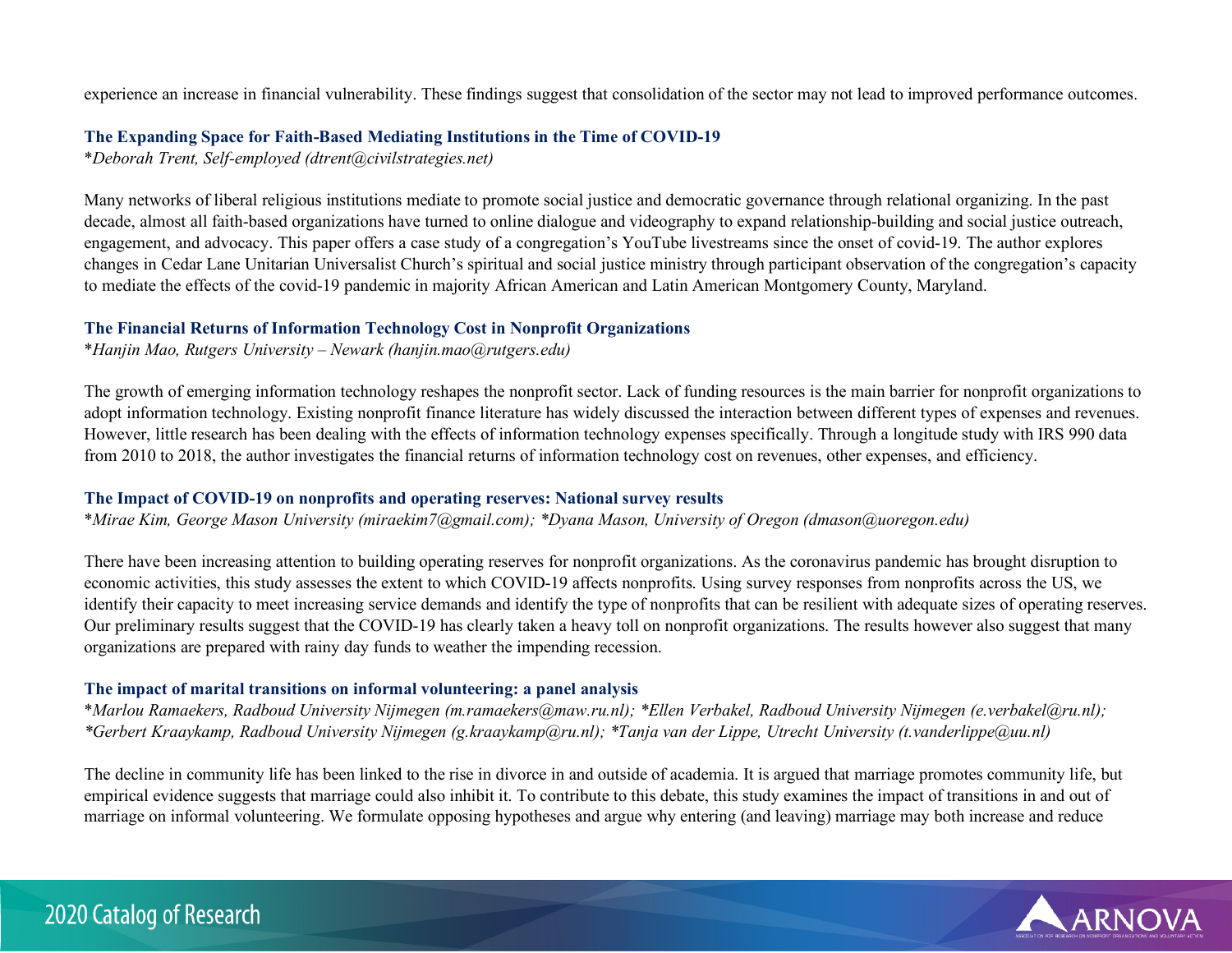informal volunteering. We test our expectations with the Americans' Changing Lives data (1986-2002), showing that people reduce their informal volunteering when making the transition to marriage or widowhood.

#### **The Impact of Ride Hail Services on the Accessibility of Nonprofit Services**

\**Dyana Mason, University of Oregon (dmason@uoregon.edu)*

Nonprofit organizations are responsible for providing social services across the United States, often in collaboration with government. While these organizations consider location and accessibility as crucial to supporting their client, less is known about the impact of new technologies, including transportation network companies (TNCs) like Lyft and Uber, on nonprofit accessibility. These technologies, which are re-shaping transportation, are expected to dramatically change community mobility and the accessibility of services individuals seek. Using data from interviews and focus groups with nonprofit leaders and clients, this study will seek to measure the impact of TNCs on community mobility.

# **The Impact of Tax Credits on Charitable Donations to Community Foundations**

\**Yue Ming, Indiana University Lilly Family School of Philanthropy (yueming@iu.edu); \* Yongzheng Yang, Indiana University Lilly Family School of Philanthropy (yangyon@iu.edu)*

Tax incentives are often used to promote charitable donations. Does specific tax incentive policy affect donations to specific organizations? To date, there is limited research about the impact of tax incentives on giving to specific charities. Based upon local tax credits policies in the U.S., this paper explores how local tax credits affect charitable donations to community foundations by comparing the effect in Iowa with the effect in other states. We obtained a panel dataset by gathering data from multiple sources. The Difference-in-Difference (DID) specification will be used to test our hypothesis.

# **The Impact of the Great Recession on Philanthropy in the USA**

\**Kidist Yasin, IUPUI Lilly Family School of Philanthropy (kiisaint2@gmail.com); \*Patrick Rooney, IUPUI Lilly Family School of Philanthropy (rooney@iupui.edu)*

Using time-series data from Giving USA (2018) for the period 1954-2018, we estimate the overall impact of the Great Recession on philanthropy in the United States by looking at both the sources and the uses sides of philanthropy. For each source and uses of philanthropy, we specify an econometric model that allows us to separately examine the incremental effects of three periods: recession periods prior to the Great Recession, the Great recession period, and the period after the Great Recession. We compare the year-to-year changes in philanthropy to the normal periods that the US economy experienced prior to 2007.

#### **The Individual Actor in Institutional Theories: Conceptualizations and Implications for Nonprofit Studies and Social Change**  \**Matthew Bakko, University of Michigan (mbakko@umich.edu)*

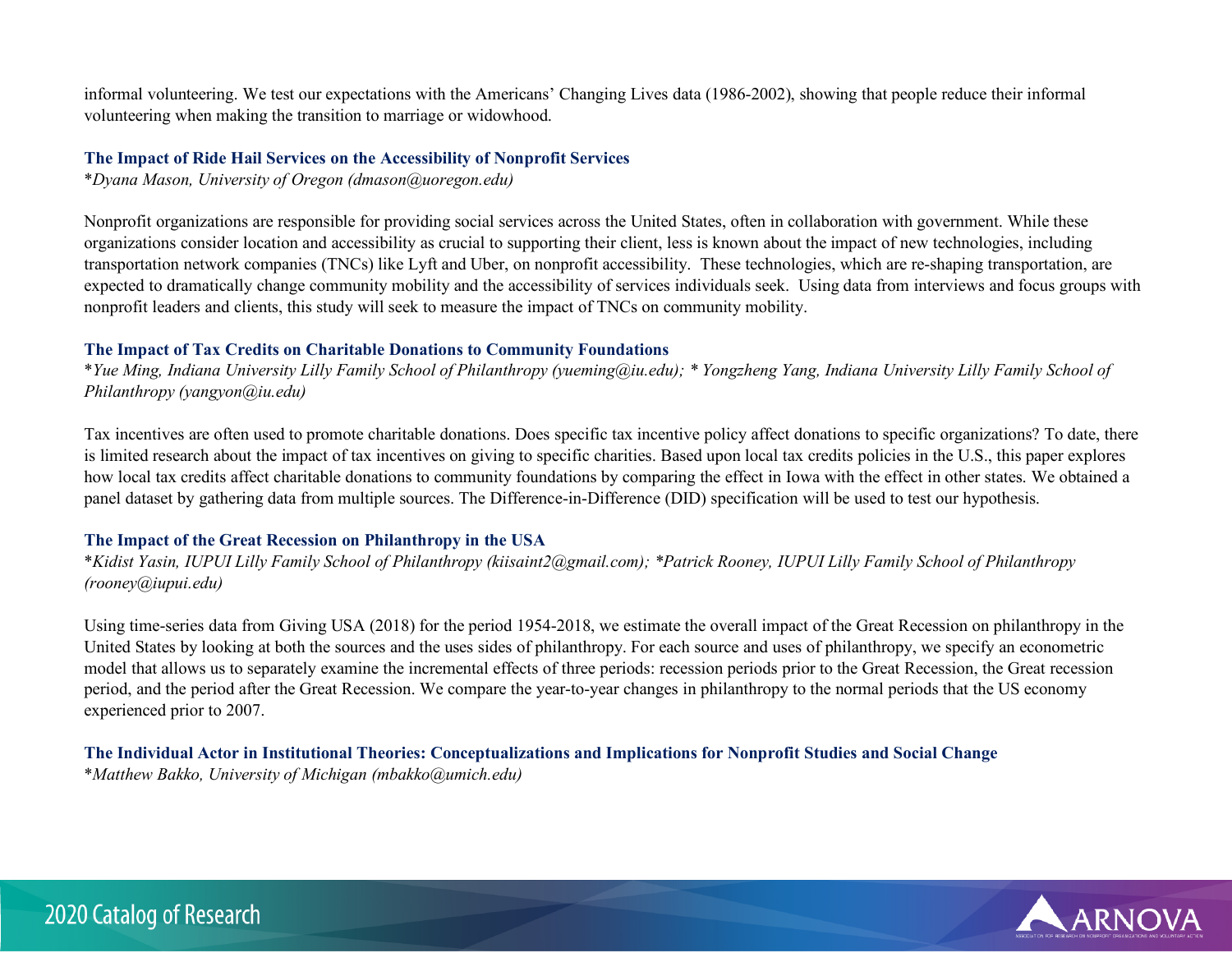Our efforts to understand social and institutional change, a hallmark contribution of institutional theories, is stymied by not conceptually accounting for the individual actor more fully in institutional theories and nonprofit studies. This paper uses comparative concept analysis of institutional theories and supportive nonprofit research to reveal several core dimensions of individual actors. These dimensions prove critical for understanding the multiple ways that nonprofit service providers are embedded, constrained, and agentic in organizations and institutions. This analysis offers scholars a way to consider the capacity of nonprofit service providers to contribute to social change in the midst of constrained contexts.

### **The Influence of Giving Circle on Its Members: A Case Study of Yizhong Fund in Shanghai**

\**Wendi Li, Shanghai Jiaotong University (wendil0724@hotmail.com); \*Yung Pin Lu, Shanghai JIaotong University (Yungpin@sjtu.edu.cn)*

Giving circle is considered as a beneficial approach to expand fundraising and foster members' growth, thus becomes increasingly focused in China. Although previous literatures cover the impact of giving circle on its members in American and European contexts, influences on Asian giving circles remained unclear due to the differences in culture and roots of philanthropy. This research conducts a survey and semi-structured interviews among 100 members and a control group to examine the giving circle "Yi Zhong Fund" in Shanghai, China and addresses three research questions related to its impact on member's behaviors, knowledge and perceptions of philanthropy.

#### **The influence of nonprofit capital structure and operations on donor restriction**

\**Chris Prentice, UNCW (prenticecr@uncw.edu)*

We explore the influence of capital structure on donations and investigate whether nonprofit organizational, operational, and financial factors identified as drivers of donations in prior research predict restricted, unrestricted, and total contributions similarly. To test our research questions, we analyzed a longitudinal sample of over 450 nonprofits using four OLS regression models. Findings support our assumption that not all donations are empirically equivalent, with some predictors driving restricted donations while others were more consequential for increasing unrestricted contributions. Significant findings also support our hypothesis that capital structure influences private contributions and should be considered in future research.

# **The innovative capacity of Area Agencies on Aging: Engaging users, community groups, and volunteers in co-production of aging services through public-nonprofit partnerships**

\**Sungdae Lim Sam, Houston State University (slim@shsu.edu)*

Building upon new public service governance and innovation theories, the present study examines whether public-nonprofit partnerships promote coproduction of aging services. This study hypothesizes that the co-management structure promotes innovation opportunities for the provision of public services and better engages service users, community groups, and volunteers to co-produce aging services than other types of governance structures. In addition, this study explores distinct determinants of the innovative capacity across the different public service governance structures. Data are drawn from a national online survey of Area Agencies on Aging which present a variety of service governance structures.

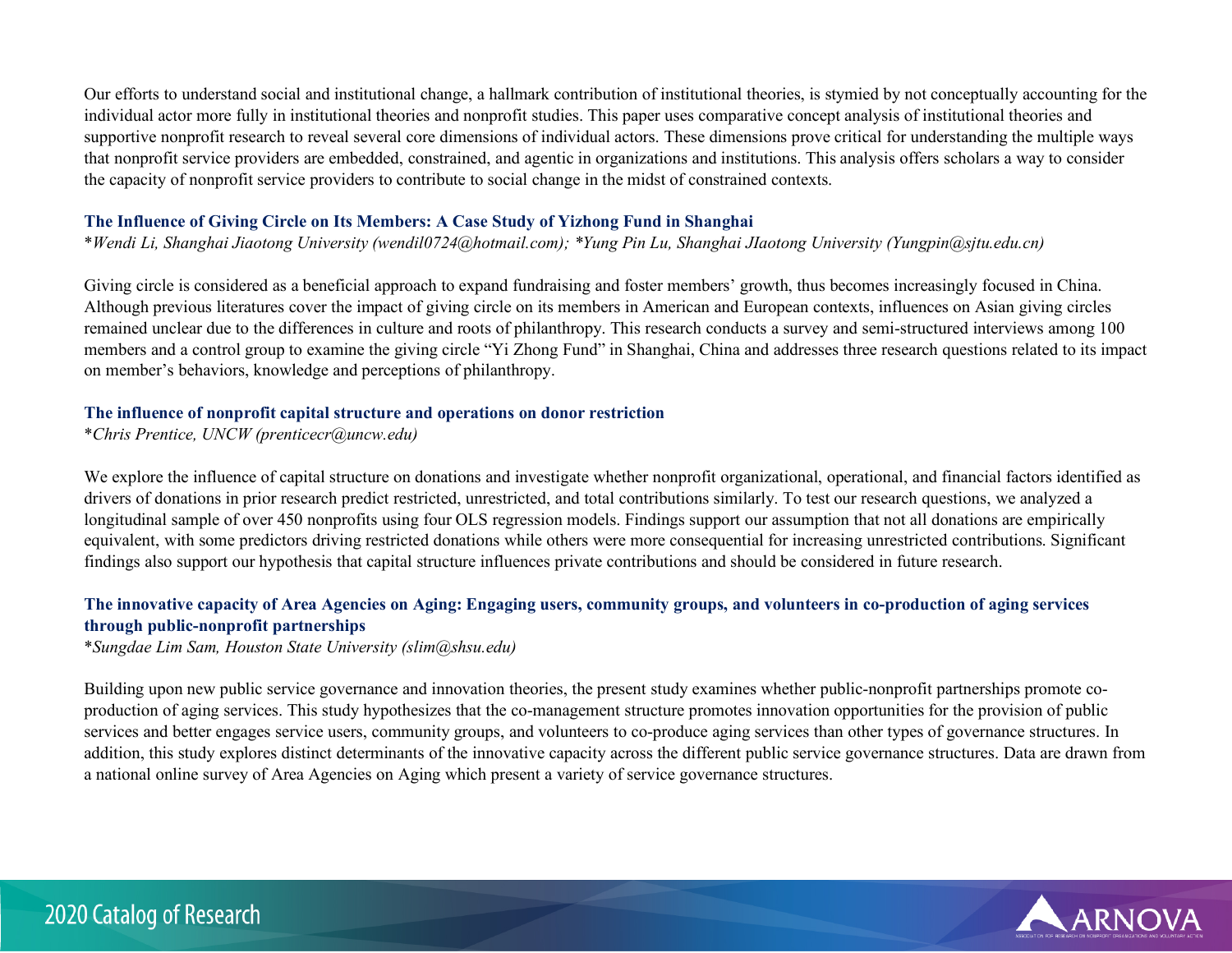#### **The Interplay between Environmental Condition and Nonprofit Growth and Resource Management Strategies**

\**Tamaki Onishi, University of North Carolina at Greensboro (t\_onishi@uncg.edu); \*Wolfgang Bielefeld, Indiana University Purdue University Indianapolis (wbielefe@iupui.edu)*

The proposed study examines what strategies nonprofit entrepreneurs may use to mobilize resources to start their ventures. We specifically investigate what environmental conditions (certainty/resource abundance, uncertainty/resource scarcity) trigger different paths of venture growth and resource acquisition/mobilization approaches. Our framework is built upon four entrepreneurship theories on venture emergence and resource management: causality, effectuation, resource-based view, and bricolage. Our framework integrates implications from these theories and develops two models, based on environmental conditions, mechanism of idea emergence, the resource condition, founders' decision-making process, strategies of resource acquisition and mobilization, and venture growth approach.

#### **The leadership dilemma with community champions**

\**Ruxandra Popovici, Purdue University (rpopovi@purdue.edu)*

While NGOs can facilitate participation of local communities in government programs, they can also undermine participation by creating administrative burdens. We employed a controlled comparison approach to compare economic, institutional, and environmental outcomes in communities that participated in two Payments for Ecosystem Services (PES) programs in Mexico: one where intermediary NGOs were involved and another without NGO involvement. We found that NGOs had different effects in communities with different levels of collective action (i.e., previous experience participating in group activities). NGOs created positive outcomes in communities with medium collective action levels while creating administrative burdens for communities with high and low levels of collective action.

#### **The Place Equation: Does Placemaking Lead to Greater Place Attachment?**

\**Brian Blackford, Ball State University (bablackford@bsu.edu); \*Jeongyoon Lee, University of Kentucky (julialeejy@gmail.com)*

This study examines how public placemaking efforts as an inclusive community development tool influence a resident's place attachment in rural communities. Using three recent public space projects in Indiana, our analysis will help pinpoint how placemaking can best be deployed and realized within the context of place attachment while further providing implications for community development policy.

# **The Promotion of Evidence Use in Federally Funded, Nonprofit-Delivered Social Services**

*\*Christopher Horne, University of Tennessee at Chattanooga (Christopher-Horne@utc.edu)*; \**John Brock, Tennessee Department of Transportation (bty497@mocs.utc.edu)*; \**Jaclyn Kenzie Freeman, University of Tennessee at Chattanooga (cgq926@mocs.utc.edu)*; \**Holly Odel, University of Tennessee at Chattanooga (hcp825@mocs.utc.edu)*

Previous research on federal promotion of evidence-based programming has focused on evidence-based program registries and concludes their usefulness is undermined by prioritizing internal validity over external validity. This research explores how federal grant programs are actually promoting evidence

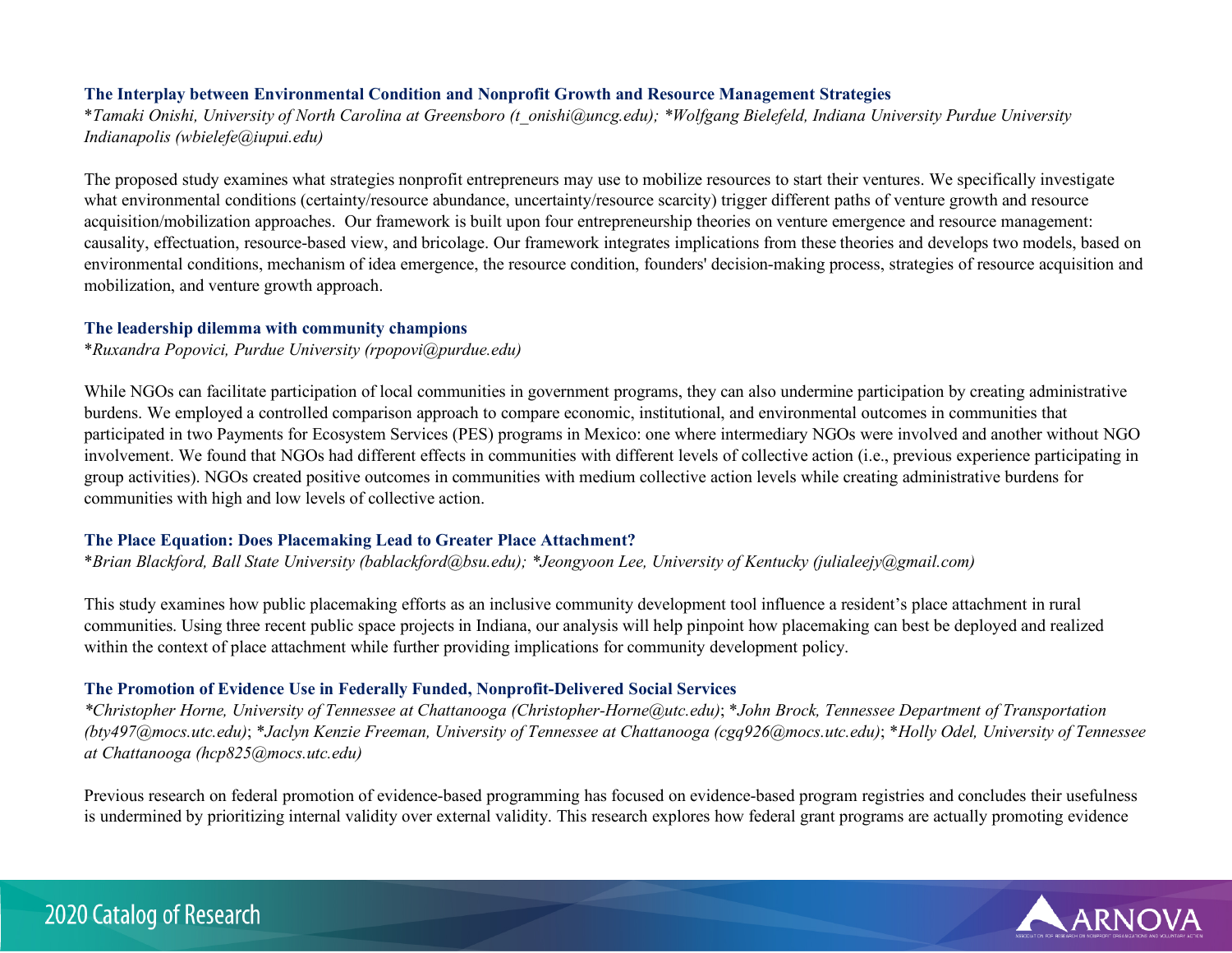use instead of what we might infer from registries alone. An inductively developed conceptual framework is applied to describe all 166 FY19 social services grant programs, finding they promote multiple types of evidence use, with generally low coerciveness, and with applicants frequently codetermining what counts as evidence. These findings point to promotion of evidence use that balances evidence-driven prescriptiveness and encouraging innovation.

#### **The Role of Chinese Hybrid Civil-State Organizations in Crisis: SARS, HIV/AIDS, and COVID-19**

\**Samuel Galler, Redstone Strategy Group (smgaller@gmail.com)*

By comparing the nature of civil-state partnerships in response to three crises (SARS, HIV/AIDS, and COVID-19), this paper extends current frameworks for studying interactions between the state and civil society organizations in China. Hybrid organizations, which embody aspects from both sectors, have distinct advantages both in mitigating risks associated with such informal partnerships and in effectively mobilizing resources across organizational ecosystems. This comparative study contributes both to the literature on Chinese civil society organizations and how they navigate the challenging Chinese political environment as well as to nascent research on the role of hybrid organizations in negotiating conflicting institutional environments.

# **The Role of Nonprofit Incubators in Encouraging the Evidence of Social Impact from Local Community Startups and Entrepreneurs**

\**Marina Saitgalina, Old Dominion University (msaitgal@odu.edu)*

Nonprofit incubators are an emerging phenomenon, and they present a worthwhile laboratory to empirically explore innovative efforts to affect social change. The goal of this research is to better understand the roles of nonprofit incubators and accelerators in fostering social value in local entrepreneurs. Although it is reasonable to expect the social impact from social entrepreneurs, the question is whether nonprofit incubators expect, encourage, and incentivize social impact from the participating startups and individual entrepreneurs they foster? The proposed study will evaluate the functions and efforts of nonprofit incubators within local communities, and specifically, what processes and incentives nonprofit incubators use to encourage, support, and measure social impact of entrepreneurs' work and what effect it has on the overall startup performance.

# **The Roles of Trust in Cross-Sector Collaborative Interest**

\**Long Tran, American University (tran.872@osu.edu)*

Despite the well-established multi-dimensionality of trust, research on NGO-government cross-sector collaboration has often treated trust as a single construct. Analyzing survey data from the leaders of 223 local NGOs in Lebanon, this paper will examine how cognitive trust and affective trust—two distinct forms of trust—may influence a leader's interest in cross-sector collaboration with the local government.

**The Silver Lining of Staff Experiences of Secondary Trauma in Nonprofit Human Service Organizations: The Role of Post-Traumatic Growth**  \**Anthony Silard, California State University (tonysilard@gmail.com)*

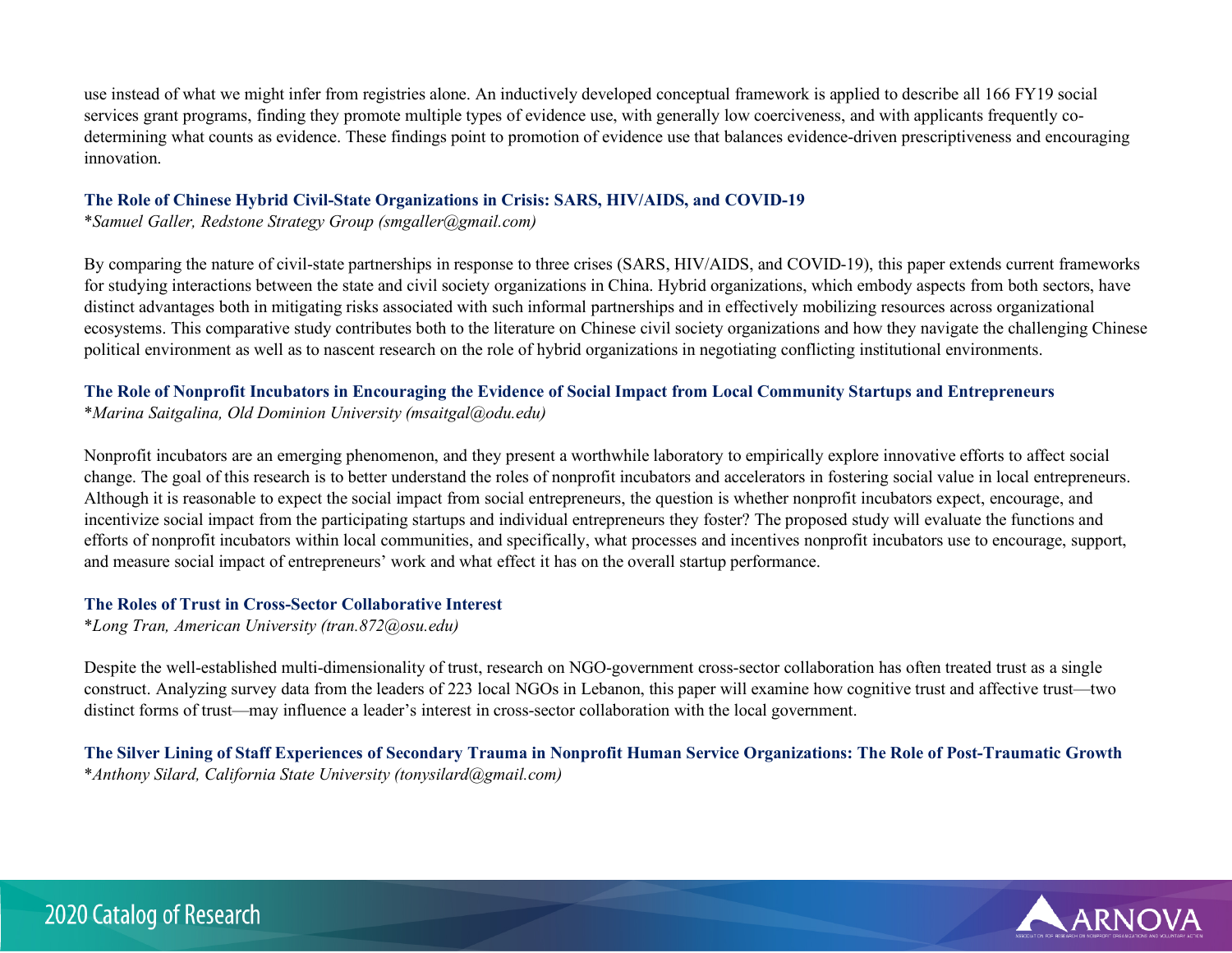Despite a burgeoning literature on "secondary trauma" or "vicarious trauma" in clinical psychology, social work, and stress management, little is known about how secondary trauma emerges in nonprofit human service organizations. Through an inductive, multiple-case study drawing on 41 interviews with nonprofit staff at various levels within 9 US nonprofit organizations, I develop a model of the role of post-traumatic growth in influencing the effects of staff secondary trauma experiences on subsequent staff and organizational outcomes. I conclude with a discussion of the theoretical and practical implications for secondary-trauma-affected nonprofit human service organizations and suggestions for future research.

#### **The Social Change Activity of Nonprofit and Voluntary Organizations: Definitions, Domains, Directions**

\**Jennifer Mosley, University of Chicago (mosley@uchicago.edu)*; \**David Suarez, University of Washington (dsuarez@uw.edu)*; \**Hokyu Hwang, University of New South Wales (hokyu.hwang@unsw.edu.au)*

In this conceptual paper we address the question "how can we better understand the varieties of ways that third sector organizations engage in the policy process?" We argue that the term "advocacy," central to conceptualizations of the unique role and contributions of the nonprofit sector, suffers from a definitional morass that is both crowded and overly broad. We present a conceptual framework intended to allow all nonprofit social change activity to be mapped and associated with specific tactics, targets, and types of nonprofit actors typically involved.

# **The Strengthening Of Civil Society: Nonprofit Capacity Building In The City Of San Diego**

\**Lyn Corbett, The University of San Diego (lyncorbett@sandiego.edu)*

In an effort to both increase the capacity of nonprofit organizations and decrease the adverse effects of resource dependence, in 2016, the City of San Diego partnered with the University of San Diego to design a nonprofit capacity building program called The Nonprofit Academy. Over the last three years, 535 organizations have participated in this program and a sample of these organizations will be used in this study to examine the prevalence of internal and external factors that may have contributed to local government nonprofit capacity building and concomitantly, their impact on nonprofit dependency.

# **The Use of Financial Indicators for Predicting Nonprofit Dissolution**

\**Young Joo Park, School of Public Administration, University of New Mexico (park@unm.edu); \*Jongmin Shon, School of Public Affairs and Administration, Rutgers University-Newark (jmshon@newark.rutgers.edu); \*Jiahuan Lu, Rutgers University- Newark (jl2129@newark.rutgers.edu)*

Despite the important role financial health plays in determining the nonprofit organizations' survival, we do not know which aspects of financial health lead to a nonprofit dissolution. We aim to identify the dimensions of financial health and validate the financial indicators against nonprofit dissolution. We examine the Internal Revenue Service (IRS) Form 990 core data files on U.S. public charities from 2005 to 2015 using panel data analysis with fixedeffects. This study contributes to better understanding of a multifaceted concept of financial health in nonprofit organizations and suggests that financial indicators can be used as an early warning for nonprofit dissolution.

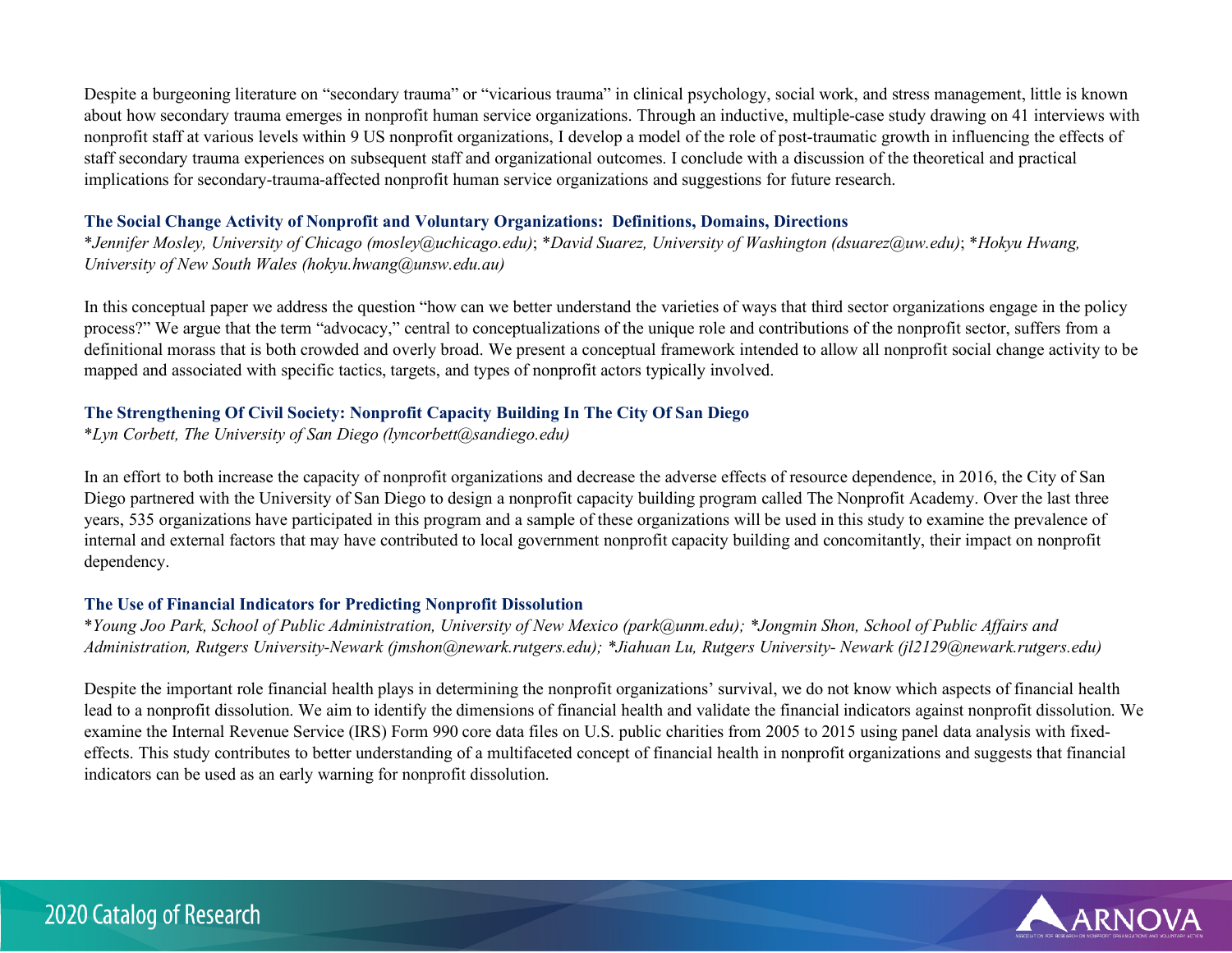### **The Women & Girls Index: A Five-Year Look at Giving to Women's and Girls' Organizations**

\**Tessa Skidmore, Indiana University Lilly Family School of Philanthropy (tbskidmo@indiana.edu); \*Jon Bergdoll, Indiana University Lilly Family School of Philanthropy (jjbergdo@iupui.edu); \*Jon Durnford, DataLake Nonprofit Research (jon@datalake.net)*

This paper elaborates on the methodology behind the Women & Girls Index (WGI), the first systematically generated, comprehensive listing of U.S. charities dedicated to women and girls. Introduced by the Women's Philanthropy Institute in 2019, results from initial analysis of the WGI (based on fiscal year 2016) were presented at ARNOVA 2019. This paper presents results for the 2020 update to the index, which extends the analysis back to 2013 and forward to 2017. This extension permits trends in giving to women's and girls' organizations, as well as other characteristics of these groups, to be examined over a five-year period.

#### **The Women's March: How does a coalition learn?**

\**Honey Minkowitz, North Carolina State University (hminkow@ncsu.edu)*

On January 21, 2017, millions of people across the world organized for the first Woman's March in response to the tidal wave of misogynistic, racist and other offensive acts committed by newly inaugurated President Donald Trump. While the March has persisted as an annual event, there have been many changes in the coordinating organizations, leadership, membership, allies and the policies the March is advocating for. The purpose of this research is to investigate the processes and outcomes of policy learning in the Women's March, an emergent advocacy coalition of feminist organizations collectively organizing to promote intersectional feminist policy agendas.

#### **Time to say goodbye? Evidence on board turnover and female representation from United Way**

\**Lauren Dula, Binghamton University, SUNY (ldula@binghamton.edu); \*Ruodan Zhang, University of Connecticut (Ruodan.zhang@uconn.edu)*

This study explores whether board turnover actually happens and its implication on board diversity. In particular, are men more likely to stay on with boards rather than women? We use board turnover and gender composition data from a nationally representative sample of United Ways across the United States covering a 15 year (2000-2015) period. The study contributes to a better understanding of nonprofit board term limits as an institutional determinant of leadership gender diversity. In addition, using the actual board turnover data, we are able to explore the relationship between diversity, performance, and term limits.

#### **To Haves and Have-Nots: A QCA Inquiry to Social Service Contracting across 38 Chinese Cities**

\**Jiahuan Lu, Rutgers University – Newark (jiahuan.lu@rutgers.edu); \*Bin Chen, Baruch College (bin.chen@baruch.cuny.edu); \*Qiang Dong, China Agricultural University (dongqiang@cau.edu.cn)*

This study conducts a fuzzy-set qualitative comparative analysis (fsQCA) of government-nonprofit social service contracting in 38 Chinese cities. The goal is to explore how the combination of demand and supply-side factors jointly shapes the scale of government-nonprofit contracting.

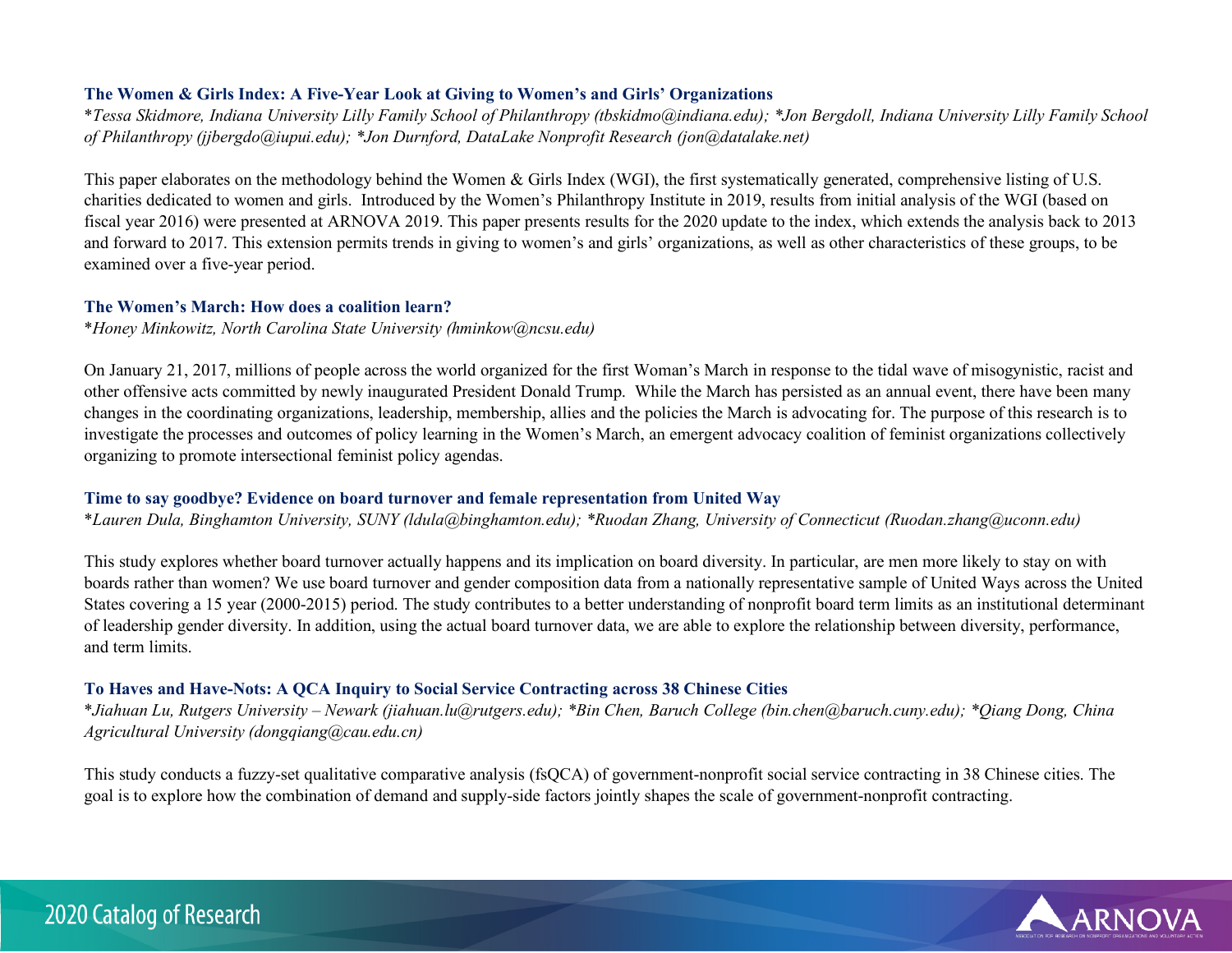#### **Tocqueville, the Gates Foundation, and the New American Aristocracy**

\**Ian Anstee, Stanford University, 2018; UCLA Law, 2023 (ianstee5@gmail.com)*

This paper evaluates modern-day, American philanthropy — specifically the rise of billionaire mega-donors — through the lens of Tocqueville's writings about civil society in the US as well as its counterparts in England and France. Using the Bill and Melinda Gates Foundation as a case study, I find that mega-philanthropy more closely resembles Tocqueville's portrayal of the English aristocracy than the popularized description of voluntary association in early 19th century America. The transition away from grassroots movements towards those dominated by individual philanthropists carries with it normative implications for the state of America's civil sector.

#### **Too Flexible? The Impact of Flexible Labor on Nonprofit Performance**

\**Hala Altamimi, Georgia State University (haltamimi1@student.gsu.edu); \*Qiaozhen Liu, Georgia State University (qliu10@student.gsu.edu)*

The use of flexible labor in the nonprofit sector raises the question about the organizational implications of this strategic decision. Studies on for-profit firms suggest that flexible labor brings benefits to organizations in the form of cost reduction and improved program outcomes, yet evidence remains mixed. To understand whether nonprofits can accrue similar benefits from using flexible labor, we examine the link between flexible labor and organizational performance in the nonprofit sector. Using panel data from 2008-2016, we observe the financial and programmatic outcomes of a large sample of arts and cultural nonprofits and find that the increase in the share of flexible labor spending is associated with improved financial health and a decline in program outcomes.

#### **Toward a Typology of Nonprofit CEO Power**

\**Kathryn Gamble, Consultant (kmyandel@ncsu.edu); \*Richard Clerkin, North Carolina State University (rmclerkin@ncsu.edu)*

Power is contextual. A basic definition of power is the ability to make others to do something they might not otherwise choose to do. In the case of nonprofit organizations, the power relationship between the governing board and the CEO/ED is wrought with fiduciary implications. The research seeks to provide a deeper understanding of CEO power by exploring CEO types and their effects on governing board role fulfillment. The results of this research show that the CEO power effect varies by the type of CEO power. This research contributes to the existing literature by offering insights and possible new directions to consider why the various roles of governance actors take on different levels of performance in various context.

**Transactional distancing: The impacts of online education on student learning outcomes learned from the COVID-19 pandemic**  \**Laura Keyes, University of North Texas (Laura.Keyes@unt.edu); \*Hee Soun Jang, University of North Texas (heesoun.jang@unt.edu)*

Higher education experienced dramatic challenges responding to the international pandemic moving courses online in the middle of the semester without going through proper preparation. Universities transitioned from face to face to online delivery modes in very narrow windows of time. In this study, we examine student learning interruption brought on by abrupt changes to online modality and identify structure, design and communication elements to

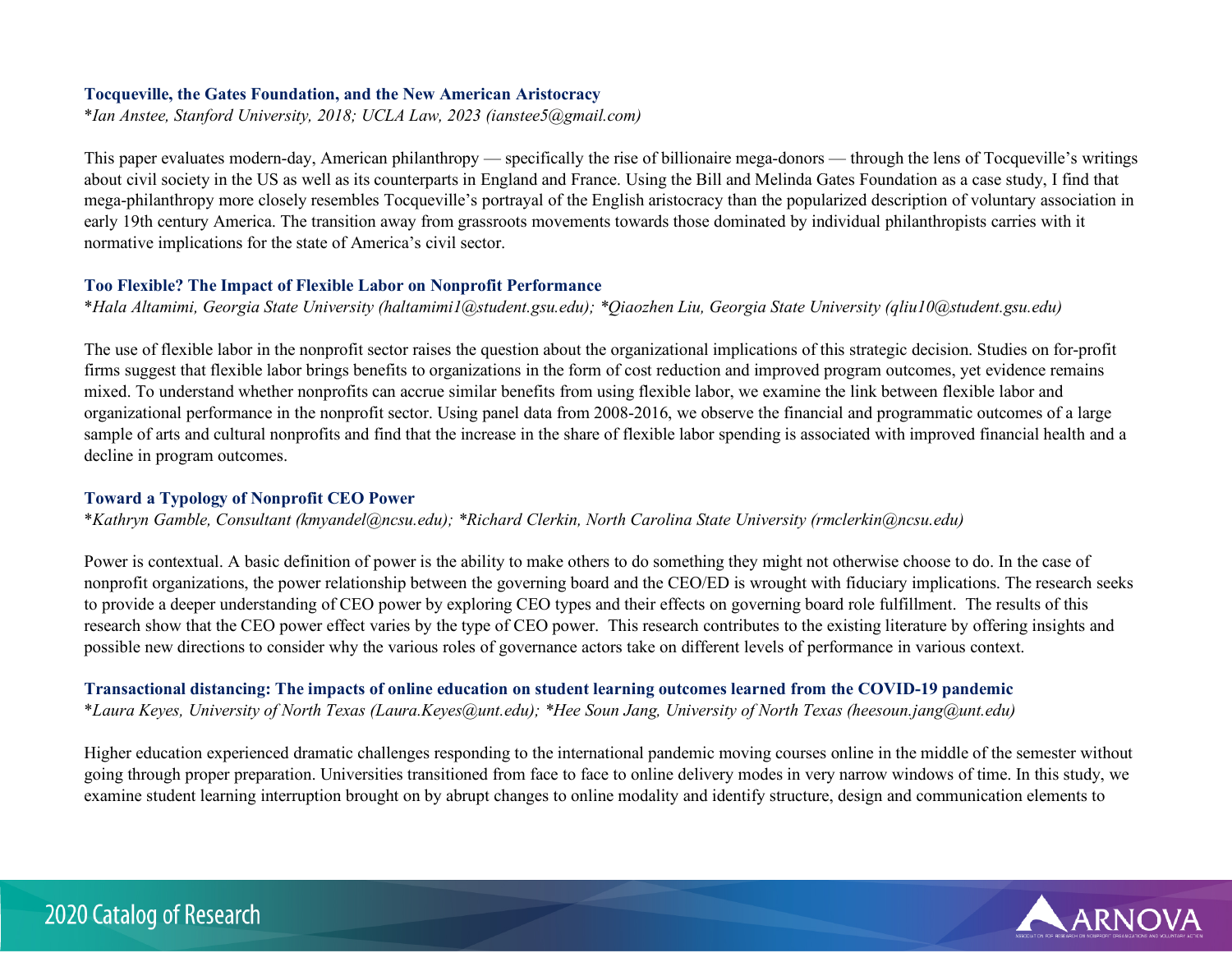continue strong instructor and student interaction to maintain positive student learning outcomes. Data collected and analyzed through course evaluation, assignments and feedback will inform an effective online transition plan to develop in nonprofit undergraduate education.

## **Transfers from public services into the English and Welsh third sector: manufacturing civil society?**

\**John Mohan, Third Sector Research Centre, University of Birmingham (mohanj@bham.ac.uk); \*James Bowles, University of Birmingham (jxb1076@student.bham.ac.uk)*

We investigate significant transfers of public sector agencies and functions into charities in England and Wales in recent decades. We identify the scale of these, and the diverse origins of and processes behind such organisational transfers. We analyse the extent to which these have a distinctive funding profile (e.g. reliance on statutory funding) and the degree of voluntarism in their operations. The paper raises questions about the extent to which these constitute what has been termed "manufactured" civil society, and their implications for debates about the identity of the voluntary sector.

## **Turning the Tables: Philanthropy Supporting Public Libraries**

\**Alicia Schatteman, Northern Illinois University (aschatteman@niu.edu)*

Libraries in Illinois are governed by the Municipal code (1961), the Local Library Act (1965) and the Public Library District Act (1991). Although a taxing body, many libraries have additional resources beyond taxes such as earned revenue and funding from nonprofit organizations that exist solely to raise money for the municipal library. This paper seeks to answer: to what extent are libraries supported by philanthropic dollars versus government revenue; and does location matter? Data will come from a survey of public libraries in Illinois and secondary data from their affiliated nonprofits. I will compare the results with research completed in 2014 to determine if philanthropy from library affiliated nonprofits has grown and in what ways.

#### **Understanding and Assessing Board Member Engagement**

\**William Brown, Texas A&M University (wbrown@tamu.edu); \*Nicole Collier, Texas A&M University (nicole.e.collier@tamu.edu)*

This study uses a survey of board members to understand individual board member engagement and how engagement is associated to performance. The survey is distributed through key executive contacts in approximately 20 different organizations. Data collection is currently underway, and we anticipate participation by approximately 200 board members. Executives will provide an independent assessment of board members. Board performance will be calculated for each organization by aggregating responses from board members. Analysis will explore how board member engagement is associated to individual and group performance measures.

# **Understanding Diaspora Philanthropy under Crisis through Alumni Associations**

\**Ximeng Chen, Sacred Heart University (chenx2@sacredheart.edu)*

Diaspora philanthropy is relatively new and is one of the most under-researched sub-fields within philanthropic studies. More research is needed to understand the experience of organized diaspora philanthropy. This research uses qualitative data to explore the experiences of organized diaspora

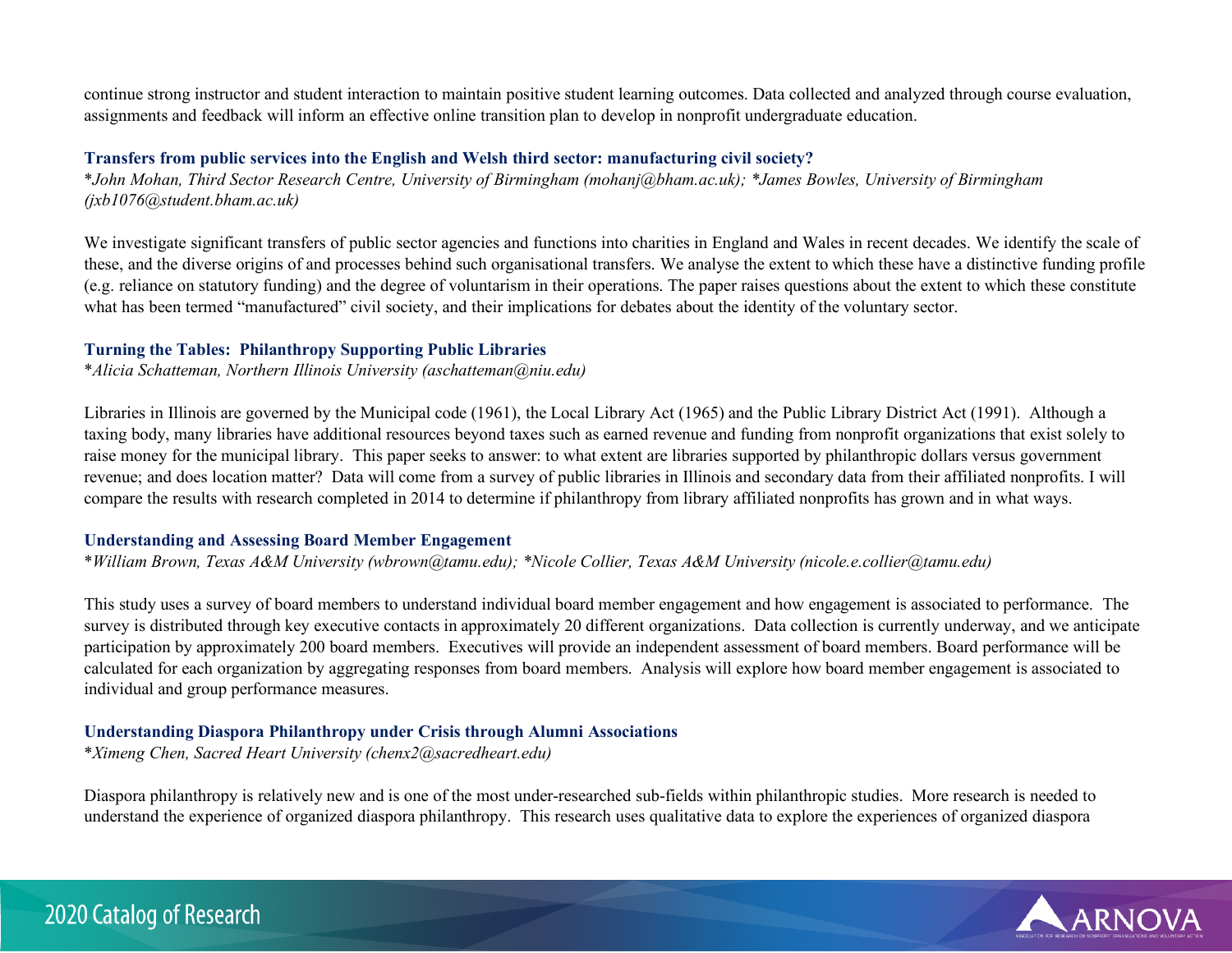philanthropy initiated by two U.S.-based alumni associations in response to the COVID-19 outbreak in Wuhan, Hubei Province, China. The preliminary results show that even though they are not traditional intermediary organizations for diaspora philanthropy, both alumni associations were able to respond rapidly to the COVID-19 outbreak in Wuhan.

## **Understanding Global Generosity in Times of Crisis**

\**Pamala Wiepking, IU Lilly Family School of Philanthropy (pwiepki@iu.edu); \*Femida Handy, University of Pennsylvania (fhandy@upenn.edu); \*Una Osili, Indiana University Lilly Family School of Philanthropy (uosili@iupui.edu)*

During these unprecedented times of the COVID-19 global health crisis, people across the world show their resilience, and their generosity. In this project, we study how and why people across the world display generosity behaviors, especially in times of crisis. We will use a mixed-methods approach, where we supplement a key comparative survey study with semi-structured interviews and an archival study. The survey asks both closed and open-ended questions to get to an inclusive understanding of the concept, behavior and motivations related to generosity across the globe, in particular in times of crisis. The semi-structured interviews will ask people in-depth questions about their meaning and motivations of generosity behavior, especially in times of crisis. And in the archival study, we will collect stories of generosity behavior as reported through television news, newspapers, and social media across the world.

# **Understanding Social Enterprise Growth in China: the Art of the State**

\**Echo Wang, National University of Singapore (ariwl@nus.edu.sg); \*Chengcheng Song, School of Public Administration, East China Normal University (ccsong@sem.ecnu.edu.cn)*

This paper argues that the current development of social enterprises in China is the sole result of state support and could be better understood and appreciated through the lens of state-society relations. The argument is supported by empirical analyses based on two data sets including a survey, which is then supplemented by close examination of two city cases in China. Building on the existing state corporatist framework, this research enriches the existing literature on social enterprises by providing strong empirical evidence and a new analytical angle on what drives social enterprise development in China.

# **Unpacking Nonprofit Contracting: An Empirical Investigation of Transaction Costs and Resource Dependence Explanations**

\**Gowun Park, University of Washington (gwpark@uw.edu); \*Yulan Kim, University of Washington (ylkim@uw.edu)*

This paper aims to address the question, "what factors influence the decisions of local governments and nonprofits to enter into contracts?" To answer the question, this study empirically examines institutional and socioeconomic characteristics that make nonprofits more and less likely to have contracts with local government based on two theoretical frameworks: transaction costs and resource dependence. The study concludes the two theories are both supported as a compelling conceptual lens for explaining nonprofit contracting. It shows that the complexity of service markets, nonprofit density, and political stability are particularly significant characteristics that explain government-nonprofit contractual relationships.

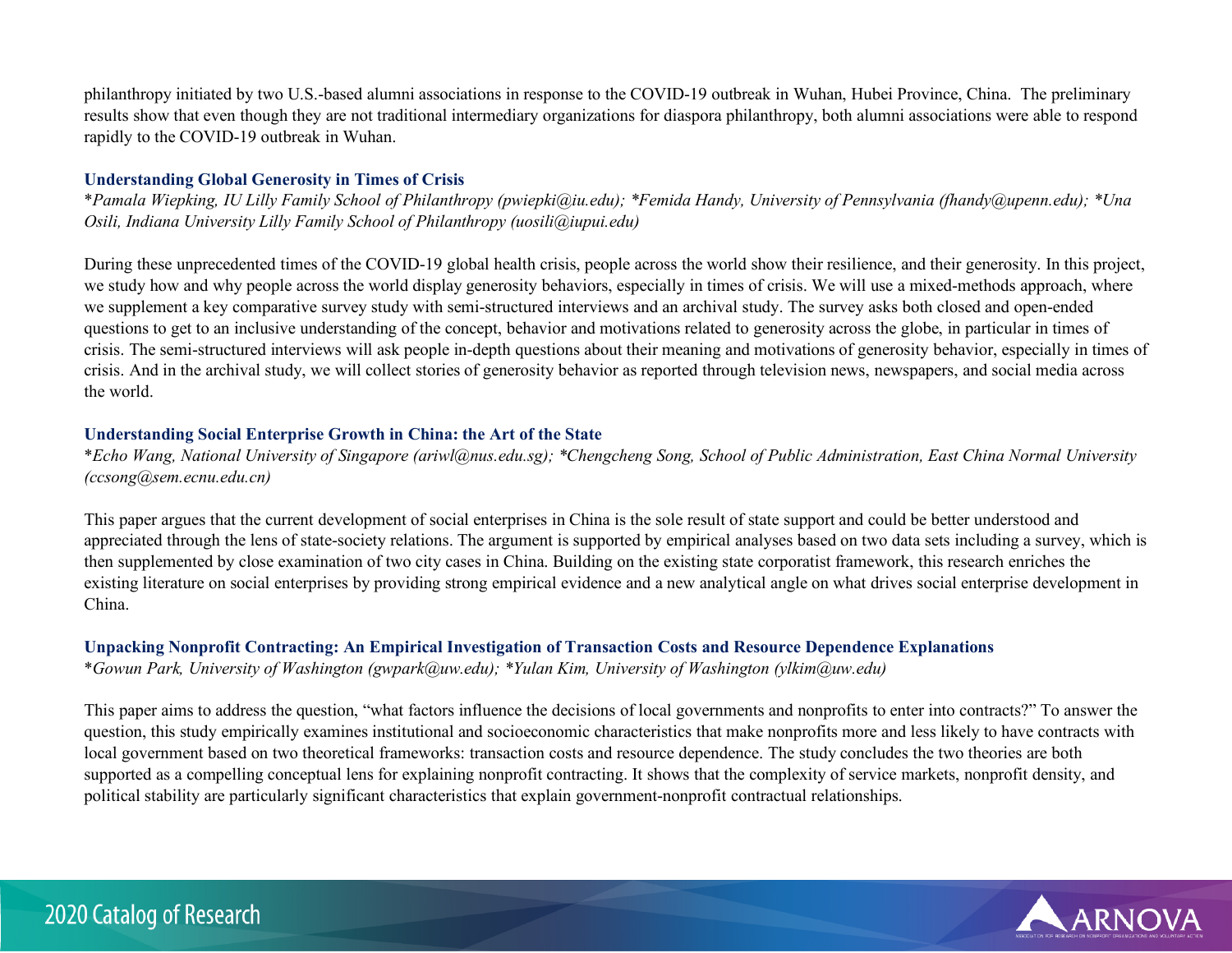## **Unpacking the density debate: What types of communities do nonprofit really serve?**

\**Anita Dhillon, American University (ad3679a@student.american.edu)*

The growing number of nonprofit organizations and nonprofit-government collaborations globally has prompted research on identifying the determinants of the nonprofit sector size and density across communities. In both US and international contexts, conflicting empirical results exist of whether nonprofits locate where there is the most need, where there are the most fiscal/ human resources, or where there is stakeholder support. This project will further our theoretical understanding of nonprofit density determinants by analyzing nonprofits in India, based on both the headquarter location and areas of operation. The findings will add to our existing empirical knowledge and help generalize current theories.

# **Unpaid Work Meets Profit Motives: Towards a Current Definition of Volunteering in Social Enterprises**

\**Charlotte Overgaard, Macquarie University (charlotte.overgaard@mq.edu.au); \*Janelle Kerlin, Georgia State University (jkerlin@gsu.edu)*

Increasingly blurred boundaries between for-profit and non-profit organizations and paid and unpaid work, has resulted in outdated definitions of volunteering. Through legal cases, legal precedent, and volunteering studies, this paper explores a continuum of volunteering definitions in the United States. We distinguish volunteering from other labour by investigating work versus non-work; formal versus informal work; and paid versus unpaid work. We examine these from an organizational perspective, using a social efficiency versus non-social efficiency and distribution versus non-distribution of profits matrix. This taxonomy of volunteering aims to guide policy makers and legal practitioners on when volunteers should be used.

# **Unrestricted impact: The effects of unrestricted funding on grantees' organizational and project impact**

*\*Pamala Wiepking, IU Lilly Family School of Philanthropy (pwiepki@iu.edu); \*Arjen de Wit, Vrije Universiteit Amsterdam (a.de.wit@vu.nl)*

Recent trends show foundations are increasingly using more flexible and 'trust based' funding practices, such as practicing unrestricted grant making. Anecdotal evidence suggests that these practices will improve grantees' organizational and project impact. However, there is limited academic literature in support of this assumption. In this study, we use a mixed-method approach combining case studies with longitudinal data analyses to study the causal effects of unrestricted grant making on grantees' organizational and project impact, including their financial performance. Our preliminary evidence shows that unrestricted grant making is especially relevant in times of crisis, including during COVID-19, enabling grantees to provide a flexible response.

# **Using Data Science for Social Impact: Understanding Volunteer Motivations in the "Data for Good" Movement**

\**Benjamin Kinsella, DataKind (benjamin.kinsella@datakind.org); \*Rachel Wells, DataKind (rachel@datakind.org)*

This project explores Data for Good (D4G) volunteering, a world-wide movement in which data scientists devote their time to ethically and responsibly work on social impact projects. Findings come from a survey designed by DataKind, a global nonprofit and leader in the D4G movement, which brings together data science experts with mission-driven organizations. Using targeted sampling, this study will reveal the characteristics of D4G volunteers and insights into the underlying motivations of D4G volunteers. Anticipated findings will allow D4G organizations and stakeholder groups to better develop and sustain volunteer engagement, build partnerships with underrepresented groups, and identify new growth opportunities.

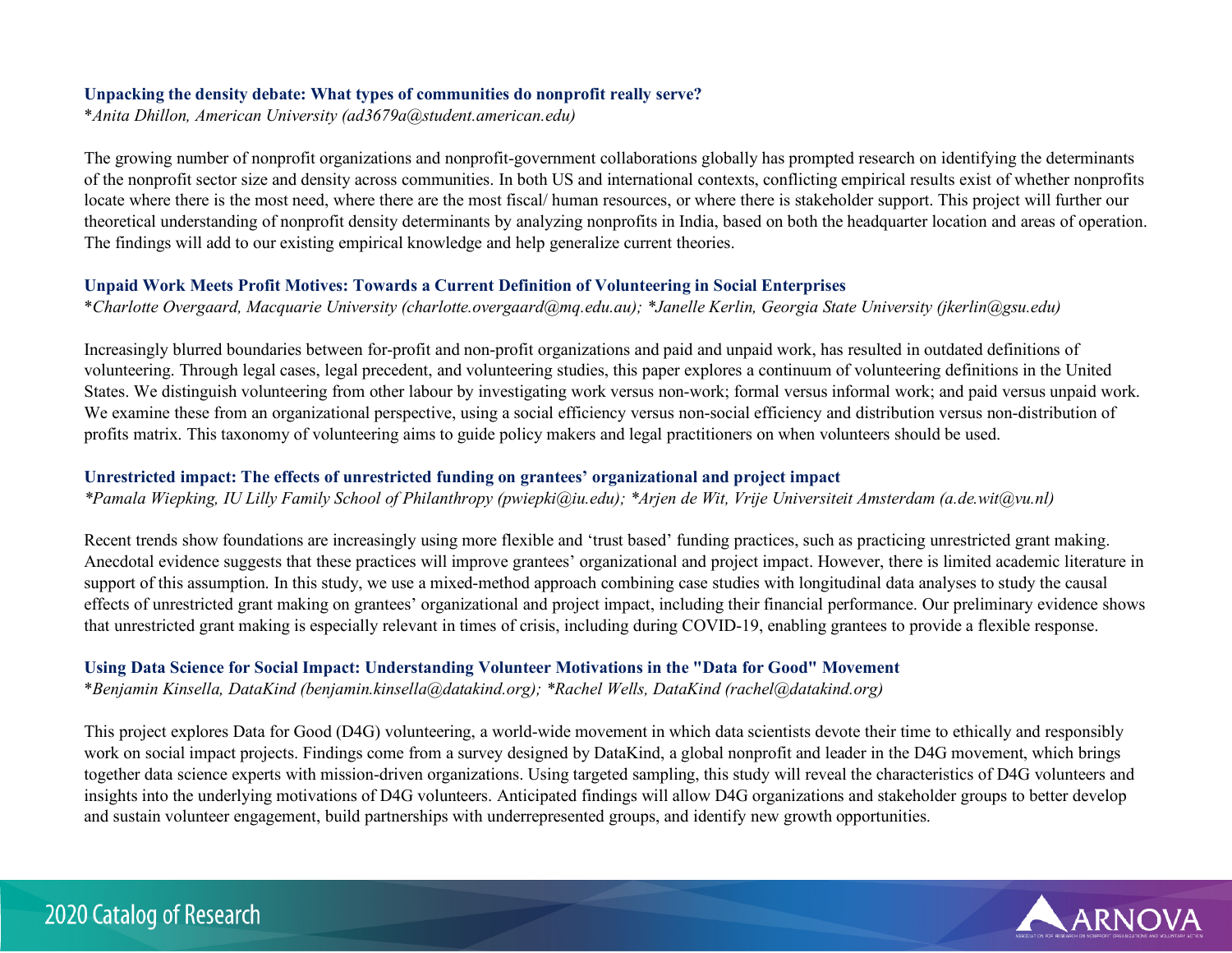#### **Values, Performance or Both? The Benefits and Risks of Results-based Management**

\**Gerhard Speckbacher, WU Vienna (gerhard.speckbacher@wu.ac.at)*

This paper builds on research in economics and accounting to analyze the potential benefits and risks of using results-based performance measurement as a tool for managing employee behavior towards better overall mission achievement. By distinguishing values-based from results-based management approaches, the paper analyzes when and why these approaches interfere with each other or, instead, beneficially complement each other. Building on this analysis, the paper offers concrete suggestions on how to avoid negative tension and how to realize the possible positive effects of combining values-based with results-based management of employee behavior.

#### **Venue Perceptions and Strategy Decisions Among Nonprofits and Industry Advocates in Environmental Policy Debates**

\**Jennifer Kagan, University of Hawaii at Manoa (jkagan@hawaii.edu); \*Kristin Olofsson, Oklahoma State University (kristin.olofsson@okstate.edu)*

This paper examines venue perception and advocacy tactics among environmental nonprofits and oil and gas companies. While earlier research suggested that advocates with more resources rely on inside tactics and those with fewer resources use outside tactics, more recent studies suggest patterns are less clear. We contribute to this conversation by exploring how venue perception affects advocacy decisions. Data derive from surveys of environmental nonprofits and industry advocates. Using multi-level modeling, this research examines the moderating effect of venue perception on advocacy tactics across three venues. Preliminary results suggest that venue perception plays a significant role in advocacy decisions.

## **Viewing Nonprofit Priorities through Public Comments: The Redesign of the IRS Form 992**

*\*Todd Ely, School of Public Affairs, University of Colorado Denver (todd.ely@ucdenver.edu); \*Juniper Katz, School of Public Policy, University of Massachusetts Amherst (juniperkatz@umass.edu); \*Thad Calabrese, Florida State University (thad.calabrese@nyu.edu)*

The Internal Revenue Service (IRS) Form 990 is the informational filing required by the federal government for tax-exempt nonprofit organizations. Our understanding of the sector is shaped by the information required in the Form 990, but little attention is paid to the design of the form. The last major redesign since 1979 of Form 990 occurred in 2007. We code and analyze the 3,000 pages of public comments received by the IRS during the public process to tell an important story of nonprofit regulation, interest group messaging, competing priorities, unifying perspectives, and the challenges posed to increased transparency and disclosure.

#### **Voluntary Association Involvement and Political Participation in South Korea**

\**Won No, Shanghai University of Finance and Economics (won.no@outlook.com); \* Lili Wang, Arizona State University (Lili.Wang@asu.edu); \*Hyunrang Han, Arizona State University (Hyunrang.Han@asu.edu)*

While much research has found that voluntary organization involvement leads to more political participation in the U.S. and European countries, it is still debatable in South Korea. By employing the Korean Current Social Integration Survey from 2014 to 2018, this study examines whether there is a positive

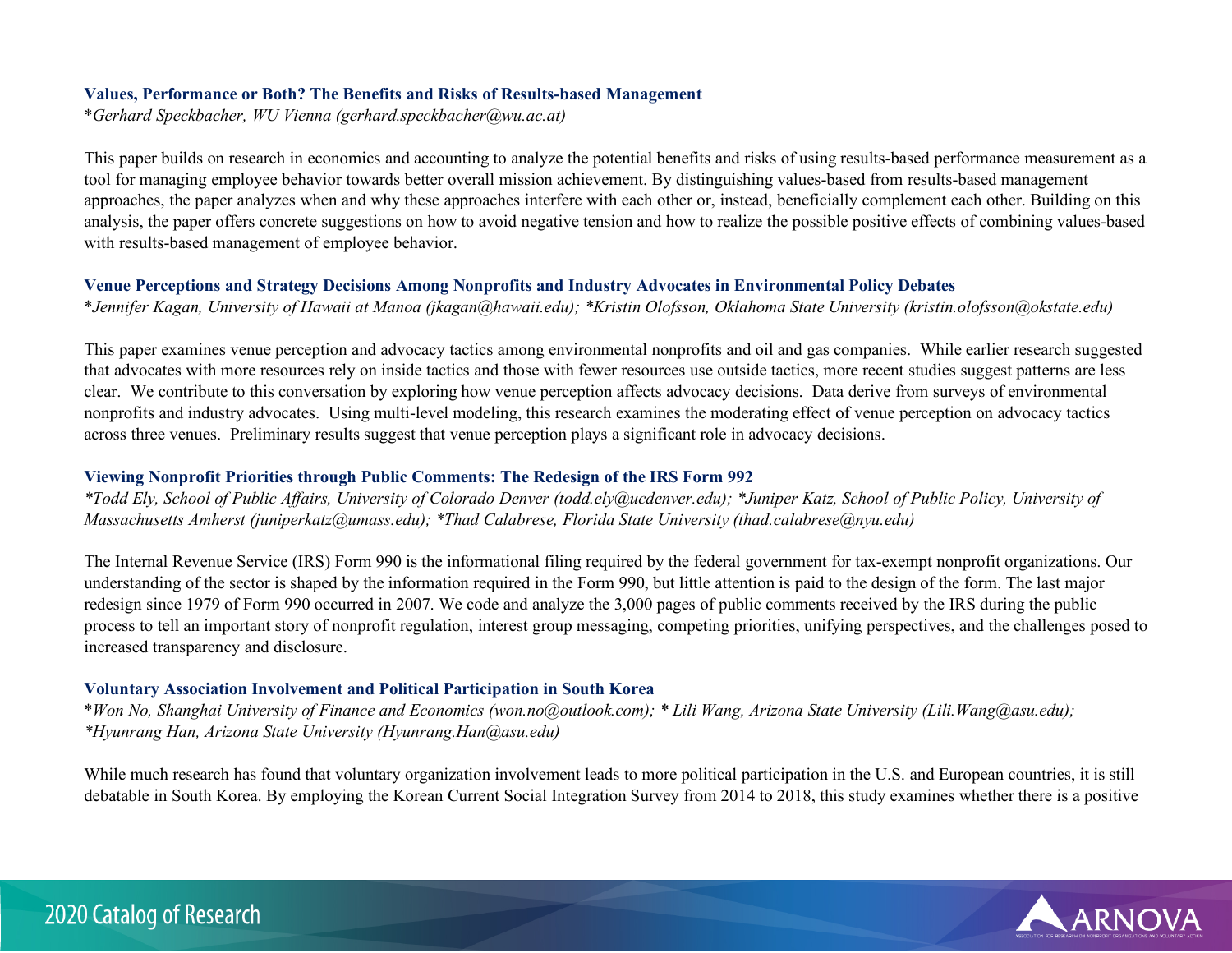or negative relationship between voluntary association engagement and participation in political activities based on the social capital theory. This study also explores whether the results vary by the types of voluntary associations and multiple memberships in the associations.

## **Volunteer Mobilization Of Epidemic Prevention And Control In Communities: Effect And The Optimizing Strategy**

\**Zucheng Yu, Shanghai International Studies University (yusosei@shisu.edu.cn); \*Jiachen Huang, Shanghai International Studies University (sisuhjc@outlook.com)*

During the COVID-19 epidemic, communities have become the front line of the joint prevention and control. By analyzing the current situation, it is found that the strength of the capacity of volunteer mobilization in communities is the critical element that influences the effect that communities have on confronting the epidemic. So, how can volunteers offer to help in communities and how to optimize the drawbacks exposed in the process. As is suggested, China should strengthen the autonomous attribute of communities, mapping the resident mobilization network and establish the public crisis management system in communities.

#### **Volunteering and Health: A Mega-Analysis**

\**René Bekkers, Vrije Universiteit Amsterdam (r.bekkers@vu.nl); \*Arjen de Wit Vrije, Universiteit Amsterdam (a.de.wit@vu.nl); \*Ellie Heng Qu, Texas A&M University (hqu@tamu.edu)*

There is a vast literature on the supposed health benefits of volunteering for the volunteer, but the evidence on the direction of causality in this relationship is weak. We harmonized micro data from six large panel surveys in Europe, to enable a mega-analysis of 1,252,642 observations for 287,647 citizens in 30 countries, who were followed for up to 34 years. Volunteers have an 14.8% better health than non-volunteers. We find evidence that most of the relationship is due to reverse causality, but a likely health benefit emerges in old age, particularly over 65, and for citizens in the UK.

# **Volunteering Infrastructures in Nonprofit Organizations: Definition and Empirical Findings from A Comprehensive Survey**

\**Itay Greenspan, Hebrew University of Jerusalem (); \*Michal Almog-Bar, Hebrew University of Jerusalem (); \*Mayrav Ashkenazi-Anur, Hebrew University of Jerusalem (mayrav.ashkenazi@gmail.com)*

Involvement of volunteers in nonprofit organizations is an essential source of their legitimacy (Wilson, 2012). Yet, engaging volunteers in the organization requires preparation, organizational identity formation, and appropriate infrastructure. Our goal in this paper is to define what volunteer infrastructure consists of, and to test the extent to which volunteer infrastructures exist and are being used in the case of Israeli nonprofits. We will present empirical findings of a survey among 100 CEOs focusing on 5 perspectives on the operation of volunteers in their organizations and documenting the use of different organizational factors to operate and manage volunteers.

#### **Volunteers in Name Only? Implications of Court-Ordered Service on Volunteer Management**

\**Kara Lawrence, North Carolina State University (KLLawre3@NCSU.edu); \*Richard Clerkin, North Carolina State University (Richard\_Clerkin@ncsu.edu); \*Jerrell Coggburn, North Carolina State University (jcoggburn@ncsu.edu)*

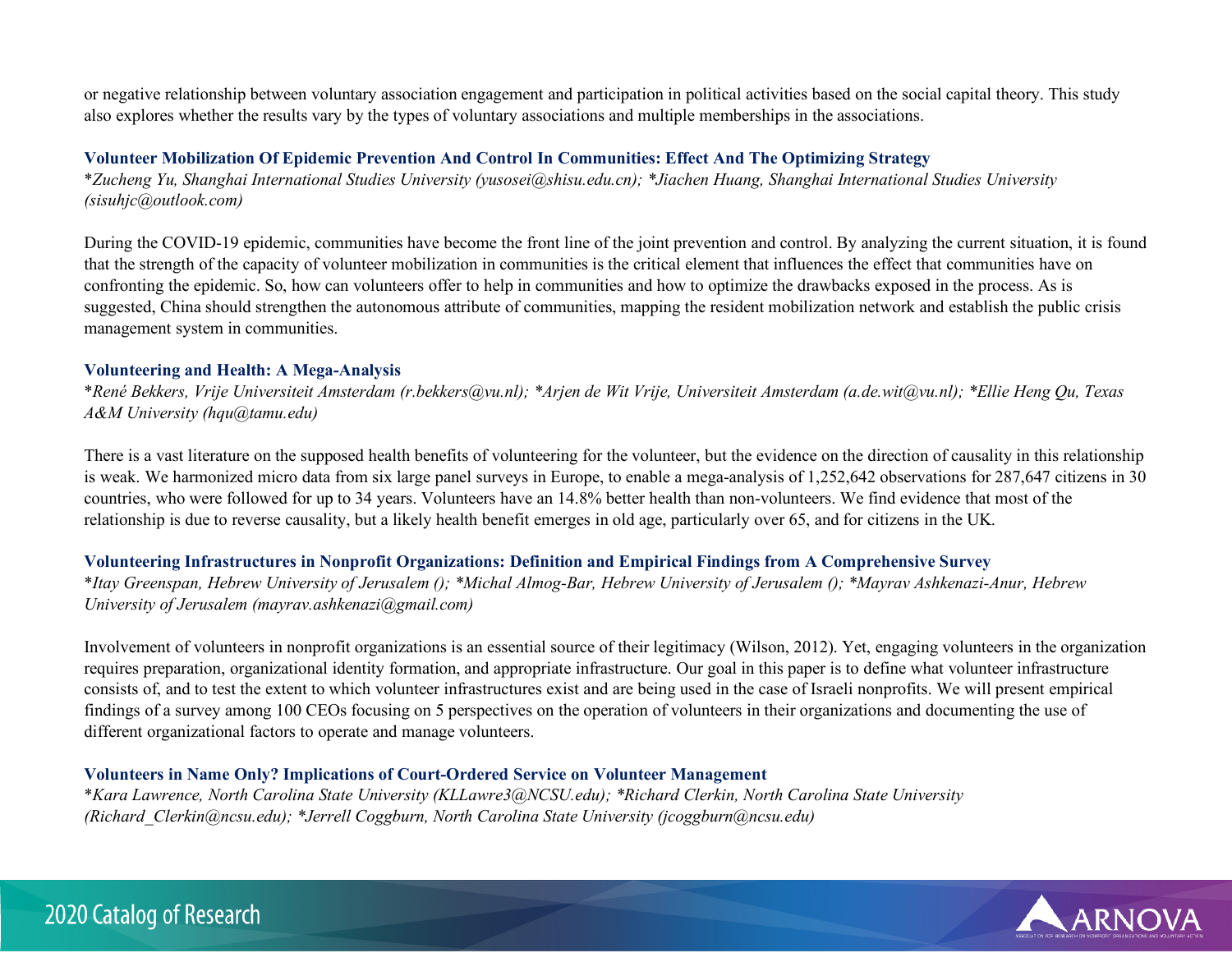As the traditional volunteer base is shifting and nonprofits work to engage volunteers in new ways, mandatory volunteering presents a unique opportunity and challenge for volunteer management. Engaging court-ordered service volunteers may require many adjustments in volunteer management due to differing motivations and program and legal complexities. While some have argued this coerced type of volunteering challenges the definition of volunteering itself, others point to the potential of engendering positive civic outcomes. This paper explores the organizational impacts of using courtordered volunteering in effort to understand the wider implications on volunteer management and aspects of "voluntariness."

## **Volunteers' Stress, Resilience, and Philanthropic Plans Under the Outbreak of Covid-19: A Study of AmeriCorps Members**

*\*Yinglin Ma, The Ohio State University (ma.1479@osu.edu); \*Mary Tschirhart, The George Washington University (marytschirhart@email.gwu.edu)*

The 2019 coronavirus disease (COVID-19) epidemic and its unprecedented global outbreak may pose new challenges to nonprofit volunteers. So far, there are few studies on volunteers' resilience and philanthropic plans under stressful circumstances. Integrating the frustration-aggression hypothesis and resilience framework from social psychology, the study aims to understand volunteers' stress, resilience, and philanthropic plans under the impact of COVID-19. Analyses will collect longitudinal survey data from a sample of 823 AmeriCorps volunteers. The study seeks to contribute to both nonprofit management theory and practice.

## **Weathering the Storm: Lessons from Canadian Charities on Surviving Crises**

\**Elizabeth Searing, University of Texas at Dallas (esearing@albany.edu); \*Nathan Grasse, Carleton University (nathan.grasse@carleton.ca); \*Susan Phillips, Carleton University (Susan.Phillips@carleton.ca)*

The academic literature on financial management has few practical recommendations for nonprofits during the COVID-19 crisis. This paper utilizes data on Canadian charities to explore not only what nonprofits are susceptible to financial vulnerability during an exogenous shock, but also what characteristics help them recover. Using a panel of charitable tax data from 2000 to 2018, we examine organizational characteristics of Canadian charities before, during, and after national or regional shocks, such as recessionary periods. Characteristics which aided resilience through these crises will provide insights for nonprofits seeking to minimize or recover from the damage inflicted by the COVID pandemic.

#### **What Helps Nonprofits Recover from Disasters? A Case Study of Hurricane Florence**

\**Xintong Chen, North Carolina State University (xchen43@ncsu.edu)*

Nonprofits operate in an ever-changing environment, and external shocks, such as disasters, cast unavoidable impacts on nonprofits. Thus, how nonprofits recover from a disaster warrant empirical investigation in order to equip nonprofit leaders and policymakers. This study explores what helps nonprofit recover from natural disasters by interviewing nonprofits in one southeastern state that were impacted by Hurricane Florence. This study finds that the severity of impacts, pre-disaster preparations, slack resources, knowledge, and adaptive capacities are associated with a nonprofit's capacity to recover. This study contributes to research by deepening the understanding of nonprofit resilience in a natural disaster context and by providing insights about what helps organizations navigate disasters more effectively.

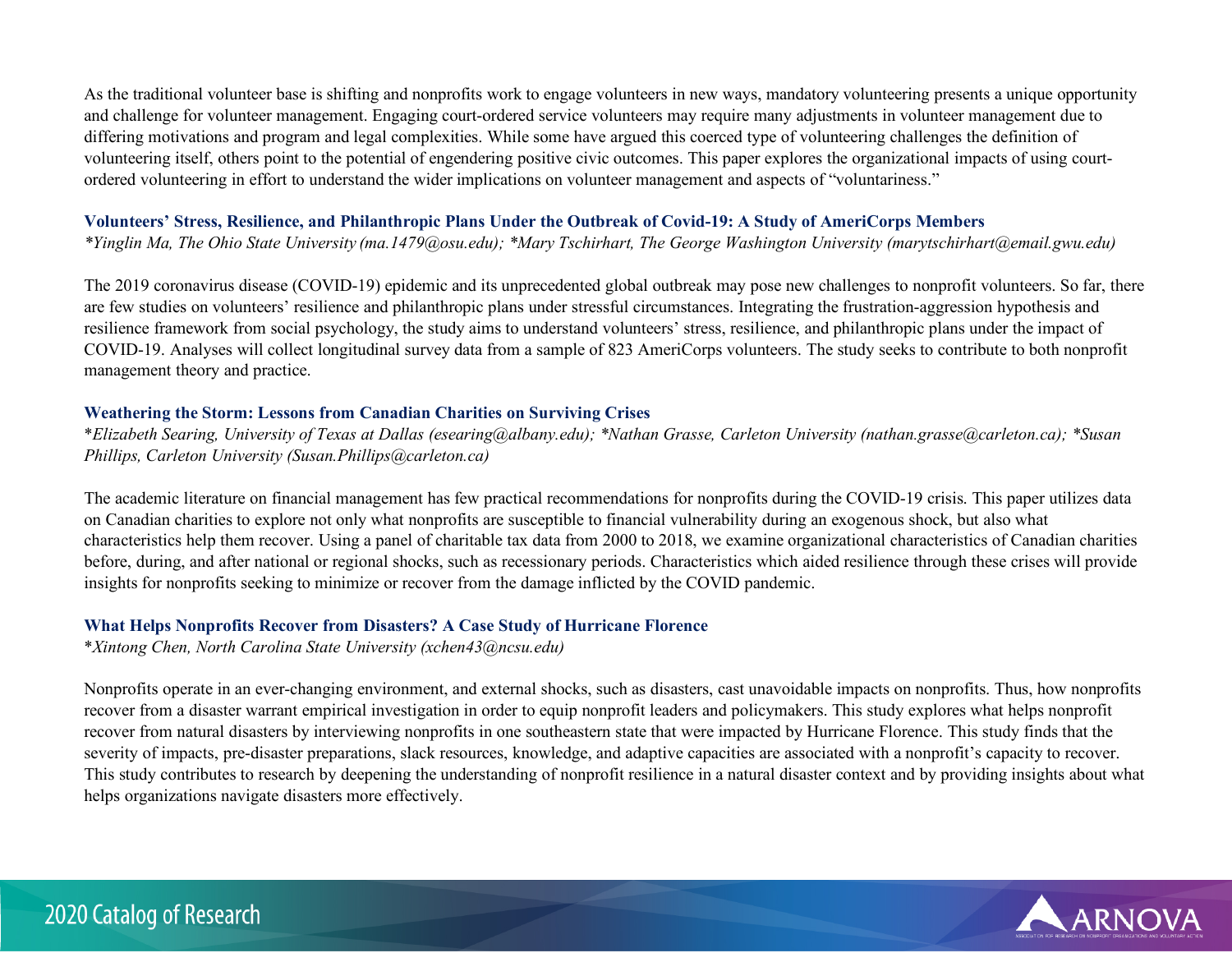#### **What Matters to You Matters: Natural Mentors and Self-Evaluation in School Sports**

*\*Howard Lune, Hunter College (hlune@hunter.cuny.edu); \*Margaret Kelley, University of Kansas, Department of American Studies (mskelley@ku.edu); \*Kathryn Vaggalis, University of Kansas, Department of American Studies (kvaggalis@ku.edu)* 

Mentors for adolescents are widely believed to have a positive impact, both in terms of reducing problem behavior and improving life chances. These findings, however, lack context and information about the nature of successful mentoring relationships. In this article, we use social learning theory as a framework for investigating what it means to adolescents to matter to their school-based natural mentors. Mattering is a concept underexplored in sociological contexts, but as our data reveal, mattering was a present theme throughout young adults' accounts of their positive mentor relationships and is a learned concept. Mattering to one's mentors led to connecting with non-kin, feeling important, and creating non-authoritative accountability to significant others.

## **What sector do consumers prefer for the delivery of 'public' services? A comparative analysis of USA and China**

\**Anita Dhillon, American University (ad3679a@student.american.edu); \*Kenneth J. Meier, American University (kmeier@american.edu); \*Xiaoyang Xu, American University (xx0266a@student.american.edu)*

Although existing theories offer explanations as to why public service should be delivered either directly by government, the private sector, or nonprofit organizations, little research has examined the public's attitudes about how they prefer to have public services delivered. Using a least similar systems design, this study asks: Do consumers prefer nonprofit, for-profit, or government organizations to deliver public services? Does this preference vary by the nature of the service being provided and by national context? Online surveys results from two country contexts, USA and China, are analyzed in parallel to explore citizen preferences for service delivery.

#### **When Does Commercialization Sound Reasonable to Donors? Effects of Message Framing**

\**Cheon Lee, School of Public Affairs and Administration, Rutgers University-Newark (deuxcheon@gmail.com)*

The effect of commercialization and commercial activities on charitable contributions has been one of major concerns to nonprofits. It has been known that commercialization crowds out charitable contributions. However, how donors respond would respond when they learn about the increased level of commercialization in the future has not been studied much. From two online survey experiments, this study seeks to find out whether framing messages about commercialization can prevent the crowding-out effect of commercialization. Messages framed to emphasize the necessity of commercial activities and revenues may not crowd out charitable contributions from donors.

#### **Who Volunteers and Why? An Empirical Study on the Characteristics of Chinese College Students**

\**Fuman Xie, Shanghai Jiao Tong University (super\_annie@sjtu.edu.cn); \*Yung-pin Lu, Shanghai Jiao Tong University (Yungpin@sjtu.edu.cn); \*Yongfu Zhang, Shanghai Jiao Tong University (feiqing-1208@sjtu.edu.cn)*